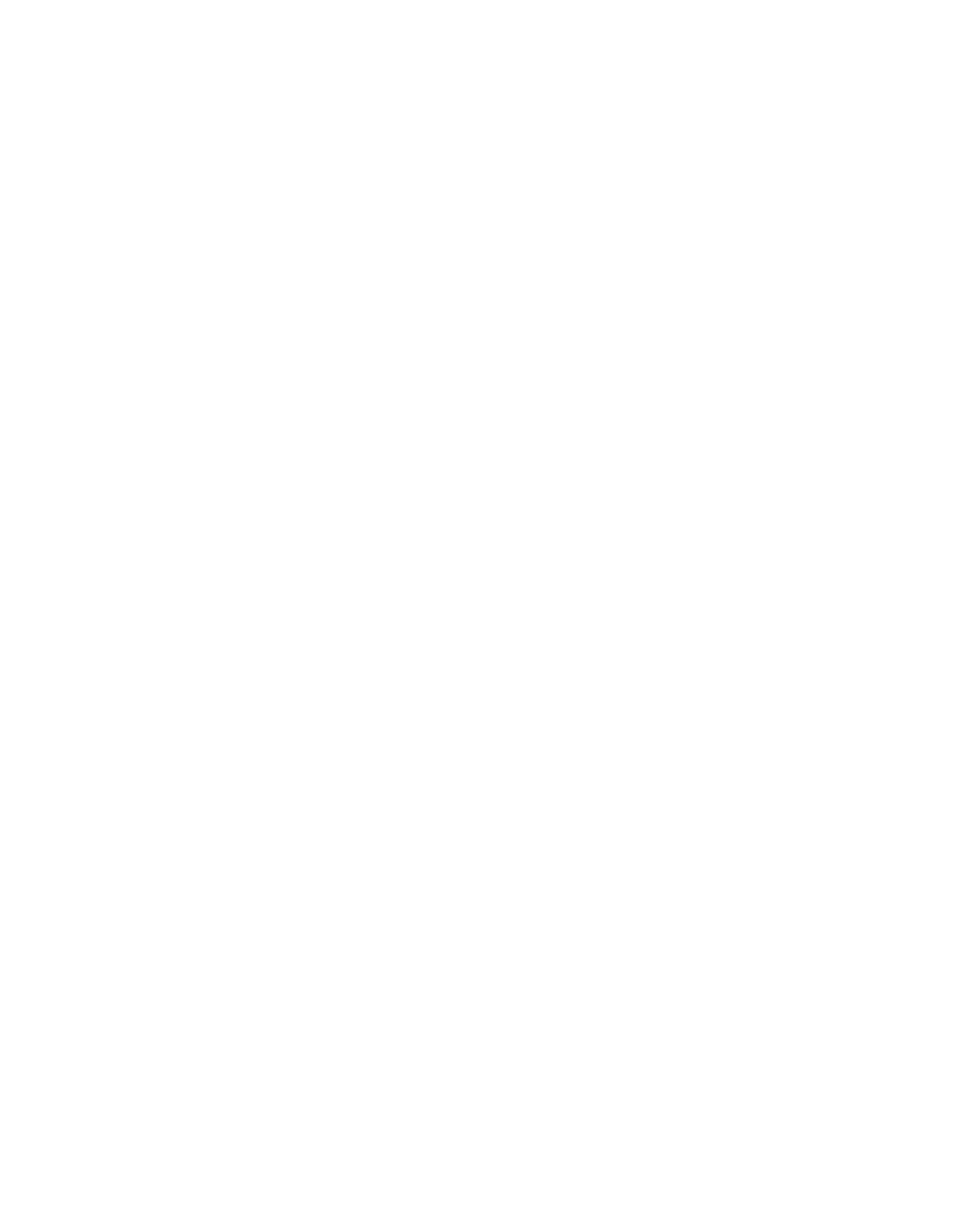

- information. cooperation. transportation.

## **TABLE OF CONTENTS**

|     |     |       |                                                               | Page |
|-----|-----|-------|---------------------------------------------------------------|------|
| 1.0 |     |       |                                                               |      |
|     | 1.1 |       |                                                               |      |
|     | 1.2 |       |                                                               |      |
|     | 1.3 |       |                                                               |      |
| 2.0 |     |       |                                                               |      |
|     | 2.1 |       |                                                               |      |
|     |     | 2.1.1 |                                                               |      |
|     |     | 2.1.2 |                                                               |      |
|     |     | 2.1.3 |                                                               |      |
|     |     | 2.1.4 |                                                               |      |
|     |     | 2.1.5 |                                                               |      |
|     |     | 2.1.6 |                                                               |      |
|     |     | 2.1.7 |                                                               |      |
|     |     | 2.1.8 |                                                               |      |
|     |     | 2.1.9 |                                                               |      |
|     |     |       |                                                               |      |
|     |     |       |                                                               |      |
|     |     |       | 2.1.12 5518 Eisenhower Boulevard/US Highway 34, Loveland 2-10 |      |
|     |     |       |                                                               |      |
|     |     |       |                                                               |      |
|     |     |       |                                                               |      |
|     |     |       |                                                               |      |
|     |     |       |                                                               |      |
|     | 2.2 |       |                                                               |      |
|     |     | 2.2.1 |                                                               |      |
|     |     | 2.2.2 |                                                               |      |
|     |     | 2.2.3 |                                                               |      |
|     |     | 2.2.4 |                                                               |      |
|     |     | 2.2.5 |                                                               |      |
|     |     | 2.2.6 |                                                               |      |
|     |     | 2.2.7 |                                                               |      |
|     |     | 2.2.8 |                                                               |      |
|     |     | 2.2.9 |                                                               |      |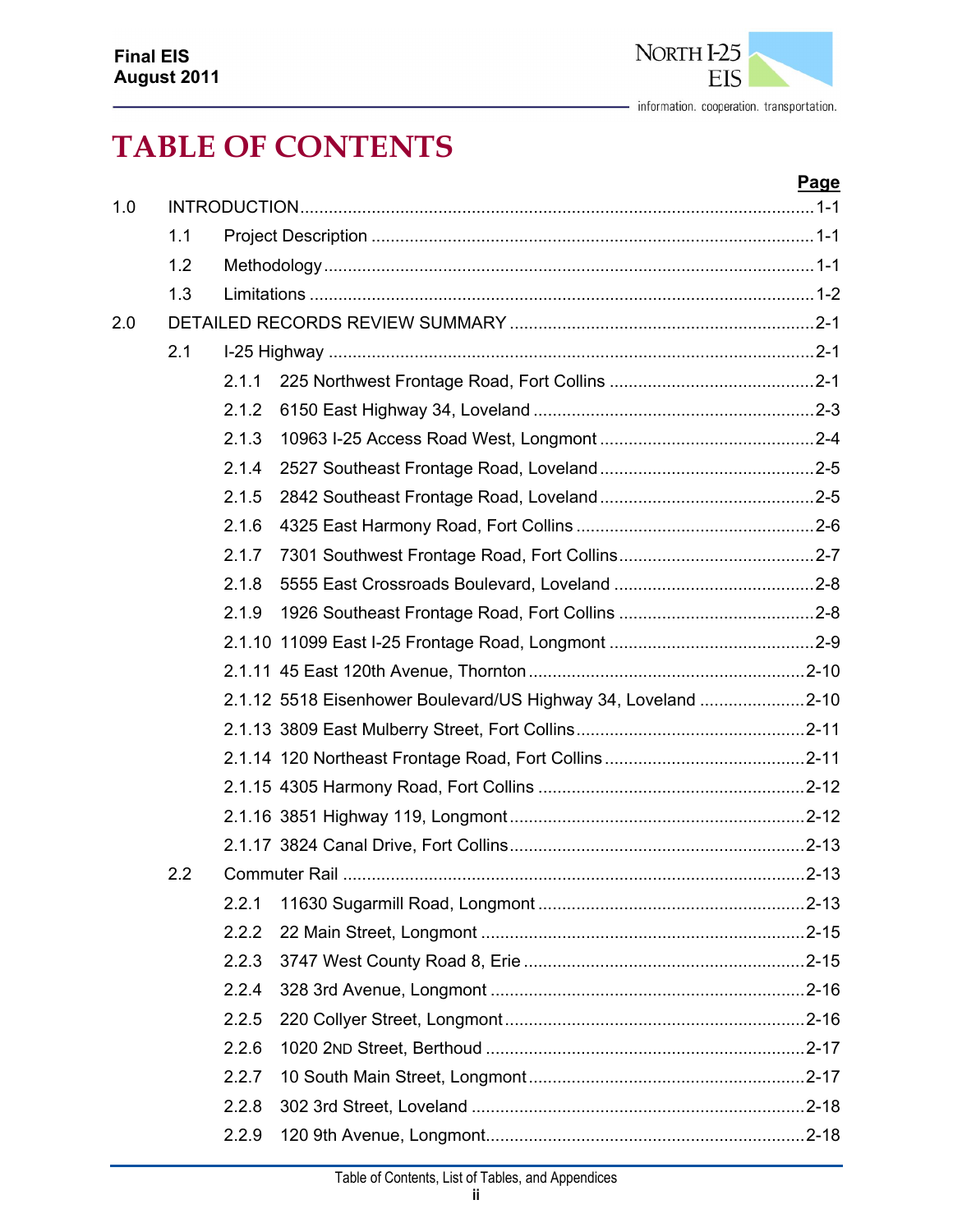

information. cooperation. transportation.

|     | 2.3 |                                                              |  |  |  |  |
|-----|-----|--------------------------------------------------------------|--|--|--|--|
|     |     |                                                              |  |  |  |  |
|     |     |                                                              |  |  |  |  |
|     |     |                                                              |  |  |  |  |
|     |     |                                                              |  |  |  |  |
| 3.0 |     |                                                              |  |  |  |  |
|     | 3.1 |                                                              |  |  |  |  |
|     | 3.2 |                                                              |  |  |  |  |
|     | 3.3 |                                                              |  |  |  |  |
|     | 3.4 |                                                              |  |  |  |  |
|     |     |                                                              |  |  |  |  |
|     |     | 3.4.2 Asbestos and Materials Containing Lead-Based Paint3-17 |  |  |  |  |
| 4.0 |     |                                                              |  |  |  |  |
|     |     |                                                              |  |  |  |  |

### **LIST OF TABLES**

|           |                                                                                                                   | Page |
|-----------|-------------------------------------------------------------------------------------------------------------------|------|
| Table 2-1 |                                                                                                                   |      |
| Table 3-1 | Sites To Be Acquired for Right-of-Way (Direct Impacts)3-2                                                         |      |
| Table 3-2 | High-Ranking Sites with Potential for Contamination Migration<br><u> ISSUES ………………………………………………………………………………………</u> | 3-15 |
| Table 3-3 |                                                                                                                   |      |

## **LIST OF APPENDICES**

|            |                                                           | <b>Page</b> |
|------------|-----------------------------------------------------------|-------------|
| APPENDIX A | SUMMARY OF SITE SCREENING RESULTS                         |             |
| Table A-1  | Final EIS - Commuter Rail and Commuter Bus Site Screening |             |
|            |                                                           | A-1         |
| Table A-2  |                                                           |             |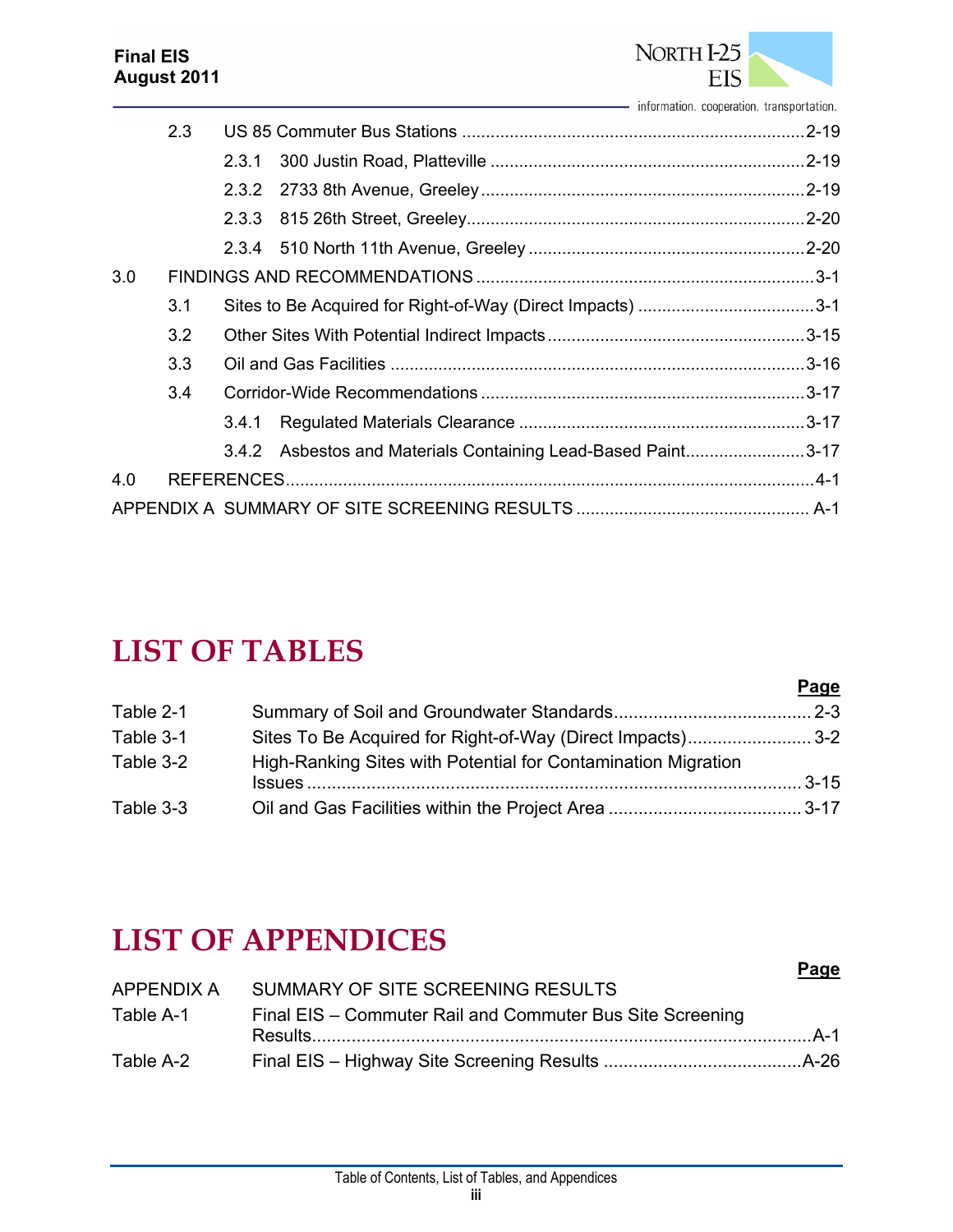

### **1.0 INTRODUCTION**

This document is an Addendum to the North Interstate 25 (I-25) Environmental Impact Statement (EIS) Modified Phase I Environmental Site Assessment (MESA) (Felsburg Holt & Ullevig [FHU], 2008) originally submitted as part of the North I-25 Draft EIS (CDOT, 2008). This Addendum provides documentation of the hazardous material impacts associated with the Preferred Alternative. Hazardous materials impacts in this addendum were assessed by mode and corridor and include: I-25 highway, commuter rail, I-25 express bus, and US Highway 85 (US 85) commuter bus. Previously, the Draft EIS assessed hazardous materials impacts by highway and transit project components for Package A, Package B, and the No-Action Alternatives (CDOT, 2008).

### **1.1 PROJECT DESCRIPTION**

Comments and discussions occurring for the project after the Draft EIS was published led to a consensus that both Packages A and B could be improved to better meet the overall EIS purpose. Therefore, the Preferred Alternative that was developed is a combination of some Package A and Package B components mixed with some refined features. This means that the Preferred Alternative was not evaluated in the Draft EIS.

The Preferred Alternative is a multi-modal solution with highway, rail and bus improvements. The Preferred Alternative includes I-25 interchange reconstructions, addition of general purpose lanes, tolled express lanes and express bus service on I-25, commuter rail along the Burlington Northern Santa Fe (BNSF) Railway tracks between Fort Collins and the Regional Transportation District (RTD) FasTracks North Metro end-of-line station in Thornton, and commuter bus along US 85 between Greeley and downtown Denver.

### **1.2 METHODOLOGY**

A methodology was prepared for this Addendum based on the previous work completed for the North I-25 MESA (FHU, 2008). This previous work included the identification of sites with recognized environmental conditions and sites with potential environmental conditions.

For this Addendum and the MESA, sites with recognized environmental conditions, as defined by the American Society for Testing and Materials (ASTM), include sites with "the presence or likely presence of any hazardous substances or petroleum products on a property under conditions that indicate an existing release, a past release, or a material threat of a release of any hazardous substances or petroleum products into structures on the property or into the ground, groundwater, or surface water of the property" (ASTM, 2005). Sites with potential environmental conditions (e.g. evidence of storage, handling or disposal of hazardous materials) that could not be confirmed without additional inspection or investigation were identified during the site reconnaissance and historical review activities conducted for the MESA (FHU, 2008). No additional site reconnaissance or historical review activities were conducted as part of this Addendum. The methodology used to identify sites with recognized or potential environmental conditions is discussed further in the MESA (FHU, 2008).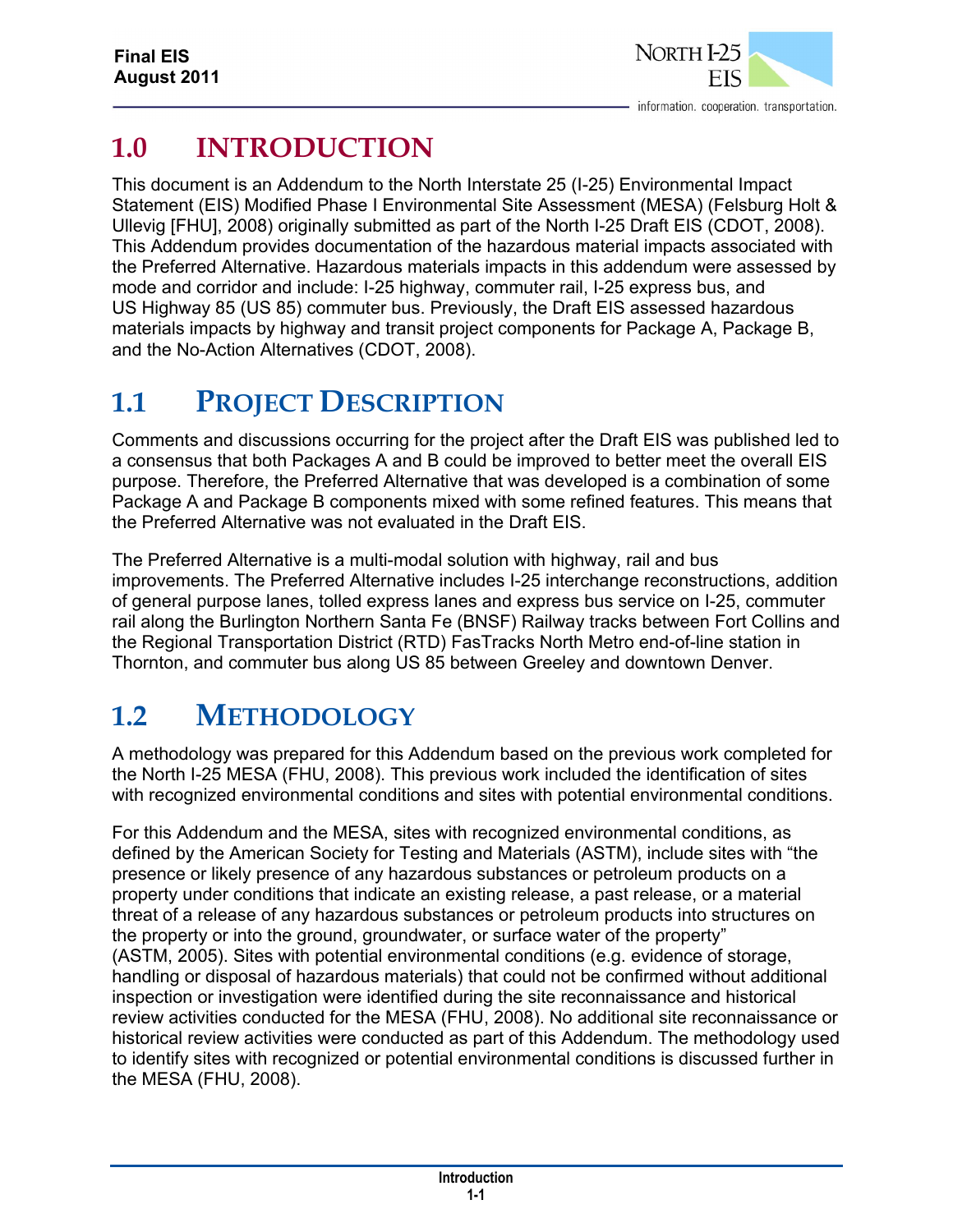

information. cooperation. transportation.

Since the Preferred Alternative was not evaluated in the Draft EIS, the properties from which right-of-way potentially would be acquired for the Preferred Alternative were compared with the sites with recognized and potential environmental conditions identified in the MESA. The methodology for this analysis included the following steps:

- **Step 1**: Screening and ranking of sites identified in the local, state, and federal environmental agency databases (Environmental Data Resources [EDR], 2004; EDR, 2005; EDR, 2006) by distance and estimated groundwater flow to identify additional sites with recognized environmental conditions that were not evaluated in the MESA (FHU, 2008). The screening process conducted for the Preferred Alternative for this Addendum was consistent with the screening process that was previously conducted in the MESA for Packages A and B (FHU, 2008). This screening process consisted of identifying sites that lie within 1,500 feet of the project footprint (i.e., proposed right-ofway) for the Preferred Alternative. Sites were identified as being less than 100 feet, 100 to 500 feet, 500 to 1,000 feet, or 1,000 to 1,500 feet from the project footprint (i.e., proposed right-of-way). Additionally, sites were identified as being partial or full acquisition properties (i.e., direct impacts). The sites were then ranked with high, medium, or low designation based on the type of site. The site ranking categories are defined in Section 4.1 of the MESA (FHU, 2008). **Appendix A** includes a summary table of the site screening results.
- **Step 2**: Review of previous Colorado Department of Transportation (CDOT), Colorado Department of Public Health and Environment (CDPHE) records, Colorado Department of Labor and Employment Division of Oil and Public Safety (OPS) records, and other available records from local, state, and federal agencies regarding properties with recognized environmental conditions within the project area if a review had not previously been conducted as part of the MESA (FHU, 2008). **Section 2.0** includes the results of the detailed file review.
- **Step 3**: Analysis of properties to be partially or fully acquired for right-of-way for the Preferred Alternative with regard to sites with potential and recognized environmental conditions (direct impacts) and identification of properties requiring additional evaluation or investigation to assist in project design, specific materials management/institutional controls that may be required during construction, or the right-of-way acquisition process, if full acquisition is necessary. **Section 3.0** includes the results of the direct impact analysis.

### **1.3 LIMITATIONS**

Due to the size of the project area and conceptual level of engineering design, EDR was not contracted to update the database search for local, state, and federal agency records previously obtained in 2004, 2005, and 2006 (EDR, 2004; EDR, 2005; EDR, 2006).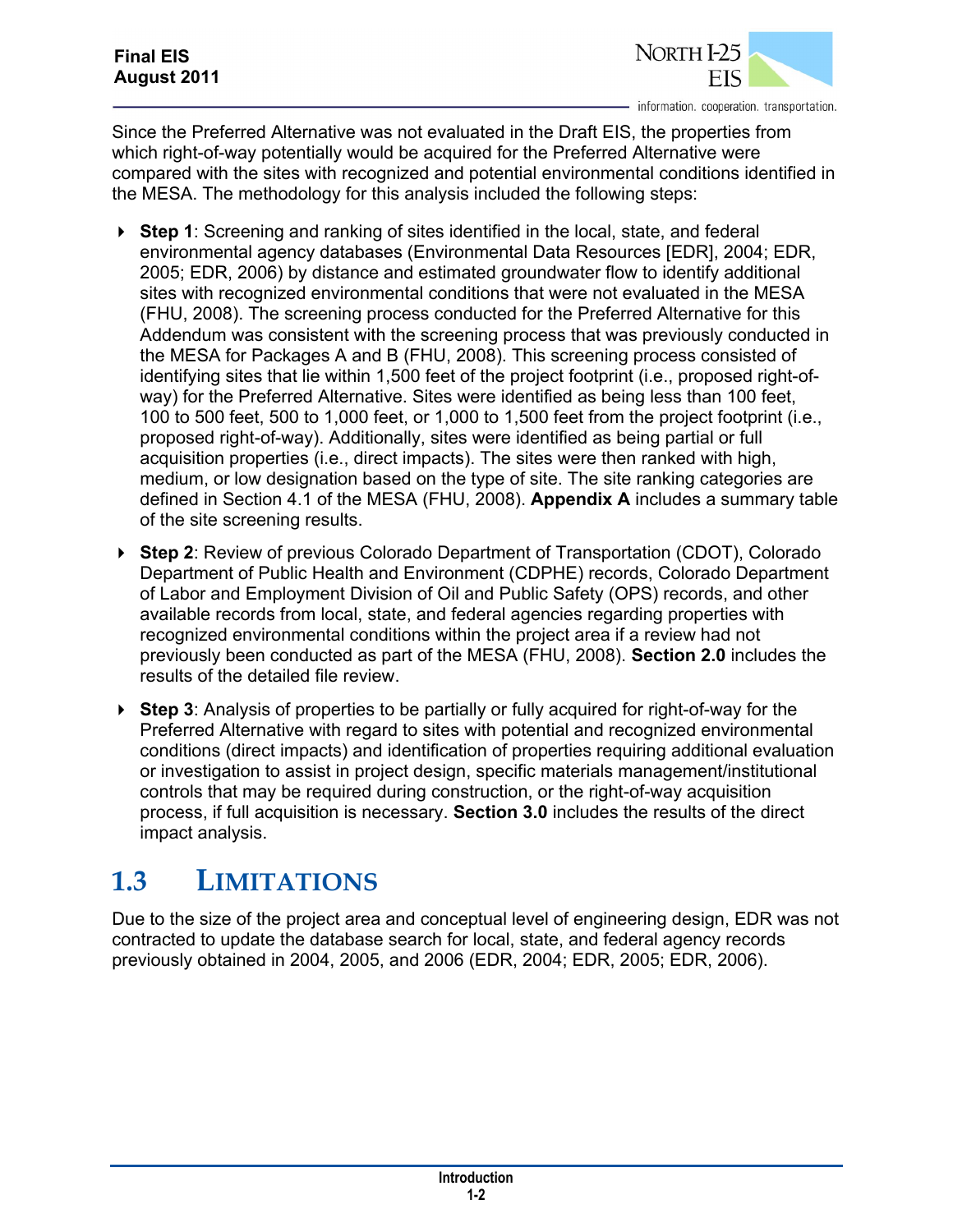

information. cooperation. transportation.

### **2.0 DETAILED RECORDS REVIEW SUMMARY**

As discussed in Step 2 of the methodology for this MESA Addendum (**Section 1.2**), detailed records review was conducted for sites within the footprint and within 500 feet of the Preferred Alternative project footprint with a medium and high ranking and sites within 1,000 feet of the Preferred Alternative project footprint with a high ranking. **Appendix A** includes a summary table of the site screening results and ranking. Sites are listed by mode and corridor and include: I-25 highway, commuter rail, and US 85 commuter bus stations. **Table 2-1** summarizes the CDHPE and the OPS soil and groundwater standards that are referenced in the following sections.

A detailed file review was conducted for both sites to be acquired for right-of-way (i.e., direct impacts see **Table 3-1**) and sites that will not be acquired for right-of-way. The sites that will not be acquired for right-of-way are not directly impacted by the Preferred Alternative and include:

- 3851 Highway 119, Longmont
- ▶ 3824 Canal Drive, Fort Collins
- ▶ 328 3rd Avenue, Longmont
- ▶ 220 Collyer Street, Longmont
- ▶ 1020 2nd Street, Berthoud
- ▶ 10 South Main Street, Longmont
- ▶ 302 3rd Street, Loveland
- ▶ 120 9th Avenue, Longmont
- ▶ 7233 8th Avenue, Greeley
- ▶ 815 26th Street, Greeley
- ▶ 510 North 11th Avenue, Greeley

### **2.1 I-25 HIGHWAY**

#### **2.1.1 225 Northwest Frontage Road, Fort Collins**

A detailed records review was previously conducted for this site as part of the MESA (FHU, 2008) (Section 4.2.1.2 of the MESA). The property at 225 Northwest Frontage Road is an operating farm supply store that is an open leaking underground storage tank (LUST), underground storage tank (UST), aboveground storage tank (AST), and facility index system (FINDS) site. Descriptions of these types of sites are included in **Table 4.1** in the MESA (FHU, 2008). This site will be acquired for right-of-way associated with the Preferred Alternative.

Currently, three USTs, six ASTs, and six liquid petroleum gas (LPG) tanks are in use at this site. Four 2,000-gallon USTs were permanently closed on the site in June 1995, and four ASTs were permanently closed at the site prior to 1997. Multiple releases from the USTs and product delivery piping have occurred at this site, which has caused contamination of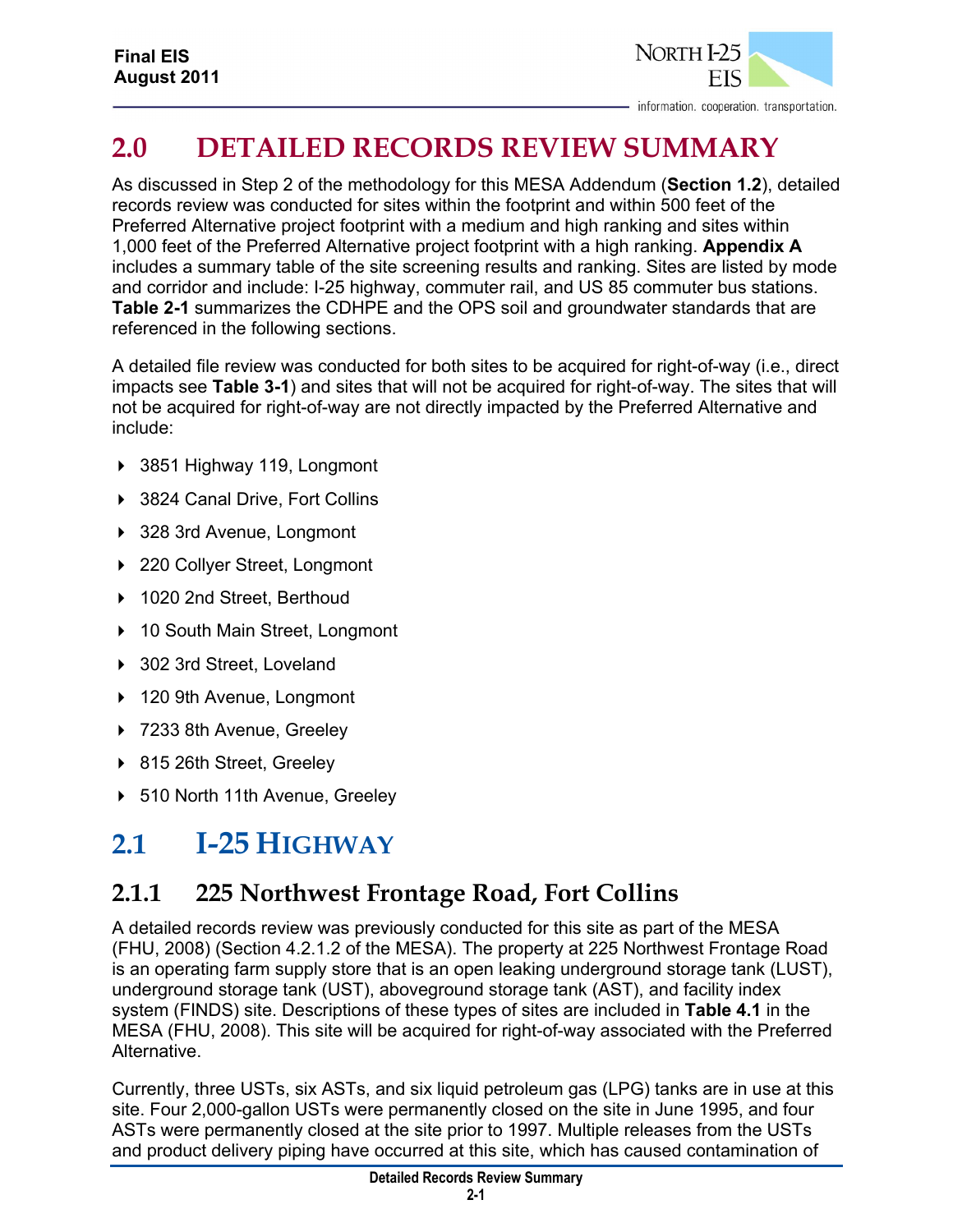

information, cooperation, transportation.

both soils and groundwater. Remediation activities due to a confirmed release in January 1995 were implemented in 1997 and included the installation of a groundwater pump and treat system. This system operated until 2002 and was then replaced with natural attenuation processes until late 2004. A dual phase extraction process was later initiated at the site (Earth Environmental Services, 2005). Quarterly groundwater monitoring for the January 1995 release has been on-going.

At the time of the file review, the most recently reviewed quarterly groundwater monitoring results (1st quarter 2005) detected concentrations of benzene in groundwater above the Colorado Basic Standard for Groundwater (CGSs) (**Table 2-1**), ranging from 9.8 to 43.1 micrograms per liter (ug/L) (Earth Environmental Services, 2005).

As an open LUST site, the property at 225 Northwest Frontage Road presents a liability concern for any potential right-of-way acquisition (full or partial) related to the project. Contaminated groundwater and soil may be encountered on-site or downgradient of the site during subsurface activities and present a concern for worker health and safety and materials management.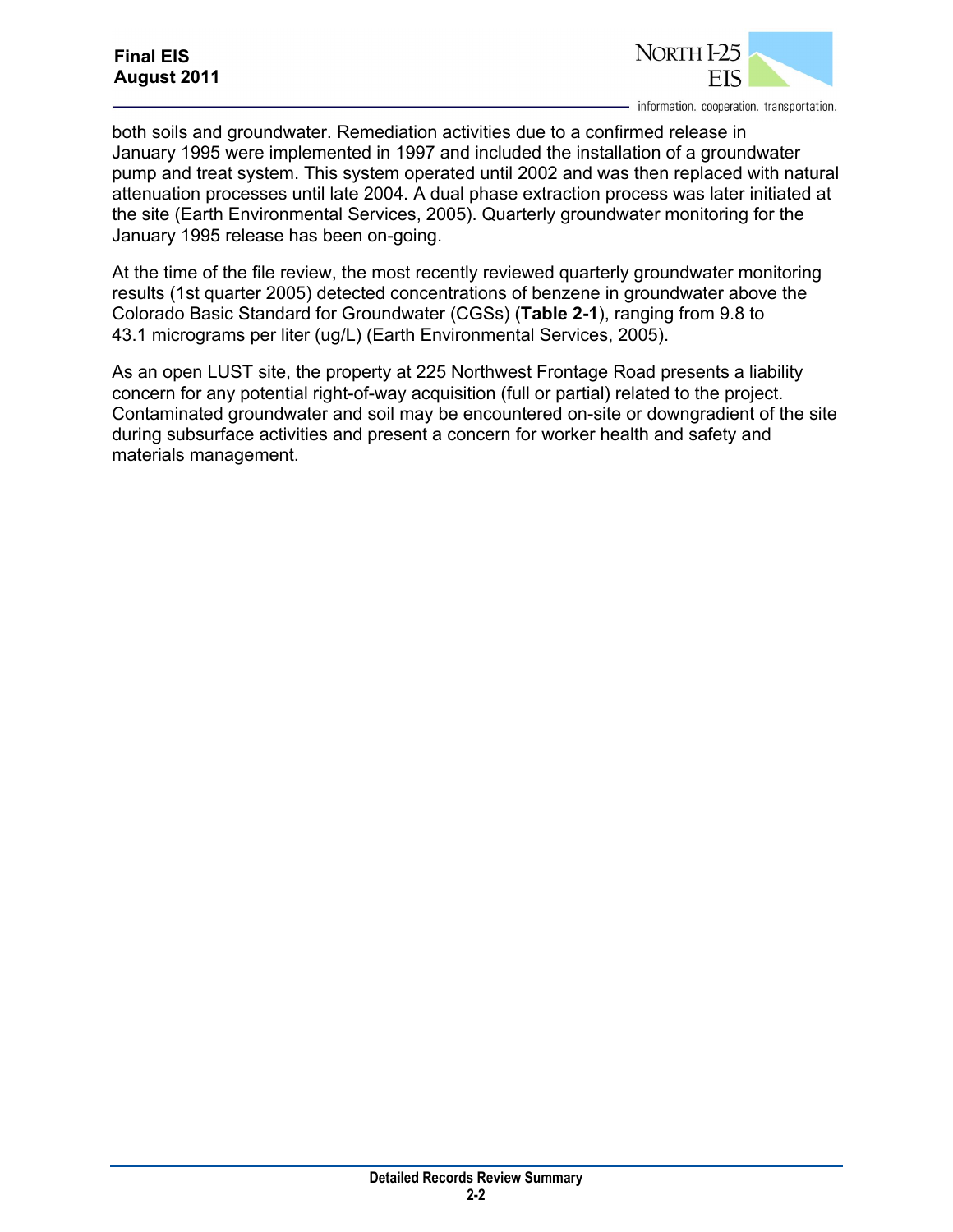

information. cooperation. transportation.

#### **Table 2-1 Summary of Soil and Groundwater Standards**

|                                                                                                                                                                                                                                                                                                                                         | Groundwater             |                    | Soil                   |                       |                 |  |  |
|-----------------------------------------------------------------------------------------------------------------------------------------------------------------------------------------------------------------------------------------------------------------------------------------------------------------------------------------|-------------------------|--------------------|------------------------|-----------------------|-----------------|--|--|
| <b>Constituent</b>                                                                                                                                                                                                                                                                                                                      |                         |                    |                        | RBSLs <sup>2</sup>    |                 |  |  |
|                                                                                                                                                                                                                                                                                                                                         | CGSs <sup>1</sup>       | RBSLs <sup>2</sup> | <b>Subsurface Soil</b> | <b>Surficial Soil</b> |                 |  |  |
|                                                                                                                                                                                                                                                                                                                                         |                         |                    |                        | <b>Residential</b>    | Industrial      |  |  |
| Benzene                                                                                                                                                                                                                                                                                                                                 | $5.0 \mu g/l$           | $5 \mu g/l$        | $0.26$ mg/kg           | $2.8$ mg/kg           | 6.8 mg/kg       |  |  |
| Cis-1,2-Dichloroethene<br>(also called<br>dichloroethylene)                                                                                                                                                                                                                                                                             | 70 µg/l                 |                    |                        |                       |                 |  |  |
| Ethylbenzene                                                                                                                                                                                                                                                                                                                            | 700 µg/l                | 700 µg/l           | 190 mg/kg              | 2,100<br>mg/kg        | 16,000<br>mg/kg |  |  |
| Methyl tertiary-butyl<br>ether (MTBE)                                                                                                                                                                                                                                                                                                   |                         | $20 \mu g/l$       |                        |                       |                 |  |  |
| Perchloroethylene<br>(PCE) (also known as<br>tetrachloroethylene)                                                                                                                                                                                                                                                                       | $5 \mu g/l$             |                    |                        |                       |                 |  |  |
| Toluene                                                                                                                                                                                                                                                                                                                                 | 1,000 µg/l              | 1,000<br>µg/l      | 140 mg/kg              | 4,000<br>mg/kg        | 31,000<br>mg/kg |  |  |
| Trichloroethylene<br>(TCE)                                                                                                                                                                                                                                                                                                              | $5 \mu g/l$             |                    |                        |                       |                 |  |  |
| Xylenes (total)                                                                                                                                                                                                                                                                                                                         | 1,400 to<br>10,000 µg/l | 1,400<br>µg/l      | 260 mg/kg              |                       |                 |  |  |
| 1,2 Dichloroethane                                                                                                                                                                                                                                                                                                                      | 0.38 to 5<br>µg/l       |                    |                        |                       |                 |  |  |
| Barium (dissolved) <sup>3</sup>                                                                                                                                                                                                                                                                                                         | $2.0$ mg/l              | --                 |                        |                       |                 |  |  |
| Cadmium (dissolved) <sup>3</sup>                                                                                                                                                                                                                                                                                                        | $0.005$ mg/l            |                    |                        |                       |                 |  |  |
| Chromium (dissolved) <sup>3</sup>                                                                                                                                                                                                                                                                                                       | $0.1$ mg/l              |                    |                        |                       |                 |  |  |
| Lead (dissolved) <sup>3</sup>                                                                                                                                                                                                                                                                                                           | $0.05$ mg/l             | --                 | --                     | --                    |                 |  |  |
| Mercury (dissolved) <sup>3</sup>                                                                                                                                                                                                                                                                                                        | $0.002$ mg/l            |                    |                        |                       |                 |  |  |
| Total petroleum<br>hydrocarbons (TPH)                                                                                                                                                                                                                                                                                                   | 500 mk/kg<br>500 mg/kg  |                    |                        |                       |                 |  |  |
| CGSs Colorado Basic Standards for Groundwater<br>MTBE  methyl tertiary-butyl ether<br>RBSLs  Risk-Based Screening Levels<br>PCE  perchloroethylene<br>µg/l micrograms per liter<br>TCE trichloroethylene<br>mg/lmilligrams per liter<br>mg/l  milligrams per liter<br>mg/kg milligrams per kilogram<br>TPH total petroleum hydrocarbons |                         |                    |                        |                       |                 |  |  |

References:

*1 – Groundwater Organic Chemical Standards from Colorado Department of Public Health and Environment Water Quality Control Commission. 2005. 5 CCR 1002- 41, Regulation No. 41, The Basic Standards for Groundwater. Amended November 8, 2004. Effective March 22, 2005.* 

*2 – Tier 1 Risk-Based Screening Levels (RBSLs) from Colorado Department of Labor and Employment Division of Oil and Public Safety (OPS). 2005. Petroleum Storage Tank Owner/Operator Guidance Document. Effective February 1999. Revised October.* 

*3 – Domestic Water Supply – Human Health Standards from Colorado Department of Public Health and Environment Water Quality Control Commission. 2005. 5 CCR 1002- 41, Regulation No. 41, The Basic Standards for Groundwater. Amended November 8, 2004. Effective March 22, 2005.* 

### **2.1.2 6150 East Highway 34, Loveland**

A detailed records review was not previously conducted for this site. The property at 6150 East Highway 34 is a gas station and closed LUST site. This site will be acquired for right-of-way associated with the Preferred Alternative.

Two 15,000-gallon USTs are currently in use, containing diesel and unleaded gasoline. Multiple releases have occurred at this site, with the most recent event in November 2009. The previous releases occurred in May 1990 and February 2005. Four USTs were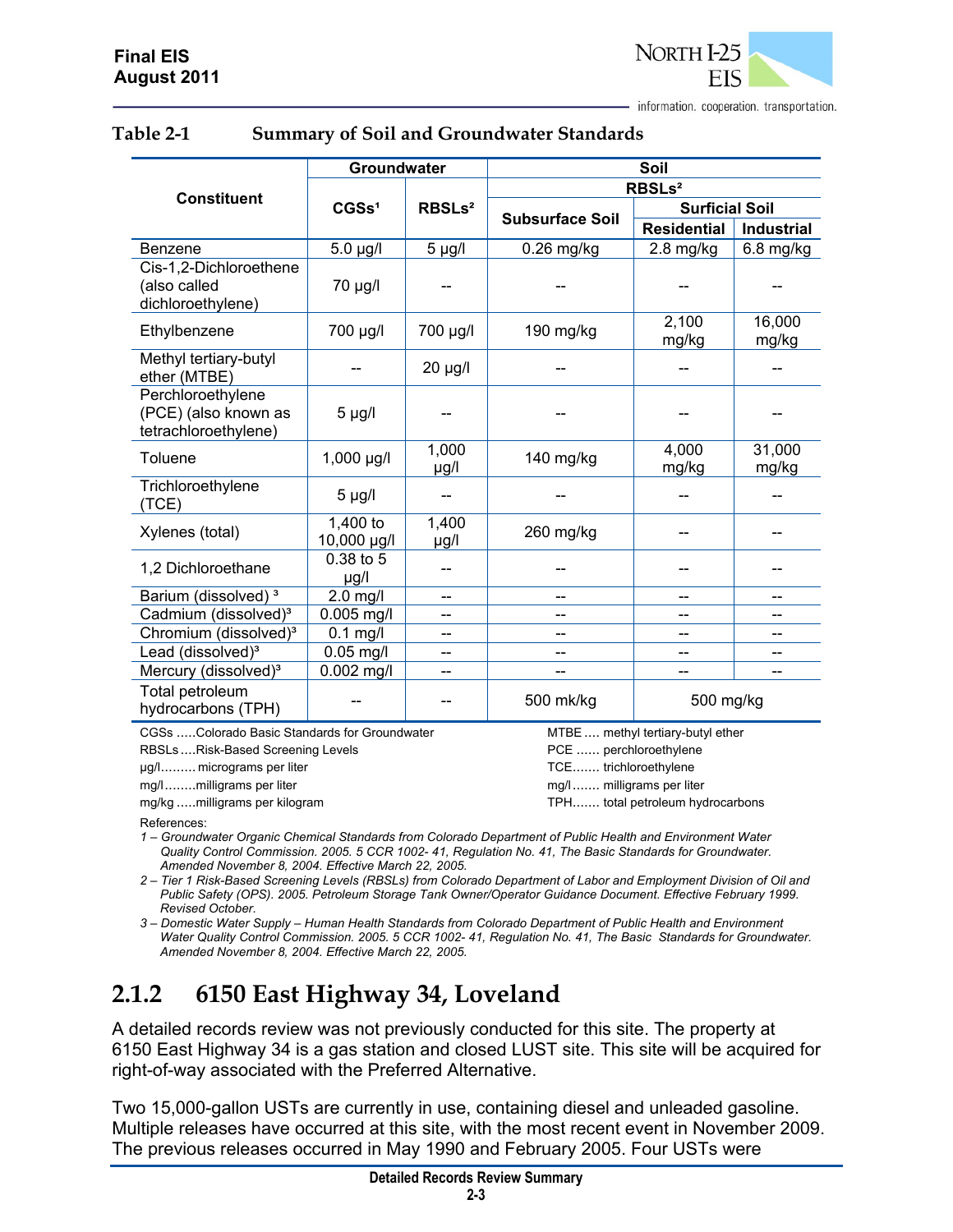

permanently closed and removed in November 2009. At the time of the removal, petroleum hydrocarbons were detected at levels exceeding the Tier 1 Risk Based Screening Levels (RBSLs) and total petroleum hydrocarbons (TPH) exceeded threshold screening levels  $(Table 2-1)$ . Subsequently, impacted soils were excavated  $(416$  cubic ft  $[ft^3]$ ) and disposed of off-site. Following excavation, levels of petroleum hydrocarbons and TPH were found to be below the RBSLs and TPH threshold value (**Table 2-1**). Groundwater sampling indicated that levels of petroleum hydrocarbon were below the Tier 1 RBSLs (**Table 2-1**) (CRGS, 2009).

OPS issued the most recent no further action (NFA)/closure letter for this site in January 2010, indicating that no further investigation or remedial action was required at the time the letter was issued. Additional NFA letters were issued in June 1995 and June 2005. OPS defines a LUST site as closed/clean up complete when "the owner and/or operator has not necessarily removed all contamination, but instead actions taken have met the criteria that the State uses for determining adequate clean up."

Although this site is closed, residual soil and groundwater contamination could be encountered during subsurface activities on-site or downgradient of the site and present a concern for materials management and worker health and safety. As an active gas station, the property at 6150 East Highway 34 presents a liability concern for any potential right-ofway acquisition (full or partial) related to the project.

#### **2.1.3 10963 I-25 Access Road West, Longmont**

A detailed records review was previously conducted for this site as part of the MESA (FHU, 2008) (Section 4.2.3.3 of the MESA). The property at 10963 I-25 Access Road West, an operating gasoline station, is a closed LUST, Resource Conservation and Recovery Act (RCRA) Small Quantity Generator (SQG) with violations, and Emergency Response Notification System (ERNS) site. This site will be acquired for right-of-way associated with the Preferred Alternative.

Currently, the site contains three active 15,000-gallon USTs. Two of the USTs contain unleaded gasoline and one UST contains diesel fuel. Multiple releases have occurred at this site, with the most recent event in August 2006. The previous releases occurred in March 1992, November 2000, and April 2001. The releases resulted in impacts to soil and groundwater from petroleum hydrocarbons. As part of the remediation for the November 2000 event, quarterly groundwater monitoring was performed until September 2009. Two of the installed groundwater monitoring wells associated with this site are located in the CDOT SH 119 right of way. According to the most recently reviewed monitoring results, (third/fourth quarter 2006), concentrations of benzene ranged from 1 ug/L to 4.08 ug/L, which were below CGSs (**Table 2-1**) (LT Environmental, 2006).

OPS issued the most recent NFA/closure letter for this site in November 2009, indicating that no further investigation or remedial action was required at the time the letter was issued. OPS defines a LUST site as closed/clean up complete when "the owner and/or operator has not necessarily removed all contamination, but instead actions taken have met the criteria that the State uses for determining adequate clean up."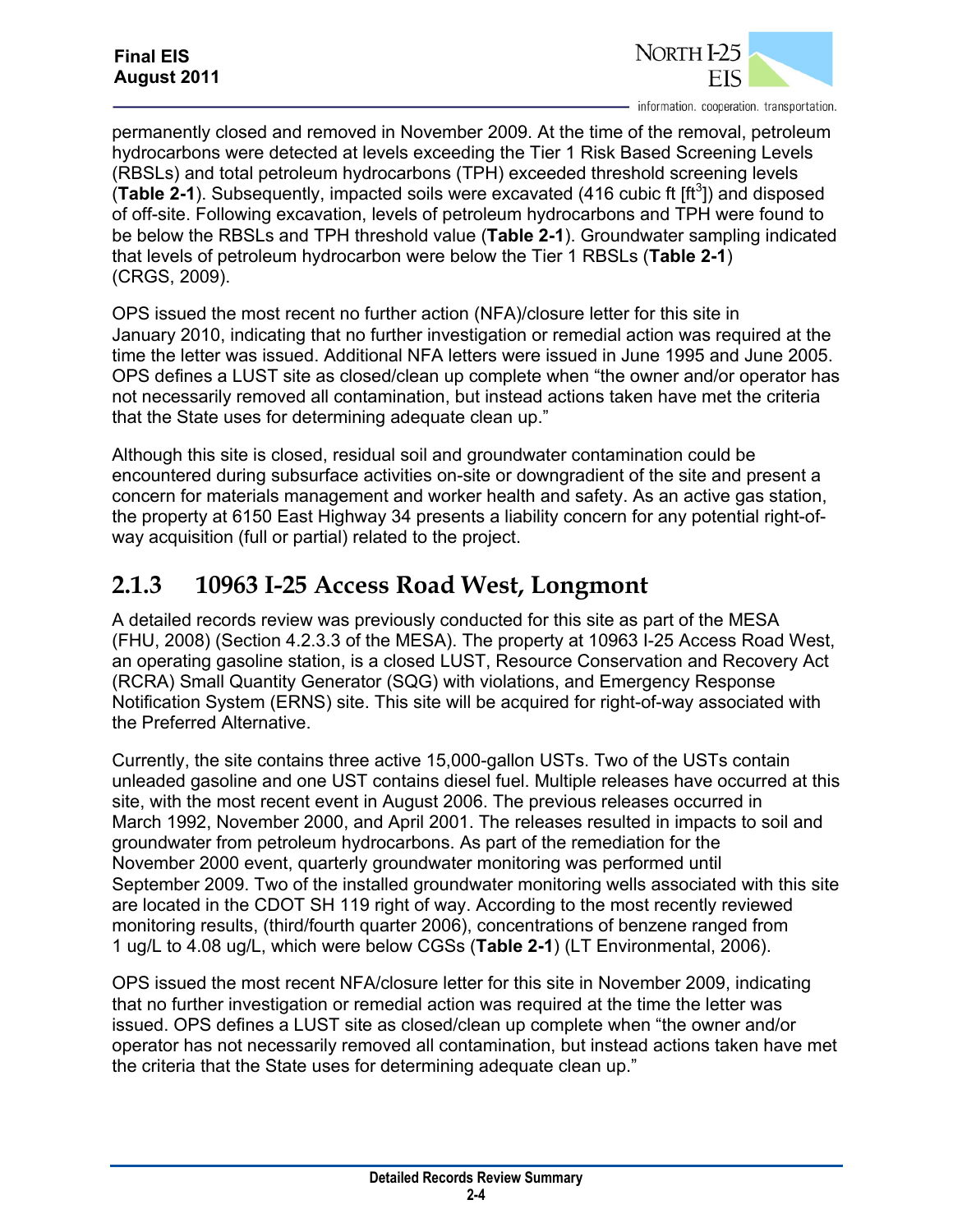

Although this site is closed, residual soil and groundwater contamination could be encountered during subsurface activities on-site or downgradient of the site and present a concern for materials management and worker health and safety. As an active gas station, the property at 10963 I-25 Access Road West presents a liability concern for any potential right-of-way acquisition (full or partial) related to the project.

#### **2.1.4 2527 Southeast Frontage Road, Loveland**

A detailed records review was previously conducted for this site as part of the MESA (FHU, 2008) (Section 4.2.2.12 of the MESA). The property located at 2527 Southeast Frontage Road is a RCRA SQG with reported violations and FINDS site. This site will be acquired for right-of-way associated with the Preferred Alternative.

Solid waste was formerly discovered in the southwest corner of the parking lot at this site and included waste lumber, household appliances, tires, construction debris, waste oil containers, fluorescent light fixtures, brake fluid, paint cans, etc. Solid waste had accumulated on the surface of the site and below the surface and mixed with dirt to a depth of up to five feet (Landmark Engineering, 1997a; CDH, 1997a). Soil staining was identified in a former waste oil storage area and in the vicinity of two 250-gallon ASTs that contained diesel fuel and gasoline. Soil sampling identified soil contamination with petroleum hydrocarbons near both the AST and former waste oil areas, with benzene, toluene, ethyl benzene, and xylenes (BTEX) constituents ranging from non-detect (ND) to 360 parts per billion (ppb). Oil and grease and total extractable petroleum hydrocarbons (TEPH) were also detected in soils in low concentrations (CDH, 1997a). Groundwater samples from monitoring wells installed downgradient of the waste disposal area did not detect contamination.

Remediation activities included the removal of solid waste that had accumulated upon the surface of the site, relocation of the ASTs, and excavation and off-site disposal of approximately 85 cubic yards (yds<sup>3</sup>) of stained soils in the former AST area and former waste oil areas (Landmark Engineering, 1997a). BTEX and total volatile petroleum hydrocarbons (TVPH) were ND at both locations following remediation activities, while diesel fuel ranged from 6.7 to 32 parts per million (ppm) (Landmark Engineering, 1997b).

Clean up of the facility has been completed and the Colorado Department of Health (CDH), current day CDPHE, issued a NFA/closure letter in November 1997 (CDH, 1997a).

Although this site is closed, residual soil and groundwater contamination could be encountered during subsurface activities on-site or downgradient of the site and present a concern for materials management and worker health and safety. The property at 2527 Southeast Frontage Road presents a liability concern for any potential right-of-way acquisition (full or partial) related to the project.

#### **2.1.5 2842 Southeast Frontage Road, Loveland**

A detailed records review was previously conducted for this site as part of the MESA (FHU, 2008) (Section 4.2.2.7 of the MESA). The property at 2842 Southeast Frontage Road is an operating truck stop and open LUST and AST site. This site will be acquired for rightof-way associated with the Preferred Alternative.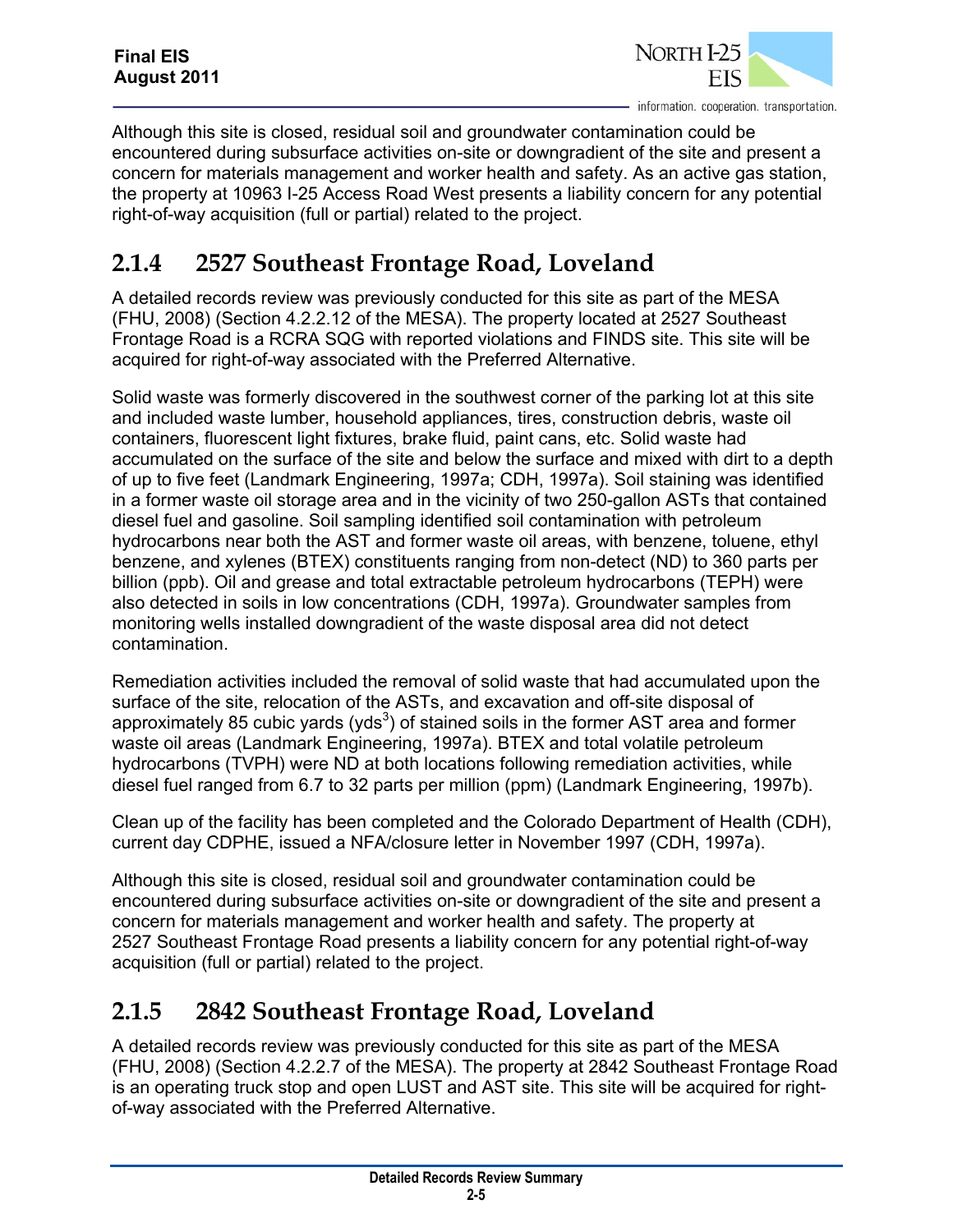

information. cooperation. transportation.

Currently, the site contains four active USTs, four ASTs, and one LPG tank. Multiple releases to soils and groundwater have occurred at this site. In October 2004, ten ASTs containing gasoline, diesel, and kerosene were permanently closed and removed. Upon tank removal, soil staining was observed beneath the majority of the tanks (CGRS, 2005a). The results of on-site groundwater monitoring revealed benzene concentrations ranging from 5.2 to 1,984 ug/L (CGRS, 2005b). Free-phase hydrocarbons with a measured thickness of 0.02 to 0.07 feet were present in four out of thirteen groundwater wells (CGRS, 2005b). Results of soil sampling also detected concentrations of benzene in excess of the Tier 1 RBSL for the leachate to groundwater ingestion exposure pathway (**Table 2-1**) (CGRS, 2005b).

Remediation activities were initiated at the site in 1997 and included excavation and off-site disposal of approximately 2,193 yds<sup>3</sup> of soil (October/November 2004), installation of an enhanced fluid recovery (EFR) system and free-product skimming pumps (September/October 2004), in combination with quarterly groundwater monitoring. Following excavation activities, one soil sample exceeded Tier 1 RBSL for BTEX constituents and TVPH (**Table 2-1**) (CGRS, 2005a). Groundwater monitoring is on-going at this site.

As an open LUST site, the property at 2842 Southeast Frontage Road presents a liability concern for any potential right-of-way acquisition (full or partial) related to the project. Contaminated groundwater and soil may be encountered on-site or downgradient of the site during subsurface activities and present a concern for worker health and safety and materials management.

### **2.1.6 4325 East Harmony Road, Fort Collins**

A detailed records review was previously conducted for this site as part of the MESA (FHU, 2008) (Section 4.2.2.11 of the MESA). The property at 4325 Harmony Road is an operating gasoline station and closed LUST and UST site. This site will be acquired for right-of-way associated with the Preferred Alternative.

Currently, the site contains two active 12,000-gallon USTs. Six USTs containing gasoline or diesel fuel have been permanently closed and removed from this site; three in 1989 (WMA Environmental Services, 2002) and three in 2006. Multiple releases to soils and groundwater have occurred at this site. Groundwater contamination reportedly migrated offsite in a southeastern direction toward a gravel pit that borders the property to the east and south. A lake is also located downgradient of the site (Walsh Environmental Scientists and Engineers, 1996).

Several investigations were conducted on-site during the 1990's and 2000's. A corrective action plan (CAP) was first implemented at the site in 1994, which included the installation of a groundwater recovery and treatment system and quarterly groundwater monitoring activities. Additionally, soils in the area of the former USTs (northwest corner) were overexcavated in 1995 until photoionization detector (PID) readings were 50 ppm or below. Quarterly groundwater monitoring was conducted from 1994 to 2006. Concentrations of BTEX, TVPH, TEPH, and methyl tertiary-butyl ether (MTBE) in soils were not detected during soil sampling activities conducted in 2002 (WMA Environmental Services, 2002).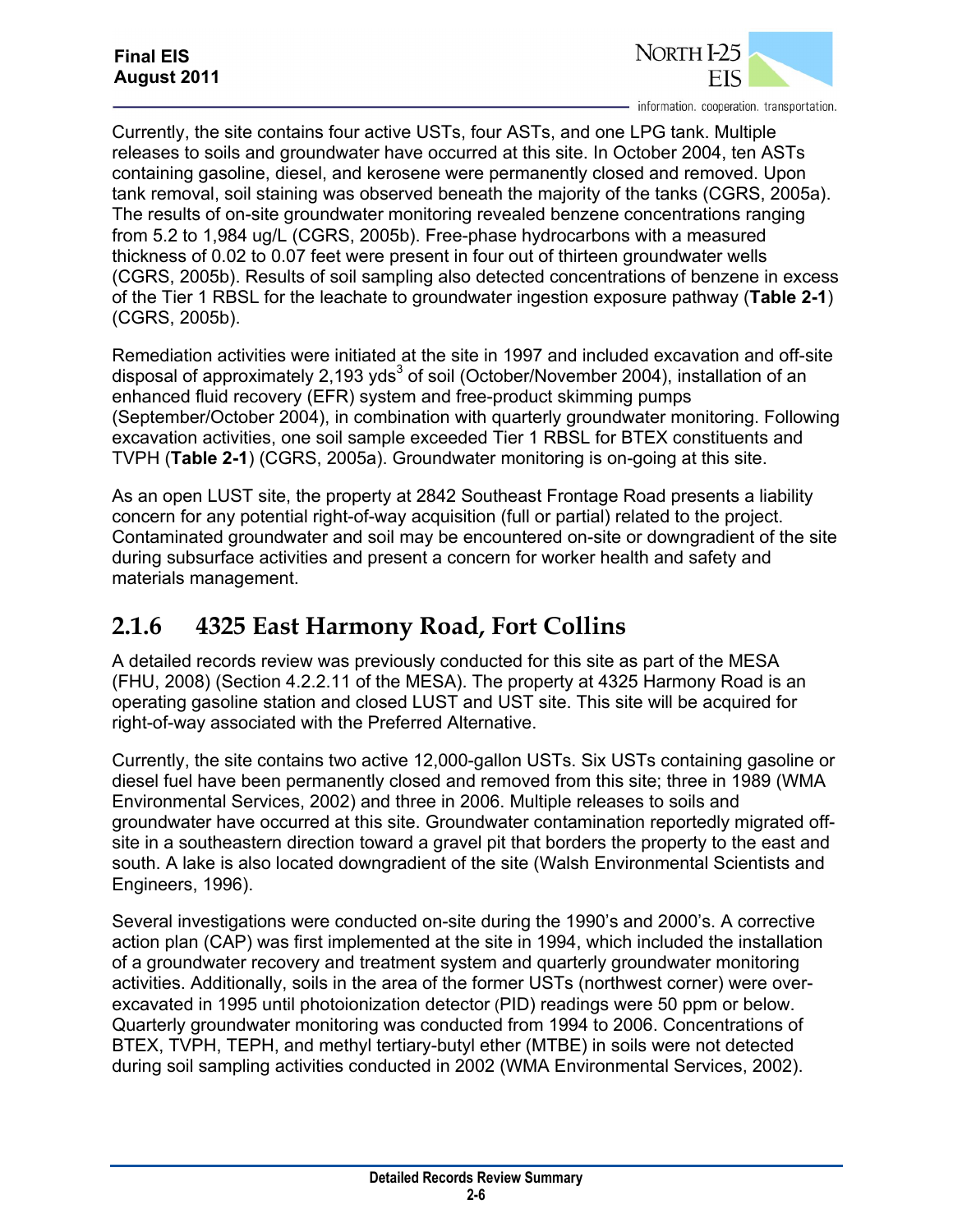

In September 2006, OPS issued the most recent NFA/closure letter for this facility, indicating that no further investigation or remedial action was required at the time the letter was issued. OPS defines a LUST site as closed/clean up complete when "the owner and/or operator has not necessarily removed all contamination, but instead actions taken have met the criteria that the State uses for determining adequate clean up."

Although this site is closed, residual soil and groundwater contamination could be encountered during subsurface activities on-site or downgradient of the site and present a concern for materials management and worker health and safety. As an active gas station, the property at 4325 East Harmony Road presents a liability concern for any potential rightof-way acquisition (full or partial) related to the project.

#### **2.1.7 7301 Southwest Frontage Road, Fort Collins**

A detailed records review was previously conducted for this site as part of the MESA (FHU, 2008) (Section 4.2.2.14 of the MESA). The property at 7301 Southwest Frontage Road is a closed LUST, and UST site. This site will be acquired for right-of-way associated with the Preferred Alternative.

There is currently one AST containing diesel fuel that is active at this site. This facility is a former boat and recreational vehicle service center, sales dealership, and recreational vehicle storage facility. In February 1992, four USTs were permanently closed including: one 1,000-gallon, one 2, 000-gallon, one 4, 000-gallon, and one 6,000-gallon tank containing gasoline.

Site investigations identified contamination of soils and groundwater on-site. Soil sampling activities took place prior to and following tank removal and identified soil staining and elevated concentrations of petroleum hydrocarbons (GeoSciences Engineering, 1992). Results of groundwater sampling identified concentrations of benzene that exceeded CGSs (GeoSciences Engineering, 1994a).

Remediation activities began in 1992 and included the removal of the USTs and the excavation and off-site disposal of approximately 1,000 yds<sup>3</sup> of contaminated soil. Approximately 1,000 yds<sup>3</sup> of additional contaminated soil downgradient of the former tank system was removed in June 1993. Approximately 40 yds<sup>3</sup> of the excavated area was covered with visqueen and bermed for aeration in the southwest corner of the site. Quarterly groundwater monitoring occurred from September 1992 until May 1993 (GeoSciences Engineering, 1992; GeoSciences Engineering, 1993a).

Following completion of the remediation activities, concentrations of TVPH and BTEX were ND in soils (GeoSciences Engineering, 1993b). One year after quarterly groundwater monitoring ceased on-site, TVPH and BTEX were also ND in all wells (GeoSciences Engineering, 1994b).

A NFA/closure letter was issued by OPS in February 2002, indicating that no further investigation or remedial action was required at the time the letter was issued. OPS defines a LUST site as closed/clean up complete when "the owner and/or operator has not necessarily removed all contamination, but instead actions taken have met the criteria that the State uses for determining adequate clean up."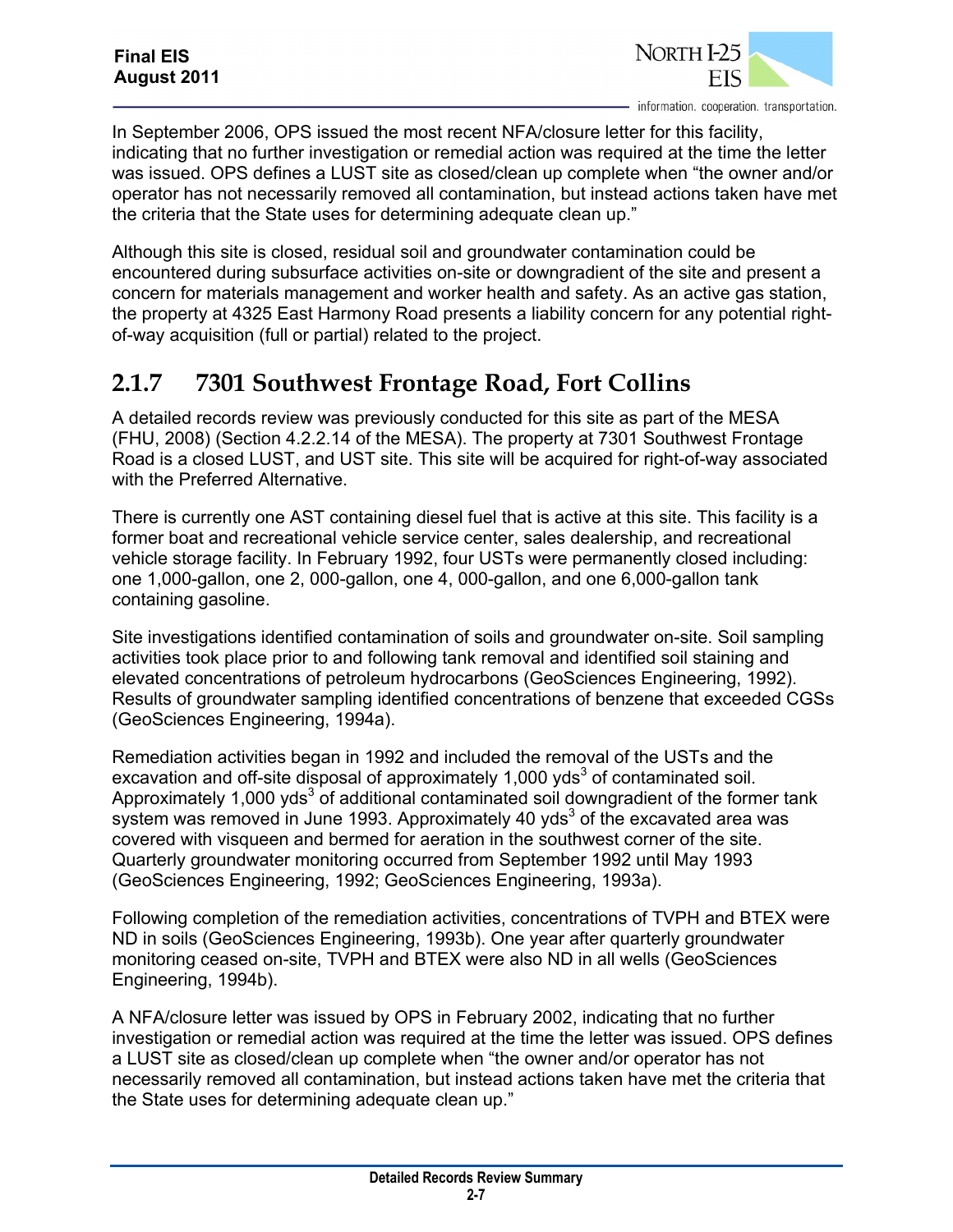

Although this site is closed, residual soil and groundwater contamination could be encountered during subsurface activities on-site or downgradient of the site and present a concern for materials management and worker health and safety.

#### **2.1.8 5555 East Crossroads Boulevard, Loveland**

A detailed records review was previously conducted for this site as part of the MESA (FHU, 2008) (Section 4.2.2.13 of the MESA). The facility at 5555 East Crossroads Boulevard is a closed LUST, UST, and FINDS site. This site will be acquired for right-of-way associated with the Preferred Alternative.

Currently, the site contains one active 2,500-gallon UST. In June 1993, six USTs were removed from the site: two 6,000-gallon and one 10,000-gallon containing unleaded gasoline, one 6,000-gallon containing regular gasoline, one 10,000-gallon containing diesel, and one (560-gallon) containing used oil (Industrial Compliance, 1993). Following tank removal activities, a confirmed petroleum release was reported to OPS in July 1993.

Approximately 330 yds<sup>3</sup> of soils were excavated and eventually backfilled on-site (Industrial Compliance, 1993b). Following excavation activities, site investigations identified low levels of BTEX in soils and groundwater, but at concentrations below RBSLs and the CGSs (**Table 2-1**) (Industrial Compliance, 1993).

A NFA/closure letter was issued by OPS in February 1995, indicating that no further investigation or remedial action was required at the time the letter was issued. OPS defines a LUST site as closed/clean up complete when "the owner and/or operator has not necessarily removed all contamination, but instead actions taken have met the criteria that the State uses for determining adequate clean up."

Although this site is closed, residual soil and groundwater contamination could be encountered during subsurface activities on-site or downgradient of the site and present a concern for materials management and worker health and safety. As a property with fueling facilities, the property at 5555 East Crossroads Boulevard presents a liability concern for any potential right-of-way acquisition (full or partial) related to the project.

#### **2.1.9 1926 Southeast Frontage Road, Fort Collins**

A detailed records review was previously conducted for this site as part of the MESA (FHU, 2008) (Section 4.2.2.9 of the MESA). This property at 1926 Southeast Frontage Road is a closed LUST, UST, AST, FINDS, and RCRA SQG with reported violations. This site will be acquired for right-of-way associated with the Preferred Alternative.

Currently, the site contains one active AST and one LPG. This facility is a former tractor dealership and maintenance center that operated in the early 1990s and routinely utilized lubricants, solvents, gasoline, diesel fuel, and hydraulic fluids on-site. Two 500-gallon ASTs containing gasoline and diesel and one 6000-gallon UST were formerly operated at this facility (Stewart Environmental, 1993).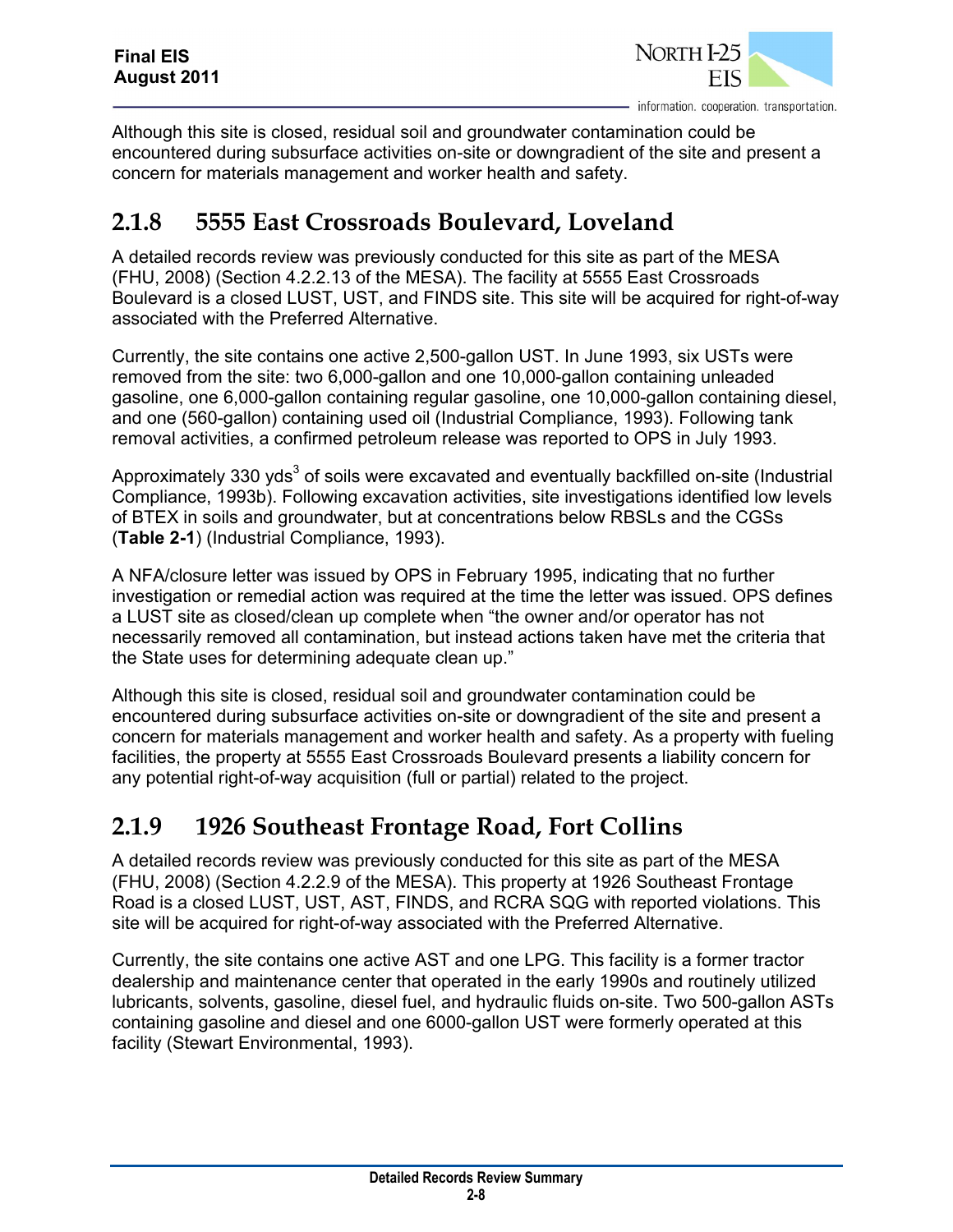

Site investigations identified contamination of soils and groundwater on-site. Concentrations of TPH (6,820 ppm) in soils were identified near the former ASTs and in the area of the floor drains, which was above the Tier 1 RBSL (**Table 2-1**). Low concentrations of ethylbenzene and oil/grease were also detected in soils (Stewart Environmental, 1993). Low concentrations of petroleum hydrocarbons were also detected in groundwater (Stewart Environmental, 1993).

Remediation activities were initiated in September 1993 and consisted of excavation and off-site disposal of approximately 700 yds $3$  of soils. Following remediation activities, concentrations of TPH in soils were below the Tier 1 RBSL and BTEX concentrations were not detected above the laboratory reporting limit (**Table 2-1**) (Stewart Environmental, 1993).

A NFA/closure letter was issued by OPS in September 1993, indicating that no further investigation or remedial action was required at the time the letter was issued. OPS defines a LUST site as closed/clean up complete when "the owner and/or operator has not necessarily removed all contamination, but instead actions taken have met the criteria that the State uses for determining adequate clean up."

Although this site is closed, residual soil and groundwater contamination could be encountered during subsurface activities on-site or downgradient of the site and present a concern for materials management and worker health and safety.

#### **2.1.10 11099 East I-25 Frontage Road, Longmont**

A detailed records review was not previously conducted for this site as part of the MESA (FHU, 2008). The property at 11099 East I-25 Frontage Road is an open LUST site. This site will be acquired for right-of-way associated with the Preferred Alternative.

Currently, the site contains three active USTs (two 20,000-gallon and one 12,000-gallon). In March 2004, soil and groundwater contamination were discovered during a site assessment associated with a potential property transaction. At this time, soil sampling results indicated that BTEX did not exceed Tier 1 RBSLs (**Table 2-1**); however groundwater sampling results indicated that several groundwater samples were in excess of the CGS for benzene (Paragon, 2005).

Remediation activities included the implementation of a soil vapor extraction (SVE) system, in-situ air-sparge (IAS) system, combined with quarterly groundwater monitoring. The SVE and IAS were discontinued in January 2009, but later restarted in April 2009. A CAP modification was completed in April 2010, which recommended continued operation of the SVE and IAS until January 2011, aquifer testing, quarterly groundwater monitoring, and groundwater modeling (Paragon, 2010).

As an open LUST site, the property at 11099 East I-25 Frontage Road presents a liability concern for any potential right-of-way acquisition (full or partial) related to the project. Contaminated groundwater and residual soil contamination may be encountered on-site or downgradient of the site during subsurface activities and present a concern for worker health and safety and materials management.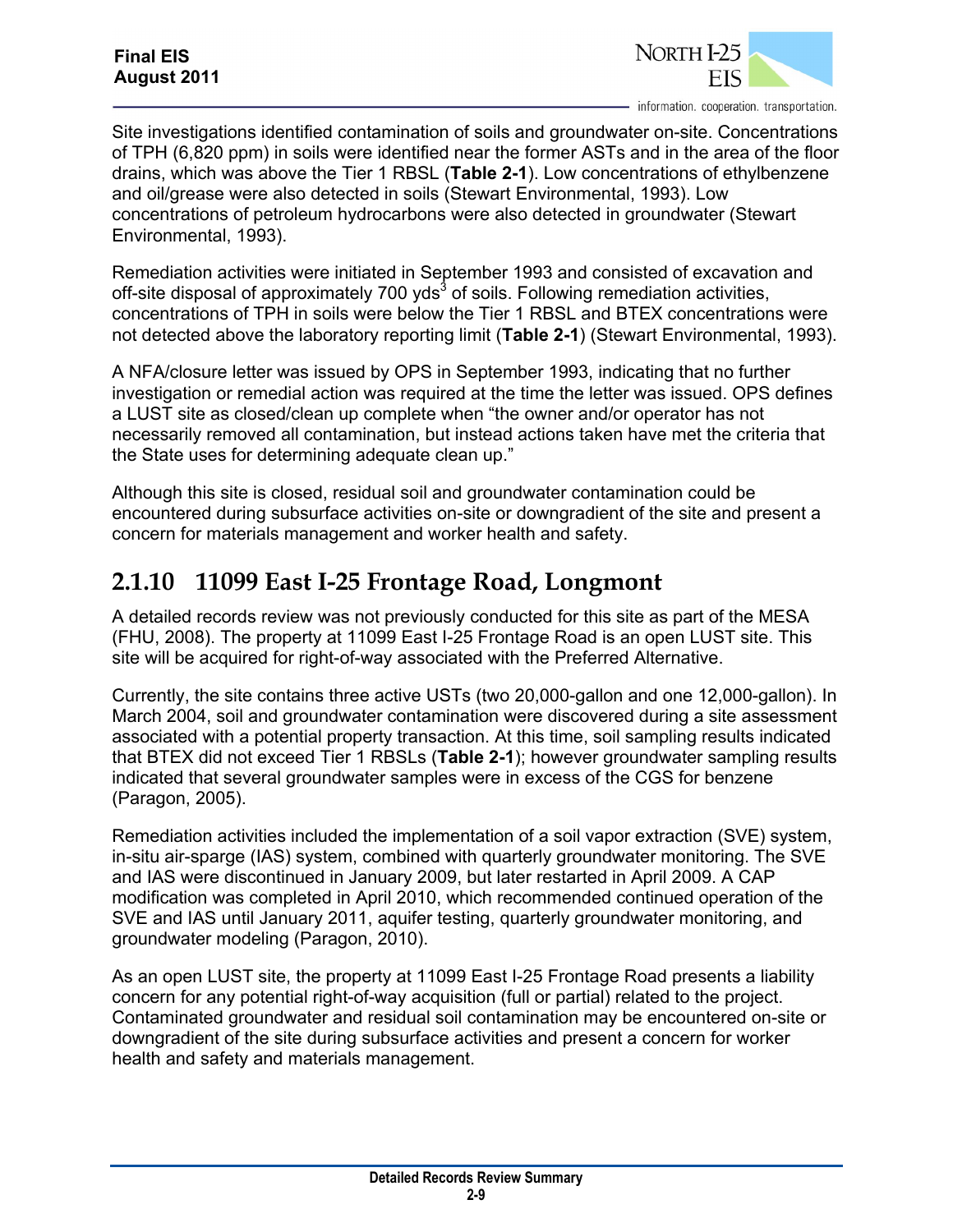

### **2.1.11 45 East 120th Avenue, Thornton**

A detailed records review was previously conducted for this site as part of the MESA (FHU, 2008) (Section 4.2.3.4 of the MESA). The property at 45 East 120th Avenue is a closed LUST site. This site will be a full or partial acquisition associated with the Preferred Alternative.

Three 1,000-gallon gasoline USTs were closed and removed in 2001 and one 550-gallon waste oil tank was closed and removed in 1999. Soil and groundwater contamination were detected upon removal of the waste oil tank. A CAP was approved by OPS in June 2001 that identified natural attenuation processes in conjunction with groundwater monitoring as the recommended remediation methods. According to the most recent monitoring report reviewed (May 2005), traces of benzene, toluene (4.7 ppb), ethyl-benzene (35.1 ppb), xylene (20.5 ppb), and TVPH were ND in all but one monitoring well (Western Environment and Ecology, 2005).

A NFA/closure letter was issued for this site by OPS in July 2005, indicating that no further investigation or remedial action was required at the time the letter was issued. OPS defines a LUST site as closed/clean up complete when "the owner and/or operator has not necessarily removed all contamination, but instead actions taken have met the criteria that the State uses for determining adequate clean up."

Although this site is closed, residual soil and groundwater contamination could be encountered during subsurface activities on-site or downgradient of the site and present a concern for materials management and worker health and safety.

#### **2.1.12 5518 Eisenhower Boulevard/US Highway 34, Loveland**

A detailed records review was not previously conducted for this site as part of the MESA (FHU, 2008). The property at 5518 Eisenhower Boulevard/US Highway 34 is a closed LUST site. This site will be acquired for right-of-way associated with the Preferred Alternative.

Currently, the site contains four active USTs (three 10,000-gallon USTs and one 6,000-gallon UST). Multiple releases have occurred at this site, which has caused contamination of both soils and groundwater. The original leak was reported in 1991, which was attributed to overfills and minor spills from tanker hoses and possible leaks from one of the USTs and product lines. The contaminated groundwater plume extended approximately 250 feet off-site to the south/southeast. Remediation activities at this site included groundwater extraction, groundwater treatment in an aeration chamber and bioreactor, re-infiltration and washing of contaminated soils, and bioremediation of soils and groundwater (E21 Engineering, 1993).

In May 2010, OPS issued the most recent NFA/closure letter for this site, indicating that no further investigation or remedial action was required at the time the letter was issued. OPS defines a LUST site as closed/clean up complete when "the owner and/or operator has not necessarily removed all contamination, but instead actions taken have met the criteria that the State uses for determining adequate clean up."

Although this site is closed, residual soil and groundwater contamination could be encountered during subsurface activities on-site or downgradient of the site and present a concern for materials management and worker health and safety.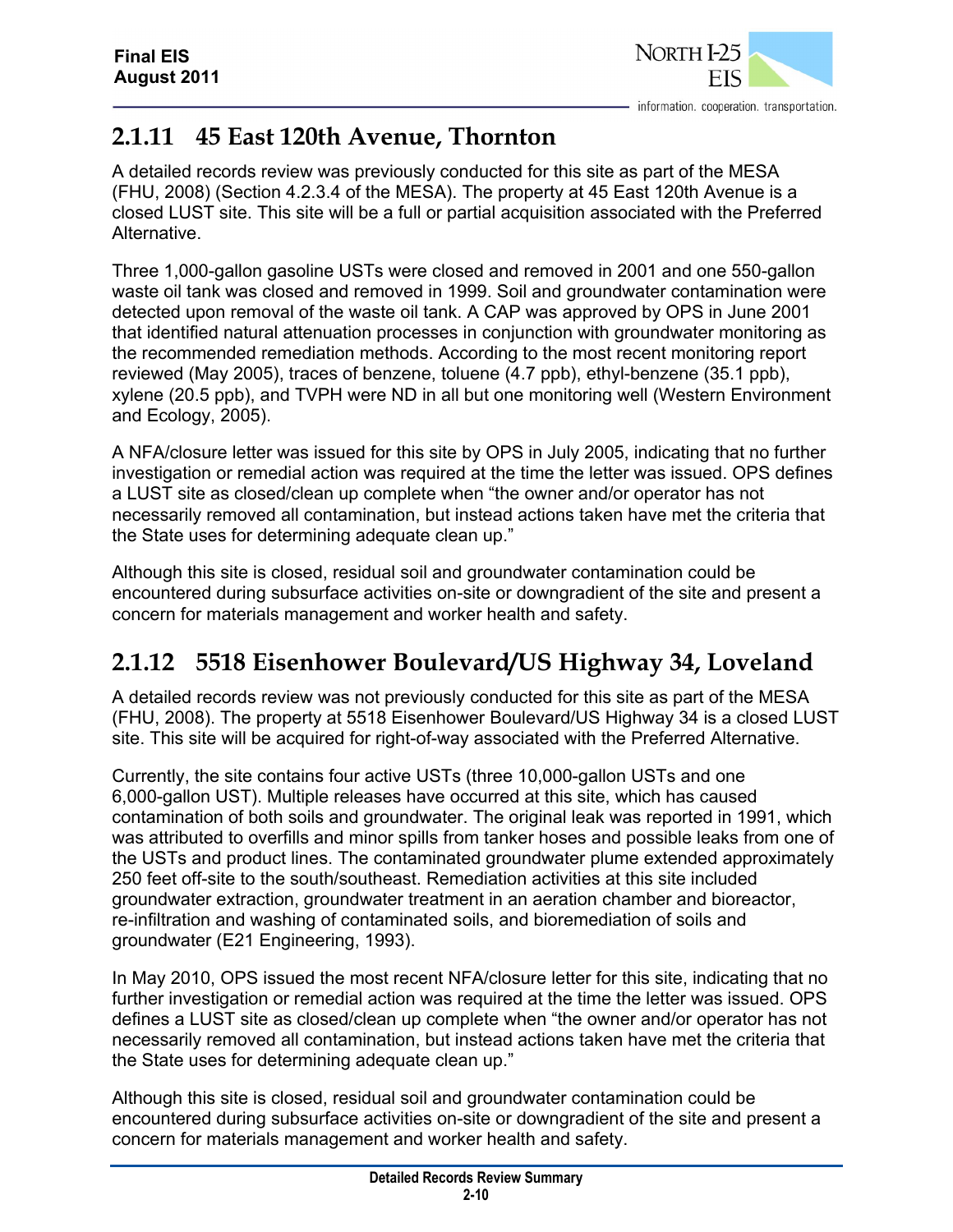

### **2.1.13 3809 East Mulberry Street, Fort Collins**

A detailed records review was previously conducted for this site as part of the MESA (FHU, 2008) (Section 4.2.2.4 of the MESA). The property at 3809 East Mulberry Road, a gasoline fueling station, is listed as an open LUST site. This site will be acquired for right-ofway associated with the Preferred Alternative.

Currently, the site contains three active 10,000-gallon USTs. A release was confirmed at this site in 1989 and another release was confirmed in September 2009. Following the original release, five USTs (three 6,000-gallon fuel tanks, two 3,000-gallon diesel tanks) were removed from the site. A hole was discovered in one of the tanks and soil and groundwater contamination were detected.

Approximately 800 yds<sup>3</sup> of soil was excavated and disposed off-site. The last sampling event occurred in May 2007. At that time, the following constituents exceeded the Tier 1 RBSL (**Table 2-1**): ethylbenzene detected at 1,000 ug/L to 1,600 ug/L; benzene detected at 1,600 ug/L; MTBE detected at 56 to 280 ug/L. The site is still undergoing monitoring and has a CAP in place (OPS file information, 2007).

As an open LUST site, the property at 3809 East Mulberry Road presents a liability concern for any potential right-of-way acquisition (full or partial) related to the project. Contaminated groundwater and residual soil contamination may be encountered on-site or downgradient of the site during subsurface activities and present a concern for worker health and safety and materials management.

### **2.1.14 120 Northeast Frontage Road, Fort Collins**

A detailed records review was previously conducted for this site as part of the MESA (FHU, 2008) (Section 4.2.2.8 of the MESA). The property at 120 Northeast Frontage Road is a RCRA Corrective Action (CORRACTS), RCRA SQG, and FINDS site. The site covers 14 acres and has one 39,410 square foot building, two wells with irrigation pumps, and one septic holding tank. The facility performs roll forming and shearing of sheet metal processes, which utilize lead and chromium-based paints, xylenes, and mineral spirit solvents (Integrated Environmental Services [IES], 1993a; IES, 1993c). This site will be acquired for right-of-way associated with the Preferred Alternative.

In January 1991, an initial investigation detected soil and groundwater contamination with volatile organic compounds (VOCs) at this site. Small concentrations of benzene, toluene, ethylbenzene, and chlorobenzene were detected in soils that were collected from the paint gallery area. Elevated concentrations of ethylbenzene, toluene, xylene, and chlorobenzene were also detected in soils near the paint line roll-off area. Results of groundwater sampling identified concentrations of benzene (37 ug/L), ethylbenzene (1,280 ug/L), and toluene (4,460 ug/L) that exceeded the CGSs. Chlorobenzene (3 ug/L) was also detected in groundwater at this site (CDH, 2004; IES, 1993a). Elevated concentrations of lead (8.0 to 35.8 ppm) and chromium (6.59 to 28.4 ppm) were also detected in soils at this site in the paint gallery and near the paint supply piping (IES, 1993a; IES, 1993b; IES, 1993c).

Remediation activities included the removal of 1,800 gallons of waste oil from the septic holding tank and sump pump, bead blasting of the paint gallery floor, removal of approximately 600 feet of paint supply piping and 35 yds<sup>3</sup> of adjacent contaminated soils, removal of two roof ducts containing paint, and the removal of approximately 20  $yds<sup>3</sup>$  of soils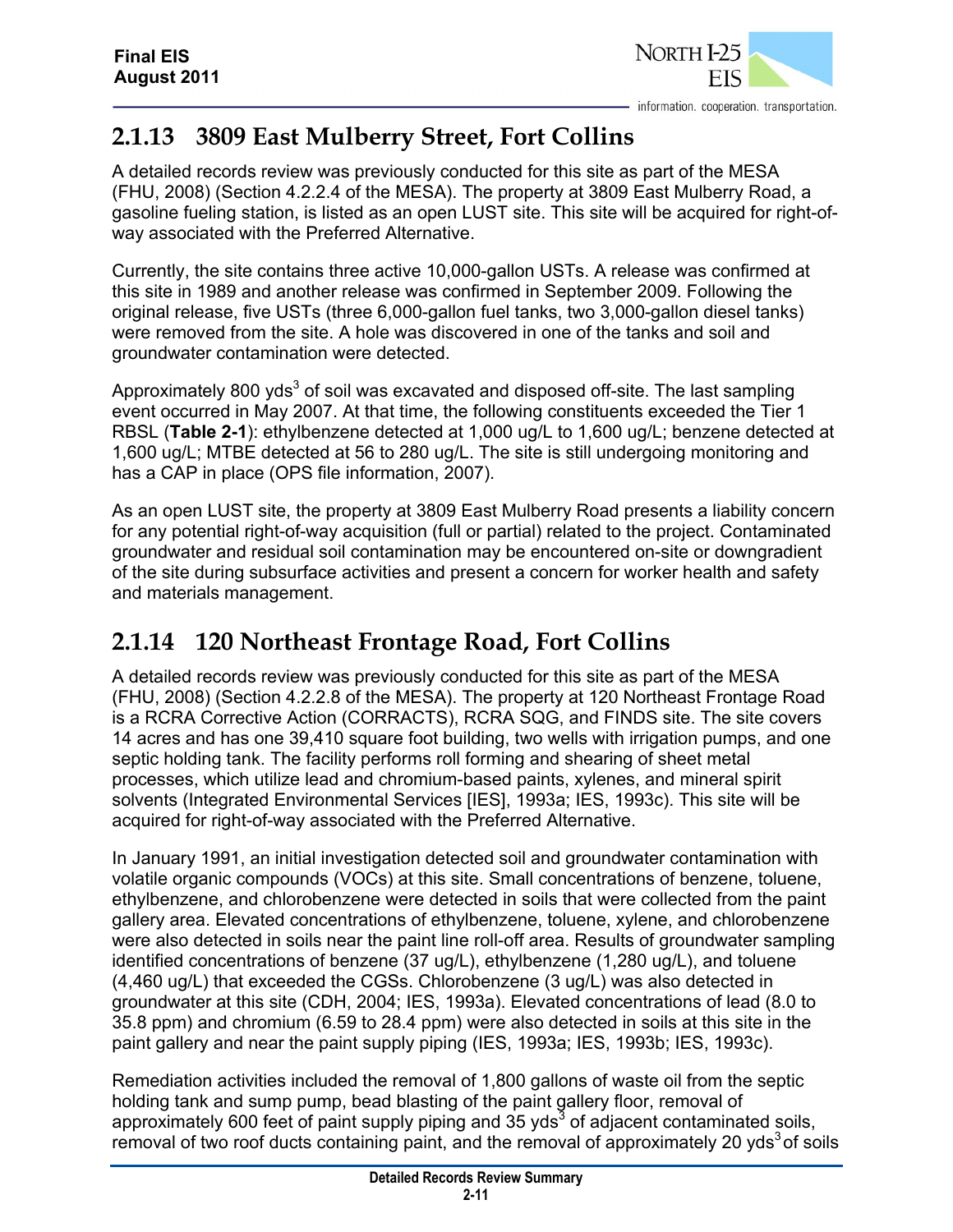

in the area adjacent to the septic tank (IES, 1993a; IES, 1993b; IES, 1993c). Remediation activities have been completed at this site and a NFA/closure letter was issued by the CDH, current day CDPHE, in June 1994 (CDH, 1994).

As a RCRA CORRACTS site, the property at 120 Northeast Frontage Road presents a liability concern for any potential right-of-way acquisition (full or partial) related to the project. Contaminated groundwater and residual soil contamination may be encountered on-site or downgradient of the site during subsurface activities and present a concern for worker health and safety and materials management.

### **2.1.15 4305 Harmony Road, Fort Collins**

A detailed records review was not previously conducted for this site as part of the MESA (FHU, 2008). One ERNS site, located at 4305 Harmony Road, will be acquired for right-ofway associated with the Preferred Alternative.

In November 1995, it was reported that a buried dump truck was being used to dispose of used oil at this site (EDR, 2004). No remediation activities were reported.

Residual soil and groundwater contamination could be encountered during subsurface activities on-site or downgradient of the site and present a concern for materials management and worker health and safety. As a property with unknown site conditions, the property at 4305 Harmony Road presents a liability concern for any potential right-of-way acquisition (full or partial) related to the project.

### **2.1.16 3851 Highway 119, Longmont**

A detailed records review was not previously conducted for this site as part of the MESA (FHU, 2008). The property at 3851 Highway 119 is a closed LUST site located less than 100 feet from the Preferred Alternative footprint.

Currently, the site contains five active USTs and one LPG tank. Two releases have been reported to the OPS for this site. Five USTs were permanently closed and removed from the site in October 1993; however some product piping associated with diesel USTs was abandoned in place near the island west of the building. Petroleum impacted soils were discovered during these removal activities (Delta, 1995). The initial release was reported to OPS in October 1994. Site investigations during this time revealed petroleum contaminated soils in excess of the Remedial Action Category (RAC)-I guidelines (Delta, 1995). The RAC standards have since been replaced by the RBSL criteria (**Table 2-1**). Contaminated groundwater was also detected during this time.

The most recent release to soils and groundwater was reported to OPS in February 2001. The release involved diesel fuel and unleaded gasoline. The site characterization revealed that concentrations of BTEX, TVPH, TEPH, and TPH were below the Tier 1 RBSLs for soils and CGSs for groundwater (**Table 2-1**) (Maxim, 2001).

In May 2002, OPS issued the most recent NFA/closure letter for this site, indicating that no further investigation or remedial action was required at the time the letter was issued. OPS defines a LUST site as closed/clean up complete when "the owner and/or operator has not necessarily removed all contamination, but instead actions taken have met the criteria that the State uses for determining adequate clean up."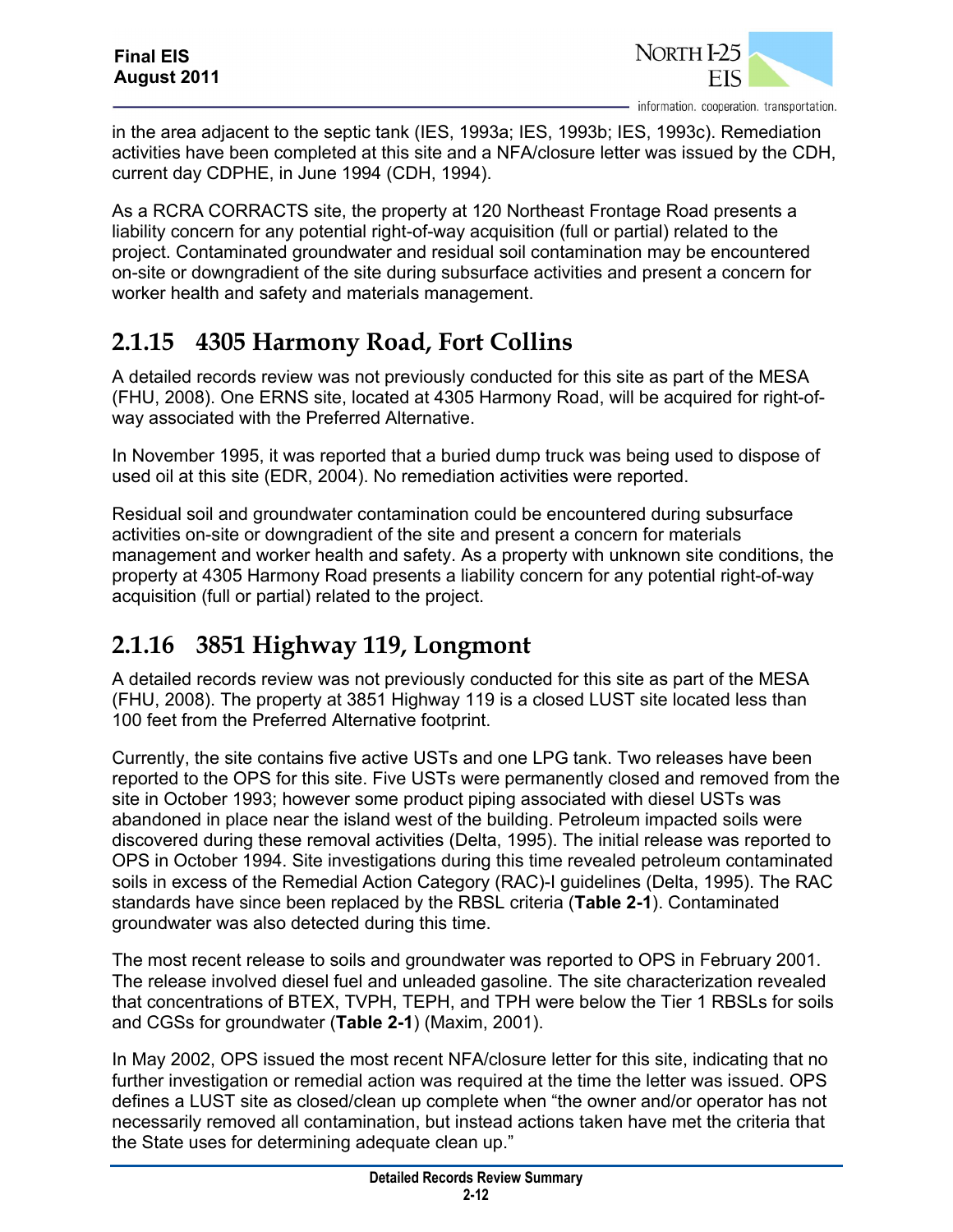

Although this site is closed, residual soil and groundwater contamination could be encountered during subsurface activities downgradient of the site and present a concern for materials management and worker health and safety.

#### **2.1.17 3824 Canal Drive, Fort Collins**

A detailed records review was not previously conducted for this site as part of the MESA (FHU, 2008). The property at 3824 Canal Drive is a UST and closed LUST site located between 100 and 500 feet of the Preferred Alternative footprint.

Diesel contamination was detected during a limited environmental investigation that was conducted at this property during a UST inspection associated with product and vent line repairs. The site previously contained one 10,000-gallon UST, which was contained within a bottomless concrete vault. A hole was detected in the product line; however the contamination was attributed to overfill and/or spills during fuel delivery operations. Approximately 35 yds<sup>3</sup> of soil was excavated to approximately four to five feet surrounding the UST. An additional two to three yards of soil were later excavated (EnviroLogic, 1989).

Four groundwater monitoring wells were installed on the site in July 1991, surrounding the UST. The UST was eventually removed from the site in August 1992. The four groundwater wells were also destroyed when the tank was removed. At the time of the removal, soil samples indicated that BTEX and TPH were below the CDH Action Levels. These standards have since been replaced by the RBSL criteria (**Table 2-1**). Benzene was detected in groundwater above the CGSs. Four new groundwater monitoring wells were installed in May 1993. Results of groundwater sampling from events in May 1993, August 1998, and November 1999 were all below laboratory detection limits for all constituents analyzed (SECOR, 1999).

In March 2000, OPS issued a NFA/closure letter for this site, indicating that no further investigation or remedial action was required at the time the letter was issued. OPS defines a LUST site as closed/clean up complete when "the owner and/or operator has not necessarily removed all contamination, but instead actions taken have met the criteria that the State uses for determining adequate clean up."

Although this site is closed, residual soil and groundwater contamination could be encountered during subsurface activities downgradient of the site and present a concern for materials management and worker health and safety.

### **2.2 COMMUTER RAIL**

#### **2.2.1 11630 Sugarmill Road, Longmont**

A detailed records review was previously conducted for this site as part of the MESA (FHU, 2008) (Section 4.2.5.5 of the MESA). The Sugarmill site spans multiple parcels in the project area, including 11504 Rogers Road and 1021 Sugarmill Road. Other parcels include 11630 Sugarmill Road and 11939 Sugarmill Road. This is a voluntary clean up (VCUP) site that will be acquired for right-of-way associated with the Preferred Alternative.

The closed Longmont Great Western Sugar Mill facility extends over several parcels in the vicinity of North 119th Street and Sugarmill Road in the southeastern portion of Longmont.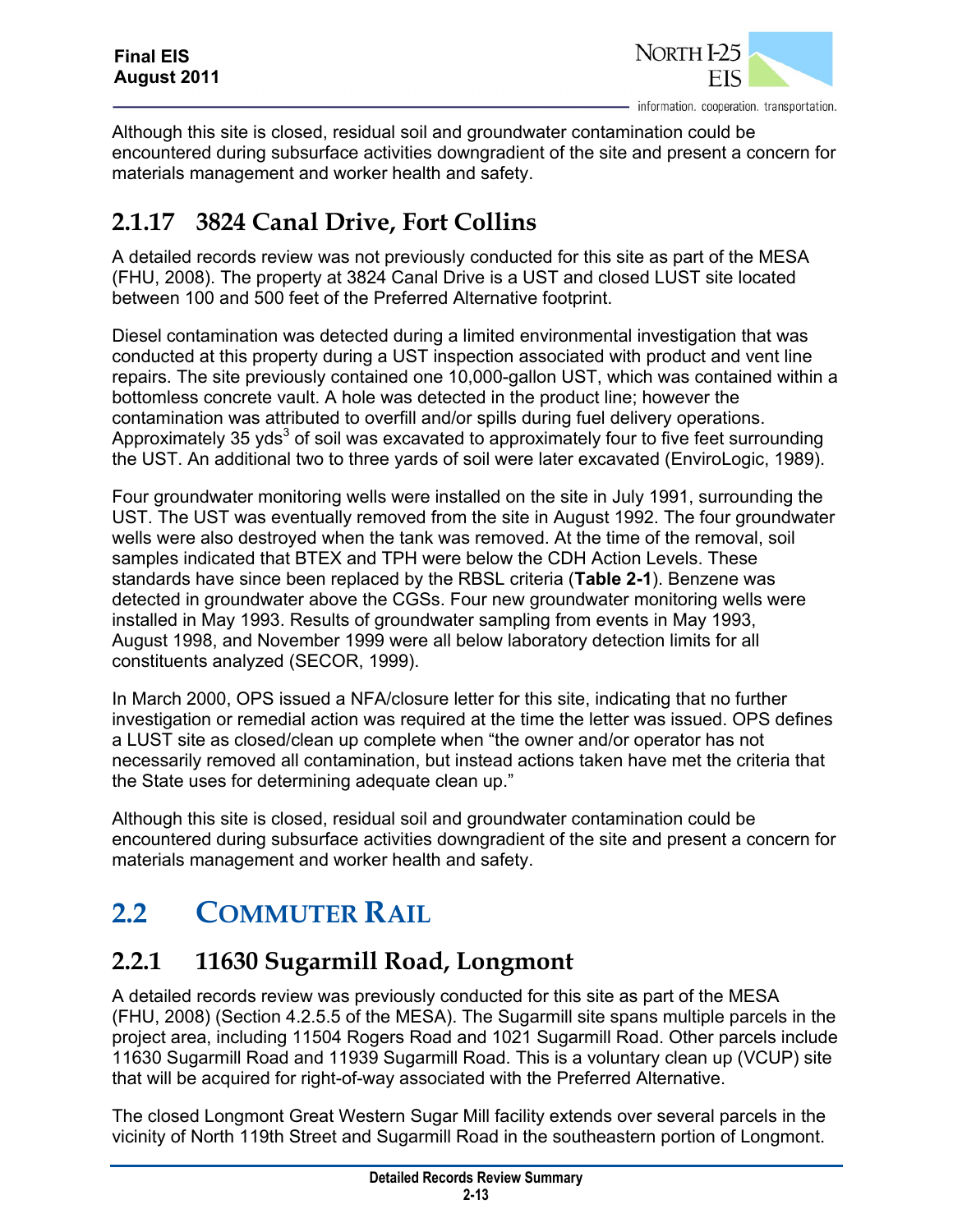

information, cooperation, transportation,

The original sugar mill structures were built in 1900 and included a lime mill, boiler room, coal room, manufacturing building, and sugar warehouse. Over the years, the sugar mill gradually expanded with additional silos, warehouses, and various settling ponds and waste piles. The Longmont Great Western Sugar Mill facility closed in the late 1970s, and the site has been subdivided and occupied by a variety of businesses including metal and wood recycling businesses and the Hilleshog Research facility, and an agribusiness seed research center.

The portion of the closed sugar mill that is located south of Sugarmill Road is a VCUP site, while the portion occupied by the Hilleshog Research facility is a RCRA small quantity generator with no violations reported. A Phase I Environmental Site Assessment and Phase II Environmental Site Assessment were performed on the site in 1997 (RMC 1997a; RMC 1997b). As part of the Phase II Environmental Site Assessment, four groundwater monitoring wells were installed with subsurface soil samples collected from each boring; a composite surface soil sample was collected from a former settling pond; and nine test pits were excavated in the south-central portion of the site in the vicinity of a former landfill.

Groundwater on the site was approximately 10 to 15 ft below ground surface (bgs) with a southerly flow. Cis-1,2-Dichloroethene, a VOC, was detected at a concentration of 39 ug/L in the groundwater sample collected from the monitoring well in south-central portion of the site. TVPH and oil and grease were detected at the respective concentrations of 0.66 ug/L and 4.4 ug/L in the monitoring well located in the eastern portion of the site. BTEX, semivolatile organic compounds (SVOCs), and polychlorinated biphenyls (PCBs) were not detected in any of the groundwater samples submitted for analysis.

Oil and grease were detected at a concentration of 14 milligrams per kilogram (mg/kg) at approximately 20 ft bgs in the boring located in the southeastern portion of the site and were detected at a concentration of 302 mg/kg at approximately 20 ft bgs in the central portion of the site. SVOCs and PCBs were not detected in any of the subsurface soil samples submitted for analysis. Total barium, cadmium, chromium, lead, and mercury were detected in the composite soil sample at respective concentrations of 937, 7.6, 14, 15, and 0.086 mg/kg (**Table 2-1**).

All of the test pits encountered fill materials. Fill soils consisting primarily of clay with local lime and bricks occurring as individual pieces and/or continuous layers were encountered in the majority of the test pits. In two of the test pits, significant amounts of refuse were encountered and appeared to be solid waste, including steel wire, electrical wire, steel rebar, plastic, wood, radiator hoses, fabric bags, can, bottles, ash, duct tape, and railroad spikes (RMC, 1997b).

At the time of the file review, no additional analysis or remediation activities had occurred at the site. As a VCUP site, the Sugarmill site presents a liability concern for any potential right-of-way acquisition (full or partial) related to the project. Contaminated groundwater and residual soil contamination may be encountered on-site or downgradient of the site during subsurface activities and present a concern for worker health and safety and materials management.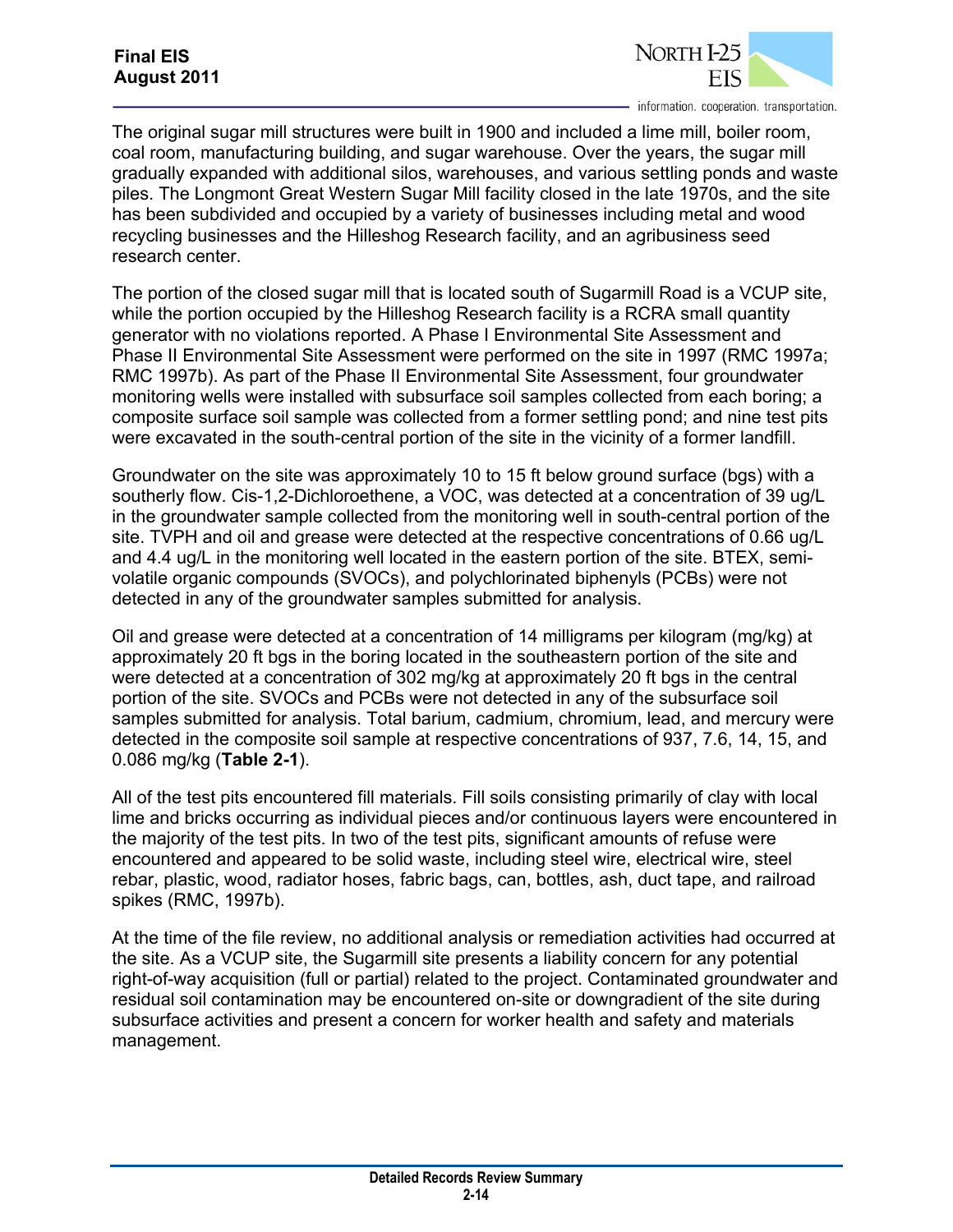

#### **2.2.2 22 Main Street, Longmont**

A detailed records review was previously conducted for this site as part of the MESA (FHU, 2008) (Section 4.2.5.7 of the MESA). The property at 22 Main Street is a closed LUST site. This site will be acquired for right-of-way associated with the Preferred Alternative.

As of May 1997, this property was being operated as a used car dealership with vehicle maintenance and repair activities occurring on-site (ESE, 1997). Previously, this site operated as a fuel storage and distribution facility for nearly 30 years (approximately 1930 to 1959). Soil and groundwater contamination were discovered during a routine site assessment associated with a property transaction, which initiated a state LUST investigation. The contamination was originally suspected to be from off-site sources (Terracon, 1998); however, the LUST investigation concluded that the contamination resulted from the historic bulk storage facility operations (OPS, 2007).

Initial site investigations took place in April and May 1993, which identified BTEX and oils/grease in soils on-site. Stained soil was observed during sampling activities. BTEX constituents were also detected in groundwater and in some instances above the CGSs. Concentrations of MTBE were also detected in groundwater above the RBSL for the groundwater ingestion pathway (ESE, 1997; OPS, 2007). Subsequent soil and groundwater sampling identified polycyclic aromatic hydrocarbons (PAH) constituents, specifically naphthalene and fluorene, in soils, but not at levels exceeding the Tier 1 RBSL (Terracon, 1999). At this time, concentrations of benzene were detected above CGSs in only one well. Low levels of BTEX were detected in soils on-site. No information concerning site remediation activities was available at the time that property files were reviewed in March 2006 and June 2007.

According to OPS, this is a closed site, which indicates that no further investigation or remedial action is required. OPS defines a LUST site as closed/clean up complete when "the owner and/or operator has not necessarily removed all contamination, but instead actions taken have met the criteria that the State uses for determining adequate clean up."

Although this site is closed, residual soil and groundwater contamination could be encountered during subsurface activities on-site or downgradient of the site and present a concern for materials management and worker health and safety.

### **2.2.3 3747 West County Road 8, Erie**

A detailed records review was not previously conducted for this site as part of the MESA (FHU, 2008). The property at 3747 Weld County Road 8 is a Brownfields site. This site will be acquired for right-of-way associated with the Preferred Alternative.

The Town of Erie submitted an application to the CDPHE Hazardous Materials and Waste Management Division (HMWMD) to request assistance to redevelop the property in the estimation of some site cleanup costs (Town of Erie, 2000). The Erie Gateway Site is the location of the former Eagle Coal Mine. Prior to the coal mine, the site was agricultural land. The coal mine operated from the late 1930s to the late 1970s. The mine burned and was subsequently shut down in the late 1970s. A scrap metal yard was developed in the early 1980s and continued operations until the early 2000s. At the time of the site reconnaissance, the property appeared to be vacant.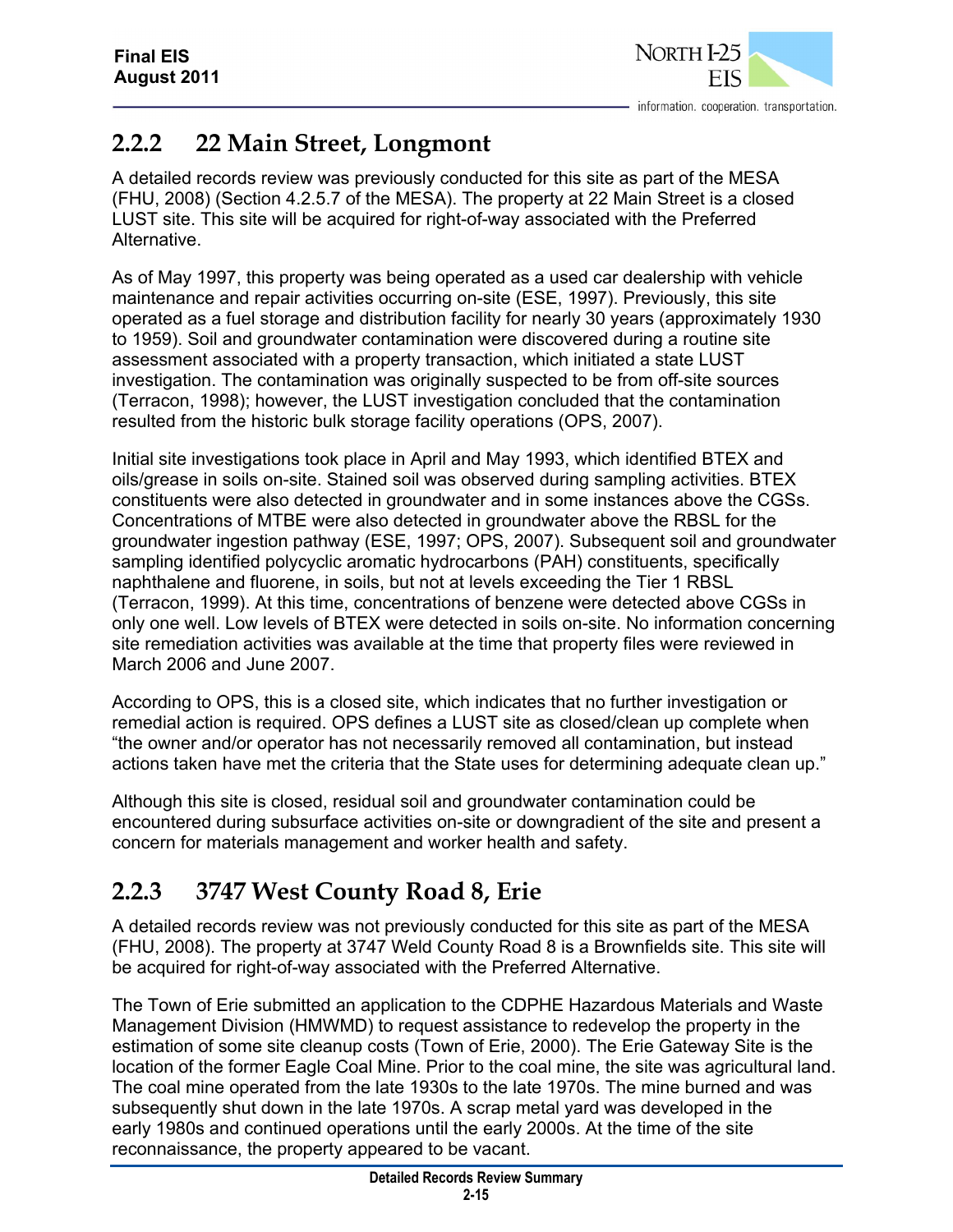

information. cooperation. transportation.

In June 2000, the CDPHE HMWMD performed a Targeted Brownfields Inspection of the property and collected soil, sediment, and surface water samples for analysis of total metals, VOCs, and SVOCS. Additionally, one composite soil sample was collected from the area around the electrical transformers on the property and analyzed for PCBs. A single groundwater sample was analyzed for dissolved metals, VOCs, and SVOCs (HMWMD, 2000). Fourteen of the eighteen composite soil samples exhibited one or more organic compounds with either an analytical detection or containing an elevated detection limit due to sample dilution by the laboratory. Thallium and caprolactum, a chemical used in manufacturing nylon products, were detected in the groundwater sample, and iron, manganese, and thallium were detected in the surface water sample. A previous investigation along I-25 detected TEPH and total recoverable petroleum hydrocarbons (TRPH) in soil as well as arsenic, barium, cadmium, chromium, lead, selenium, silver, and mercury (HMWMD, 2000).

As a Brownfields, this site presents a liability for any potential right-of-way acquisition (full or partial) related to the project. Contaminated groundwater and residual soil contamination may be encountered on-site or downgradient of the site during subsurface activities and present a concern for worker health and safety and materials management.

#### **2.2.4 328 3rd Avenue, Longmont**

A detailed records review was not previously conducted for this site as part of the MESA (FHU, 2008). The property at 328 3rd Avenue is a closed LUST site located between 100 and 500 feet of the Preferred Alternative footprint.

In February 1991, soil sampling was conducted on the property as part of a property transaction. This site was previously operated as a gasoline station. One UST was removed from the property; however, the date of the removal is unknown. The soils were sampled for TPH, BTEX, and lead. According to the sampling results, TPH, BTEX, and lead were detected in the soil samples, but at concentrations that were below the RAC I clean up levels (Hydro-Search, 1991).

OPS issued a no further action letter for this site in August 1992, indicating that no further investigation or remedial action was required at the time the letter was issued. OPS defines a LUST site as closed/clean up complete when "the owner and/or operator has not necessarily removed all contamination, but instead actions taken have met the criteria that the State uses for determining adequate clean up."

Although this site is closed, residual soil and groundwater contamination could be encountered during subsurface activities downgradient of the site and present a concern for materials management and worker health and safety.

#### **2.2.5 220 Collyer Street, Longmont**

A detailed records review was not previously conducted for this site as part of the MESA (FHU, 2008). The property at 220 Collyer Street is a closed LUST site. This site is located within 100 feet of the Preferred Alternative footprint.

Site investigations identified significant contamination of soils and groundwater with petroleum hydrocarbons in an area downgradient of an area with former USTs. Contamination extended into the CDOT right-of-way along Highway 119/3rd Avenue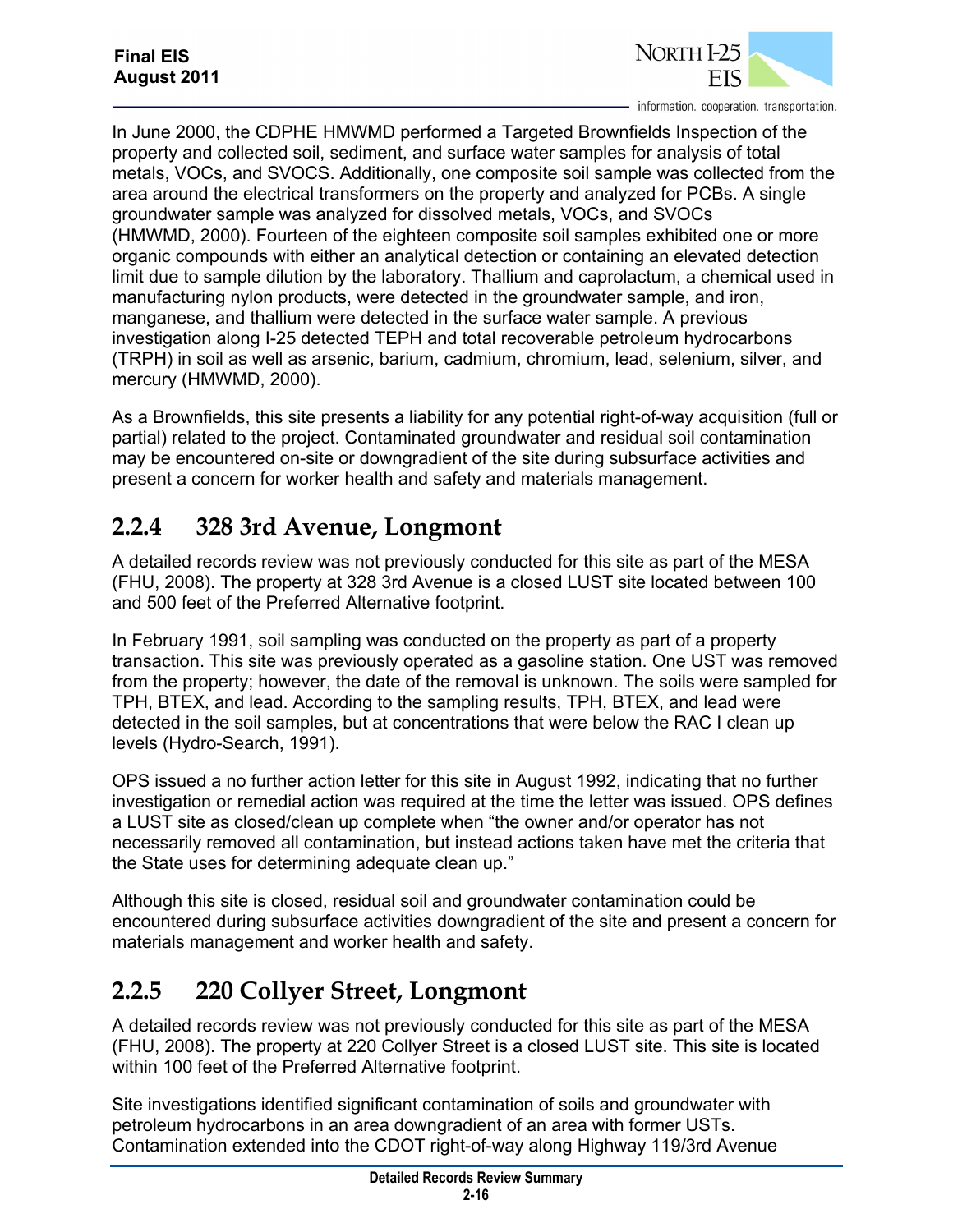

(Steffen, 1990a). The USTs were removed from the site in 1985 (Steffen, 1989). Remediation activities were initiated in November 1989 and included excavation to a depth of eight to twelve feet and removal of contaminated soils and off-site disposal. A one year quarterly groundwater monitoring program was initiated at the site in August 1990. Results of the groundwater monitoring after one year indicated that BTEX and TPH were ND (Steffen, 1991). Soil contamination remains beneath the building (former Wickes retail store) that remains on the property (Steffen, 1990b).

A NFA/closure letter was issued for this site by OPS in September 1991, indicating that no further investigation or remedial action was required at the time the letter was issued. OPS defines a LUST site as closed/clean up complete when "the owner and/or operator has not necessarily removed all contamination, but instead actions taken have met the criteria that the State uses for determining adequate clean up."

Although this site is closed, residual soil and groundwater contamination could be encountered during subsurface activities downgradient of the site and present a concern for materials management and worker health and safety.

#### **2.2.6 1020 2ND Street, Berthoud**

A detailed records review was not previously conducted for this site as part of the MESA (FHU, 2008). The property at 1020 2nd Street is an open LUST site located between 100 and 500 feet of the Preferred Alternative footprint.

In November 2007, four USTs (three 2,000-gallon and one 4,000-gallon) were removed from the site. Upon removal, two of the USTs were found to be in poor condition with extensive corrosion (Western, 2010). Following removal of the USTs, soil sampling and geo-probe investigations detected soil contamination above the Tier 1 RBSLs in the area adjacent to western most USTs (Western, 2010). Additionally, groundwater contamination was detected at levels above the CGSs both on-site and off-site (Western, 2008).

As part of the CAP, remediation activities included the removal of approximately 500 yds<sup>3</sup> of petroleum contaminated soils and off-site disposal. The excavation was then back-filled with clean soil (Western, 2010). Additionally, an AS system was installed in April 2009 and began operation in May 2009 (Western, 2010). Quarterly groundwater monitoring was also initiated and is on-going (Western, 2008).

As an open LUST site, contaminated groundwater and soil may be encountered downgradient of the site during subsurface activities and present a concern for worker health and safety and materials management.

#### **2.2.7 10 South Main Street, Longmont**

A detailed records review was not previously conducted for this site as part of the MESA (FHU, 2008). The property at 10 South Main Street is a RCRA-SQG with reported violations, AST, FINDS, and ERNS site. This site is located between 100 and 500 feet of the Preferred Alternative footprint.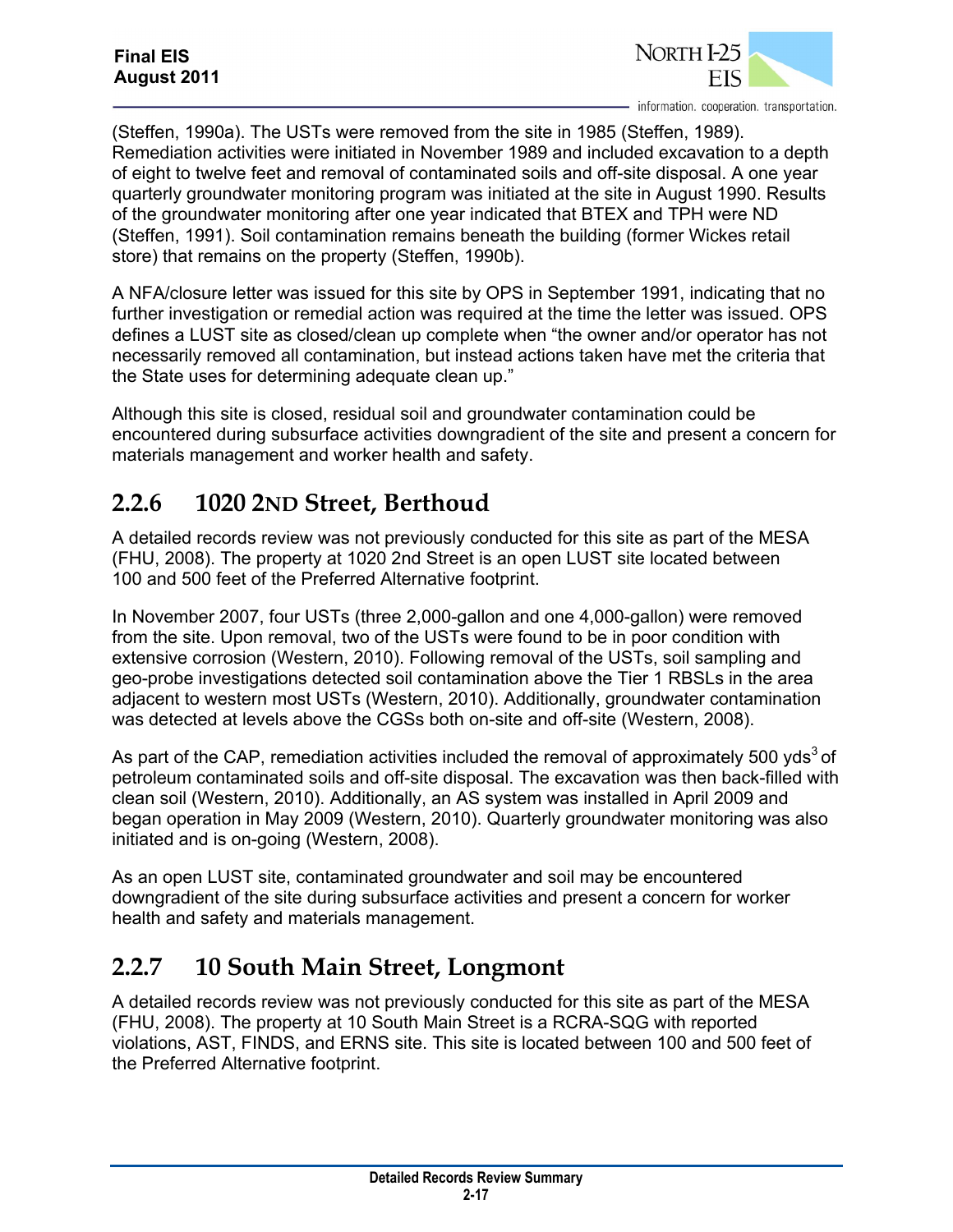

This site is a used oil transporter and transfer facility. In August 1999, CDPHE Hazardous Materials and Waste Management Division issued a compliance advisory for an unlabeled tank and several unlabeled 55-gallon drums that were not within a secondary containment system (CDPHE, 1999). At this time, this site does not present a liability, materials management, or health and safety concern.

#### **2.2.8 302 3rd Street, Loveland**

A detailed records review was not previously conducted for this site as part of the MESA (FHU, 2008). The property at 302 3rd Street is a CORRACTS, RCRA-SQG with no reported violations, and FINDS site located between 500 and 1000 feet of the Preferred Alternative footprint.

The site was previously the Square D Company, and Hewlett-Packard, Data Entry Products Division located in Loveland. The site contained a components manufacturing building that had a barrel storage pad that VOC contaminated soil was discovered beneath. Two large underground sumps were present on the property that were utilized to store waste liquid from adjacent chemical storage buildings. During a cleaning of the sumps organic contamination was identified in the sumps including: acetone, 1,1-dichloroethane, 1,1-dichloropropane, 1,1-dichloroethene, 1,1,1-trichloroethane, and xylenes. Soil and groundwater investigations were initiated when contamination was suspected around the sumps. Groundwater flows on the site are north to south and southwest in the southwest corner. In August/September 1990 activities occurred to remove the two underground concrete sumps and associated contaminated soils that had resulted from the leakage of waste organic liquids from the sumps. Confirmatory sampling activities indicated that the majority of VOC contaminated soils had been removed and that only residual levels of soil contamination remained in the base and sides of the excavation. The residual contamination remaining was below established standards for drinking water (**Table 2-1**). (Dames & Moore, 1990)

On October 24, 1990 CDPHE issued a letter of No further Action to Hewlett-Packard and Square D (CDPHE, 1990). Although the site received a No Further Action, residual soil and groundwater contamination could be encountered during subsurface activities downgradient of the site and present a concern for materials management and worker health and safety.

#### **2.2.9 120 9th Avenue, Longmont**

A detailed records review was not previously conducted for this site as part of the MESA (FHU, 2008). The property at 120 9th Avenue is a VCUP, RCRA-SQG with no reported violations, and FINDS site located between 100 and 500 feet of the Preferred Alternative footprint.

The site has been a manufacturing facility since the 1940's and was purchased by Sherwood Enterprises in 1994. Soil and groundwater investigations were initiated as part of the property transaction. The investigations revealed soil and groundwater contamination with trichloroethylene (TCE) and chloroform. At that time, levels of TCE and chloroform in groundwater on-site exceeded the CGSs. Groundwater contamination was also detected in one off-site location, but below the CGSs. The source of contamination was unknown (ERO, 1995). CDPHE issued a NFA for the site in October 1995.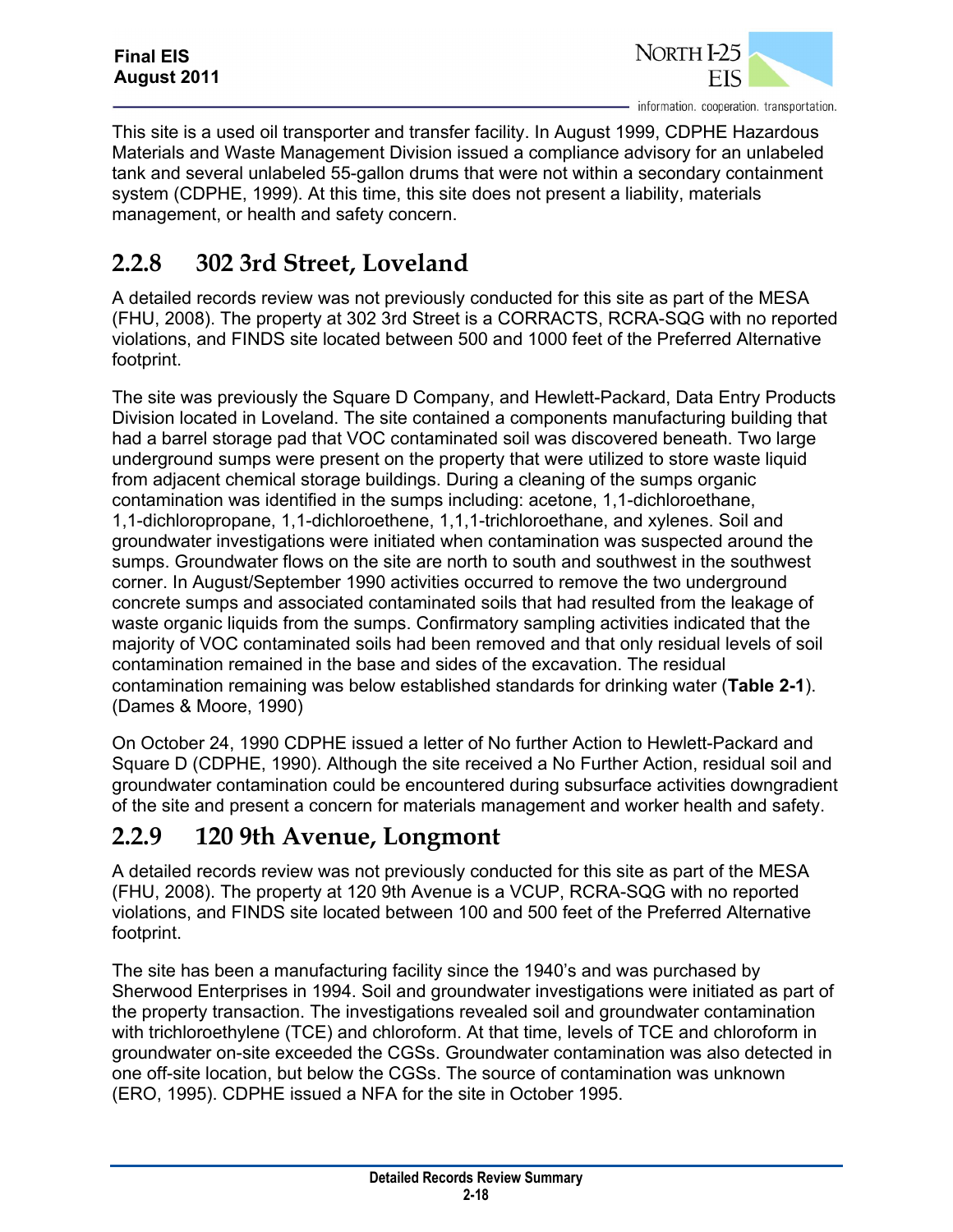

Although this site is closed, residual soil and groundwater contamination could be encountered during subsurface activities downgradient of the site and present a concern for materials management and worker health and safety.

### **2.3 US 85 COMMUTER BUS STATIONS**

#### **2.3.1 300 Justin Road, Platteville**

A detailed records review was previously conducted for this site as part of the MESA (FHU, 2008) (Section 4.2.6.3 of the MESA). The retail gas station at 300 Justin Road is a closed LUST located near the Platteville commuter bus station, with a confirmed release reported in 1997. This site will be acquired for right-of-way associated with the Preferred Alternative.

OPS issued the property a NFA/closure letter in January 1999 (OPS, 2007) indicating that no further investigation or remedial action was required at the time the letter was issued. OPS defines a LUST site as closed/clean up complete when "the owner and/or operator has not necessarily removed all contamination, but instead actions taken have met the criteria that the State uses for determining adequate clean up."

Although this site is closed, residual soil and groundwater contamination could be encountered during subsurface activities on-site or downgradient of the site and present a concern for materials management and worker health and safety.

#### **2.3.2 2733 8th Avenue, Greeley**

A detailed records review was not previously conducted for this site as part of the MESA (FHU, 2008). The property at 2733 8th Avenue is a UST and closed LUST site located between 100 and 500 feet of the Preferred Alternative footprint.

In July 1986, four steel USTs were permanently closed at this site, including three 30-gallon USTs and one 10,000 gallon UST. Another 10,000-gallon UST was removed from the property in June 1991 and a 1,000-gallon UST was closed in place (Total Engineering, 1991). Additionally, a 560-gallon UST was closed in place in December 1997. At this time, soil sampling in the area below the closed-in place UST indicated that BTEX was ND (CGRS, 1998).

OPS issued a NFA/closure letter for this site in April 1998, indicating that no further investigation or remedial action was required at the time the letter was issued. OPS defines a LUST site as closed/clean up complete when "the owner and/or operator has not necessarily removed all contamination, but instead actions taken have met the criteria that the State uses for determining adequate clean up."

Although this site is closed, residual soil and groundwater contamination could be encountered during subsurface activities downgradient of the site and present a concern for materials management and worker health and safety.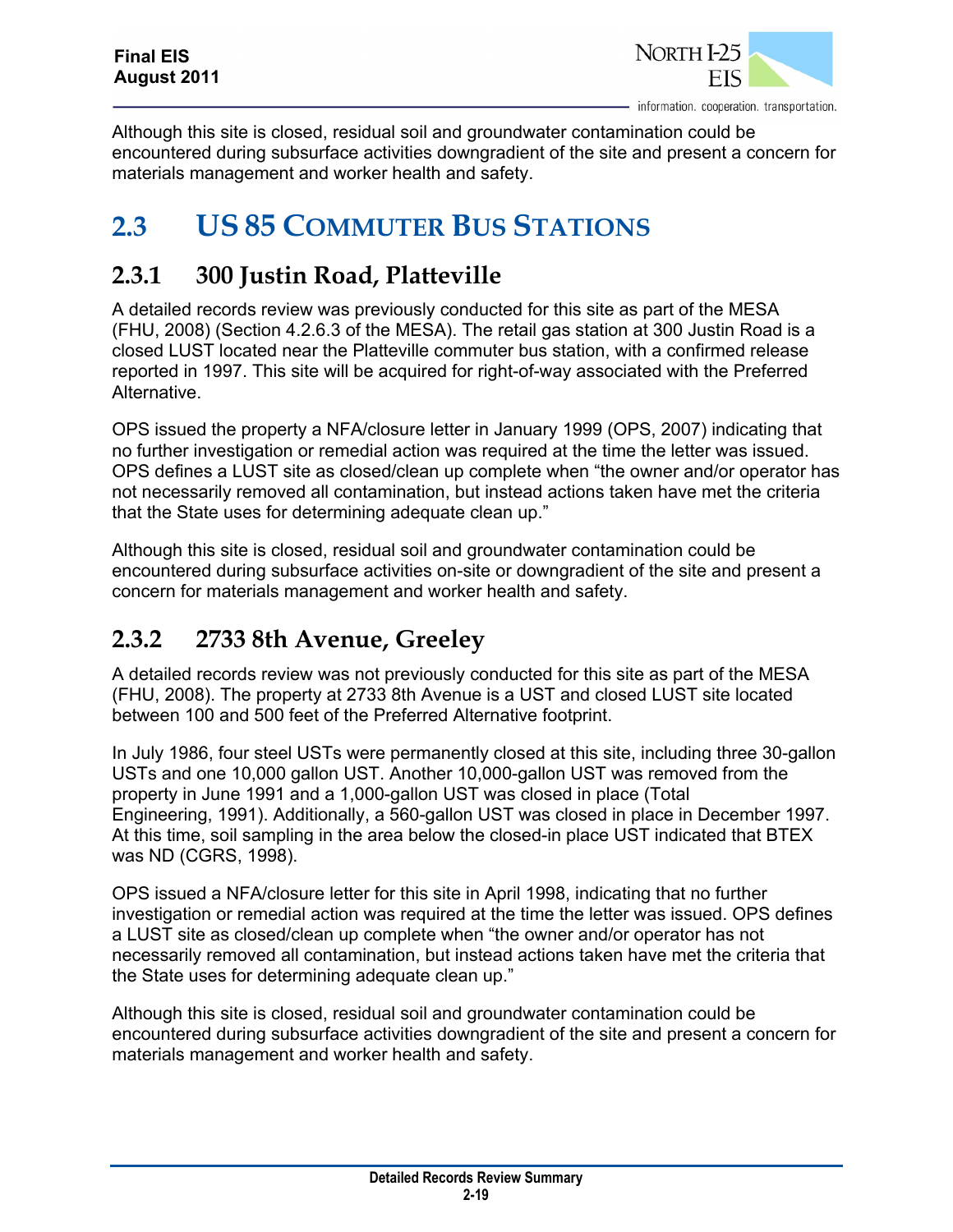

### **2.3.3 815 26th Street, Greeley**

A detailed records review was not previously conducted for this site as part of the MESA (FHU, 2008). The property at 815 26th Street is a UST and closed LUST site located between 100 and 500 feet of the Preferred Alternative footprint.

A review of OPS files indicated that there was limited information available for this site. Five USTs were permanently closed at this site, including four 12,000-gallon USTs and one 6,000-gallon UST containing gasoline. OPS issued a NFA/closure letter for this site in August 1989, indicating that no further investigation or remedial action was required at the time the letter was issued. OPS defines a LUST site as closed/clean up complete when "the owner and/or operator has not necessarily removed all contamination, but instead actions taken have met the criteria that the State uses for determining adequate clean up."

Although this site is closed, residual soil and groundwater contamination could be encountered during subsurface activities downgradient of the site and present a concern for materials management and worker health and safety.

#### **2.3.4 510 North 11th Avenue, Greeley**

A detailed records review was not previously conducted for this site as part of the MESA (FHU, 2008). The property at 510 North 11th Avenue is a closed LUST site located between 100 and 500 feet of the Preferred Alternative footprint.

A confirmed release was reported to OPS in August 1991 following the removal of an unknown number of USTs at the site. A review of OPS files indicated that there was limited information available for this site. OPS issued a NFA/closure letter for this site in November 1997, indicating that no further investigation or remedial action was required at the time the letter was issued. OPS defines a LUST site as closed/clean up complete when "the owner and/or operator has not necessarily removed all contamination, but instead actions taken have met the criteria that the State uses for determining adequate clean up."

Although this site is closed, residual soil and groundwater contamination could be encountered during subsurface activities downgradient of the site and present a concern for materials management and worker health and safety.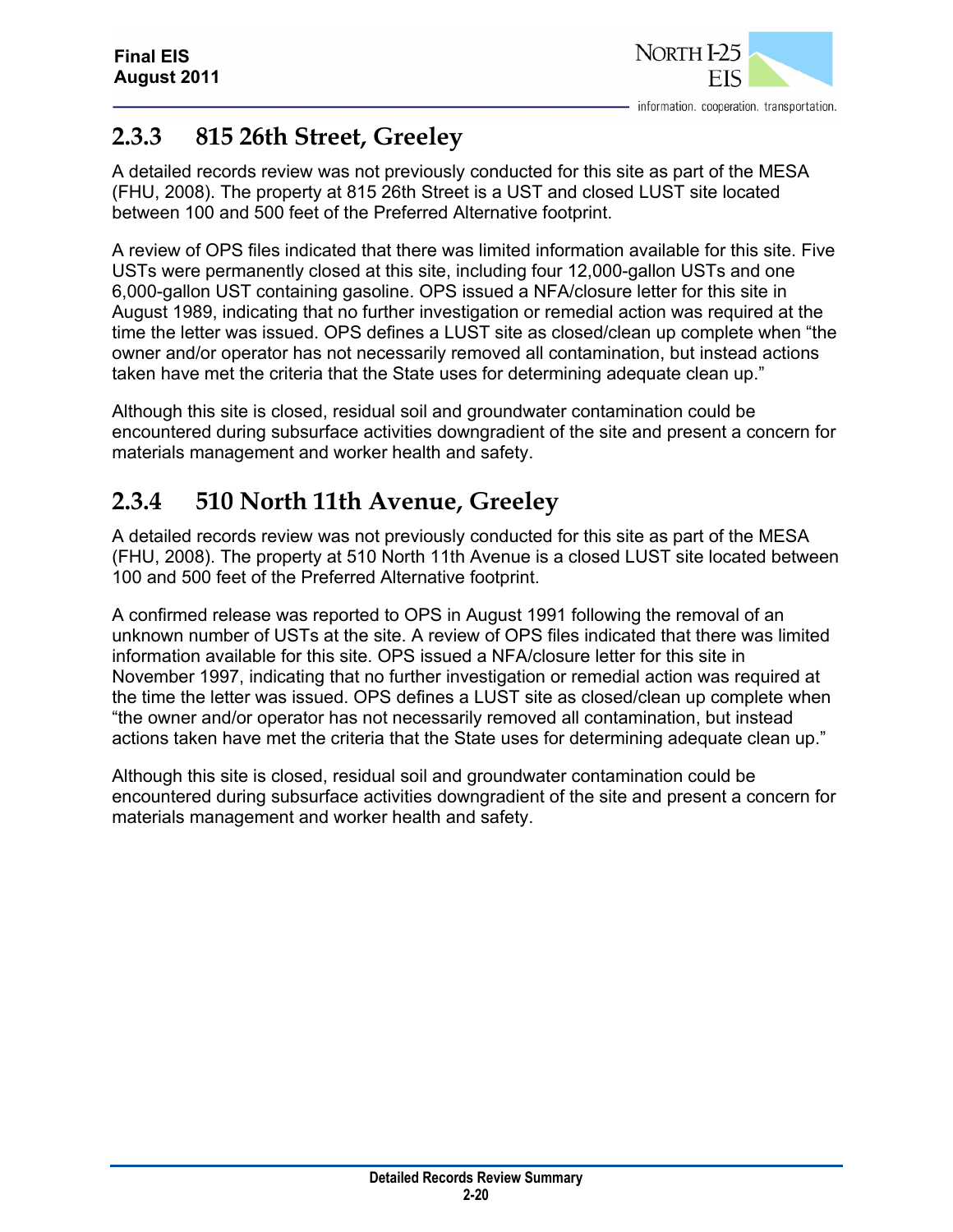

### **3.0 FINDINGS AND RECOMMENDATIONS**

A summary of acquisition properties (full or partial) with recognized environmental conditions (defined in Section 1.3 of the MESA [FHU, 2008]) is included below. Sites with recognized environmental conditions that were not previously identified and reviewed within the Draft EIS (CDOT, 2008) and MESA (FHU, 2008) are also included.

### **3.1 SITES TO BE ACQUIRED FOR RIGHT-OF-WAY (DIRECT IMPACTS)**

**Table 3-1** summarizes the sites with potential or recognized environmental conditions (defined in Section 1.3 of the MESA [FHU, 2008]) that will be partially or fully acquired (i.e., direct impacts) by CDOT for the construction of the Preferred Alternative. Impacts were assessed by mode and corridor, including commuter rail, I-25 highway, I-25 express bus, and US 85 commuter bus. A total of 67 parcels with potential environmental conditions and 20 parcels with recognized environmental conditions are associated with the Preferred Alternative (**Table 3-1**). The recommended mitigation for each site is also included in **Table 3-1.**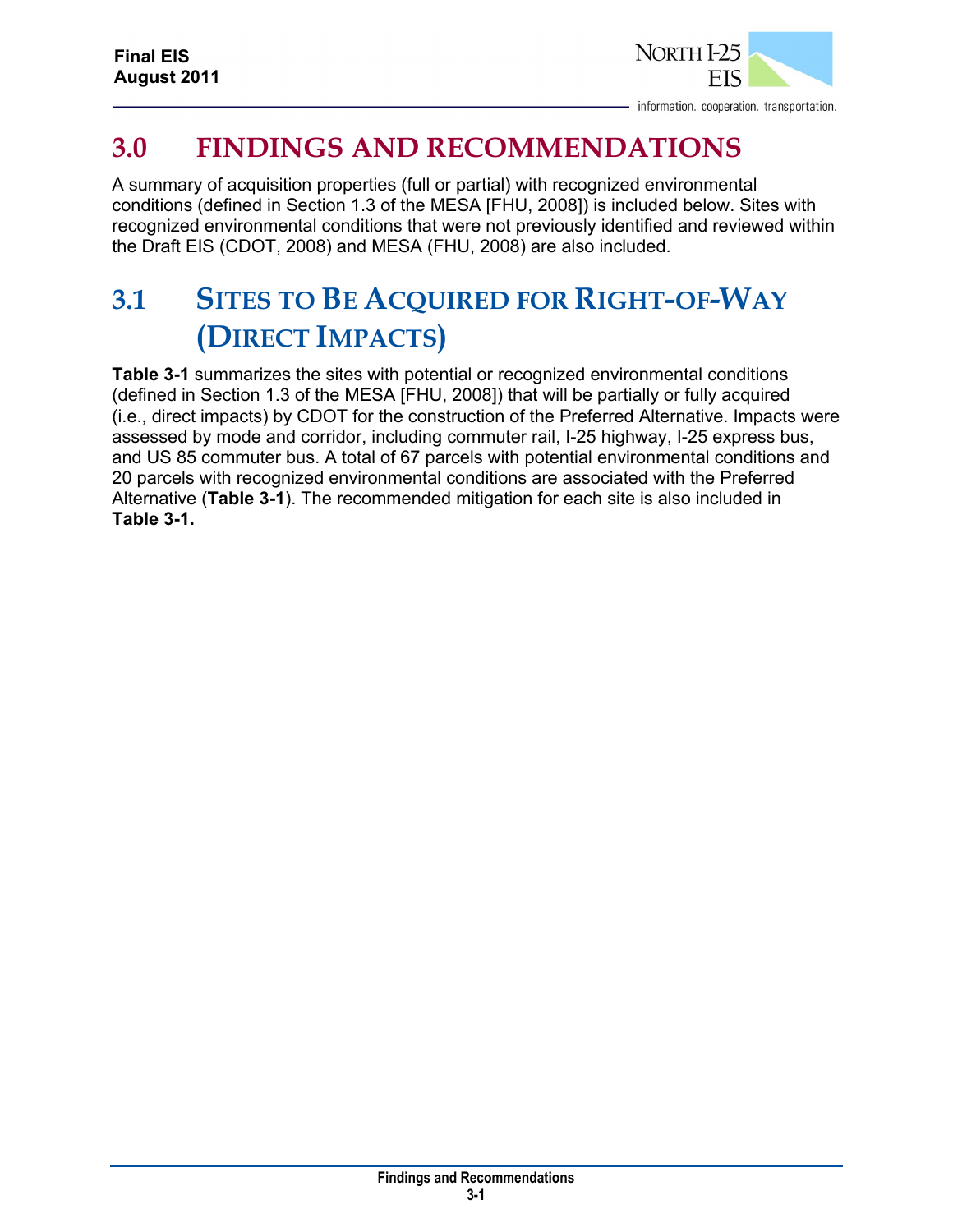

| Table 3-1<br>Sites To Be Acquired for Right-of-Way (Direct Impacts) |                             |                                                                                                                                                                                                                                                                                                                                                                                                                                                                                                                                                                                                                                                                                                                |                         |                                              |                                         |            |                                      |                                                       |  |
|---------------------------------------------------------------------|-----------------------------|----------------------------------------------------------------------------------------------------------------------------------------------------------------------------------------------------------------------------------------------------------------------------------------------------------------------------------------------------------------------------------------------------------------------------------------------------------------------------------------------------------------------------------------------------------------------------------------------------------------------------------------------------------------------------------------------------------------|-------------------------|----------------------------------------------|-----------------------------------------|------------|--------------------------------------|-------------------------------------------------------|--|
|                                                                     |                             |                                                                                                                                                                                                                                                                                                                                                                                                                                                                                                                                                                                                                                                                                                                |                         |                                              | <b>Recommended</b><br><b>Mitigation</b> |            |                                      | <b>Site Specific</b><br>Information                   |  |
| <b>Parcel</b><br><b>Identification</b><br><b>Number</b>             | Type of<br><b>Condition</b> | <b>Site Description</b>                                                                                                                                                                                                                                                                                                                                                                                                                                                                                                                                                                                                                                                                                        | <b>Site Name</b>        | <b>Site Address</b>                          | ISA                                     | <b>PSI</b> | <b>MINP</b><br>and<br><b>H&amp;S</b> | Detailed File<br>Review<br>(EDR-listed<br>sites only) |  |
|                                                                     |                             | $1-25$                                                                                                                                                                                                                                                                                                                                                                                                                                                                                                                                                                                                                                                                                                         |                         |                                              |                                         |            |                                      |                                                       |  |
| 8834000007                                                          | Potential                   | Sod farm. Potential pesticide and herbicide use<br>and storage. Unknown hazardous material<br>storage, handling and disposal practices.                                                                                                                                                                                                                                                                                                                                                                                                                                                                                                                                                                        | Greenlawn<br>Sod Co.    | 2524/2525<br>NE Frontage Rd.,<br>Ft. Collins | X                                       |            |                                      | <b>Not</b><br>Applicable<br>(N/A)                     |  |
| 8709121001                                                          | Recognized                  | FINDS. AST. Open LUST. UST. Operating farm<br>supply store and active LUST site. Active tanks on<br>the property include three USTs, six ASTs, and six<br>liquid petroleum gas (LPG) tanks.<br>Four 2,000-gallon USTs permanently closed in<br>June 1995. Three contained gasoline and one<br>contained diesel. Four ASTs permanently closed<br>prior to January 1977. One contained gasoline and<br>three contained diesel.<br>Multiple releases from the USTs and product<br>delivery piping have occurred, leading to<br>contamination of both soils and groundwater.<br>Known benzene-contaminated groundwater exists<br>on site, and residual petroleum contamination<br>exists within soils at the site. | Poudre Valley<br>Coop.  | 225 NW Frontage Rd.,<br>Ft. Collins          | X                                       | X          | X                                    | Section 2.1.1                                         |  |
| 8503008008                                                          | Potential                   | Motorcycle sales and service. Potential equipment<br>maintenance. Unknown hazardous material<br>storage, handling, and disposal practices.                                                                                                                                                                                                                                                                                                                                                                                                                                                                                                                                                                     | Tri City Cycle          | 3675 Clydesdale Pkwy.,<br>Loveland           | X                                       |            |                                      | N/A                                                   |  |
| 8515000021                                                          | Recognized                  | Gas station. Two active 15,000-gallon USTs on<br>site. Four USTs were permanently closed and<br>removed in November 2009. Closed LUST site<br>with three events reported. No Further Action<br>letters issued on 6/1995, 6/2005, and 1/2010.                                                                                                                                                                                                                                                                                                                                                                                                                                                                   | Diamond<br>Shamrock     | 6150/6200 E HWY 34,<br>Loveland              | $\boldsymbol{\mathsf{x}}$               | X          | X                                    | Section 2.1.2                                         |  |
| 8535000009                                                          | Potential                   | RCRA small-quantity generator with no violations<br>reported. Unknown hazardous material storage,<br>handling, and disposal practices.                                                                                                                                                                                                                                                                                                                                                                                                                                                                                                                                                                         | Colorado Boat<br>Center | 3850 SE Frontage Rd.,<br>Johnstown           | X                                       |            |                                      | N/A                                                   |  |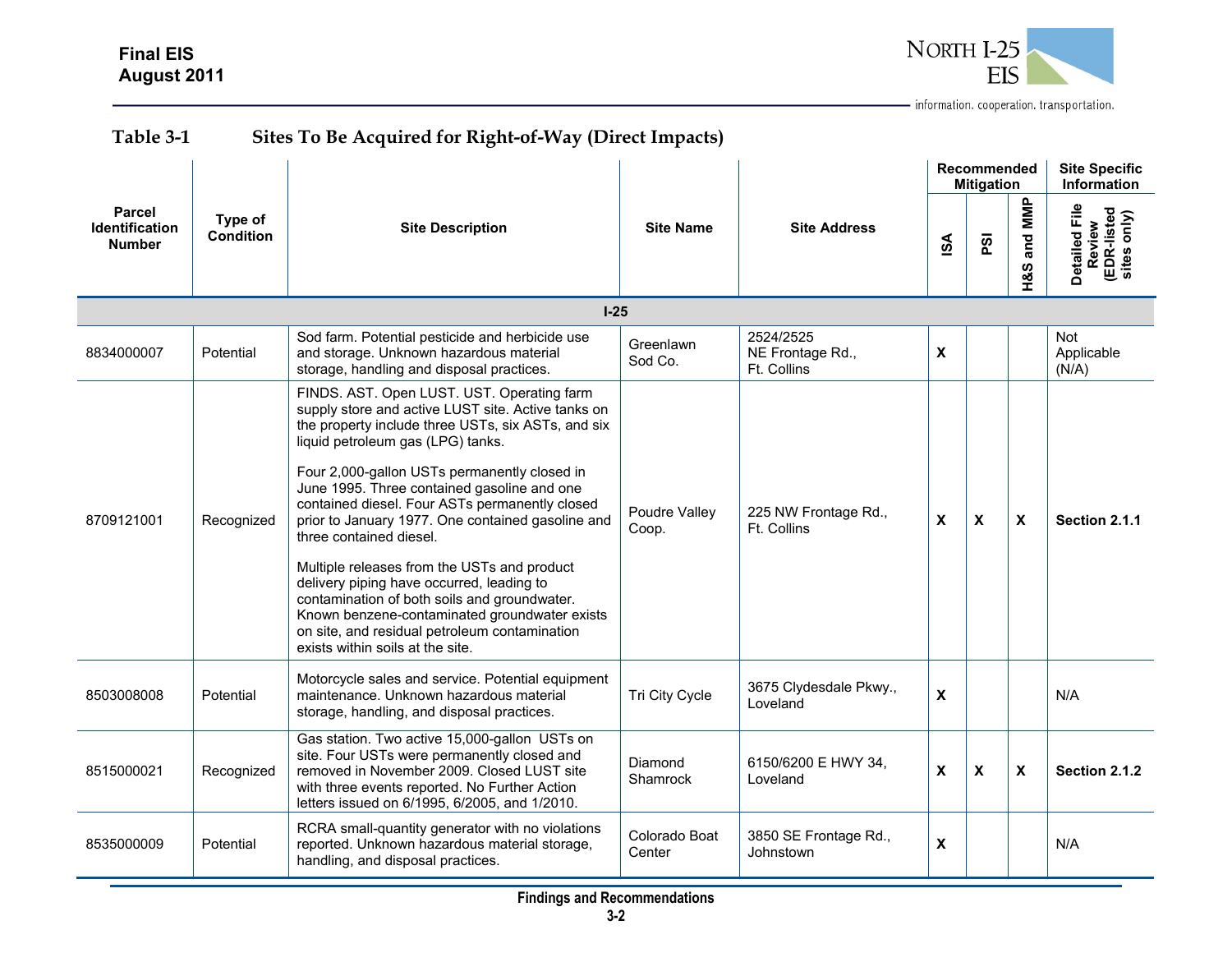

|                                                         |                             | <b>Site Description</b>                                                                                                                                        | <b>Site Name</b>                                     | <b>Site Address</b>                          | Recommended<br><b>Mitigation</b> |     |                           | <b>Site Specific</b><br><b>Information</b>            |
|---------------------------------------------------------|-----------------------------|----------------------------------------------------------------------------------------------------------------------------------------------------------------|------------------------------------------------------|----------------------------------------------|----------------------------------|-----|---------------------------|-------------------------------------------------------|
| <b>Parcel</b><br><b>Identification</b><br><b>Number</b> | Type of<br><b>Condition</b> |                                                                                                                                                                |                                                      |                                              | SA                               | PSI | and MMP<br><b>H&amp;S</b> | Detailed File<br>Review<br>(EDR-listed<br>sites only) |
| 8535209001                                              | Potential                   | RV sales. Potential equipment maintenance.<br>Unknown hazardous material storage, handling,<br>and disposal practices.                                         | RV America<br>Great Colorado<br>Marketplace          | 6701 SE Frontage Rd.,<br>Johnstown           | X                                |     |                           | N/A                                                   |
| 8603000011                                              | Potential                   | Plant/tree nursery. Potential pesticide and<br>herbicide use. Unknown hazardous material<br>storage, handling, and disposal practices.                         | Harmony<br>Gardens                                   | 4315/4325 E Harmony Rd.,<br>Ft. Collins      | $\boldsymbol{\mathsf{x}}$        |     |                           | N/A                                                   |
| 8610207001                                              | Potential                   | Boats, boat parts, ATV, snowmobile, RV sales.<br>Potential equipment maintenance. Unknown<br>hazardous material storage, handling, and<br>disposal practices.  | <b>Island Lake</b><br>Marine                         | 5857/5887<br>SW Frontage Rd.,<br>Ft. Collins | X                                |     |                           | N/A                                                   |
| 8615405006                                              | Potential                   | Gas station. Active USTs on site include two<br>12,000-gallon for gasoline and one 12,000-gallon<br>for diesel.                                                | Conoco                                               | 7486 Westgate Dr.,<br>Ft. Collins            | $\mathbf{x}$                     |     |                           | N/A                                                   |
| 8622143001                                              | Potential                   | Gas station. Active USTs on site include four<br>12,000-gallon for gasoline and one 10,000-gallon<br>for diesel.                                               | Phillips 66                                          | 7600 Westgate Dr.,<br>Ft. Collins            | X                                |     |                           | N/A                                                   |
| 8622300005                                              | Potential                   | RCRA conditionally exempt small-quantity<br>generator with no violations reported. Unknown<br>hazardous material storage, handling, and<br>disposal practices. | Gardner Signs /<br>At Home<br><b>Professions</b>     | 8101 SW Frontage Rd.,<br>Ft. Collins         | X                                |     |                           | N/A                                                   |
| 8627316001                                              | Potential                   | Former RCRA large-quantity generator. Unknown<br>site conditions.                                                                                              | <b>Collins Collision</b><br>Products Inc.            | 5726/5710 Byrd Dr.,<br>Loveland              | $\mathbf{x}$                     |     |                           | N/A                                                   |
| 8627324006                                              | Potential                   | Automobile dealership and service center.<br>Potential waste oil tanks. Unknown hazardous<br>material storage, handling, and disposal practices.               | Ducati and<br><b>BMW</b><br>Motorcycle<br>Dealership | 6002 Byrd Dr.,<br>Loveland                   | X                                |     |                           | N/A                                                   |
| 8627335001                                              | Potential                   | Window manufacturing facility. Unknown<br>hazardous material storage, handling, and<br>disposal practices.                                                     | Champion<br><b>Windows</b>                           | 5850 Byrd Dr.,<br>Loveland                   | X                                |     |                           | N/A                                                   |
| 8710000009                                              | Potential                   | Heavy equipment rental company. Potential<br>equipment maintenance. Unknown hazardous<br>material storage, handling, and disposal practices.                   | Sunstate<br>Equipment                                | 4228 E Mulberry St.,<br>Ft. Collins          | X                                |     |                           | N/A                                                   |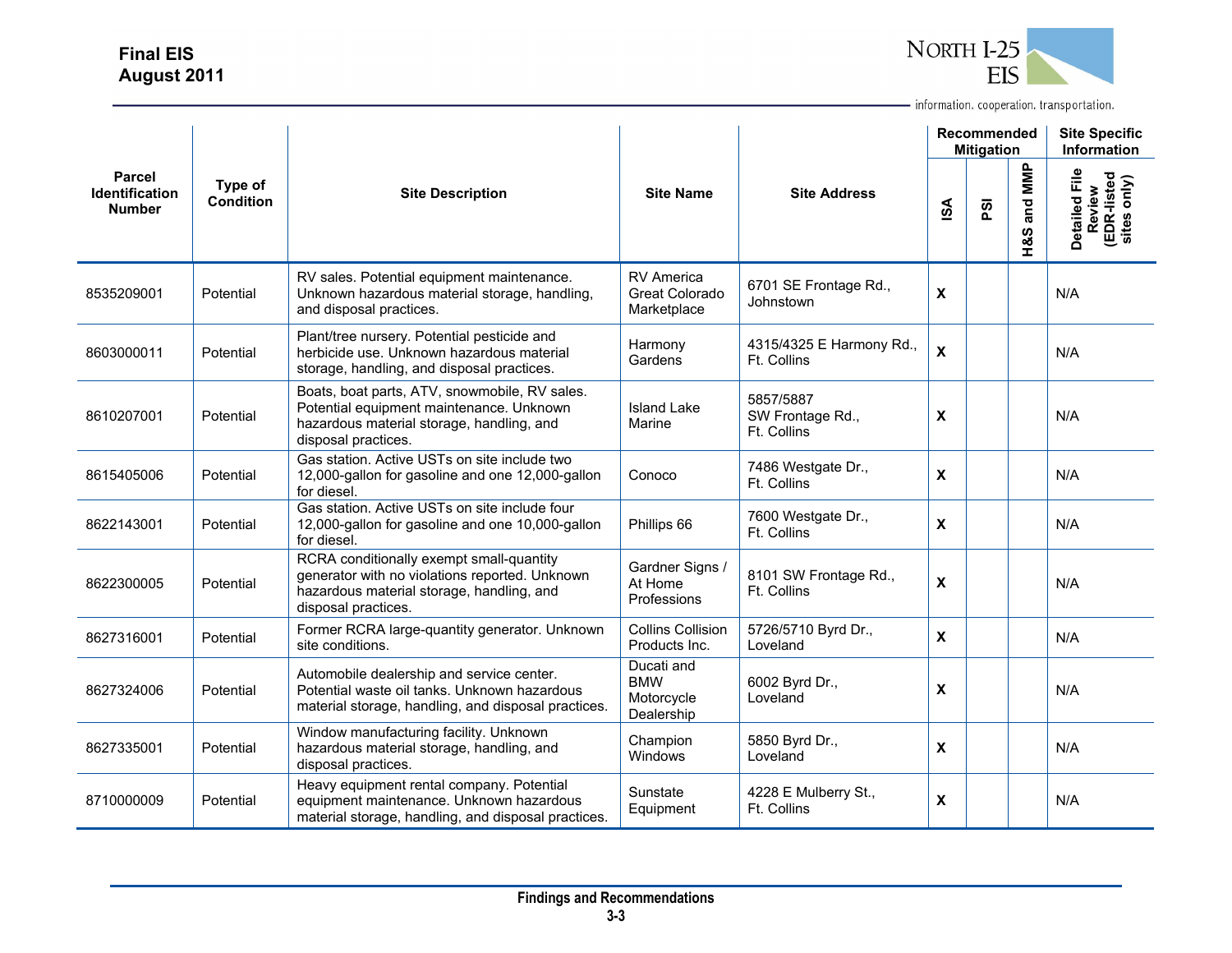

|                                                         |                             | <b>Site Description</b>                                                                                                                                                                                                              | <b>Site Name</b>                         | <b>Site Address</b>                                        | Recommended<br><b>Mitigation</b> |           |                       | <b>Site Specific</b><br>Information                            |
|---------------------------------------------------------|-----------------------------|--------------------------------------------------------------------------------------------------------------------------------------------------------------------------------------------------------------------------------------|------------------------------------------|------------------------------------------------------------|----------------------------------|-----------|-----------------------|----------------------------------------------------------------|
| <b>Parcel</b><br><b>Identification</b><br><b>Number</b> | Type of<br><b>Condition</b> |                                                                                                                                                                                                                                      |                                          |                                                            | $\mathbf{S}$                     | <b>SQ</b> | and MMP<br><b>R8H</b> | Detailed File<br>Review<br>(EDR-listed<br>sites only)<br>only) |
| 8716107014                                              | Potential                   | Propane gas distributor with one 30,000-gallon<br>AST, one 18,000-gallon AST, and one 1,250-<br>gallon AST for liquefied propane gas on the<br>property.                                                                             | Amerigas<br>Propane                      | 1036 Smithfield Dr.,<br>Ft. Collins                        | X                                |           |                       | N/A                                                            |
| 8716125007                                              | Potential                   | Sign and awning manufacturer. Unknown<br>hazardous material storage, handling, and<br>disposal practices.                                                                                                                            | Shaw Sign and<br>Awning Inc.             | 901 SW Frontage Rd./<br>900 Smithfield Dr.,<br>Ft. Collins | X                                |           |                       | N/A                                                            |
| 8721000904                                              | Potential                   | Large industrial biopower and bioenergy plant<br>located west of I-25. Ethanol, hydrogen, and other<br>hazardous material products are produced on site.<br>Unknown hazardous material storage, handling,<br>and disposal practices. | Frontline<br>Bioenergy                   | 1815 SW Frontage Rd.,<br>Ft. Collins                       | X                                |           |                       | N/A                                                            |
| 106103426002                                            | Potential                   | Gas station. Two active 15,000-gallon USTs on<br>site. One for gasoline and one for diesel.                                                                                                                                          | Loaf n' Jug                              | 67 Gateway Dr.,<br>Berthoud                                | X                                |           |                       | N/A                                                            |
| 106122400018                                            | Potential                   | Motorcycle and off-road vehicle race track.<br>Unregistered ASTs visible on the property.<br>Unknown hazardous material storage, handling,<br>and disposal practices.                                                                | VMX Off Road -<br>Race Track             | 20125 W I-25<br>Frontage Rd.,<br>Berthoud                  | X                                |           |                       | N/A                                                            |
| 120723001024                                            | Potential                   | Manufacturing facility. Unknown hazardous<br>material storage, handling, and disposal practices.                                                                                                                                     | Rapid<br>Prototyping                     | 14444/14478 I-25<br>Frontage Rd., Longmont                 | $\mathbf{x}$                     |           |                       | N/A                                                            |
| 131310100019                                            | Potential                   | RV sales. Potential equipment maintenance with<br>discarded batteries visible. Unknown hazardous<br>material storage, handling, and disposal practices.                                                                              | Del Camino RV<br>5th Wheel               | 10571<br>W I-25 Frontage Rd.,<br>Longmont                  | X                                |           |                       | N/A                                                            |
| 13130340003<br>5                                        | Potential                   | Gasoline station. Orphan site (closed LUST,<br>UST, COTrust)                                                                                                                                                                         | Total<br>Petroleum Inc.                  | 3979<br><b>Hwy 119</b><br>Longmont                         | X                                |           |                       | N/A                                                            |
| 131310100029                                            | Potential                   | Tractor and agricultural equipment sales and<br>service. Potential equipment maintenance.<br>Unknown hazardous material storage, handling,<br>and disposal practices.                                                                | Longmont Farm<br>Supply<br>(New Holland) | 10683<br>W I-25 Frontage Rd.,<br>Longmont                  | X                                |           |                       | N/A                                                            |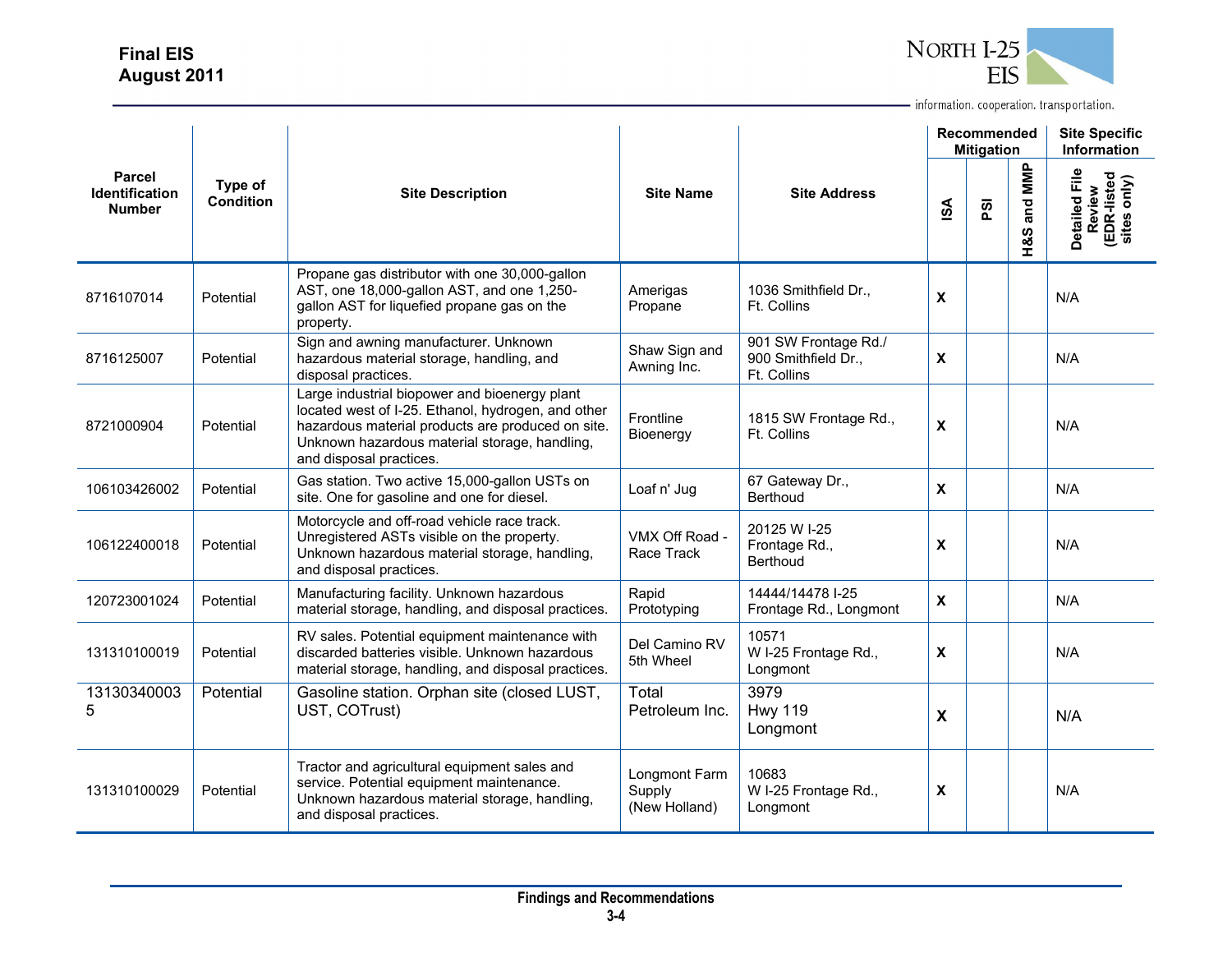

|                                                  | Type of<br><b>Condition</b> | <b>Site Description</b>                                                                                                                                                                                                                                                                                                                                                         | <b>Site Name</b>                                                           | <b>Site Address</b>                  | Recommended<br><b>Mitigation</b> |           |                                           | <b>Site Specific</b><br>Information                            |
|--------------------------------------------------|-----------------------------|---------------------------------------------------------------------------------------------------------------------------------------------------------------------------------------------------------------------------------------------------------------------------------------------------------------------------------------------------------------------------------|----------------------------------------------------------------------------|--------------------------------------|----------------------------------|-----------|-------------------------------------------|----------------------------------------------------------------|
| Parcel<br><b>Identification</b><br><b>Number</b> |                             |                                                                                                                                                                                                                                                                                                                                                                                 |                                                                            |                                      | $\overline{\mathbf{S}}$          | <b>SQ</b> | <b>MMP</b><br>$\overline{and}$<br>ဖာ<br>옆 | Detailed File<br>Review<br>(EDR-listed<br>sites only)<br>only) |
| 131310100033                                     | Recognized                  | Four USTs currently active on the property. This<br>facility is an closed LUST site. Multiple events<br>have occurred at this site. Known petroleum soil<br>and groundwater contamination.                                                                                                                                                                                      | Shell Station -<br>Former Texaco                                           | 10963 I-25 Frontage Rd.,<br>Longmont | X                                |           |                                           | Section 2.1.3                                                  |
| 131311000072                                     | Potential                   | RCRA small-quantity generator with no violations<br>reported. Permanently closed USTs include two<br>6,000-gallon for an unknown substance, one<br>4,000-gallon for an unknown substance, one<br>2,000-gallon for an unknown substance, one<br>10,000-gallon for gasoline, one 4,000-gallon for<br>gasoline, one 4,000-gallon for diesel, and one<br>3,000-gallon for used oil. | Colorado Dept.<br>of Military<br>Affairs/<br>Army National<br>Guard /Paint | 4045 Weld CR 22,<br>Firestone        | X                                |           |                                           | N/A                                                            |
| 146702001001                                     | Potential                   | Automobile dealership and service center.<br>Potential waste oil tanks. Unknown hazardous<br>material storage, handling, and disposal practices.                                                                                                                                                                                                                                | Forby Ford                                                                 | 800 Bryan Ct.,<br>Dacono             | X                                |           |                                           | N/A                                                            |
| 171903004006                                     | Potential                   | RCRA conditionally exempt small-quantity<br>generator with no violations reported.                                                                                                                                                                                                                                                                                              | <b>Kwal Paint</b>                                                          | 11450 Cherokee St.,<br>Northglenn    | X                                |           |                                           | N/A                                                            |
| 171934407017                                     | Potential                   | Automotive dealership and service center.<br>Unknown hazardous material storage, handling,<br>and disposal practices. One 1,000-gallon UST for<br>used oil permanently closed at this site. No spills<br>or leaks reported.                                                                                                                                                     | John Elway<br>Chevrolet                                                    | 7320 Broadway,<br>Denver             | X                                |           |                                           | N/A                                                            |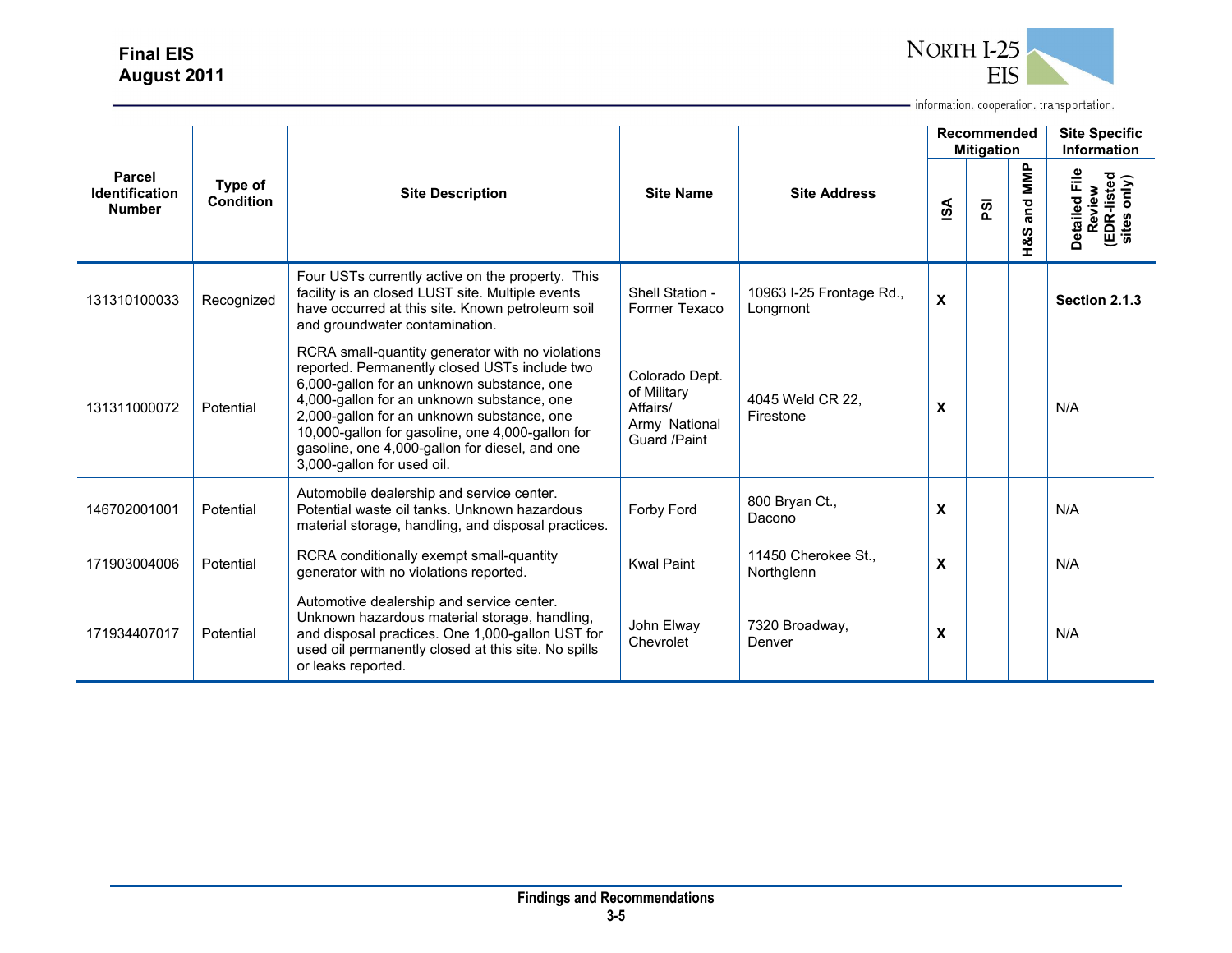

| <b>Parcel</b><br><b>Identification</b><br><b>Number</b> | Type of<br><b>Condition</b> | <b>Site Description</b>                                                                                                                                                                                                                                                                                                                                                                                                                                                                                                                                                                                                                                                                                                                                                                                                                                                                            | <b>Site Name</b>          | <b>Site Address</b>                | Recommended<br><b>Mitigation</b> |              |                                     | <b>Site Specific</b><br>Information                   |
|---------------------------------------------------------|-----------------------------|----------------------------------------------------------------------------------------------------------------------------------------------------------------------------------------------------------------------------------------------------------------------------------------------------------------------------------------------------------------------------------------------------------------------------------------------------------------------------------------------------------------------------------------------------------------------------------------------------------------------------------------------------------------------------------------------------------------------------------------------------------------------------------------------------------------------------------------------------------------------------------------------------|---------------------------|------------------------------------|----------------------------------|--------------|-------------------------------------|-------------------------------------------------------|
|                                                         |                             |                                                                                                                                                                                                                                                                                                                                                                                                                                                                                                                                                                                                                                                                                                                                                                                                                                                                                                    |                           |                                    | $\mathbf{S}$                     | <b>PSI</b>   | and MMP<br>ທ<br>$\ddot{\mathbf{r}}$ | Detailed File<br>Review<br>(EDR-listed<br>sites only) |
| 8510000003                                              | Recognized                  | RCRA small-quantity generator site with reported<br>violations. Solid waste discovered in the southwest<br>corner of site parking lot. General debris items<br>included waste lumber, household appliances,<br>tires, construction debris, waste oil containers,<br>fluorescent light fixtures, brake fluid, paint cans,<br>etc. Soil staining identified near former waste oil<br>storage area and near two 250-gallon ASTs that<br>contained diesel fuel and gasoline. Petroleum-<br>contaminated soils identified near both the AST<br>and former waste oil areas. Groundwater<br>contamination not detected. Remediation<br>activities: removal of solid waste that had<br>accumulated upon the surface of the site,<br>relocation of the ASTs, and excavation and off-site<br>disposal of stained soils. Clean up completed and<br>CDH issued a No Further Action letter in<br>November 1997. | Cloverleaf<br>Kennel Club | 2527 W. Frontage Rd.,<br>Loveland  | X                                |              | X                                   | Section 2.1.4                                         |
| 8535211001                                              | Recognized                  | Operating truck stop and open LUST site. Four<br>active USTs on site. Four active ASTs and one<br>LPG tank.<br>Multiple releases have occurred and<br>contamination of both soils and groundwater is<br>present. In October 2004, ten ASTs containing<br>gasoline, diesel, and kerosene were permanently<br>closed and removed. Groundwater monitoring is<br>ongoing. Known petroleum impacted soil and<br>groundwater on site.                                                                                                                                                                                                                                                                                                                                                                                                                                                                    | Johnsons<br>Corner Inc.   | 2842 SE Frontage Rd.,<br>Loveland  | X                                | $\pmb{\chi}$ | $\boldsymbol{\mathsf{x}}$           | Section 2.1.5                                         |
| 8603000004                                              | Recognized                  | ERNS site. A buried dump truck was being used<br>for used oil disposal. No remediation activities<br>were reported.                                                                                                                                                                                                                                                                                                                                                                                                                                                                                                                                                                                                                                                                                                                                                                                | Connell<br>Resources      | 4305 E Harmony Rd.,<br>Ft. Collins | X                                | X            | $\boldsymbol{\mathsf{x}}$           | <b>Section</b><br>2.1.15                              |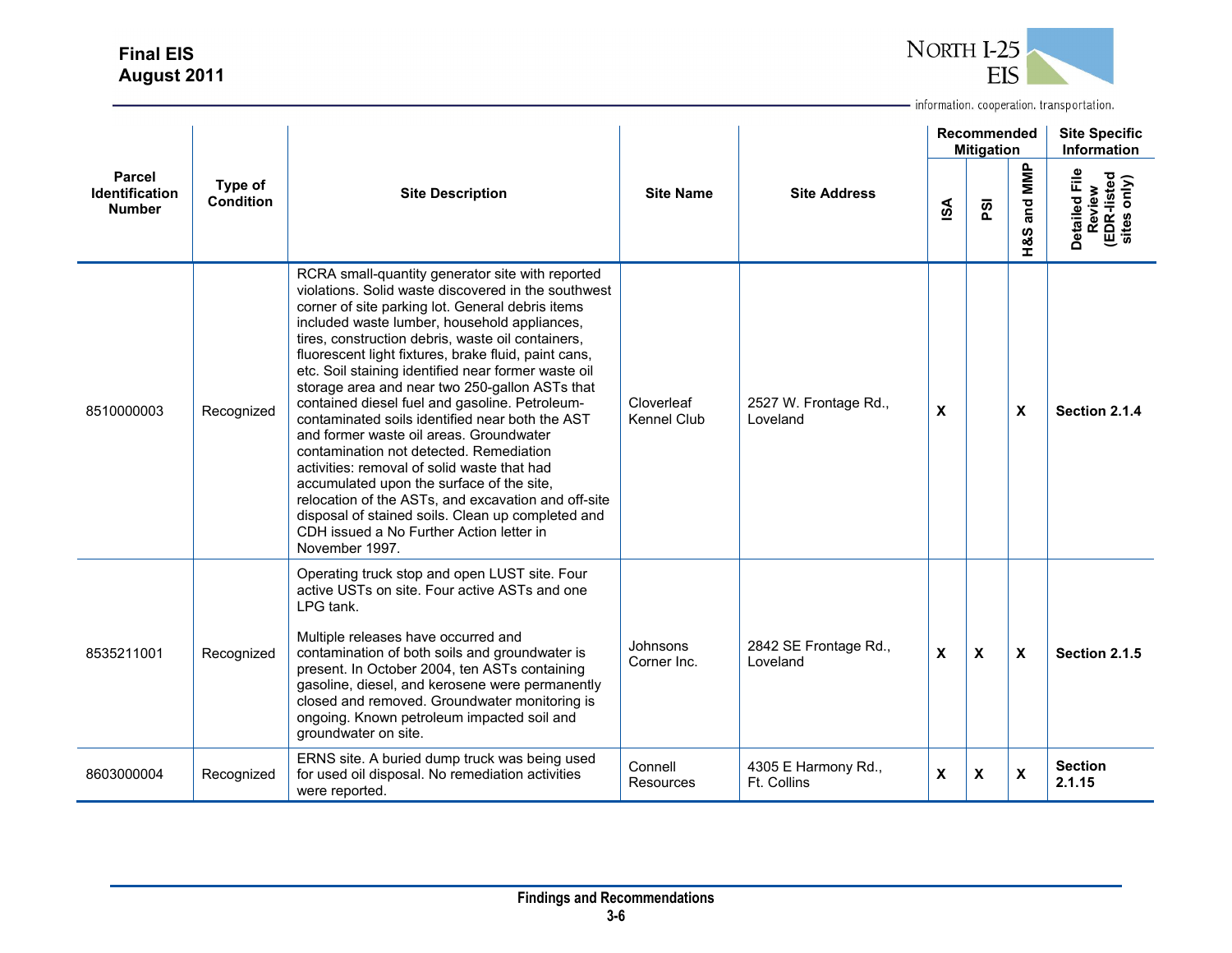

|                                                         | Type of<br><b>Condition</b> | <b>Site Description</b>                                                                                                                                                                                                                                                                                                                                                                                                                                                                                                                                                                                                                                                                                                                                                                                                                                                                                                                                                                                                                                                                                                                                                                                                                                                                                                                                                                                                                                               | <b>Site Name</b>                        | <b>Site Address</b>                  | Recommended<br><b>Mitigation</b> |                           |                       | <b>Site Specific</b><br>Information                   |
|---------------------------------------------------------|-----------------------------|-----------------------------------------------------------------------------------------------------------------------------------------------------------------------------------------------------------------------------------------------------------------------------------------------------------------------------------------------------------------------------------------------------------------------------------------------------------------------------------------------------------------------------------------------------------------------------------------------------------------------------------------------------------------------------------------------------------------------------------------------------------------------------------------------------------------------------------------------------------------------------------------------------------------------------------------------------------------------------------------------------------------------------------------------------------------------------------------------------------------------------------------------------------------------------------------------------------------------------------------------------------------------------------------------------------------------------------------------------------------------------------------------------------------------------------------------------------------------|-----------------------------------------|--------------------------------------|----------------------------------|---------------------------|-----------------------|-------------------------------------------------------|
| <b>Parcel</b><br><b>Identification</b><br><b>Number</b> |                             |                                                                                                                                                                                                                                                                                                                                                                                                                                                                                                                                                                                                                                                                                                                                                                                                                                                                                                                                                                                                                                                                                                                                                                                                                                                                                                                                                                                                                                                                       |                                         |                                      | $\overline{\text{1}}\text{S}$    | <b>SQ</b>                 | and MMP<br><b>R8H</b> | Detailed File<br>Review<br>(EDR-listed<br>sites only) |
| 8603000010                                              | Recognized                  | Gas station and closed LUST site with multiple<br>releases to soils and groundwater. Two active<br>12,000-gallon USTs on site. Six USTs<br>permanently closed and removed. Groundwater<br>contamination reportedly migrated off site in a<br>southeastern direction toward a gravel pit that<br>borders this site to the east and south.<br>Several investigations conducted on site during<br>the 1990s and 2000s. A corrective action plan was<br>first implemented in 1994, which included<br>installation of a groundwater recovery and<br>treatment system and quarterly groundwater<br>monitoring activities. Soils in the area of the former<br>USTs (northwest corner) were over-excavated in<br>1995 until photoionization detector (PID) readings<br>were 50 ppm or below. Quarterly groundwater<br>monitoring from 1994 to present. Concentrations<br>of benzene, toluene, ethylbenzene, and xylene<br>(BTEX), total volatile petroleum hydrocarbons<br>(TVPH), total extractable petroleum hydrocarbons<br>(TEPH), and methyl tert-butyl ether (MTBE) in<br>soils were non-detect during soil sampling<br>activities conducted in 2002. In September, 2006<br>Colorado Department of Labor and Employment,<br>Division of Oil and Public Safety (OPS), issued the<br>most recent No Further Action letter for this facility,<br>indicating that they do not require any further<br>investigation or remedial action at the time the<br>letter was issued. | Texaco /<br>Convenience<br>Plus         | 4325 E Harmony Rd.,<br>Ft. Collins   | X                                | $\boldsymbol{\mathsf{X}}$ | $\pmb{\chi}$          | Section 2.1.6                                         |
| 8615000009                                              | Recognized                  | Automobile dealership and service center. One<br>active AST on the property. Potential waste oil<br>tanks. Unknown hazardous material storage,<br>handling, and disposal practices. Closed LUST.                                                                                                                                                                                                                                                                                                                                                                                                                                                                                                                                                                                                                                                                                                                                                                                                                                                                                                                                                                                                                                                                                                                                                                                                                                                                      | Bob Scott's RV/<br><b>Harris Marine</b> | 7301 SW Frontage Rd.,<br>Ft. Collins | X                                |                           |                       | Section 2.1.7                                         |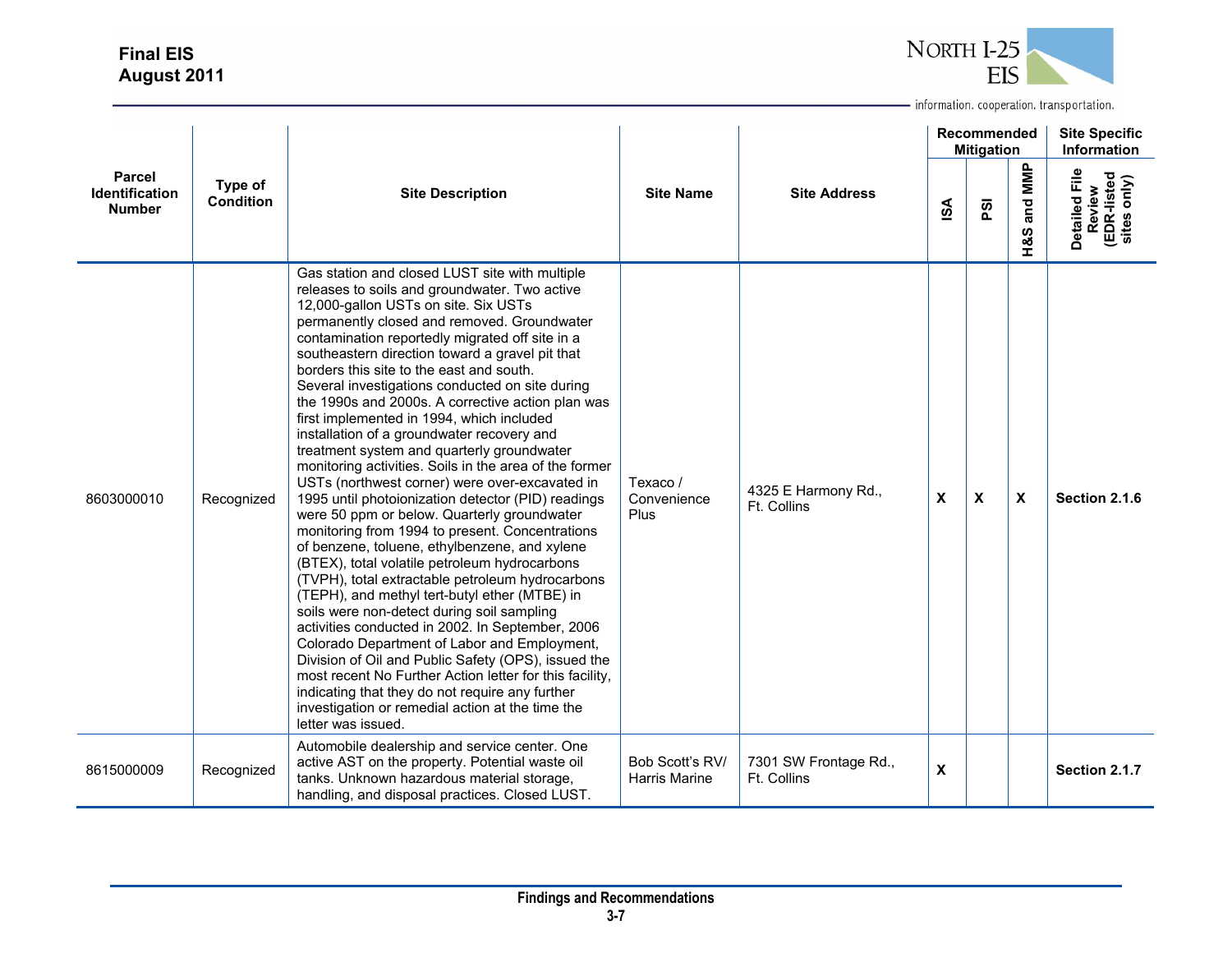

|                                                         | Type of<br><b>Condition</b> | <b>Site Description</b>                                                                                                                                                                                                                                                                                                                                                                                                                                                                                                                                                                                                                                                                                                                                                                                                                                                                                                                                                                                                                                                                                                                                                                                                                                    | <b>Site Name</b>                                                              | <b>Site Address</b>                 | Recommended<br><b>Mitigation</b> |            |                                     | <b>Site Specific</b><br>Information                            |
|---------------------------------------------------------|-----------------------------|------------------------------------------------------------------------------------------------------------------------------------------------------------------------------------------------------------------------------------------------------------------------------------------------------------------------------------------------------------------------------------------------------------------------------------------------------------------------------------------------------------------------------------------------------------------------------------------------------------------------------------------------------------------------------------------------------------------------------------------------------------------------------------------------------------------------------------------------------------------------------------------------------------------------------------------------------------------------------------------------------------------------------------------------------------------------------------------------------------------------------------------------------------------------------------------------------------------------------------------------------------|-------------------------------------------------------------------------------|-------------------------------------|----------------------------------|------------|-------------------------------------|----------------------------------------------------------------|
| <b>Parcel</b><br><b>Identification</b><br><b>Number</b> |                             |                                                                                                                                                                                                                                                                                                                                                                                                                                                                                                                                                                                                                                                                                                                                                                                                                                                                                                                                                                                                                                                                                                                                                                                                                                                            |                                                                               |                                     | SA                               | <b>DSI</b> | <b>MMP</b><br>and<br><b>H&amp;S</b> | Detailed File<br>Review<br>(EDR-listed<br>sites only)<br>only) |
| 8634000908                                              | Recognized                  | Closed LUST site. One 2,500-gallon UST currently<br>in use. Permanently closed USTs include two<br>10,000-gallon for diesel, one 10,000-gallon for<br>gasoline, two 6,000-gallon for gasoline, and one<br>700-gallon UST for diesel. No Further Action letter<br>issued on February 13, 1995.                                                                                                                                                                                                                                                                                                                                                                                                                                                                                                                                                                                                                                                                                                                                                                                                                                                                                                                                                              | Power<br>Marketing<br>Operations /<br>Western Area<br>Power<br>Administration | 5555 E Crossroads Blvd<br>Loveland  | X                                |            | $\boldsymbol{\mathsf{x}}$           | Section 2.1.8                                                  |
| 8634307002                                              | Potential                   | Motor sports sales and service. Potential<br>equipment maintenance. Unknown hazardous<br>material storage, handling, and disposal practices.                                                                                                                                                                                                                                                                                                                                                                                                                                                                                                                                                                                                                                                                                                                                                                                                                                                                                                                                                                                                                                                                                                               | Thunder<br>Mountain<br>Motorcycles                                            | 4250 Byrd Dr.,<br>Loveland          | $\boldsymbol{\mathsf{x}}$        |            |                                     | N/A                                                            |
| 8710000022                                              | Recognized                  | Potential historic former cattle operations occurred<br>at this site. Unknown insecticide storage, use, and<br>handling. RCRA CORRACTS. Remediation<br>complete. The facility performs roll forming and<br>shearing of sheet metal processes, which utilize<br>lead and chromium-based paints, xylenes, and<br>mineral spirit solvents. An initial environmental<br>investigation performed in January 1991 identified<br>soil and groundwater contamination with volatile<br>organic compounds (VOCs). Small concentrations<br>of benzene, toluene, ethylbenzene, and<br>chlorobenzene were detected in soils from the<br>paint gallery area. Elevated concentrations of<br>ethylbenzene, toluene, xylene, and chlorobenzene<br>were detected in soils near the paint line roll-off<br>area. Elevated concentrations of heavy metals<br>(lead and chromium) were detected in soils at this<br>site in the paint gallery and near the paint supply<br>piping. Remediation activities were completed at<br>this site and a No Further Action letter was issued<br>by the then Colorado Department of Health (CDH)<br>in June 1994 indicating that they do not require<br>any further investigation or remedial action at the<br>time the letter was issued. | HeliSupport Inc.                                                              | 120 NE Frontage Rd.,<br>Ft. Collins | $\boldsymbol{\mathsf{x}}$        | X          | $\mathbf x$                         | <b>Section</b><br>2.1.14                                       |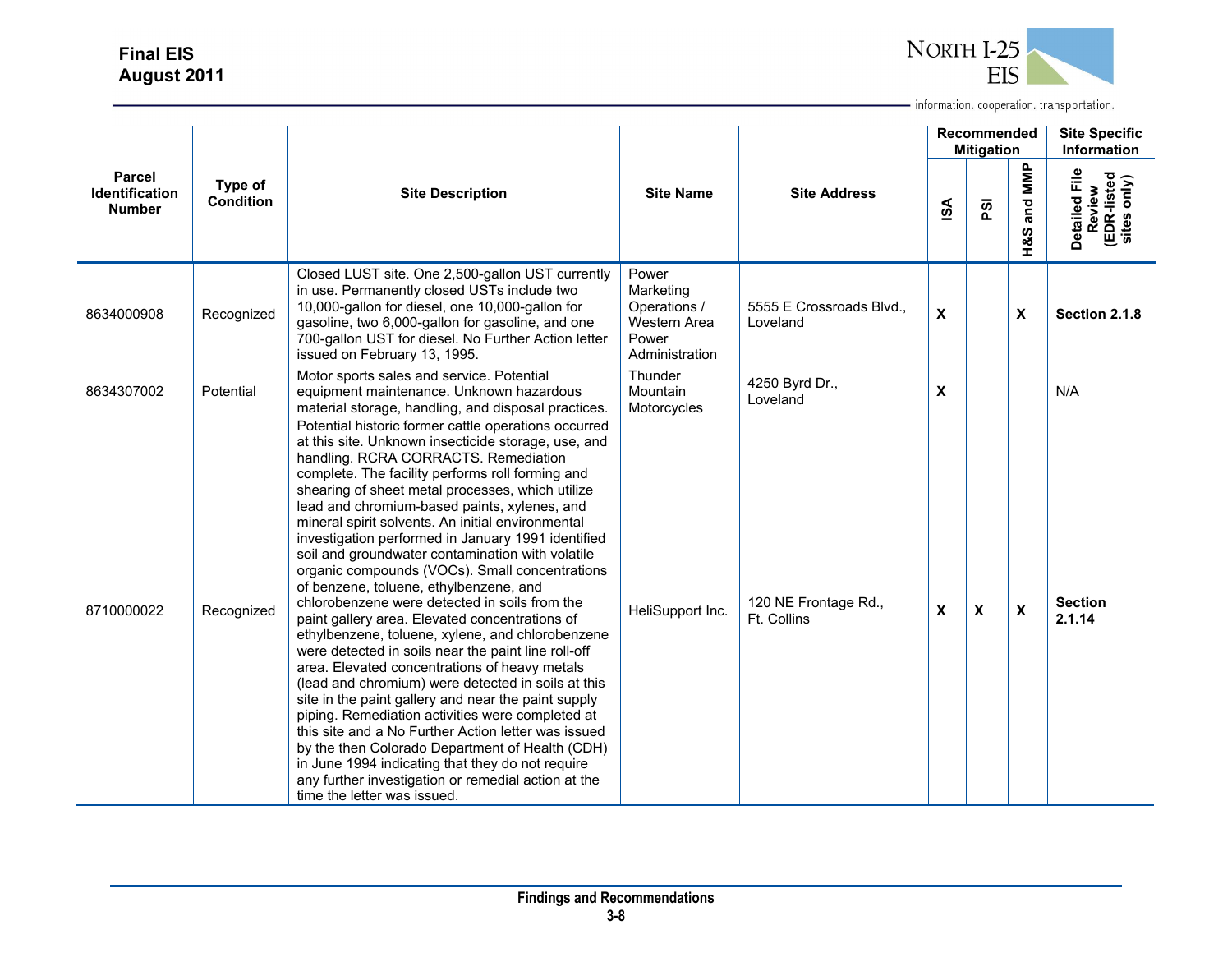

| Parcel<br>Identification<br><b>Number</b>                       | Type of<br><b>Condition</b> | <b>Site Description</b>                                                                                                                                                                                                                                                                                                                                                         | <b>Site Name</b>                                                                  | <b>Site Address</b>                    | Recommended<br><b>Mitigation</b> |           |                           | <b>Site Specific</b><br>Information                   |
|-----------------------------------------------------------------|-----------------------------|---------------------------------------------------------------------------------------------------------------------------------------------------------------------------------------------------------------------------------------------------------------------------------------------------------------------------------------------------------------------------------|-----------------------------------------------------------------------------------|----------------------------------------|----------------------------------|-----------|---------------------------|-------------------------------------------------------|
|                                                                 |                             |                                                                                                                                                                                                                                                                                                                                                                                 |                                                                                   |                                        | SA                               | <b>SQ</b> | H&S and MMP               | Detailed File<br>Review<br>(EDR-listed<br>sites only) |
| 8716100039                                                      | Recognized                  | Gas station and open LUST site. Three active<br>10,000-gallon gasoline USTs on site. Permanently<br>closed USTs include one 6,000-gallon for diesel,<br>two 6,000-gallon USTs for gasoline, and two<br>3,000-gallon USTs for diesel. Undergoing<br>quarterly monitoring and implementing a corrective<br>action plan. Known petroleum-impacted soil and<br>groundwater on site. | Conoco                                                                            | 3809 E Mulberry St.,<br>Ft. Collins    | X                                | X         | $\boldsymbol{\mathsf{x}}$ | <b>Section</b><br>2.1.13                              |
| 8734000924                                                      | Recognized                  | ERNS site. No additional information reported.                                                                                                                                                                                                                                                                                                                                  | Gulfragle<br>Supply                                                               | 4414 E Harmony Rd.,<br>Ft. Collins     | $\mathbf{x}$                     |           |                           | <b>MESA</b>                                           |
| CDOT Right-of-<br>Way Northeast<br>corner of SH<br>119 and I-25 | Potential                   | Baker tank present in CDOT right-of-way.<br>Potential evidence of groundwater remediation.                                                                                                                                                                                                                                                                                      | Not Applicable                                                                    | Not Applicable                         | X                                |           |                           | N/A                                                   |
| 8515000015                                                      | Recognized                  | Gasoline Station. FINDS. Closed LUST. UST.<br>Four active USTs. Multiple releases have occurred<br>at this site. The most recent NFA/closure letter<br>was issued by OPS in May 2010.                                                                                                                                                                                           | Conoco Station                                                                    | 5518 E. Eisenhower Blvd.,<br>Loveland  | $\boldsymbol{\mathsf{X}}$        |           |                           | Section<br>2.1.12                                     |
| 8722200022                                                      | Potential                   | RCRIS-SQG (No Reported Violations), FINDS.<br>Unknown chemical and material handling, storage,<br>and disposal practices.                                                                                                                                                                                                                                                       | <b>ABC Sign</b><br>Products /<br>Jackson<br>Brooks-<br>Combined W<br>028 FOR 2001 | 2028 SE Frontage Rd.,<br>Ft. Collins   | $\boldsymbol{\mathsf{x}}$        |           |                           | N/A                                                   |
| 8722200023                                                      | Recognized                  | RCRIS-SQG (Reported Violations), FINDS.<br>Closed LUST. UST. AST. One active AST and<br>LPG tank. RV maintenance and storage. Unknown<br>chemical and material handling, storage, and<br>disposal.                                                                                                                                                                              | Former Case<br>Power &<br>Equipment /<br><b>United Rentals</b>                    | 1926 SE Frontage Rd.,<br>Ft. Collins   | $\boldsymbol{\mathsf{x}}$        |           |                           | <b>Section 2.1.9</b>                                  |
| 120723000018                                                    | Potential                   | UST. AST.RV maintenance and storage. Unknown<br>chemical and material handling, storage, and<br>disposal                                                                                                                                                                                                                                                                        | <b>K&amp;C RV</b>                                                                 | 14504 E I-25 Frontage Rd.,<br>Longmont | $\boldsymbol{\mathsf{X}}$        |           |                           | N/A                                                   |
| 131302304001                                                    | Recognized                  | Gas Station. Open LUST. Orphan Site (LUST,<br>UST). Three active USTs. Contamination<br>discovered in March 2004. Remediation activities<br>are on-going.                                                                                                                                                                                                                       | Phillips 66                                                                       | 11099 E I-25 Frontage Rd.,<br>Longmont | $\boldsymbol{\mathsf{X}}$        |           |                           | <b>Section</b><br>2.1.10                              |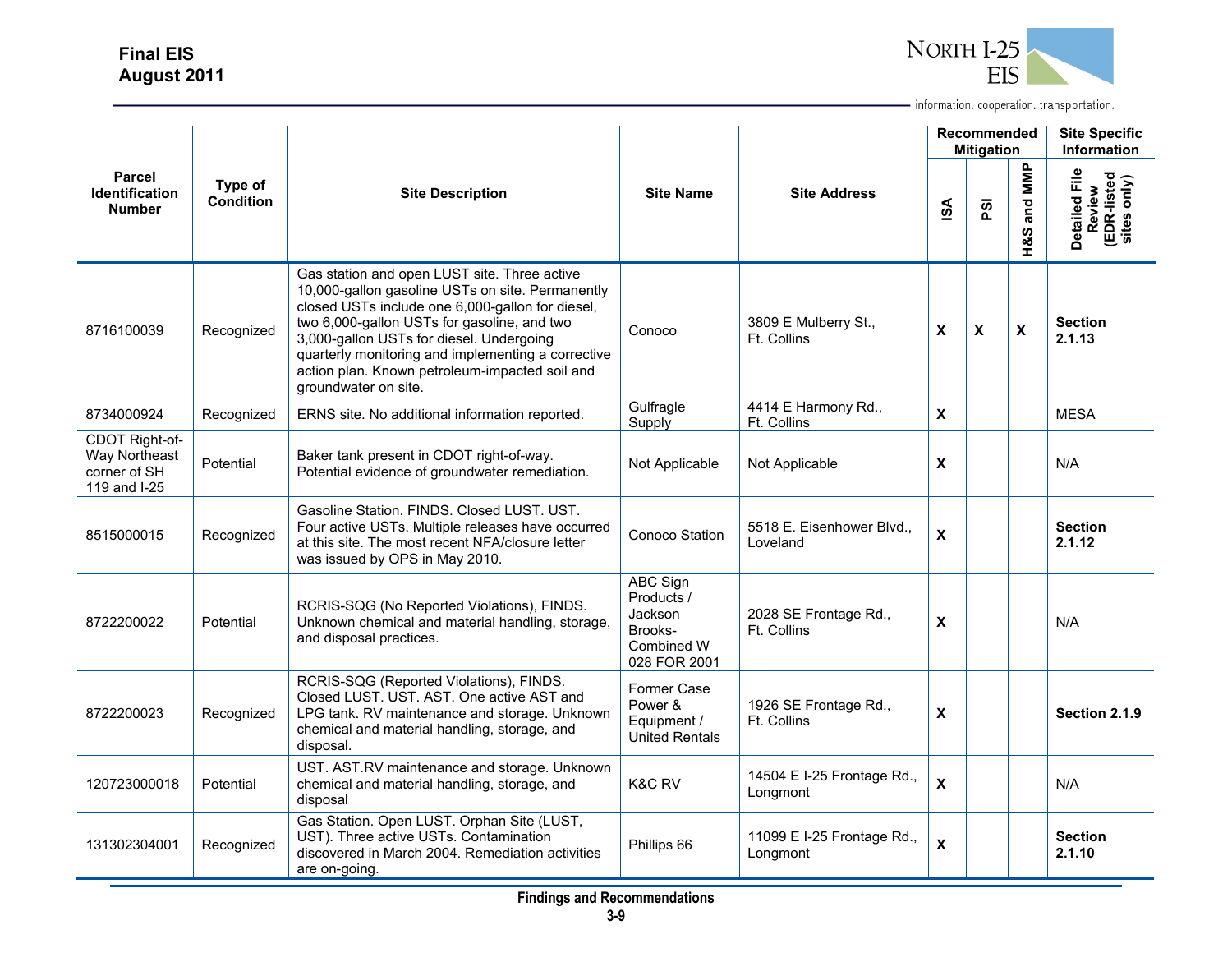

| <b>Parcel</b><br><b>Identification</b><br><b>Number</b> | Type of<br><b>Condition</b> | <b>Site Description</b>                                                                                                             | <b>Site Name</b>                               | <b>Site Address</b>                        | Recommended<br><b>Mitigation</b> |           |                                   | <b>Site Specific</b><br><b>Information</b>               |  |  |
|---------------------------------------------------------|-----------------------------|-------------------------------------------------------------------------------------------------------------------------------------|------------------------------------------------|--------------------------------------------|----------------------------------|-----------|-----------------------------------|----------------------------------------------------------|--|--|
|                                                         |                             |                                                                                                                                     |                                                |                                            | $\mathbf{S}$                     | <b>SQ</b> | <b>MMP</b><br>and<br>S<br>s∛<br>∓ | Detailed File<br>Review<br>(EDR-listed<br>only)<br>sites |  |  |
| 131310100020                                            | Potential                   | Junkyard. Unknown hazardous material storage,<br>handling, and disposal practices.                                                  | Unknown Site<br>Name                           | 10569<br>W I-25 Frontage Rd.,<br>Firestone | X                                |           |                                   | N/A                                                      |  |  |
| 8634109901                                              | Potential                   | Potential for generator to be on-site.                                                                                              | <b>Budweiser</b><br><b>Events Center</b>       | 5100-5500 Arena Cir.,<br>Loveland          |                                  |           |                                   | N/A                                                      |  |  |
| 8722200025                                              | Potential                   | Potential Waste Oil Tanks. Unknown chemical and<br>material handling, storage, and disposal practices.                              | <b>Fort Collins</b><br>Motor Sports            | 1800 SE Frontage Rd.,<br>Ft. Collins       | X                                |           |                                   | N/A                                                      |  |  |
| 120723001052                                            | Potential                   | Unknown manufacturing facility. Unknown material<br>handling, storage, and disposal practices.                                      | Artemis Rubber<br>Technology                   | 14300 I-25 Frontage Rd.,<br>Mead           | $\pmb{\mathsf{X}}$               |           |                                   | N/A                                                      |  |  |
| 120735200056                                            | Potential                   | Historic contamination                                                                                                              | Ademar Ready<br>Mix                            | 12632 E I-25 Frontage Rd.,<br>Longmont     | X                                |           |                                   | N/A                                                      |  |  |
| 146703000050                                            | Potential                   | Gas Station, UST.                                                                                                                   | Conoco Travel<br>Center                        | 3770 HWY 52,<br>Erie                       | X                                |           |                                   | N/A                                                      |  |  |
| 146711000041                                            | Potential                   | Automobile junk yard.                                                                                                               | Erie Auto<br>Salvage                           | 4878 I-25 Frontage Rd.,<br>Erie            | X                                |           |                                   | N/A                                                      |  |  |
| 157334004019                                            | Potential                   | Unknown manufacturing facility. Unknown material<br>handling, storage, and disposal practices.                                      | <b>BMC Millwork</b>                            | 12299 Grant St.,<br>Denver                 | X                                |           |                                   | N/A                                                      |  |  |
| 157334300031                                            | Recognized                  | Closed LUST, UST, Contamination discovered<br>following removal of waste oil tank. OPS issued a<br>NFA/closure letter in July 2005. | Larry's Texaco<br>Nka Palen<br>Enterprise Inc. | 45 E 120th Ave.,<br>Thornton               | X                                |           |                                   | <b>Section</b><br>2.1.11                                 |  |  |
| Unknown                                                 | Potential                   | RCRA SQG (No Reported Violations) FINDS.<br>Unknown chemical and material handling, storage,<br>and disposal practices.             | <b>CEPEX</b><br>American, Inc.                 | County Road 91/2<br>&<br>HWY 66, Longmont  | X                                |           |                                   | N/A                                                      |  |  |
| Unknown                                                 | Potential                   | RCRA SQG (No Reported Violations) FINDS.<br>Unknown chemical and material handling, storage,<br>and disposal practices.             | AG Air, Inc.                                   | I-25 & HWY 66.<br>Longmont                 | X                                |           |                                   | N/A                                                      |  |  |
| <b>Commuter Rail</b>                                    |                             |                                                                                                                                     |                                                |                                            |                                  |           |                                   |                                                          |  |  |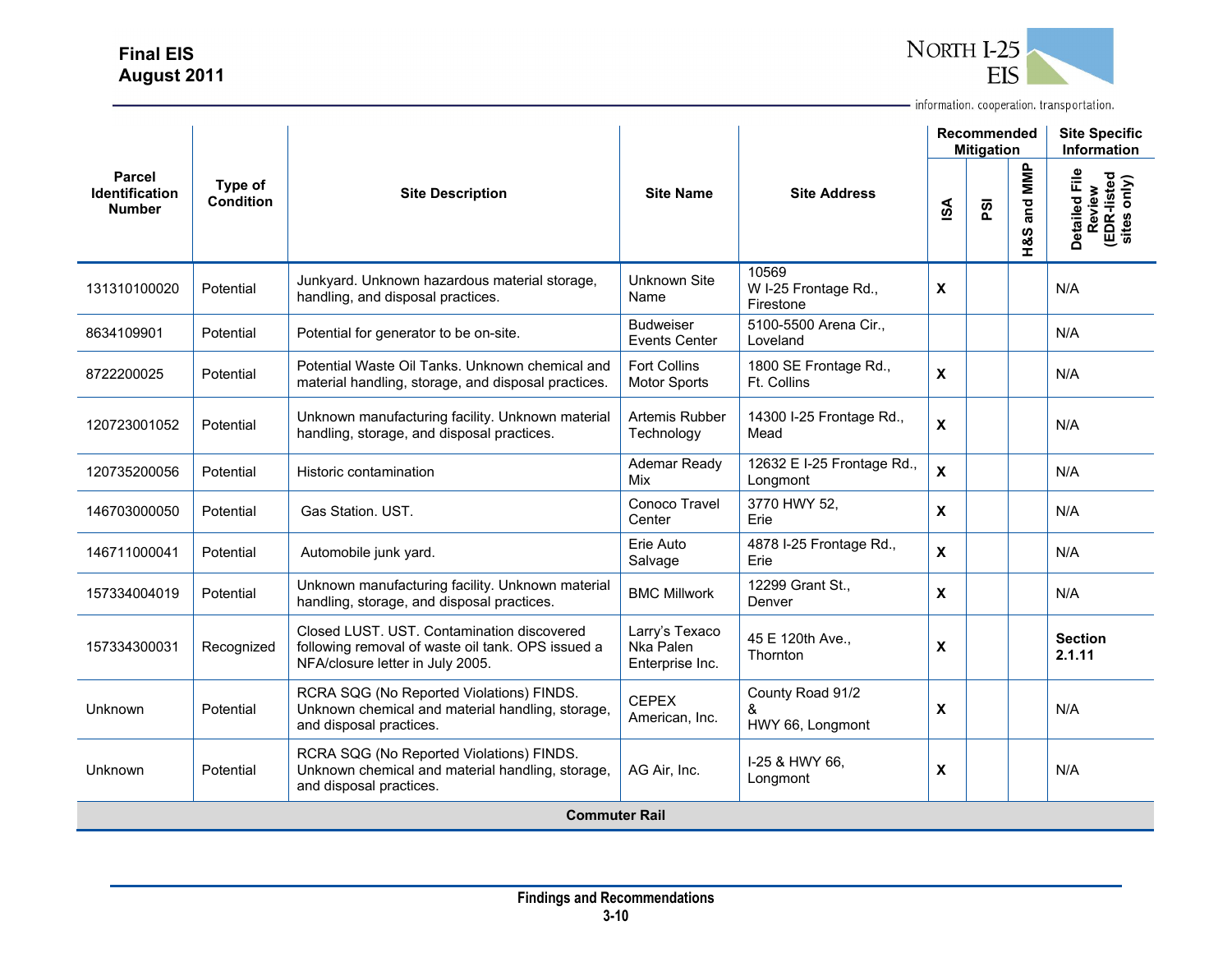

- information. cooperation. transportation.

|                                                  |                                                        |                                                                                                                                                                                                           |                                                  |                                    | Recommended<br><b>Mitigation</b> |            |                           | <b>Site Specific</b><br>Information                   |  |
|--------------------------------------------------|--------------------------------------------------------|-----------------------------------------------------------------------------------------------------------------------------------------------------------------------------------------------------------|--------------------------------------------------|------------------------------------|----------------------------------|------------|---------------------------|-------------------------------------------------------|--|
| <b>Parcel</b><br><b>Identification</b><br>Number | Type of<br><b>Site Description</b><br><b>Condition</b> |                                                                                                                                                                                                           | <b>Site Name</b>                                 | <b>Site Address</b>                | $\mathbf{S}$                     | <b>PSI</b> | and MMP<br><b>H&amp;S</b> | Detailed File<br>Review<br>(EDR-listed<br>sites only) |  |
| 9411000021                                       | Potential                                              | Home builder facility. Miscellaneous debris.<br>Unknown hazardous material handling, storage,<br>and disposal practices. One 500-gallon UST for<br>gasoline permanently closed.                           | <b>Summit Crest</b><br>Homes                     | 2221 Clayton Ln.,<br>Berthoud      | $\boldsymbol{\mathsf{x}}$        |            |                           | N/A                                                   |  |
| 9414117001                                       | Potential                                              | Two 8,600-gallon ASTs for an unknown substance<br>currently in use. Light industrial facility. One 55-<br>gallon drums observed. Unknown hazardous<br>material handling, storage, and disposal practices. | Flow System /<br>Protreat<br>Technology<br>Corp. | 290 Bunyan Ave.,<br>Berthoud       | $\boldsymbol{\mathsf{x}}$        |            |                           | N/A                                                   |  |
| 9414117002                                       | Potential                                              | RCRA small-quantity generator with administrative<br>violations reported. Light industrial/commercial<br>facility. Unknown hazardous material handling,<br>storage, and disposal practices.               | <b>ALUMATEK</b>                                  | 220 Bunyan Ave.,<br>Berthoud       | $\boldsymbol{\mathsf{x}}$        |            |                           | N/A                                                   |  |
| 9414117003                                       | Potential                                              | RCRA small-quantity generator with administrative<br>violations reported. Light industrial/commercial<br>facility.                                                                                        | <b>Berthoud Screw</b><br>Machine<br>Products     | 210 Bunyan Ave.,<br>Berthoud       | X                                |            |                           | N/A                                                   |  |
| 9414451009                                       | Potential                                              | Light industrial facility. Unknown hazardous<br>material handling, storage, and disposal practices.                                                                                                       | Sonoco<br>Industrial<br>Products                 | 270/290 Mountain Ave.,<br>Berthoud | $\boldsymbol{\mathsf{x}}$        |            |                           | N/A                                                   |  |
| 9414480908                                       | Potential                                              | Former Gary-Fenton and VS Gallen sites with<br>gasoline/oil storage (1927). Unknown hazardous<br>material handling, storage, and disposal practices.                                                      | <b>Historic Site</b>                             | <b>Unknown Address</b>             | $\mathbf{x}$                     |            |                           | N/A                                                   |  |
| 9423138001                                       | Potential                                              | Former Empson Packing Company (1927).<br>Automotive repair shop; former Sinclair Gasoline<br>Station. Unknown hazardous material handling,<br>storage, and disposal practices.                            | Cote's Auto<br>Repair                            | 239 Welch Ave.,<br>Berthoud        | X                                |            |                           | N/A                                                   |  |
| 9535400044                                       | Potential                                              | RCRA small-quantity generator with no violations<br>reported. Light industrial facility business park.<br>Unknown hazardous material handling, storage,<br>and disposal practices.                        | Campion<br><b>Industrial Park</b>                | 255 SW 42nd St.,<br>Loveland       | $\boldsymbol{\mathsf{X}}$        |            |                           | N/A                                                   |  |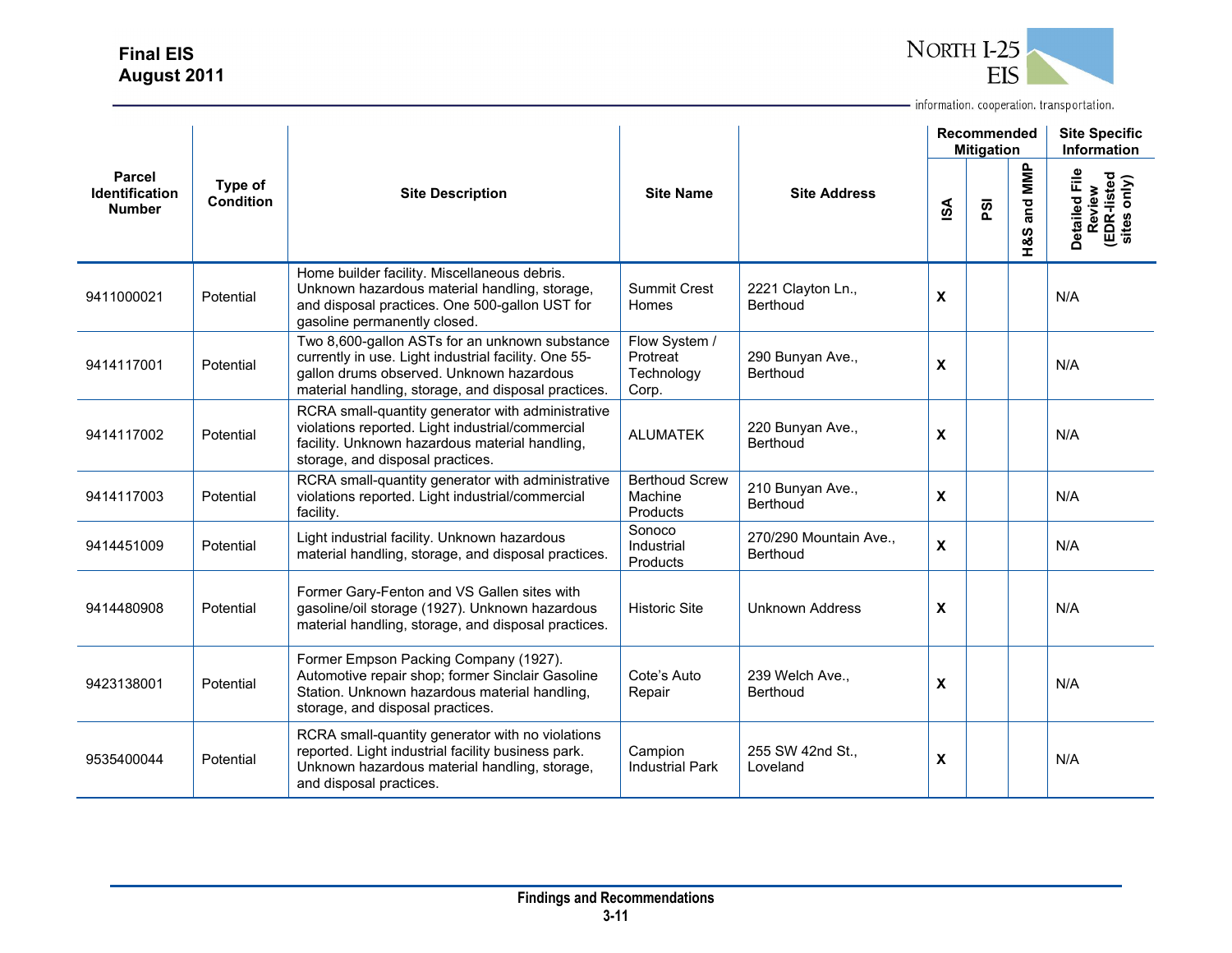

- information. cooperation. transportation.

|                                                  |                             |                                                                                                                                                                                                                                                                                        |                                                                                               |                             | Recommended<br><b>Mitigation</b> |           |                                     | <b>Site Specific</b><br>Information                   |
|--------------------------------------------------|-----------------------------|----------------------------------------------------------------------------------------------------------------------------------------------------------------------------------------------------------------------------------------------------------------------------------------|-----------------------------------------------------------------------------------------------|-----------------------------|----------------------------------|-----------|-------------------------------------|-------------------------------------------------------|
| Parcel<br><b>Identification</b><br><b>Number</b> | Type of<br><b>Condition</b> | <b>Site Description</b>                                                                                                                                                                                                                                                                | <b>Site Name</b>                                                                              | <b>Site Address</b>         | SA                               | <b>SQ</b> | <b>MMP</b><br>and<br><b>H&amp;S</b> | Detailed File<br>Review<br>(EDR-listed<br>sites only) |
| 9711166902                                       | Potential                   | Former location of petroleum distribution facilities -<br>Standard Oil Company site (1906), Texaco (1917),<br>and Continental Oil (1917). Unknown petroleum<br>storage, handling, and disposal practices.                                                                              | 275 N. Mason St.,<br><b>Historic Site</b><br>Ft. Collins                                      |                             | X                                |           |                                     | N/A                                                   |
| 120523000008                                     | Potential                   | Agricultural property. Unknown hazardous material<br>handling, storage, and disposal practices.                                                                                                                                                                                        | Unknown Site<br>11149 Ute Rd.,<br>Name<br>Longmont                                            |                             | X                                |           |                                     | N/A                                                   |
| 120534415003                                     | Potential                   | Longmont<br><b>Business Park</b><br>101 E 10th Ave. /<br>Multiple light industrial/commercial facilities.<br>(Circle<br>Unknown hazardous material handling, storage,<br>120 9th Ave.,<br>Graphics,<br>and disposal practices.<br>Longmont<br><b>Precision Works</b><br>Manufacturing) |                                                                                               | X                           |                                  |           | N/A                                 |                                                       |
| 131309100078                                     | Potential                   | Agricultural property. Unknown hazardous material<br>Hodges<br>10759Weld CR 7,<br>handling, storage, and disposal practices. Debris<br>Interests LP<br>Firestone<br>along railroad right-of-way.                                                                                       |                                                                                               | X                           |                                  |           | N/A                                 |                                                       |
| 131502300001                                     | Potential                   | Junkyard. Miscellaneous debris. Unknown<br>hazardous material handling, storage, and<br>disposal practices.                                                                                                                                                                            | East-Side Auto<br>Wrec Store<br>11386 Rodgers Ave.,<br>Some More,<br>Loveland<br>Rodgers Auto |                             | X                                |           |                                     | N/A                                                   |
| 131502300002                                     | Potential                   | Miscellaneous debris, including metal and 55-<br>gallon drums, in railroad right-of-way. Potential<br>soils staining. Unknown hazardous material<br>handling, storage, and disposal practices.                                                                                         | Unknown Site<br>Name                                                                          | <b>Unknown Address</b>      | X                                |           |                                     | N/A                                                   |
| 131502300006                                     | Potential                   | Junkyard. Unknown hazardous material handling,<br>storage, and disposal practices.                                                                                                                                                                                                     | Mike Auto /<br>Towing / Twin<br>395 E Rodgers Rd.,<br>Peak<br>Longmont<br>Performance         |                             | X                                |           |                                     | N/A                                                   |
| 131502300007                                     | Potential                   | Recycling center. Unknown hazardous material<br>handling, storage, and disposal practices.                                                                                                                                                                                             | City of<br>Longmont<br>Eco-Cycle<br>Center                                                    | 140 Martin St.,<br>Longmont | X                                |           |                                     | N/A                                                   |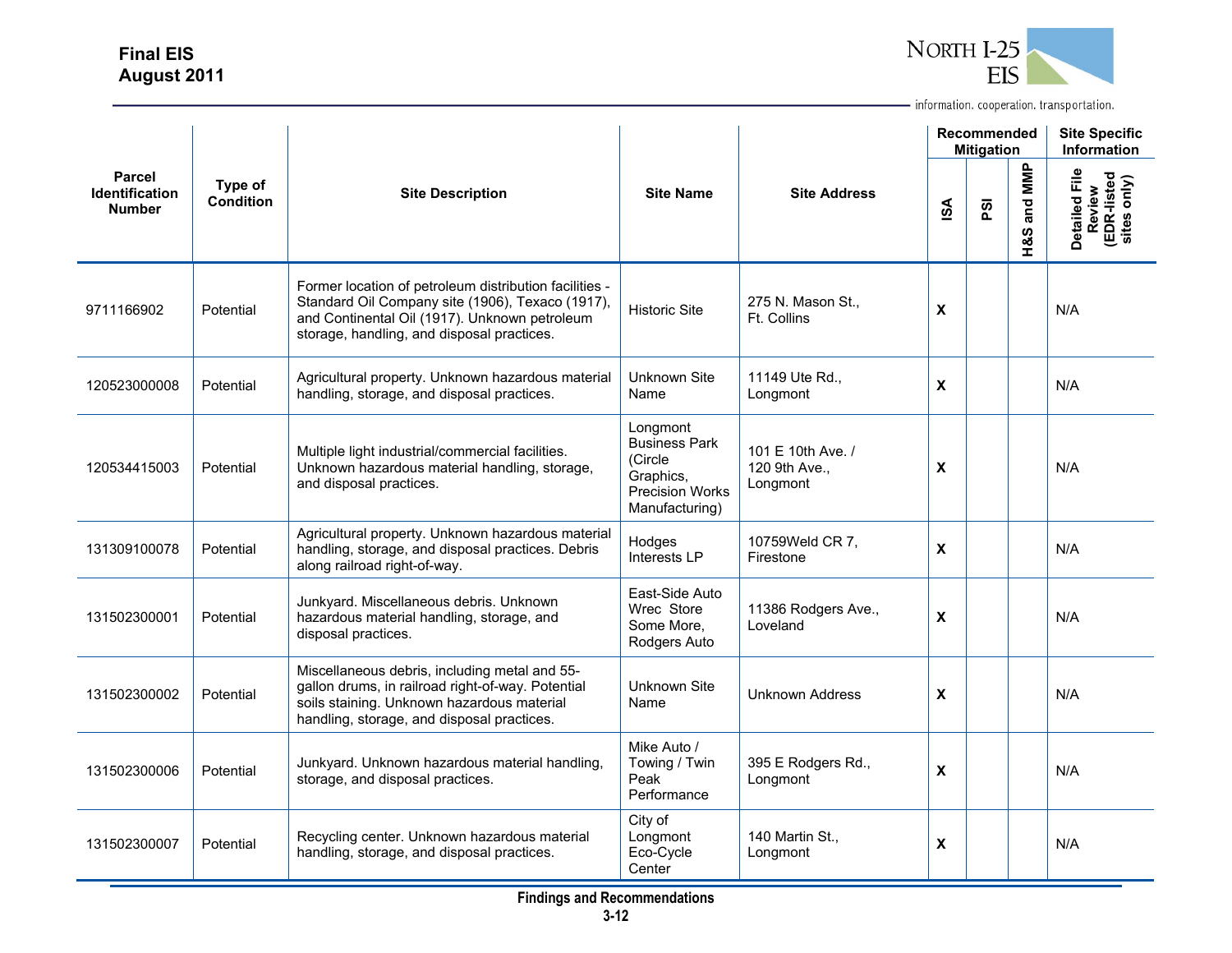

- information. cooperation. transportation.

|                                                  |                      |                                                                                                                                                                                                                                                                                                                           |                                                                                                                                                                                        |                                                 | Recommended<br><b>Mitigation</b> |     |                           | <b>Site Specific</b><br>Information                   |
|--------------------------------------------------|----------------------|---------------------------------------------------------------------------------------------------------------------------------------------------------------------------------------------------------------------------------------------------------------------------------------------------------------------------|----------------------------------------------------------------------------------------------------------------------------------------------------------------------------------------|-------------------------------------------------|----------------------------------|-----|---------------------------|-------------------------------------------------------|
| <b>Parcel</b><br>Identification<br><b>Number</b> | Type of<br>Condition | <b>Site Description</b>                                                                                                                                                                                                                                                                                                   |                                                                                                                                                                                        | <b>Site Address</b>                             | ISA                              | PSI | and MMP<br><b>H&amp;S</b> | Detailed File<br>Review<br>(EDR-listed<br>sites only) |
| 131502400005<br>131501300004                     | Recognized           | VCUP site. Series of vacant buildings and<br>commercial seed processing facilities. Unknown<br>material handling, storage, and disposal practices.<br>Former Great Western Sugar Company Longmont<br>Beet Sugar Factory (1906). Former railyard for<br>Great Western Sugar Company Longmont Beet<br>Sugar Factory (1911). | <b>Great Western</b><br>Sugarmill /<br>JJ Metals<br>/Hilleshog<br>Commercial<br>Seed<br>Processing /<br>Western Sugar<br>Cooperative /<br>Syngenta Seed/<br>Clean Energy<br><b>LLC</b> | 11504 Rogers<br>1021 Sugarmill Rd.,<br>Longmont | X                                | X   | $\boldsymbol{\mathsf{x}}$ | Section 2.2.1                                         |
| 131503414002/<br>131503414003                    | Potential            | Public storage facility. U-Haul vehicle storage.<br>105 3rd Ave. /<br>Former Libby McNeill & Libby Pickle Station<br>Brekke Storage/<br>225 Baker St.,<br>(1930). Unknown hazardous material handling,<br>U-Haul<br>Longmont<br>storage, and disposal practices.                                                          |                                                                                                                                                                                        | X                                               |                                  |     | N/A                       |                                                       |
| 131503325001                                     | Potential            | Automotive repair. Unknown chemical and<br>material handling, storage, and disposal practices.                                                                                                                                                                                                                            | 1 S. Main St.,<br>JC's Automotive<br>Longmont                                                                                                                                          |                                                 | X                                |     |                           | N/A                                                   |
| 131503423001                                     | Potential            | <b>Unknown Site</b><br>Storage of train/truck trailer containers. Unknown<br><b>Unknown Address</b><br>contents.<br>Name                                                                                                                                                                                                  |                                                                                                                                                                                        | X                                               |                                  |     | N/A                       |                                                       |
| 131503425015                                     | Recognized           | Closed LUST. UST. Vehicle Storage. Unknown<br>chemical and material handling, storage, and<br>disposal practices.                                                                                                                                                                                                         | loerger Used<br>Car Lot                                                                                                                                                                | 22 Main St.,<br>Longmont                        | $\boldsymbol{\mathsf{x}}$        |     |                           | Section 2.2.2                                         |
| 146709100015                                     | Potential            | Agricultural property. Unknown hazardous material<br>Unknown Site<br>4523 W CR 7,<br>handling, storage, and disposal practices. Debris<br>Name<br>Erie<br>along railroad right-of-way.                                                                                                                                    |                                                                                                                                                                                        | X                                               |                                  |     | N/A                       |                                                       |
| 146715000037                                     | Recognized           | Multiple structures. US Brownfield Site.                                                                                                                                                                                                                                                                                  | Erie Gateway<br>Site                                                                                                                                                                   | 3747 W CR 8,<br>Erie                            | $\boldsymbol{\mathsf{x}}$        | X   | $\boldsymbol{\mathsf{x}}$ | Section 2.2.3                                         |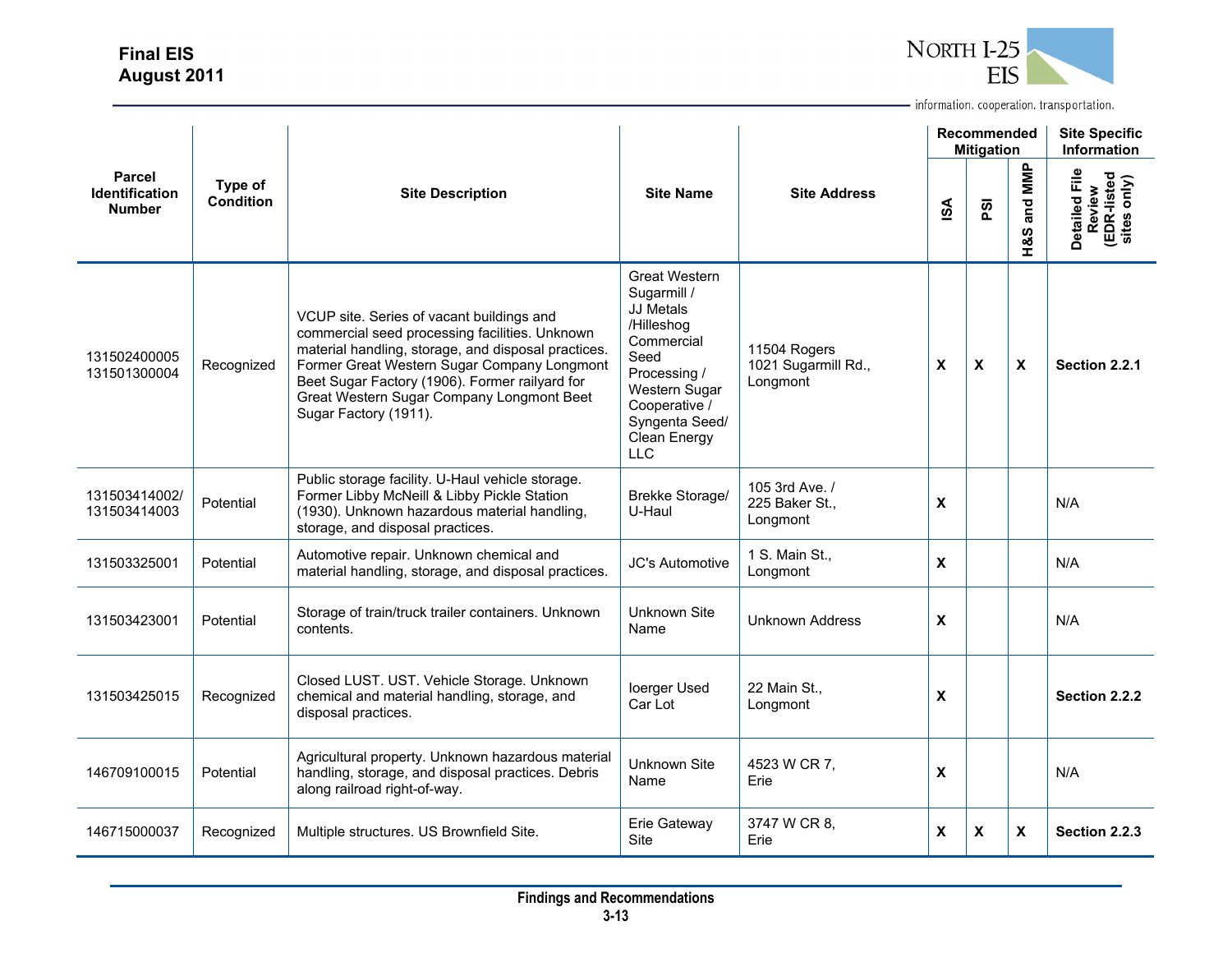

- information. cooperation. transportation.

| <b>Parcel</b><br>Type of<br><b>Identification</b><br><b>Site Description</b><br><b>Condition</b><br><b>Number</b> |            |                                                                                                                                                                                                   |                                               |                                | Recommended<br><b>Mitigation</b> |                           | <b>Site Specific</b><br>Information                   |               |
|-------------------------------------------------------------------------------------------------------------------|------------|---------------------------------------------------------------------------------------------------------------------------------------------------------------------------------------------------|-----------------------------------------------|--------------------------------|----------------------------------|---------------------------|-------------------------------------------------------|---------------|
|                                                                                                                   |            | <b>Site Name</b>                                                                                                                                                                                  | <b>Site Address</b>                           | $\mathsf{S}$                   | <b>Sal</b>                       | and MMP<br><b>H&amp;S</b> | Detailed File<br>Review<br>(EDR-listed<br>sites only) |               |
| 9414400018                                                                                                        | Potential  | Light industrial/commercial facility. RCRA-SQG,<br><b>FINDS</b>                                                                                                                                   | <b>Divide</b><br>Constructors                 | 543 S 2nd St.,<br>Berthoud     | X                                |                           |                                                       | N/A           |
| 9423405006                                                                                                        | Potential  | Storage of train/truck trailer containers. Unknown<br>contents.                                                                                                                                   | Unknown Site<br>Name                          | 201 S 1st St.,<br>Berthoud     | X                                |                           |                                                       | N/A           |
| 9711123901                                                                                                        | Potential  | Unknown Site<br>Former oil warehouse with tanks - bulk oil storage<br>216 W Maple St.,<br>(1925)<br>Ft. Collins<br>Name                                                                           |                                               | X                              |                                  |                           | N/A                                                   |               |
| Unknown                                                                                                           | Potential  | RCRA SQG (No Reported Violations)<br>Recycling<br>217 N Mason St.,<br>FINDS. Unknown chemical and material handling,<br>Systems<br>Ft. Collins<br>storage, and disposal practices.<br>Corporation |                                               |                                |                                  |                           |                                                       | N/A           |
|                                                                                                                   |            | <b>Express Bus</b>                                                                                                                                                                                |                                               |                                |                                  |                           |                                                       |               |
| N/A                                                                                                               | Potential  | <b>CDOT Maintenance Facility</b>                                                                                                                                                                  | <b>CDOT</b><br>Maintenance                    | <b>Unknown Address</b>         |                                  |                           |                                                       | N/A           |
|                                                                                                                   |            | <b>Commuter Bus</b>                                                                                                                                                                               |                                               |                                |                                  |                           |                                                       |               |
| 121119306009                                                                                                      | Recognized | UST. LUST (Closed).                                                                                                                                                                               | Circle K                                      | 300 Justin Rd.,<br>Platteville | X                                |                           |                                                       | Section 2.3.1 |
| 080332304017                                                                                                      | Potential  | RCRA SQG - No reported violations.<br>FINDS. Unknown chemical and material handling,<br>storage, and disposal practices.                                                                          | 509 N 9th Ave.,<br>Everyday Store<br>Greeley  |                                | X                                |                           |                                                       | N/A           |
| 130931100056                                                                                                      | Potential  | Gasoline Station. UST. Storage of truck trailers<br>and unknown containers north of gas station in<br>fenced-in area. Unknown contents of containers.<br>Miscellaneous debris in fenced-in area.  | 641 14th Street.<br>Phillips 66<br>Ft. Lupton |                                | $\pmb{\mathsf{x}}$               |                           |                                                       | N/A           |

ISA.... Initial Site Assessment **PSI .... Preliminary Site Investigation** MMP ..... Health and Safety (H&S) and Materials Management Plan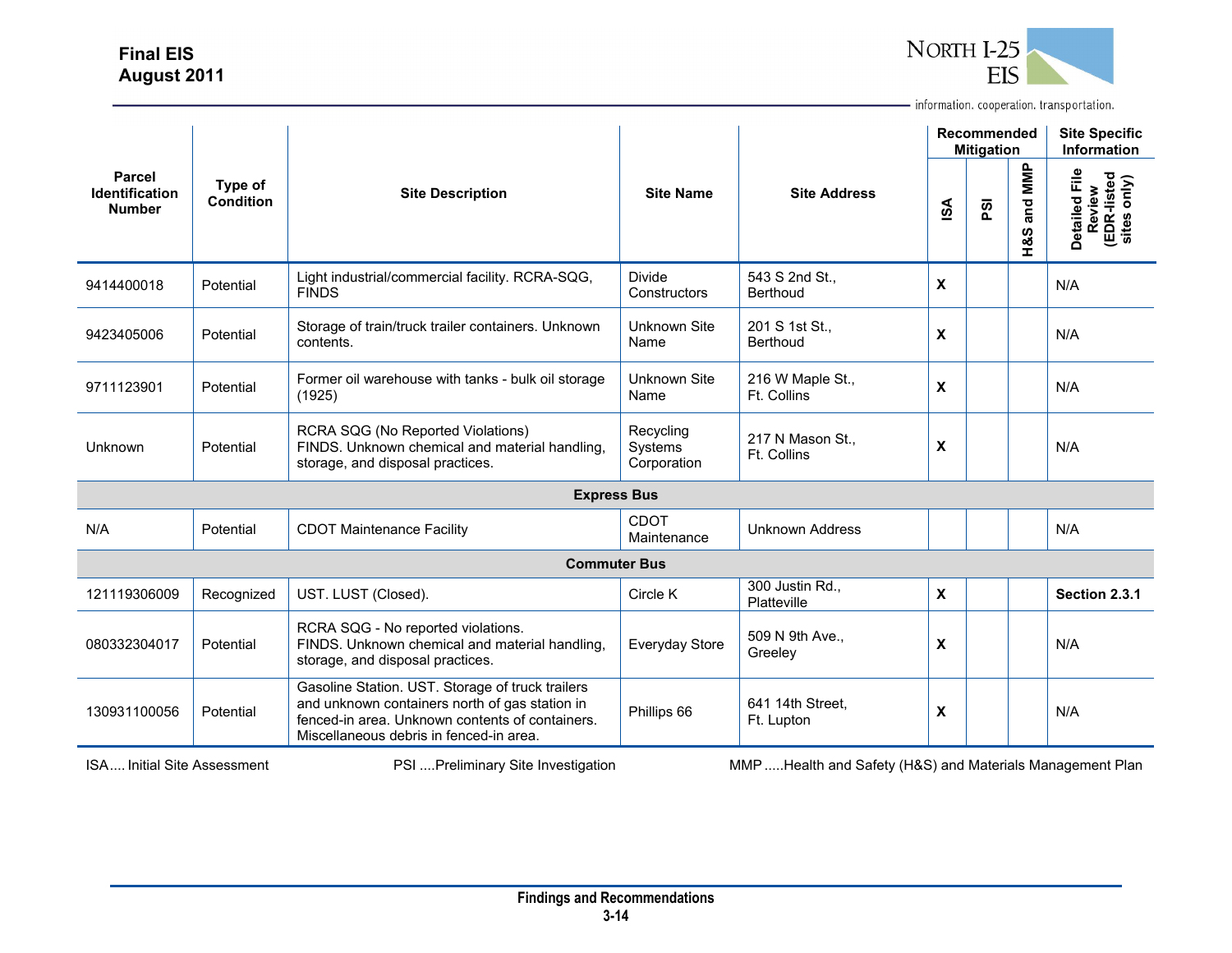

# **3.2 OTHER SITES WITH POTENTIAL INDIRECT IMPACTS**

Sites with the potential for large-scale contaminant migration or known existing or past release of a hazardous material are listed in **Table 3-2**. These sites have a high ranking with regard to potential site contamination, indicating that contamination (existing or residual) from hazardous materials may exist and could have an adverse impact on the Preferred Alternative. These sites are not expected to be acquired for right-of-way, but may pose a risk due to the potential for migration of contaminated groundwater onto existing or newly acquired right-of-way. **Table 3-2** includes a list of high-ranked sites.

### **Table 3-2 High-Ranking Sites with Potential for Contamination Migration Issues**

| <b>Type of Site</b><br><b>Site Address</b><br>Concern       |                                                                                                                          |                                                                                                                                                                                                               | <b>Distance from</b><br><b>Preferred Alternative</b> |  |  |  |  |
|-------------------------------------------------------------|--------------------------------------------------------------------------------------------------------------------------|---------------------------------------------------------------------------------------------------------------------------------------------------------------------------------------------------------------|------------------------------------------------------|--|--|--|--|
|                                                             |                                                                                                                          | <b>I-25 Corridor</b>                                                                                                                                                                                          |                                                      |  |  |  |  |
| 10575 Melody Dr.,<br>Northglenn                             | <b>State Voluntary</b><br>Clean up (VCUP)                                                                                | Site being addressed under<br>CDPHE VCUP for a known<br>existing or past releases of<br>hazardous materials.                                                                                                  | $1000 - 1500$ feet                                   |  |  |  |  |
| 555 W. 106th Ave.,<br>Northglenn                            | <b>VCUP</b>                                                                                                              | Site being addressed under<br>CDPHE VCUP for a known<br>existing or past releases of<br>hazardous materials.                                                                                                  | $1000 - 1500$ feet                                   |  |  |  |  |
| <b>Commuter Rail</b>                                        |                                                                                                                          |                                                                                                                                                                                                               |                                                      |  |  |  |  |
| 3536 S. Mason<br>Street.<br>Ft. Collins                     | Federal<br>Comprehensive<br>Environmental<br>Response,<br>Compensation, and<br>Liability Information<br>System (CERCLIS) | Known existing or past releases<br>of hazardous materials and<br>potential for large-scale<br>contaminant migration exists. Site<br>is designated as No Further<br><b>Remedial Action Planned</b><br>(NFRAP). | $> 1,500$ feet                                       |  |  |  |  |
| Site at College Ave.<br>Ft. Collins Trailer,<br>Ft. Collins | <b>CERCLIS</b>                                                                                                           | Known existing or past releases<br>of hazardous materials and<br>potential for large-scale<br>contaminant migration exists. Site<br>is designated as NFRAP.                                                   | $> 1,500$ feet                                       |  |  |  |  |
| CSU campus -<br>College Ave./Pitkin<br>Ave.,<br>Ft. Collins | <b>Federal Resource</b><br>Conservation and<br>Recovery Act<br><b>Corrective Action</b><br>(CORRACTS)                    | Site identified as needing<br>corrective action after a release<br>of a hazardous waste or<br>constituent into the environment<br>from a RCRA facility.                                                       | $100 - 500$ feet                                     |  |  |  |  |
| 317 West Prospect<br>Rd., Ft. Collins                       | Solid Waste<br>Disposal (SWF)                                                                                            | Potential presence of methane<br>gas and other landfill gases.                                                                                                                                                | $> 1,500$ feet                                       |  |  |  |  |
| Site at College<br>Ave./ Willow St.,<br>Ft. Collins         | <b>VCUP</b>                                                                                                              | Site being addressed under<br>CDPHE VCUP for a known<br>existing or past releases of<br>hazardous materials.                                                                                                  | 500 - 1000 feet                                      |  |  |  |  |
| 116<br>E. Foothills Pkwy.,<br>Ft. Collins                   | <b>CORRACTS</b>                                                                                                          | Site identified as needing<br>corrective action after a release<br>of a hazardous waste or<br>constituent into the environment                                                                                | $> 1,500$ feet                                       |  |  |  |  |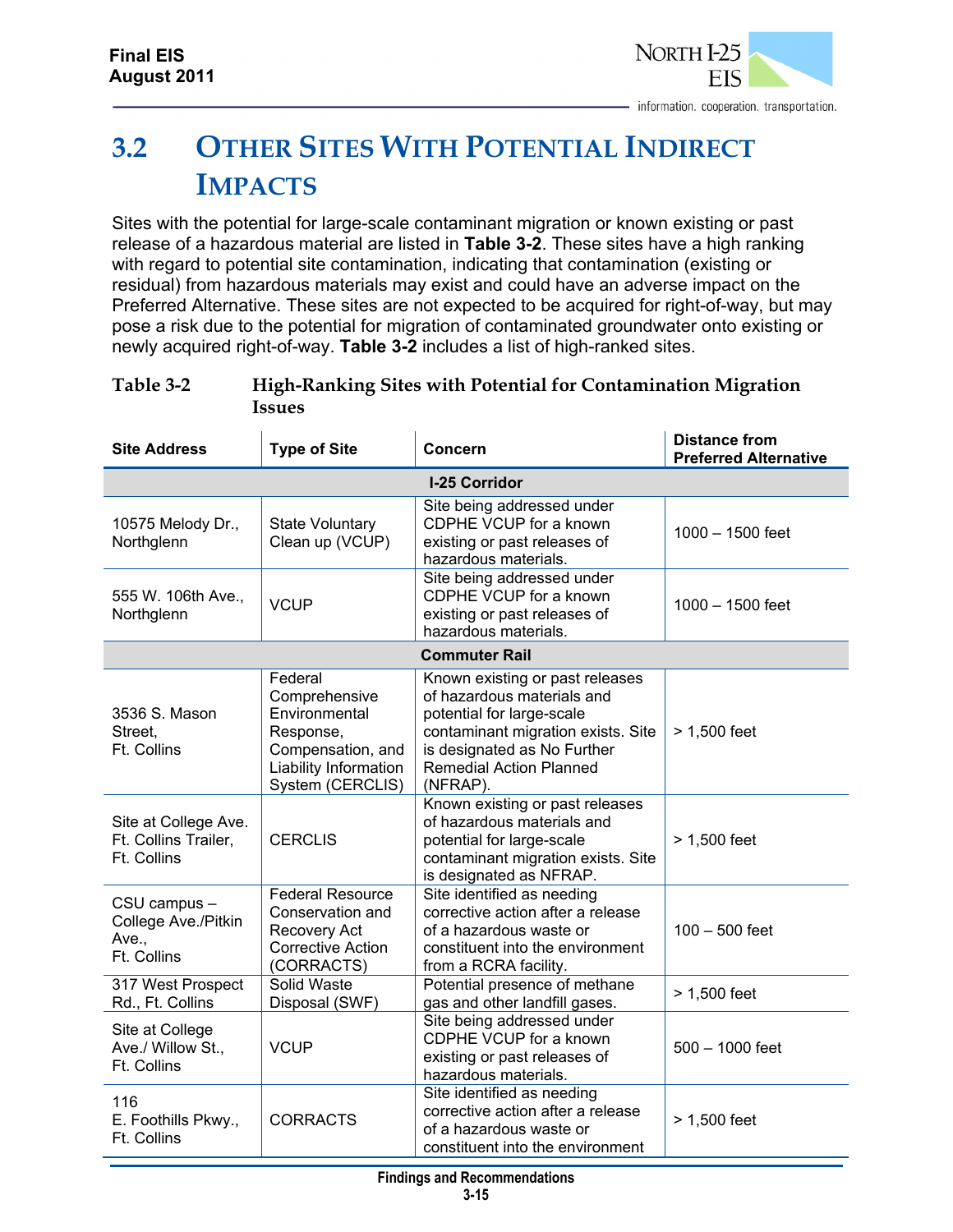

information, cooperation, transportation,

| <b>Site Address</b>                       | <b>Type of Site</b> | Concern                                                                                                                                                     | <b>Distance from</b><br><b>Preferred Alternative</b> |
|-------------------------------------------|---------------------|-------------------------------------------------------------------------------------------------------------------------------------------------------------|------------------------------------------------------|
|                                           |                     | from a RCRA facility.                                                                                                                                       |                                                      |
| 302 3rd St. SE,<br>Loveland               | <b>CORRACTS</b>     | Site identified as needing<br>corrective action after a release<br>of a hazardous waste or<br>constituent into the environment<br>from a RCRA facility.     | $500 - 1000$ feet                                    |
| 4809 S. College<br>Avenue,<br>Ft. Collins | <b>VCUP</b>         | Site being addressed under<br>CDPHE VCUP for a known<br>existing or past releases of<br>hazardous materials.                                                | $100 - 500$ feet                                     |
| 120 9th Avenue,<br>Longmont               | <b>VCUP</b>         | Site being addressed under<br>CDPHE VCUP for a known<br>existing or past releases of<br>hazardous materials.                                                | $100 - 500$ feet                                     |
| 15th Ave./Lashley<br>St., Longmont        | <b>SWF</b>          | Potential presence of methane<br>gas and other landfill gases.                                                                                              | $1000 - 1500$ feet                                   |
| 2100 Highway 119,<br>Longmont             | <b>CORRACTS</b>     | Site identified as needing<br>corrective action after a release<br>of a hazardous waste or<br>constituent into the environment<br>from a RCRA facility.     | $1000 - 1500$ feet                                   |
| 266 E. 29th,<br>Loveland                  | <b>CORRACTS</b>     | Site identified as needing<br>corrective action after a release<br>of a hazardous waste or<br>constituent into the environment<br>from a RCRA facility.     | $1000 - 1500$ feet                                   |
| 844 Weld County<br>Road 7                 | <b>CERCLIS</b>      | Known existing or past releases<br>of hazardous materials and<br>potential for large-scale<br>contaminant migration exists. Site<br>is designated as NFRAP. | $> 1,500$ feet                                       |
|                                           |                     | <b>Commuter Bus</b>                                                                                                                                         |                                                      |
| 3815<br>W. Service Rd.,<br>Evans          | <b>CERCLIS</b>      | Known existing or past releases<br>of hazardous materials and<br>potential for large-scale<br>contaminant migration exists. Site<br>is designated as NFRAP. | $1000 - 1500$ feet                                   |

# **3.3 OIL AND GAS FACILITIES**

FHU conducted a site screening to determine the number of oil and gas facilities, including oil and gas wells, which could have potential impacts on project construction activities. The potential exists for subsurface releases of gas exploration, development, and production wastes (i.e. drilling fluids) and petroleum or gas products into surrounding soils and groundwater; however, these releases may not be directly visible/observable at the oil and gas facilities, or along the associated gathering and transmission pipeline. As a result, all oil and gas facilities/associated transmission lines that may be impacted or disturbed constitute a site with potential environmental conditions.

**Table 3-3** includes oil and gas facilities (existing and planned) identified throughout the project area.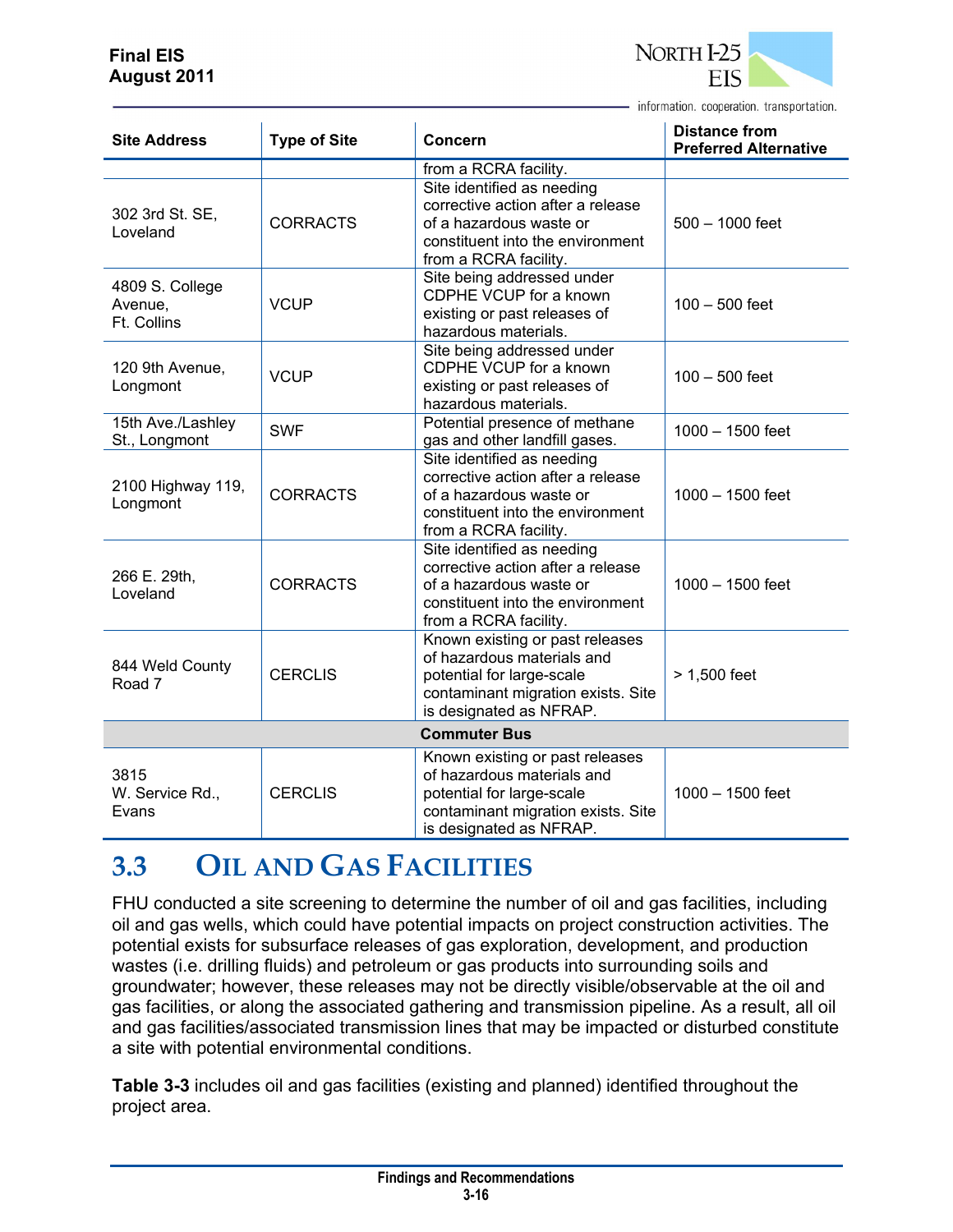

### **Table 3-3 Oil and Gas Facilities within the Project Area**

| <b>Screening Distance</b> | <b>Number of Wells</b> |  |  |  |  |  |  |
|---------------------------|------------------------|--|--|--|--|--|--|
| <b>Highway</b>            |                        |  |  |  |  |  |  |
| Less than 100 feet        | 1                      |  |  |  |  |  |  |
| 100 to 500 feet           | 63                     |  |  |  |  |  |  |
| 500 to 1,000 feet         | 85                     |  |  |  |  |  |  |
| 82<br>1,000 to 1,500 feet |                        |  |  |  |  |  |  |
| <b>Commuter Rail</b>      |                        |  |  |  |  |  |  |
| Less than 100 feet        | 3                      |  |  |  |  |  |  |
| 100 to 500 feet           | 50                     |  |  |  |  |  |  |
| 500 to 1,000 feet         | 59                     |  |  |  |  |  |  |
| 1, 000 to 1,500 feet      | 24                     |  |  |  |  |  |  |
| <b>Commuter Bus</b>       |                        |  |  |  |  |  |  |
| Less than 100 feet        | $\mathbf{0}$           |  |  |  |  |  |  |
| 100 to 500 feet           | 0                      |  |  |  |  |  |  |
| 500 to 1,000 feet         | 10                     |  |  |  |  |  |  |
| 1,000 to 1,500 feet       | 6                      |  |  |  |  |  |  |
| <b>Express Bus</b>        |                        |  |  |  |  |  |  |
| Less than 100 feet        | $\mathbf{0}$           |  |  |  |  |  |  |
| 100 to 500 feet           | 5                      |  |  |  |  |  |  |
| 500 to 1,000 feet         | 16                     |  |  |  |  |  |  |
| 1, 000 to 1,500 feet      | 7                      |  |  |  |  |  |  |

# **3.4 CORRIDOR-WIDE RECOMMENDATIONS**

Recommendations that have changed since the Draft EIS and MESA (FHU, 2008) are included below.

## **3.4.1 Regulated Materials Clearance**

Regulated materials abatement should be conducted in accordance with Section 250, Environmental, Health, and Safety Management, of the CDOT Standard Specifications for Road and Bridge Construction (CDOT, 2005a) and shall include the February 2010 Revision of Section 250 (CDOT, 2010).

## **3.4.2 Asbestos and Materials Containing Lead-Based Paint**

If construction debris is encountered during excavation, the material shall be inspected and if found to contain asbestos, the Asbestos Contaminated Soil Statewide Management Plan shall be used and the material shall be handled and disposed of in accordance with the CDPHE Hazardous Material and Waste Management Division 6, CCR 1007-2. Suspect utility lines shall be inspected for asbestos-containing materials and appropriate federal requirements including CDPHE Air Quality Control Commission Regulation 8 Part B shall be followed.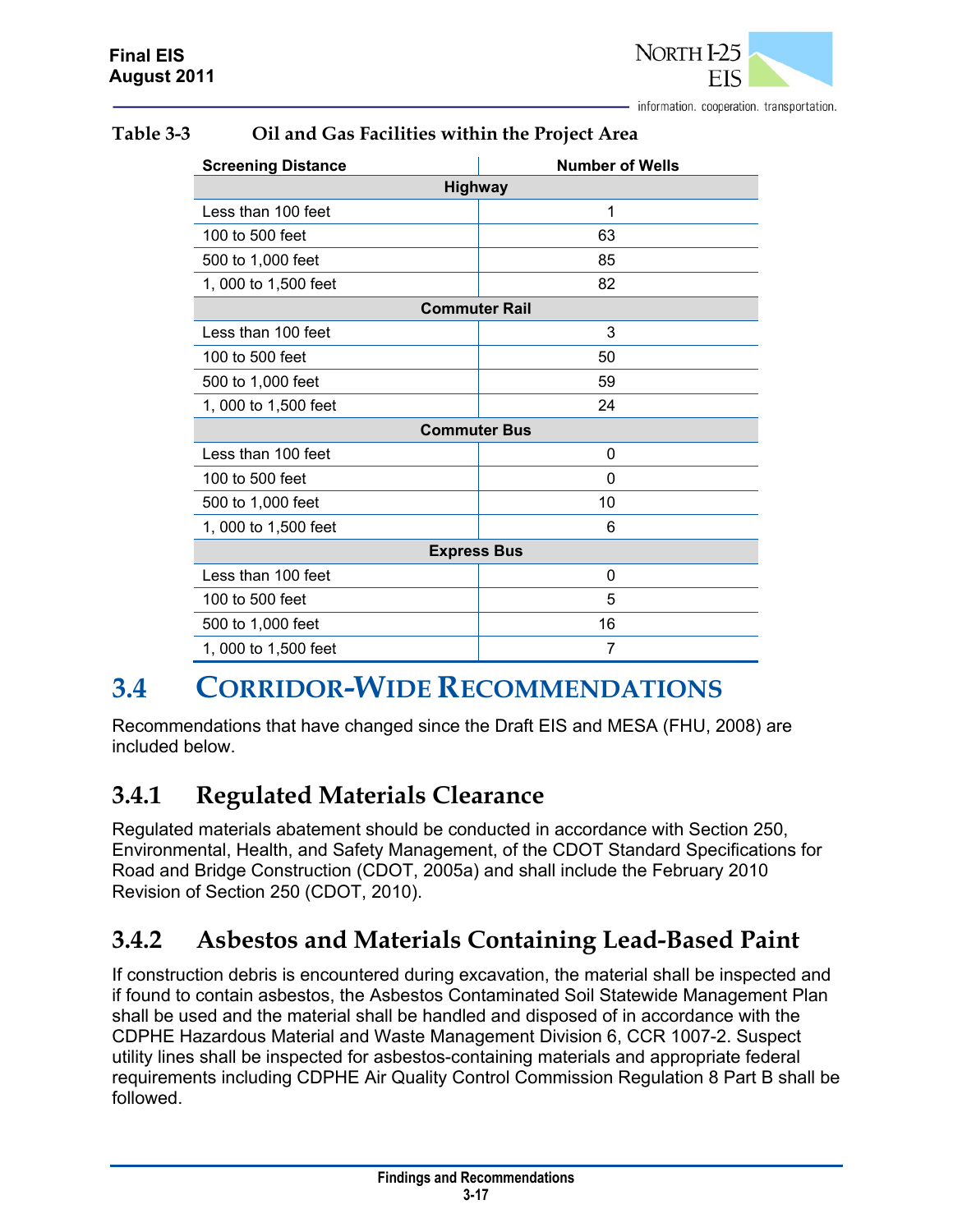

- information. cooperation. transportation.

### **THIS PAGE INTENTIONALLY LEFT BLANK.**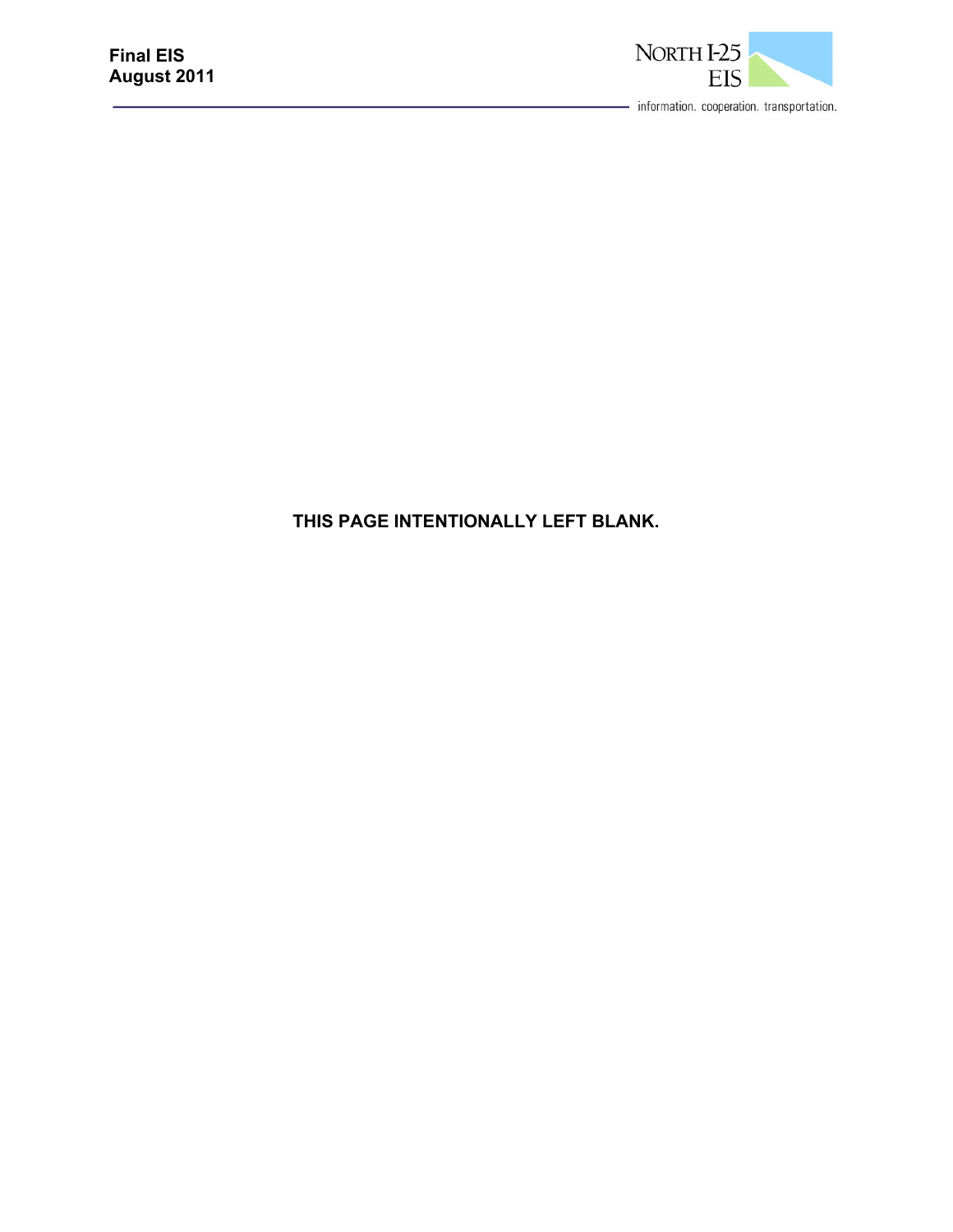

# **4.0 REFERENCES**

- Colorado Department of Health (CDH). 1994. *Letter to General Cable Corporation. Re: Former Marathon Metallic Building Site, 120 NE Frontage Road, Fort Collins, CO.*  June 27.
- CDH 1997a. Letter to Cloverleaf Kennel Club. Re: Environmental Sampling Activities Report and Corrective Action Requirements. 2527 Southeast Frontage Road, Fort Collins. October 17.
- CDH. 1997b. Letter to Landmark Engineering, Ltd. Re: Environmental Activities Report. Cloverleaf Kennel Club. 2527 Southeast Frontage Road, Loveland. November 28.
- Colorado Department of Public Health and Environment (CDPHE) Hazardous Materials and Waste Management Division (HMWMD). 1999. Letter to AAA Waste Oil Recovery. 1115 14<sup>th</sup> Avenue, Greeley.
- CDPHE HMWMD. 1990. Letter to Hewlett-Packard. October 24, 1990. 302 3rd Street, S.E.
- CDPHE HMWMD. 2000. *Targeted Brownfields Inspection –* Analytical Results Report, Erie Gateway Site, Erie, Colorado. November 14.
- Colorado Department of Transportation (CDOT). 2008. North I-25 Draft Environmental Impact Statement (EIS). October.
- CDOT. 2010. Revision of Section 202, 203, 206, and 250 Environmental, Health and Safety Management.
- CGRS Environmental Services. 1998. No Further Action Request Report. Erlich Motors, 2733 8<sup>th</sup> Avenue, Greeley, CO. January 16.
- CGRS Environmental Services. 2005a. Corrective Action Plan Implementation Report. 2842 Southeast Frontage Road, Loveland. January 19.
- CGRS Environmental Services. 2005b. Quarterly Monitoring Report. 2842 Southeast Frontage Road, Loveland. February 28.
- CGRS Environmental Services. 2009. Letter to Colorado Department of Labor and Employment, Division of Oil and Public Safety. Re: Site Summary Form, 2534 Convenience, LLC. 6150 East Highway 34, Loveland, CO. December 29.

Dames & Moore. 1990. Final Report for Square D Company Data entry Products division Loveland Facility. Closure of Underground Concrete Storage Sumps and Associated Contaminated Soils. Oct. 5, 1990. Job No. 12561-017-019

- Delta Environmental Consultants, Inc. 1995. Subsurface Investigation Report/Corrective Action Plan. Conoco Station. Highway 119 and I-25, Longmont, CO. September 19.
- E-21 Engineering. 1993. Revised Corrective Action Plan. 5518 East Highway 34, Loveland. August 6.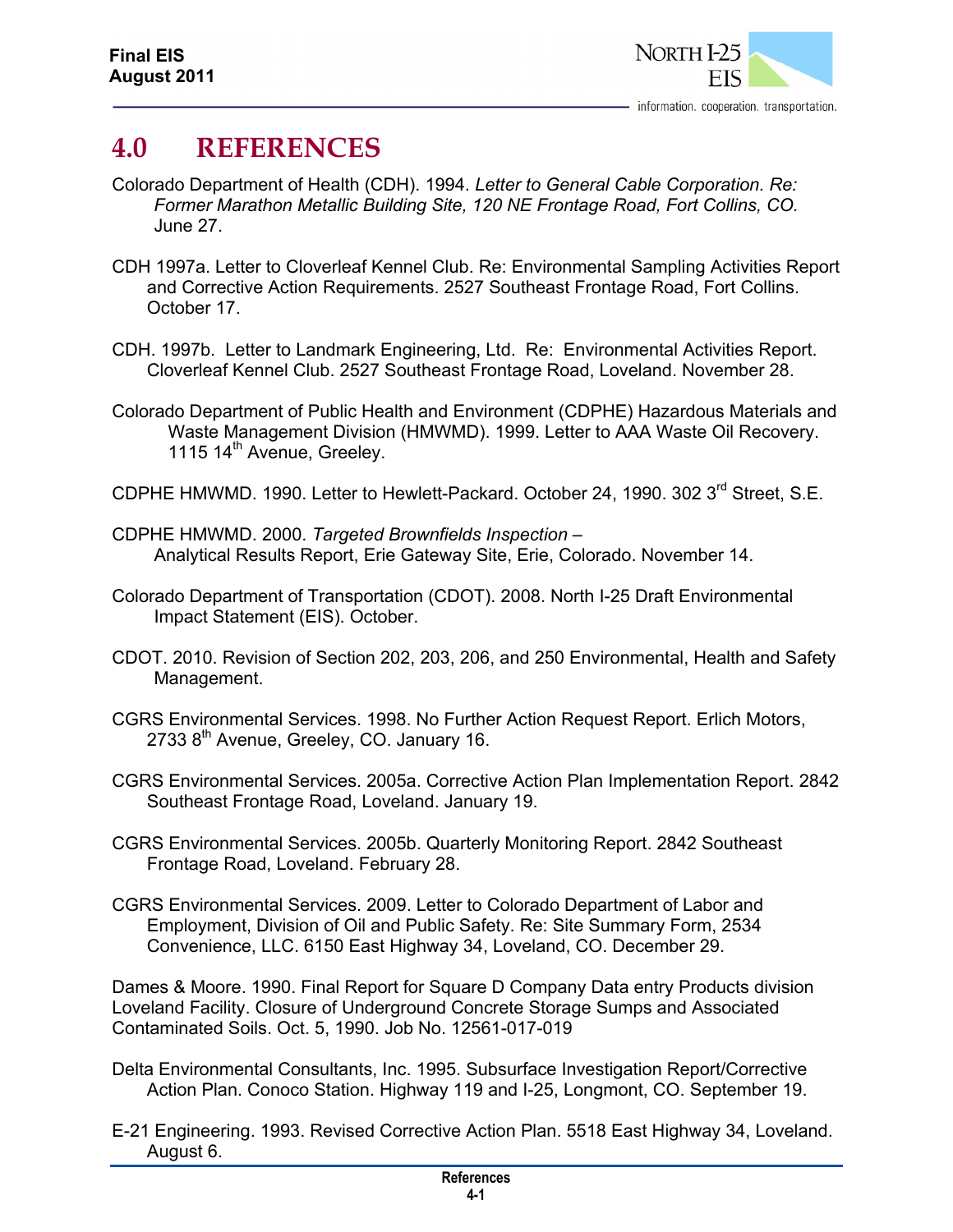

- Earth Environmental Services Inc. (EES). 2005. Quarterly Monitoring Report, January-March 2005, 225 Northwest Frontage Road, Fort Collins. March 22.
- EnviroLogic, Inc. 1989. Letter Report Limited Environmental Investigation Related to Underground Storage Storage Tank Inspection and Product and Vent Line Repairs. Frito-Lay, Inc. 3824 Canal Drive, Ft. Collins, Co. October 4.
- Environmental Data Resources, Inc. (EDR). 2004. *EDR DataMap. North I25 EIS*. October 14.
- EDR. 2005. *EDR DataMap. 119 Coridor. North I-25 EIS.* September 16.
- EDR. 2006. *EDR DataMap. 119 Corridor. North I-25 EIS.* October 25.
- Environmental Science and Engineering (ESE), Inc. 1997. *Site Investigation Work Plan. 22 Main Street, Longmont.* May.
- ERO. 1995. Voluntary Cleanup and Redevelopment Act Application. No Further Action Determination Petition. 120 9<sup>th</sup> Avenue, Longmont. June.
- Felsburg Holt & Ullevig (FHU). 2008. North I-25 EIS Modified Phase I Environmental Site Assessment. October.
- GeoSciences Engineering, Inc. 1992. Corrective Action Plan. Prepared for Union Colony Bank, 1701 23rd Ave., Greeley, Colorado 80632 for Property at 7301 Southwest Frontage Road, Fort Collins. September 16.
- GeoSciences Engineering, Inc. 1993a. Letter to Colorado Department of Public Health. Re: Amendment to Corrective Action Plan. 7301 Southwest Frontage Road, Fort Collins. June 29.
- GeoSciences Engineering, Inc. 1993b. Letter to Colorado Department of Health. Re: Confirmatory Soil Report. 7301 Southwest Frontage Road, Fort Collins. November 10.
- GeoSciences Engineering, Inc. 1994a. Letter to Colorado Department of Health. Re: Groundwater Monitoring. 7301 Southwest Frontage Road, Fort Collins. January 23.
- GeoSciences Engineering, Inc. 1994b. Letter to Colorado Department of Health. Re: Final Groundwater Monitoring, 7301 Southwest Frontage Road, Fort Collins . April 18.
- Hydro-Search, Inc. 1991. Letter to James Jordan, Jordan Construction Company. Re: Confirmatory Soil Sampling, Auto Sports Property. April 13.
- Industrial Compliance 1993. Letter to Colorado Department of Health. Re: 20-Day UST Closure Report for the Western Power Administration Site, 5555 East Crossroads Boulevard. Loveland. July 15.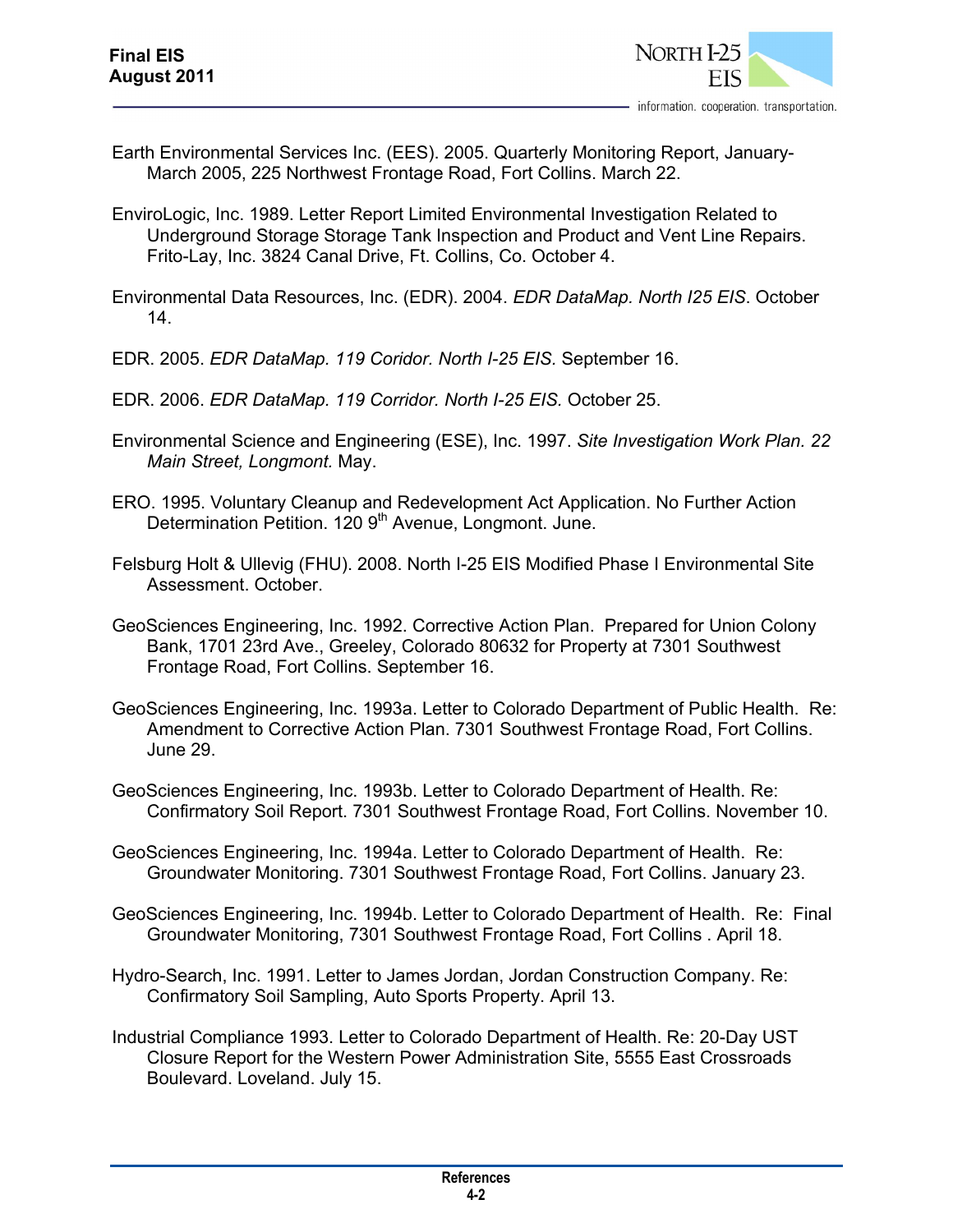

- Integrated Environmental Services (IES) 1993a. Environmental Site Assessment Summary Report and Proposed Remedial Action Plan, Former Marathon Metallic Building Company Site, 120 Northeast Frontage Road, Fort Collins, Colorado. March 26.
- IES 1993b. Letter to Colorado Department of Health. Re: Environmental Investigations and Remediation Results, Former Marathon Metallic Building Company Site, 120 Northeast Frontage Road, Fort Collins, Colorado. November 29.
- IES 1993c. Remedial Action Results Report, Former Marathon Metallic Building Company Site, 120 Northeast Frontage Road, Fort Collins, Colorado. September 16.
- Landmark Engineering Ltd. 1997a. Solid Waste Management Plan. Cloverleaf Kennel Club, 2527 Southeast Frontage Road, Loveland, CO. August 6.
- Landmark Engineering, Ltd. 1997b. Letter to Colorado Department of Public Health and Environment. Re: Environmental Sampling Activities Report and Corrective Action Requirements. Cloverleaf Kennel Club, 2527 Southeast Frontage Road, Loveland, CO. November 18.
- LT Environmental. 2006.  $3<sup>rd</sup> 4<sup>th</sup>$  Quarter 2006 Semi-annual Site Monitoring and Remediation System Operations Report Shell Service Station, 10963 I-25 Access Road West, Longmont.
- Maxim Technologies, Inc. 2001. Site Characterization Report. Conoco. 3851 Highway 119, Longmont, CO. October 16.
- Oil and Public Safety Division (OPS). 2007. *Colorado Storage Tank Information System Web Site by Colorado Department of Labor and Employment.* On-line at: http://costis.cdle.state.co.us/OIS2000/home.asp. Accessed August 15, 2007].
- OPS file information. 2007. 1st Quarter 2007 Groundwater Monitoring Report. *Former Conoco Store No. 6354, 3809 Mulberry.*
- Paragon Consulting Group, Inc. 2005. Corrective Action Plan. 11099 East I-25 Frontage Road. Longmont. September.
- Paragon Consulting Group, Inc. 2005. Corrective Action Plan Modification. 11099 East I-25 Frontage Road. Longmont.
- Rocky Mountain Consultants (RMC). 1997a. Phase I Environmental Site Assessment, Wood Recycling Facility near North 119th Street and Sugar Mill Road, Boulder County, Colorado. June 11.
- RMC. 1997b. Phase II Environmental Site Assessment Report, Wood Recycling Facility near North 119th Street and Sugar Mill Road, Boulder County, Colorado. October 10.
- SECOR International Inc. 1999. No Further Action Status Request. Frito-Lay. 3824 Canal Drive, Ft. Collins, CO. December 15.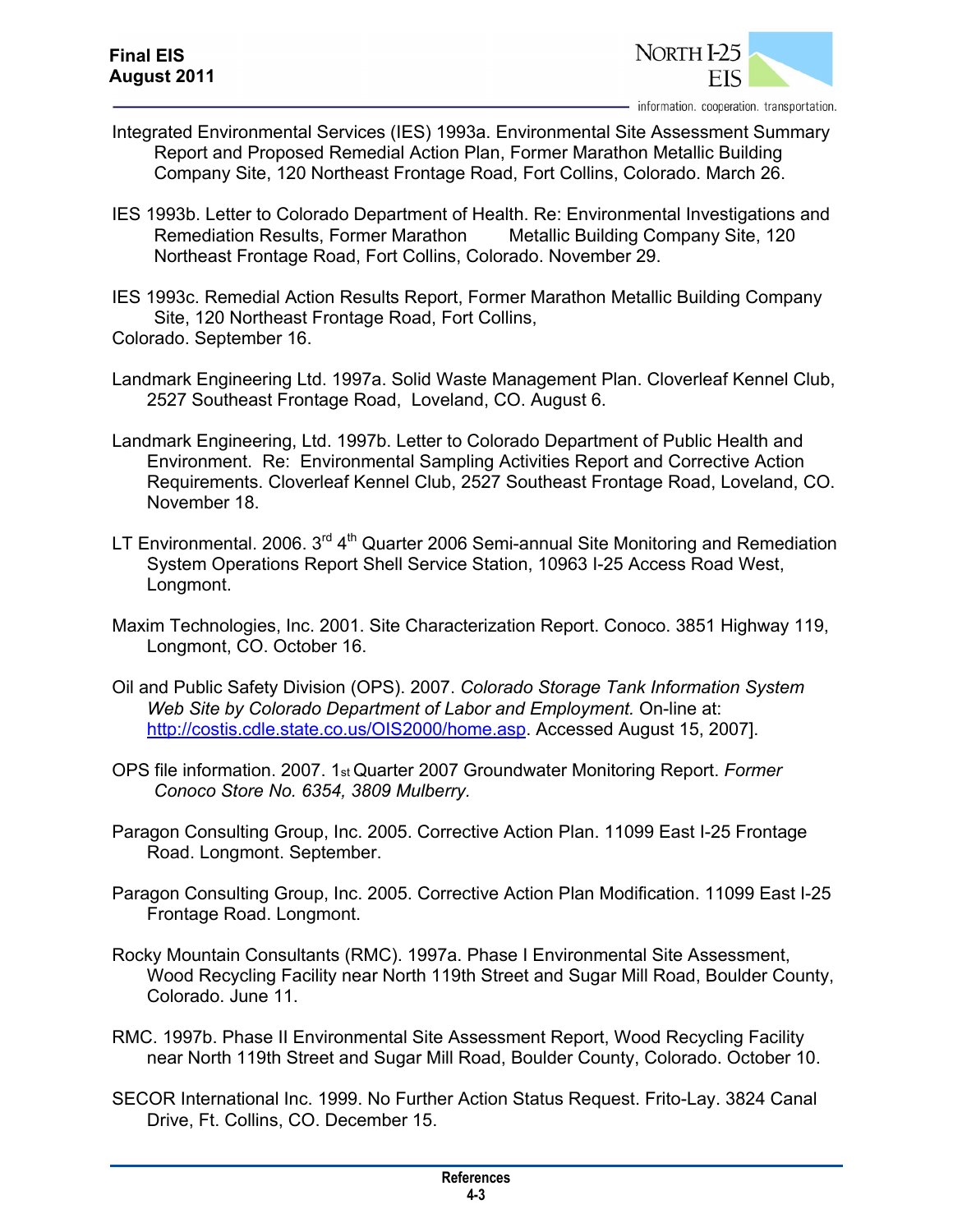

- Steffen Robertson and Kirsten, Inc. 1989. Letter to Wickes Lumber Company. Re: Site Remediation. Wickes Longmont Retail Store, CO. August 28.
- Steffen Robertson and Kirsten, Inc. 1990a. Letter to Colorado Department of Health. Re: Wickes Soil Remediation Project – Current Excavation and Excavation Sidewall Samples. January 15.
- Steffen Robertson and Kirsten, Inc. 1990b. Wickes Longmont Retail Facility Site Remediation Report. March.
- Steffen Robertson and Kirsten, Inc. 1991. Letter to Colorado Department of Health. Re: One-Year Period Quarterly Groundwater Monitoring Analytical Results for Wickes Lumber Company. 220 Collyer Street, Longmont, CO. July 1.
- Stewart Environmental Consultants. 1993. Remediation Report. Case Power, 1926 Southeast Frontage Road. June.
- Terracon Environmental Inc. 1998. Work Plan to Conduct a Site Assessment to Determine the Extent of Contamination. Ioerger Property, 22 Main Street. April 24.
- Terracon Environmental Inc. 1999. Amendment Site Assessment to Determine the Extent of Contamination. Ioerger Property, 22 Main Street. April 14.
- Total Engineering Service. 1991. Letter to Colorado Department of Labor and Employment. Re: 2733 8<sup>th Avenue, Garden City, CO. June 7.</sup>
- Town of Erie. 2000. Letter to Mark Walker, CDPHE, from Ernest Witucki, Town of Erie, Weld County Road 8. January 20.
- Walsh Environmental Scientists and Engineers, Inc. 1996. Letter to OPS Re: Monitoring-Only CAP Proposal, 4325 East Harmony Road, Fort Collins, Colorado. October 22.
- WMA Environmental Services, LLC. 2002. Revised Site Characterization Report, Convenience Plus #7, 4325 East Harmony Road, Fort Collins, Colorado. October 18.
- Western Environment and Ecology. 2005. Quarterly Sampling Report (April June 2005) Closure Request, Executive Serfs. Texaco, 45 East 120th Thornton, CO. Western Environmental and Ecology Project 185-001-02.
- Western Environment and Ecology. 2008. Corrective Action Plan. American Pride Co-op. 1020 2<sup>nd</sup> Street, Berthoud, CO. March 17.
- Western Environment and Ecology. 2010. Corrective Action Plan Implementation. American Pride Co-op. 1020 2<sup>nd</sup> Street, Berthoud, CO. May 17.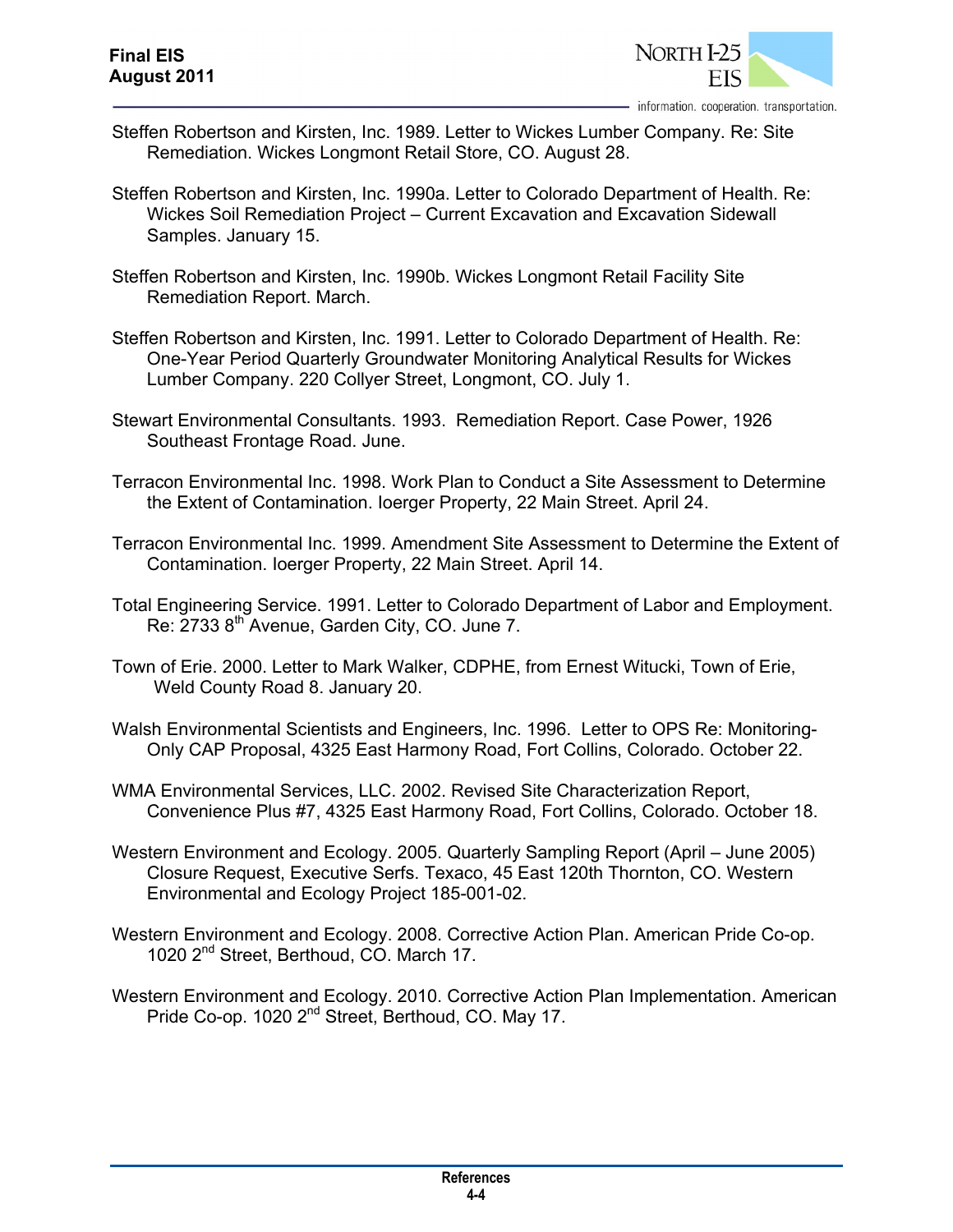

# **APPENDIX A SUMMARY OF SITE SCREENING RESULTS**

### **Table A-1 Final EIS – Commuter Rail and Commuter Bus Site Screening Results**

| Parcel No.   | <b>Site Address</b>                                                             | <b>Distance</b><br><b>Screening</b><br>(feet) | <b>Identified Concerns</b>                          | <b>Potential</b><br>Environmental<br><b>Concern</b><br>Ranking | <b>Selected</b><br>for<br><b>Detailed</b><br><b>Review</b> | <b>Site Name</b>                                                              |  |  |  |
|--------------|---------------------------------------------------------------------------------|-----------------------------------------------|-----------------------------------------------------|----------------------------------------------------------------|------------------------------------------------------------|-------------------------------------------------------------------------------|--|--|--|
|              | <b>Commuter Rail</b>                                                            |                                               |                                                     |                                                                |                                                            |                                                                               |  |  |  |
| Unknown      | 217 NORTH MASON<br>ST., FT. COLLINS                                             | Less than 100<br>ft. (Direct<br>Impact)       | RCRA-SQG, No<br>reported violations.<br>FINDS.      | Low                                                            | <b>No</b>                                                  | <b>RECYCLING SYSTEMS</b><br><b>CORPORATION</b>                                |  |  |  |
| Unknown      | <b>SW 42ND &amp;</b><br><b>ACADEMY DR/255</b><br>42ND ST SW,<br><b>LOVELAND</b> | Less than 100<br>ft. (Direct<br>Impact)       | UST. RCRA-SQG, No<br>reported violations,<br>FINDS. | Low                                                            | <b>No</b>                                                  | <b>CAMPION ACADEMY</b>                                                        |  |  |  |
| 146715000037 | 3747 WCR 8, ERIE                                                                | Less than 100<br>ft. (Direct<br>Impact)       | Multiple structures. US<br>Brownfield Site.         | High                                                           | Yes                                                        | Erie Gateway Site                                                             |  |  |  |
| 131511000038 | 11559 SUGAR MILL<br>RD., LONGMONT                                               | $0 - 100$                                     | RCRA-SQG, No<br>reported violations.<br>FINDS.      | Low                                                            | <b>No</b>                                                  | CEPEX AMERICAN, INC.;<br>former JJ Metals/Clean Energy                        |  |  |  |
| 9414475003   | 1005 N. 2ND ST.,<br><b>BERTHOUD</b>                                             | $0 - 100$                                     | UST.                                                | Low                                                            | <b>No</b>                                                  | Loveland Screw Machine/Dean<br>Versaw                                         |  |  |  |
| 9513335002   | 102 W. 4TH,<br><b>LOVELAND</b>                                                  | $0 - 100$                                     | RCRA-SQG, No<br>reported violations.<br>FINDS.      | Low                                                            | <b>No</b>                                                  | <b>JOHNSON PRINTING</b>                                                       |  |  |  |
| 9523400006   | 1040 S. RAILROAD<br>AVE., LOVELAND                                              | $0 - 100$                                     | FINDS.                                              | Low                                                            | <b>No</b>                                                  | <b>TDC Small Engine Repair</b><br>/Loveland Reload & Storage/Arm<br>Petroleum |  |  |  |
| 131503436001 | 220 COLLYER St                                                                  | $0 - 100$                                     | Vacant building. Orphan<br>Site. Closed LUST.       | Medium                                                         | Yes                                                        | former Home Lumber, Wickes<br>Lumber                                          |  |  |  |
| 9502437007   | 215 W. 29th St.,<br><b>LOVELAND</b>                                             | $0 - 100$                                     | Propane Gas Starage.<br><b>AST</b>                  | Low                                                            | <b>No</b>                                                  | ALL STAR GAS INC OF<br>COLORADO AT LOVELAND                                   |  |  |  |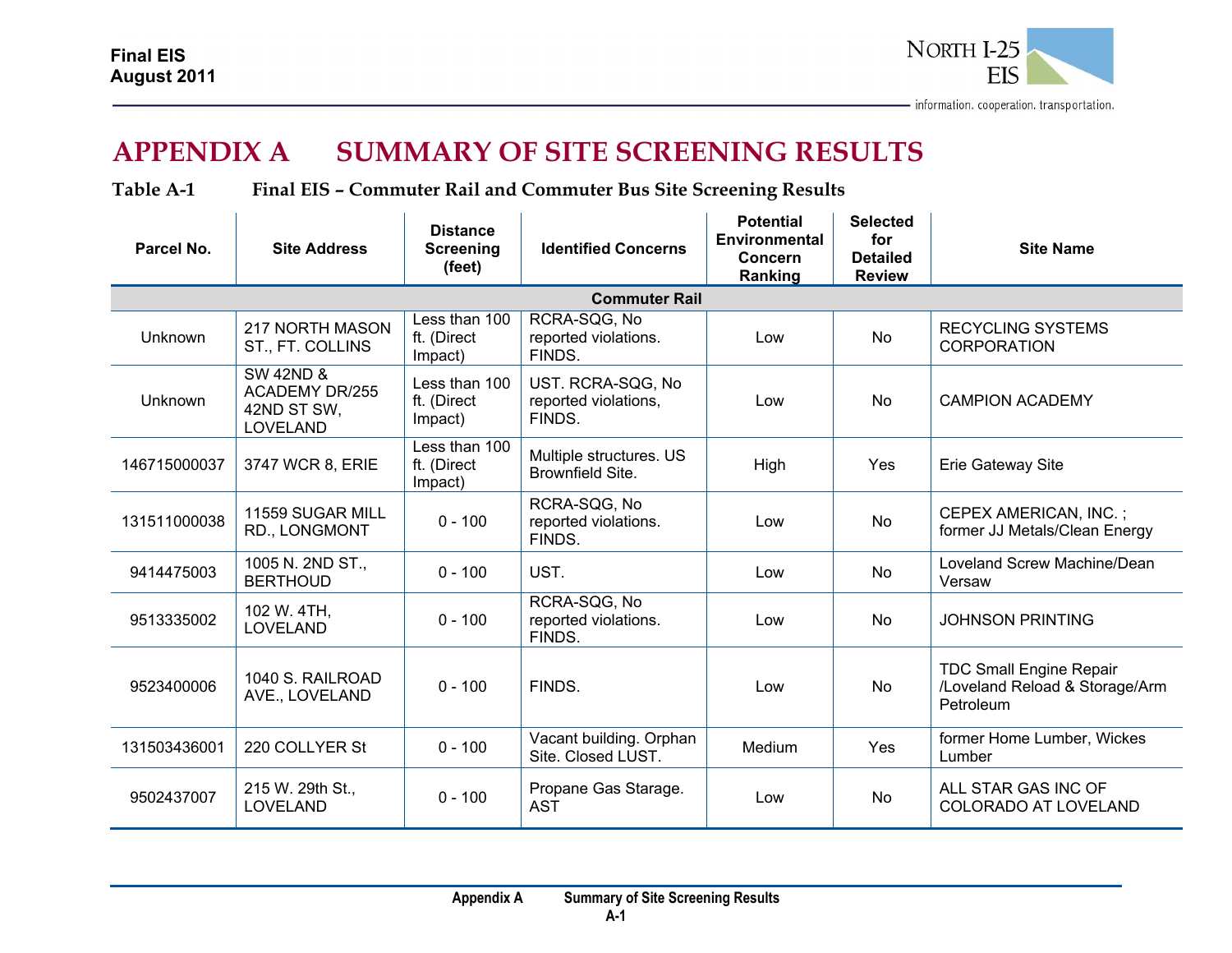

<sup>-</sup> information. cooperation. transportation.

| Parcel No.                               | <b>Site Address</b>                              | <b>Distance</b><br><b>Screening</b><br>(feet) | <b>Identified Concerns</b>                                                                                    | <b>Potential</b><br><b>Environmental</b><br><b>Concern</b><br>Ranking | <b>Selected</b><br>for<br><b>Detailed</b><br><b>Review</b> | <b>Site Name</b>                                   |
|------------------------------------------|--------------------------------------------------|-----------------------------------------------|---------------------------------------------------------------------------------------------------------------|-----------------------------------------------------------------------|------------------------------------------------------------|----------------------------------------------------|
| 9411000021                               | 2221 CLAYTON LN.,<br><b>BERTHOUD</b>             | $0 - 100$                                     | UST.                                                                                                          | Low                                                                   | <b>No</b>                                                  | <b>SUMMIT CREST HOMES</b>                          |
| 9535400044                               | 255 SW 42ND ST.,<br><b>LOVELAND</b>              | $0 - 100$                                     | UST. RCRA-SQG, No<br>reported violotions,<br>FINDS.                                                           | Low                                                                   | <b>No</b>                                                  | <b>Campion Industrial Park</b>                     |
| 9414117001                               | 290 BUNYAN AVE.,<br><b>BERTHOUD</b>              | $0 - 100$                                     | AST. FINDS.                                                                                                   | Low                                                                   | <b>No</b>                                                  | Flow System/Protreat Technology<br>Corp.           |
| 9602400009                               | 5033 S. COLLEGE<br>AVE.,<br>FT. COLLINS          | $0 - 100$                                     | FINDS.<br>Nursery/Landscaping<br>Facility. Unknown<br>chemical handling,<br>storage, and disposal<br>practice | Low                                                                   | No                                                         | <b>FORMER MILL BROTHERS</b><br>LANDSCAPING         |
| 120534427002                             | 104 9TH AVE.,<br><b>LONGMONT</b>                 | $0 - 100$                                     | RCRA-SQG, reported<br>violations, FINDS.                                                                      | Medium                                                                | Yes                                                        | <b>Aubreys Automotive</b>                          |
| 9513333909                               | 105 W. 5TH ST.,<br><b>LOVELAND</b>               | $0 - 100$                                     | AST. LUST. UST.                                                                                               | Medium                                                                | Yes                                                        | City of Loveland Streets and Solid<br>Waste        |
| 131503411008                             | 130 3RD AVE.,<br><b>LONGMONT</b>                 | $0 - 100$                                     | LUST. UST. FINDS.                                                                                             | Medium                                                                | Yes                                                        | D&D Auto Repair (formerly<br>Sinclair)/BARTKUS OIL |
| 131503415008                             | 205 3RD AVE.,<br><b>LONGMONT</b>                 | $0 - 100$                                     | RCRA-SQG<br>(Conditionally Exempt)<br>with reported violations.<br>FINDS.                                     | <b>Medium</b>                                                         | Yes                                                        | Rocky Mountain Paint & Body                        |
| 9414117003                               | 210 BUNYAN AVE.,<br><b>BERTHOUD</b>              | $0 - 100$                                     | RCRA-SQG<br>(Conditionally Exempt)<br>with reported violations.<br>FINDS.                                     | Medium                                                                | Yes                                                        | <b>BERTHOUD PRECISION</b><br><b>MACHINING</b>      |
| 9414117002                               | 220 BUNYAN AVE.,<br><b>BERTHOUD</b>              | $0 - 100$                                     | RCRA-SQG, with<br>reported violations,<br>FINDS.                                                              | Medium                                                                | Yes                                                        | <b>ALUMATEK INC/FLOW</b><br><b>SYSTEMS INC</b>     |
| 9711126929,<br>9711126934,<br>9711126022 | 225 MAPLE/214-220<br>N HOWES ST.,<br>FT. COLLINS | $0 - 100$                                     | LUST.                                                                                                         | Medium                                                                | Yes                                                        | Haiston Oil Co./Fugate Oil Co<br><b>Bulk Plant</b> |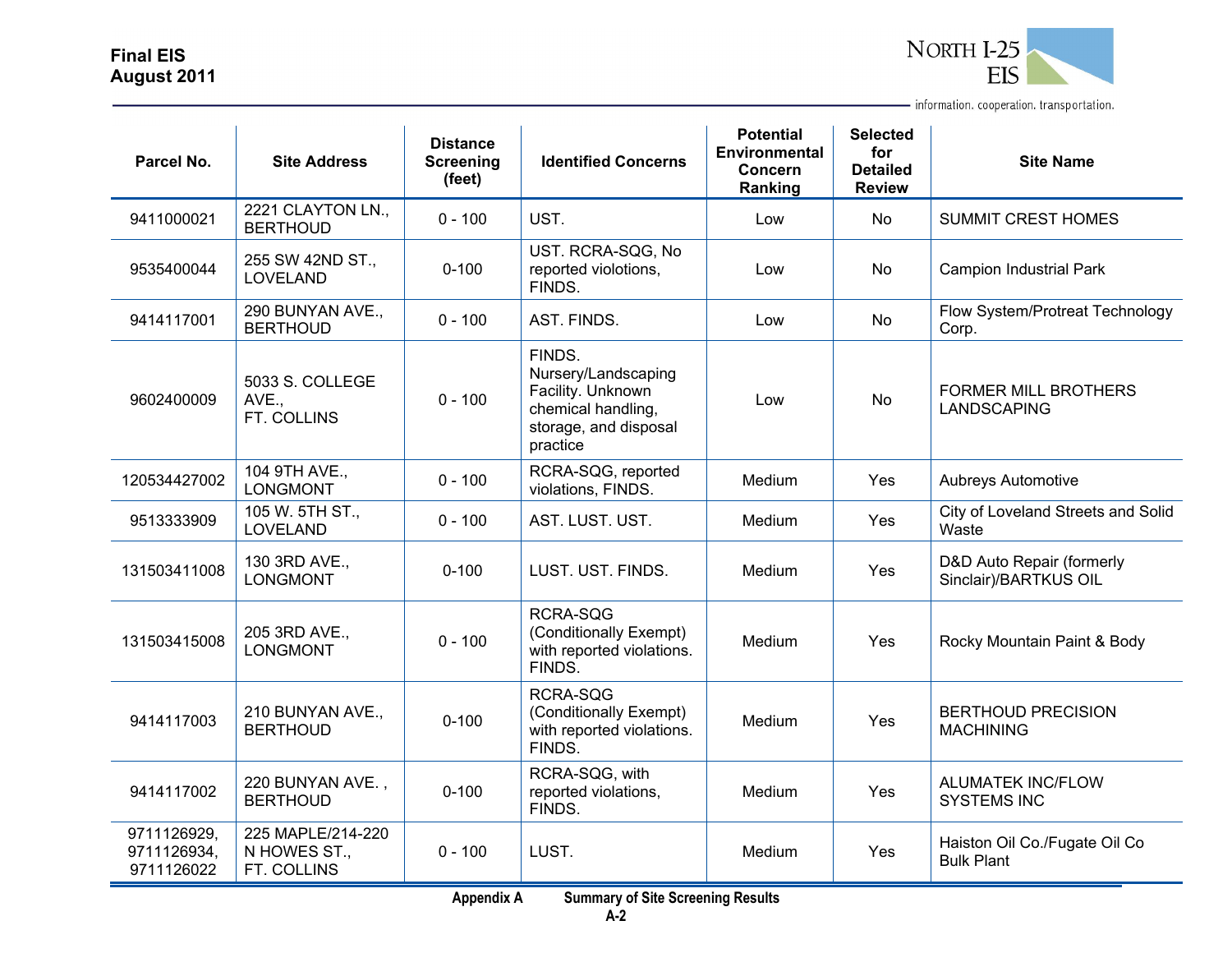

<sup>-</sup> information. cooperation. transportation.

| Parcel No.                    | <b>Site Address</b>                                                   | <b>Distance</b><br><b>Screening</b><br>(feet) | <b>Identified Concerns</b>                                                | <b>Potential</b><br><b>Environmental</b><br>Concern<br>Ranking | <b>Selected</b><br>for<br><b>Detailed</b><br><b>Review</b> | <b>Site Name</b>                             |
|-------------------------------|-----------------------------------------------------------------------|-----------------------------------------------|---------------------------------------------------------------------------|----------------------------------------------------------------|------------------------------------------------------------|----------------------------------------------|
| 9526100001,<br>9526105003     | 240 BARBERRY<br>PI./228 SW 14TH<br>/3355 S. CR 13,<br><b>LOVELAND</b> | $0 - 100$                                     | CO ERNS.                                                                  | Medium                                                         | <b>No</b>                                                  | <b>COLLINS CASHWAY</b>                       |
| 9502432002                    | 380 W. 37TH ST.,<br><b>LOVELAND</b>                                   | $0 - 100$                                     | RCRA-SQG, reported<br>violations. FINDS.                                  | Medium                                                         | Yes                                                        | Quebecor Printing                            |
| 131502300004                  | 100 S. MARTIN ST.,<br><b>LONGMONT</b>                                 | $0 - 100$                                     | RCRA-SQG, No<br>reported violations.<br>FINDS.                            | Low                                                            | <b>No</b>                                                  | <b>Western Foundries</b>                     |
| 131503425011                  | 333 1ST AVE.,<br><b>LONGMONT</b>                                      | $0 - 100$                                     | UST.                                                                      | Low                                                            | <b>No</b>                                                  | ABC Supply Company, Wickes<br>Components     |
| 131511000038                  | 11630 SUGARMILL<br>RD./11939<br>SUGARMILL RD.,<br><b>LONGMONT</b>     | $0 - 100$                                     | VCP.                                                                      | High                                                           | Yes                                                        | former JJ Metals/Clean Energy                |
| 131503420001,<br>131503420002 | 150 MAIN ST.,<br><b>LONGMONT</b>                                      | $0 - 100$                                     | ERNS, CO ERNS.<br>RCRA-SQG - No<br>reported violations.<br>FINDS. UST.    | Medium                                                         | <b>No</b>                                                  | <b>LONGMONT TURKEY</b><br><b>PROCESSORS</b>  |
| 131503425005,<br>131503425015 | 22 MAIN ST.,<br><b>LONGMONT</b>                                       | $0 - 100$                                     | LUST.                                                                     | Medium                                                         | Yes                                                        | loerger Used Cars                            |
| Unknown                       | 1111 S MASON ST,<br>FT. COLLINS                                       | $0 - 100$                                     | RCRA-SQG.<br>(Conditionally Exempt).<br>No reported violations.<br>FINDS. | Low                                                            | <b>No</b>                                                  | USDA-ARS-NPA NATL SEED<br><b>STORAGE LAB</b> |
| Unknown                       | 136 WEST 4TH ST,<br><b>LOVELAND</b>                                   | $0 - 100$                                     | RCRA-SQG<br>(Conditionally Exempt).<br>No reported violations.<br>FINDS.  | Low                                                            | <b>No</b>                                                  | <b>VAN'S CLEANERS</b>                        |
| Unknown                       | 140 SW 2ND ST,<br><b>LOVELAND</b>                                     | $0 - 100$                                     | RCRA-SQG, No<br>reported violations.<br>FINDS.                            | Low                                                            | <b>No</b>                                                  | <b>TECHCYCLE</b>                             |
| 9513206024                    | 1435 N CLEVELAND,<br>LOVELAND                                         | $0 - 100$                                     | RCRA-SQG, No<br>reported violations.<br>FINDS.                            | Low                                                            | No                                                         | <b>CARRIAGE CLEANERS</b>                     |
| 120534415003                  | <b>UNKNOWN</b>                                                        | $0 - 100$                                     | Mines.                                                                    | Low                                                            | <b>No</b>                                                  | COLORADO BRICK CO.                           |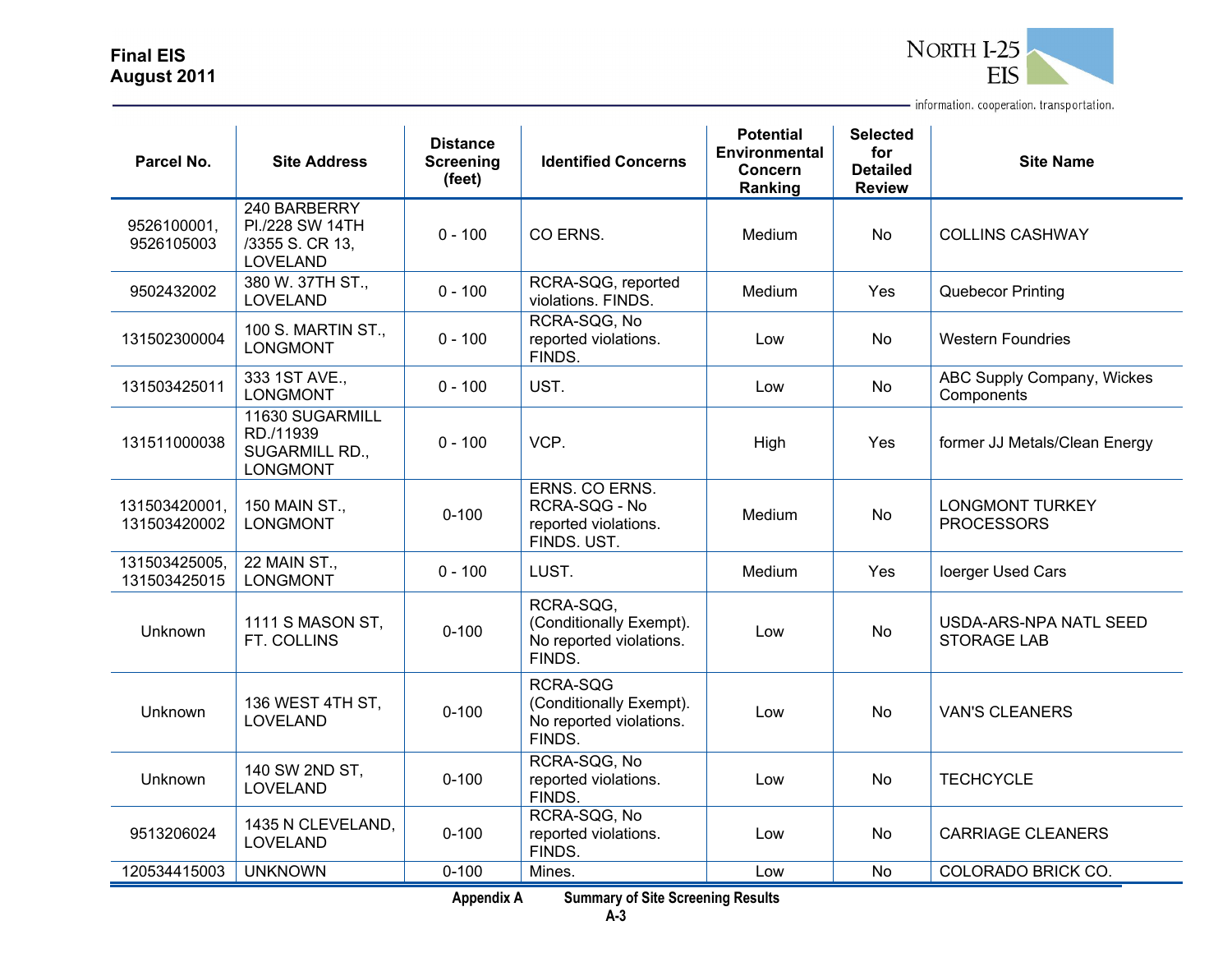

<sup>-</sup> information. cooperation. transportation.

| Parcel No.     | <b>Site Address</b>                                       | <b>Distance</b><br><b>Screening</b><br>(feet) | <b>Identified Concerns</b>                                               | <b>Potential</b><br><b>Environmental</b><br>Concern<br>Ranking | <b>Selected</b><br>for<br><b>Detailed</b><br><b>Review</b> | <b>Site Name</b>                        |
|----------------|-----------------------------------------------------------|-----------------------------------------------|--------------------------------------------------------------------------|----------------------------------------------------------------|------------------------------------------------------------|-----------------------------------------|
| 9513206017     | 175<br>14TH SOUTH EAST.<br><b>LOVELAND</b>                | $0 - 100$                                     | RCRA-SQG, No<br>reported violations.<br>FINDS.                           | Low                                                            | <b>No</b>                                                  | US WEST COMMUNICATIONS                  |
| Unknown        | 222 LAPORTE<br>AVE., FT. COLLINS                          | $0 - 100$                                     | UST.                                                                     | Low                                                            | <b>No</b>                                                  | POUDRE VALLEY CREAMERY                  |
| Unknown        | $\overline{514}$<br>RAILROAD AVE.,<br><b>LOVELAND</b>     | $0 - 100$                                     | RCRA-SQG, No<br>reported violations.<br>FINDS.                           | Low                                                            | <b>No</b>                                                  | COMLINEAR, INC                          |
| Unknown        | 604 2ND ST.,<br><b>BERTHOUD</b>                           | $0 - 100$                                     | RCRA-SQG<br>(Conditionally Exempt).<br>No reported violations.<br>FINDS. | Low                                                            | <b>No</b>                                                  | SILVER RECOVERY INC                     |
| Unknown        | 924<br>S RAILROAD AVE.,<br><b>LOVELAND</b>                | $0 - 100$                                     | RCRA-SQG, No<br>reported violations.<br>FINDS.                           | Low                                                            | <b>No</b>                                                  | <b>PUREGRO</b>                          |
| 9414444036     | 598 3RD. ST., MEAD                                        | $0 - 100$                                     | HMIRS. (Spill)                                                           | Medium                                                         | No                                                         | <b>UNKNOWN SITE NAME</b>                |
|                | 10760 COUNTY<br>ROAD <sub>7</sub> ,<br><b>LONGMONT</b>    | $0 - 100$                                     | FINDS.                                                                   | Low                                                            | <b>No</b>                                                  | COOLEY GRAVEL CO LARSON<br><b>PLANT</b> |
| <b>Unknown</b> | I-25 & STATE HWY<br>119, LONGMONT                         | $0 - 100$                                     | FINDS.                                                                   | Low                                                            | <b>No</b>                                                  | LAWSON CONSTRUCTION CO                  |
| Unknown        | <b>2702 STATE</b><br>HIGHWAY 119,<br><b>LONGMONT</b>      | $0 - 100$                                     | FINDS.                                                                   | Low                                                            | <b>No</b>                                                  | <b>LAFARGE - HEATON PIT</b>             |
| 131503420002   | 1ST/MAIN,<br><b>LONGMONT</b>                              | $0 - 100$                                     | CO ERNS.                                                                 | Medium                                                         | No                                                         | <b>UNKNOWN SITE NAME</b>                |
| 131309000069   | <b>10477 WELD</b><br>COUNTY ROAD 7,<br><b>LONGMONT</b>    | $0 - 100$                                     | RCRA-SQG, No<br>reported violations.<br>FINDS.                           | Low                                                            | No                                                         | TEMPERATURE PROCESSING<br>CO INC        |
| 131503425011   | 10 S. MAIN ST UNIT<br>$E$ & UNIT $F$ ,<br><b>LONGMONT</b> | $100 - 500$                                   | RCRA-SQG, Violations<br>reported, FINDS. AST.<br>CO ERNS.                | Medium                                                         | Yes                                                        | AAA WASTE OIL RECOVERY                  |
| <b>Unknown</b> | 130 W 3RD ST,<br><b>LOVELAND</b>                          | 100-500                                       | FTTS. (Pesticide)                                                        | Low                                                            | <b>No</b>                                                  | <b>LOVELAND FEED &amp; GRAIN</b>        |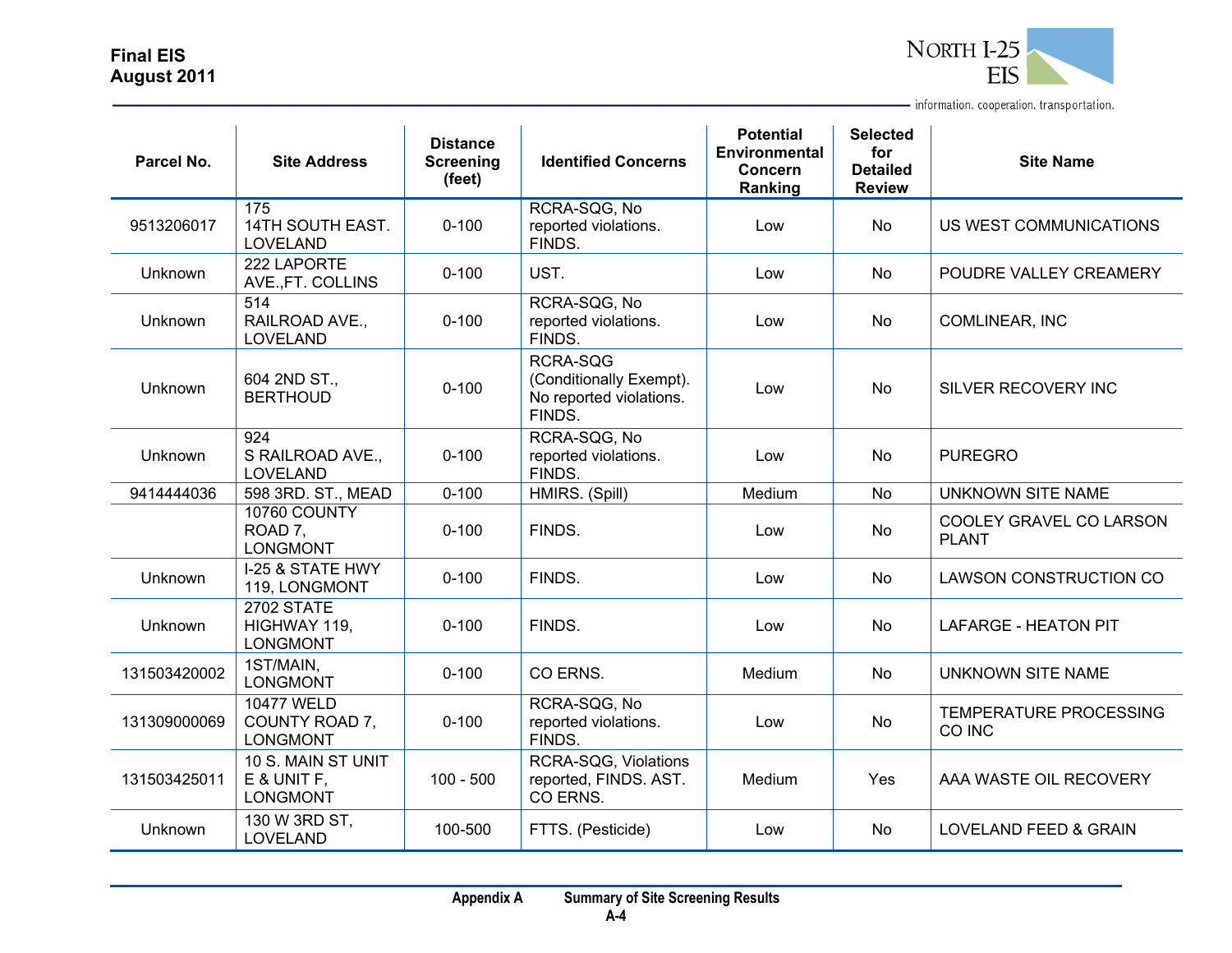

<sup>-</sup> information. cooperation. transportation.

| Parcel No.   | <b>Site Address</b>                                 | <b>Distance</b><br><b>Screening</b><br>(feet) | <b>Identified Concerns</b>                                               | <b>Potential</b><br><b>Environmental</b><br>Concern<br>Ranking | <b>Selected</b><br>for<br><b>Detailed</b><br><b>Review</b> | <b>Site Name</b>                                                   |
|--------------|-----------------------------------------------------|-----------------------------------------------|--------------------------------------------------------------------------|----------------------------------------------------------------|------------------------------------------------------------|--------------------------------------------------------------------|
| 9602100917   | 4809 S COLLEGE<br>AVE.,<br>FT. COLLINS              | 100-500                                       | UST. VCP, LUST.<br>PADS.                                                 | High                                                           | Yes                                                        | POUDRE VALLEY REA<br><b>INC/SPRADLEY / BARR FORD</b><br><b>INC</b> |
| 9714405901   | <b>COLLEGE</b><br>AVE./PITKIN AVE.,<br>FT. COLLINS  | 100-500                                       | PADS, FINDS. RCRA-<br>LQG, RCRA-TSDF,<br><b>CORRACTS</b>                 | High                                                           | Yes                                                        | <b>COLORADO STATE</b><br><b>UNIVERSITY</b>                         |
| Unknown      | 100 WEST 29TH ST.,<br><b>LOVELAND</b>               | 100-500                                       | FINDS.                                                                   | Low                                                            | <b>No</b>                                                  | <b>COLDWELL BANKER</b><br>RESIDENTIAL REAL ESTATE                  |
| Unknown      | 1090 2ND ST. UNIT<br><b>B, BERTHOUD</b>             | $100 - 500$                                   | RCRA-SQG, No<br>reported violations.<br>FINDS.                           | Low                                                            | <b>No</b>                                                  | <b>HARTMAN PRECISION</b><br><b>MACHINE INC</b>                     |
| Unknown      | 111<br>LONGS PEAK AVE.,<br><b>LONGMONT</b>          | 100-500                                       | FINDS.                                                                   | Low                                                            | No                                                         | <b>COLUMBINE ELEMENTARY</b><br><b>SCHOOL</b>                       |
| 120534415003 | 120<br>9TH AVE. UNIT B,<br><b>LONGMONT</b>          | 100-500                                       | VCP. FINDS. RCRA-<br>SQG, No reported<br>violations.                     | High                                                           | Yes                                                        | <b>CIRCLE GRAPHICS- CIRCLE</b><br><b>VISUAL</b>                    |
| Unknown      | 1215 SOUTH<br><b>GRANT AVE.,</b><br><b>LOVELAND</b> | 100-500                                       | RCRA-SQG<br>(Conditionally Exempt).<br>No reported violations.<br>FINDS. | Low                                                            | <b>No</b>                                                  | <b>FAIRCHILD SEMICONDUCTOR</b><br><b>INC</b>                       |
| Unknown      | 1220 SOUTH<br><b>COLLEGE AVE.,</b><br>FT. COLLINS   | 100-500                                       | FINDS.                                                                   | Low                                                            | No                                                         | <b>COLA INVESTMENTS AND</b><br>PROPERTY MANAGEMENT                 |
| Unknown      | 123 EAST 5TH AVE.,<br><b>LOVELAND</b>               | 100-500                                       | RCRA-SQG, No<br>reported violations.<br>FINDS.                           | Low                                                            | No                                                         | <b>LOVELAND RADIATOR</b>                                           |
| Unknown      | 128 SOUTH<br>CLEVELAND AVE.,<br><b>LOVELAND</b>     | 100-500                                       | FINDS.                                                                   | Low                                                            | <b>No</b>                                                  | <b>ANJ ENTERPRISES</b>                                             |
| Unknown      | 131 SE 2ND ST.,<br><b>LOVELAND</b>                  | 100-500                                       | RCRA-SQG, No<br>reported violations.<br>FINDS.                           | Low                                                            | <b>No</b>                                                  | PORTER INDUSTRIES INC                                              |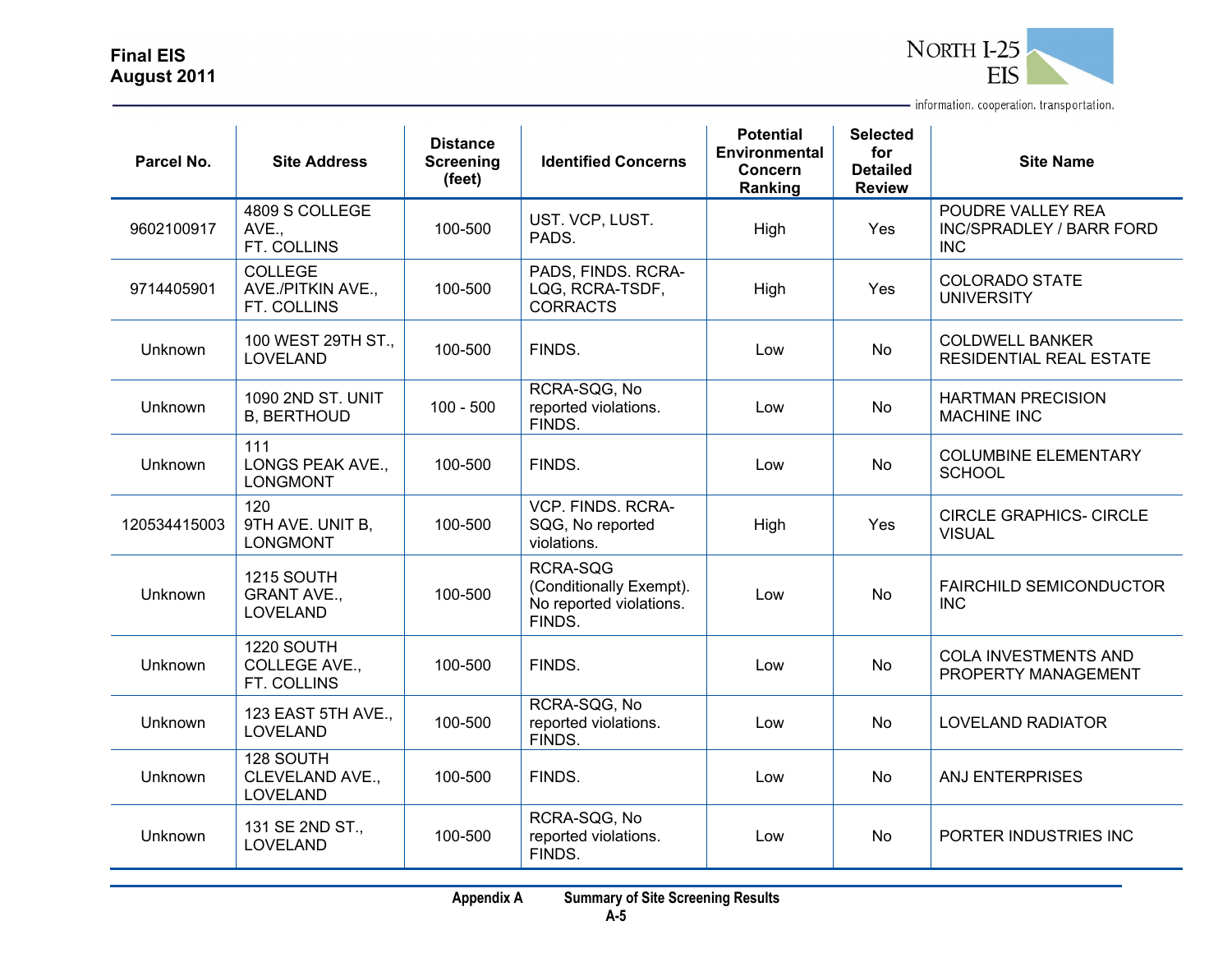

<sup>-</sup> information. cooperation. transportation.

| Parcel No.     | <b>Site Address</b>                                | <b>Distance</b><br><b>Screening</b><br>(feet) | <b>Identified Concerns</b>                                               | <b>Potential</b><br>Environmental<br><b>Concern</b><br>Ranking | <b>Selected</b><br>for<br><b>Detailed</b><br><b>Review</b> | <b>Site Name</b>                                 |
|----------------|----------------------------------------------------|-----------------------------------------------|--------------------------------------------------------------------------|----------------------------------------------------------------|------------------------------------------------------------|--------------------------------------------------|
| Unknown        | 144 SE 2ND ST.,<br><b>LOVELAND</b>                 | 100-500                                       | RCRA-SQG, No<br>reported violations.<br>FINDS.                           | Low                                                            | <b>No</b>                                                  | <b>FOOTHILLS SPECIALTY</b><br><b>ELECTRONICS</b> |
| Unknown        | 160 SW 2ND ST.,<br><b>LOVELAND</b>                 | 100-500                                       | FINDS. AST                                                               | Low                                                            | <b>No</b>                                                  | <b>COLORADO STEEL &amp; WIRE</b>                 |
| 9523100014     | 165 SW 2ND ST/150<br>SW 2ND ST.<br><b>LOVELAND</b> | 100-500                                       | RCRA-SQG, No<br>reported violations.<br>FINDS.                           | Low                                                            | <b>No</b>                                                  | <b>COLORADO STEEL &amp; WIRE</b>                 |
| Unknown        | 203 N COLLEGE,<br>FT. COLLINS                      | 100-500                                       | <b>AST</b>                                                               | Low                                                            | No                                                         | SUBURBANE PROPANE                                |
| Unknown        | 205 TURNER.<br><b>BERTHOUD</b>                     | 100-500                                       | RCRA-SQG, reported<br>violations, FINDS.                                 | Low                                                            | No                                                         | <b>THERMAL SPECIALTIES</b>                       |
| Unknown        | 208 WELCH AVE.,<br><b>BERTHOUD</b>                 | 100-500                                       | UST.                                                                     | Low                                                            | No                                                         | TOWN OF BERTHOUD                                 |
| <b>Unknown</b> | 209 EAST 4TH ST,<br><b>LOVELAND</b>                | 100-500                                       | RCRA-SQG), No<br>reported violations.<br>FINDS.                          | Low                                                            | <b>No</b>                                                  | HACH TECHNICAL TRAINING<br><b>CENTER</b>         |
| Unknown        | 211 WEST 6TH ST.,<br><b>LOVELAND</b>               | 100-500                                       | FINDS.                                                                   | Low                                                            | No                                                         | <b>TRUSCOTT ELEMENTARY</b><br><b>SCHOOL</b>      |
| Unknown        | 214 NORTH HOWES<br>ST,<br>FT. COLLINS              | 100-500                                       | RCRA-SQG<br>(Conditionally Exempt).<br>No reported violations.<br>FINDS. | Low                                                            | <b>No</b>                                                  | STEWARD ENV CONSULTANTS<br><b>INC</b>            |
| Unknown        | 215 NORTH<br>COLLEGE AVE.,<br>FT. COLLINS          | 100-500                                       | RCRA-SQG, reported<br>violations, FINDS.                                 | Low                                                            | No                                                         | CARRIAGE SHOPPE INC.                             |
| Unknown        | 216 COLLEGE AVE.,<br>FT. COLLINS                   | 100-500                                       | RCRA-SQG, No<br>reported violations.<br>FINDS.                           | Low                                                            | <b>No</b>                                                  | <b>VACANT BUILDING</b>                           |
| Unknown        | 225 SW 42ND #B,<br><b>LOVELAND</b>                 | 100-500                                       | RCRA-SQG, No<br>reported violations.<br>FINDS.                           | Low                                                            | No                                                         | SEVENTH DAY ADVENTIST<br><b>ASSOC</b>            |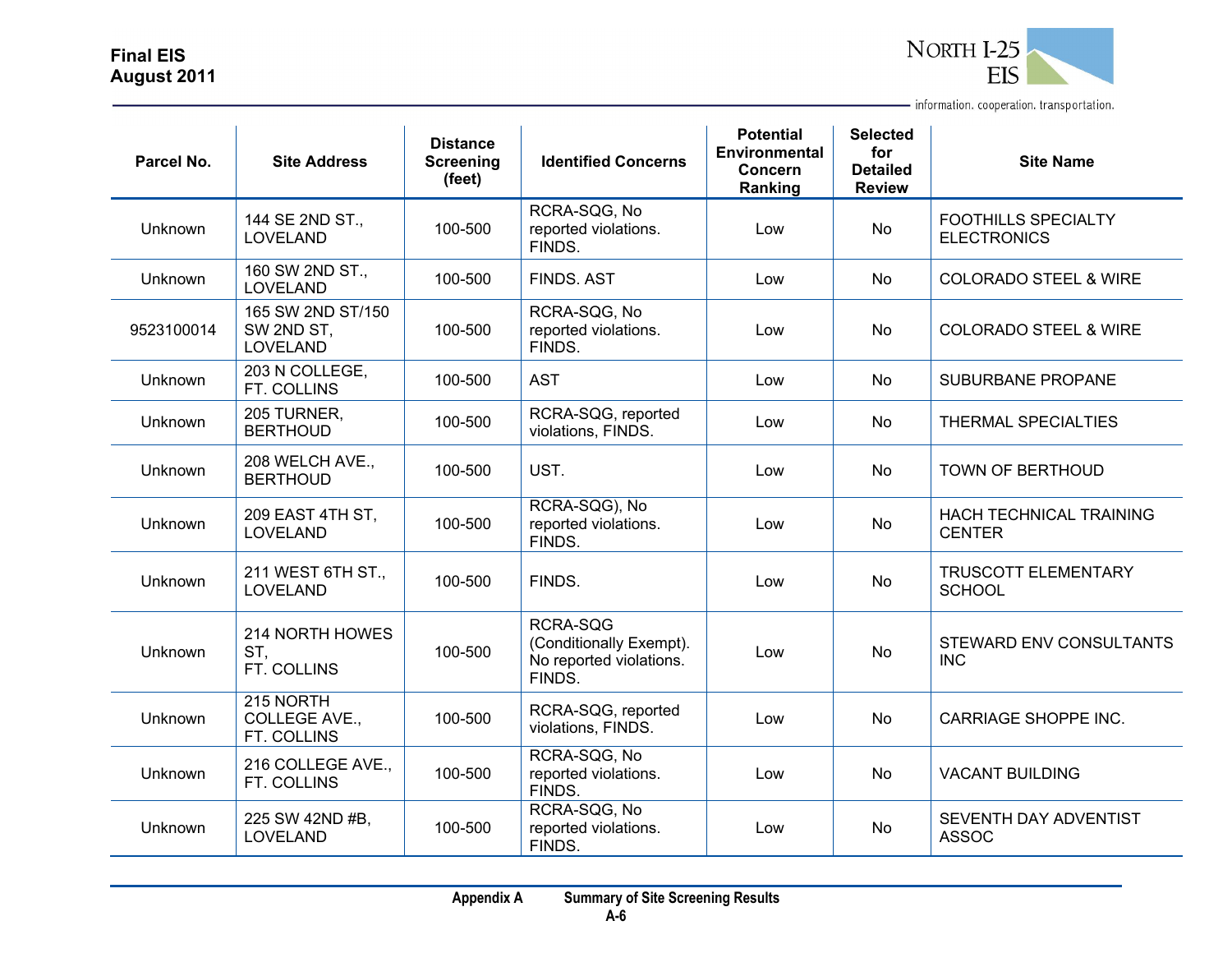

<sup>-</sup> information. cooperation. transportation.

| Parcel No.     | <b>Site Address</b>                            | <b>Distance</b><br><b>Screening</b><br>(feet) | <b>Identified Concerns</b>                          | <b>Potential</b><br><b>Environmental</b><br><b>Concern</b><br>Ranking | <b>Selected</b><br>for<br><b>Detailed</b><br><b>Review</b> | <b>Site Name</b>                                     |
|----------------|------------------------------------------------|-----------------------------------------------|-----------------------------------------------------|-----------------------------------------------------------------------|------------------------------------------------------------|------------------------------------------------------|
| Unknown        | 245 BUNYAN AVE.,<br><b>BERTHOUD</b>            | 100-500                                       | FINDS.                                              | Low                                                                   | No                                                         | <b>K AND K PAINTING</b><br><b>INCORPORATED</b>       |
| 9513350001     | 245 N. CLEVELAND,<br><b>LOVELAND</b>           | 100-500                                       | UST.                                                | Low                                                                   | No                                                         | ABANDON / JOAN TIEDMAN<br><b>PROPOWN</b>             |
| Unknown        | 253 42ND ST.<br>SOUTHWEST,<br><b>LOVELAND</b>  | 100-500                                       | UST. RCRA-SQG, No<br>reported violations.<br>FINDS. | Low                                                                   | No                                                         | <b>SILVER STATE PLASTICS</b><br><b>INCORPORATED</b>  |
| 131503436001   | 275 THIRD AVE.,<br><b>LONGMONT</b>             | 100-500                                       | RCRA-SQG, No<br>reported violations.<br>FINDS.      | Low                                                                   | No                                                         | <b>CHEVRON USA INC</b><br><b>LONGMONT BULK PLANT</b> |
| Unknown        | 324 3RD. AVE.,<br><b>LONGMONT</b>              | 100-500                                       | FINDS.                                              | Low                                                                   | No                                                         | RODRIQUEZ BODY SHOP<br><b>INCORPORATED</b>           |
| Unknown        | 328<br><b>MASSACHUSETTS</b><br>AVE., BERTHOUD  | 100-500                                       | FINDS. UST.                                         | Low                                                                   | No                                                         | BERTHOUD, TOWN OF                                    |
| Unknown        | 340<br><b>MOUNTAIN RD.,</b><br><b>BERTHOUD</b> | 100-500                                       | FINDS.                                              | Low                                                                   | No                                                         | MAGGI TOWN AND COUNTRY<br><b>REAL ESTATE</b>         |
| Unknown        | 502 2ND ST #2,<br><b>BERTHOUD</b>              | 100-500                                       | RCRA-SQG, No<br>reported violations.<br>FINDS.      | Low                                                                   | No                                                         | ANTIQUE REFINISHERS INC                              |
| Unknown        | 510 W. 29TH ST.,<br><b>LOVELAND</b>            | 100-500                                       | FINDS.                                              | Low                                                                   | <b>No</b>                                                  | <b>LLOYD REALTY</b>                                  |
| <b>Unknown</b> | 543 3RD. ST.,<br><b>BETHOUD</b>                | 100-500                                       | RCRA-SQG, No<br>reported violations.<br>FINDS.      | Low                                                                   | <b>No</b>                                                  | <b>KENS NU WAY CLNRS</b>                             |
| 9523415001     | 609 SW 14TH,<br><b>LOVELAND</b>                | 100-500                                       | RCRA-SQG, No<br>reported violations.<br>FINDS.      | Low                                                                   | <b>No</b>                                                  | <b>WATER PIK TECHNOLOGIES</b>                        |
| Unknown        | 765 2ND ST.,<br><b>BERTHOUD</b>                | 100-500                                       | RCRA-SQG, No<br>reported violations.<br>FINDS.      | Low                                                                   | No                                                         | <b>ASSOCIATED</b><br>THERMOFORMING INC               |
| Unknown        | 795 2ND ST.,<br><b>BERTHOUD</b>                | 100-500                                       | FINDS.                                              | Low                                                                   | No                                                         | POWDER PRO, INC.                                     |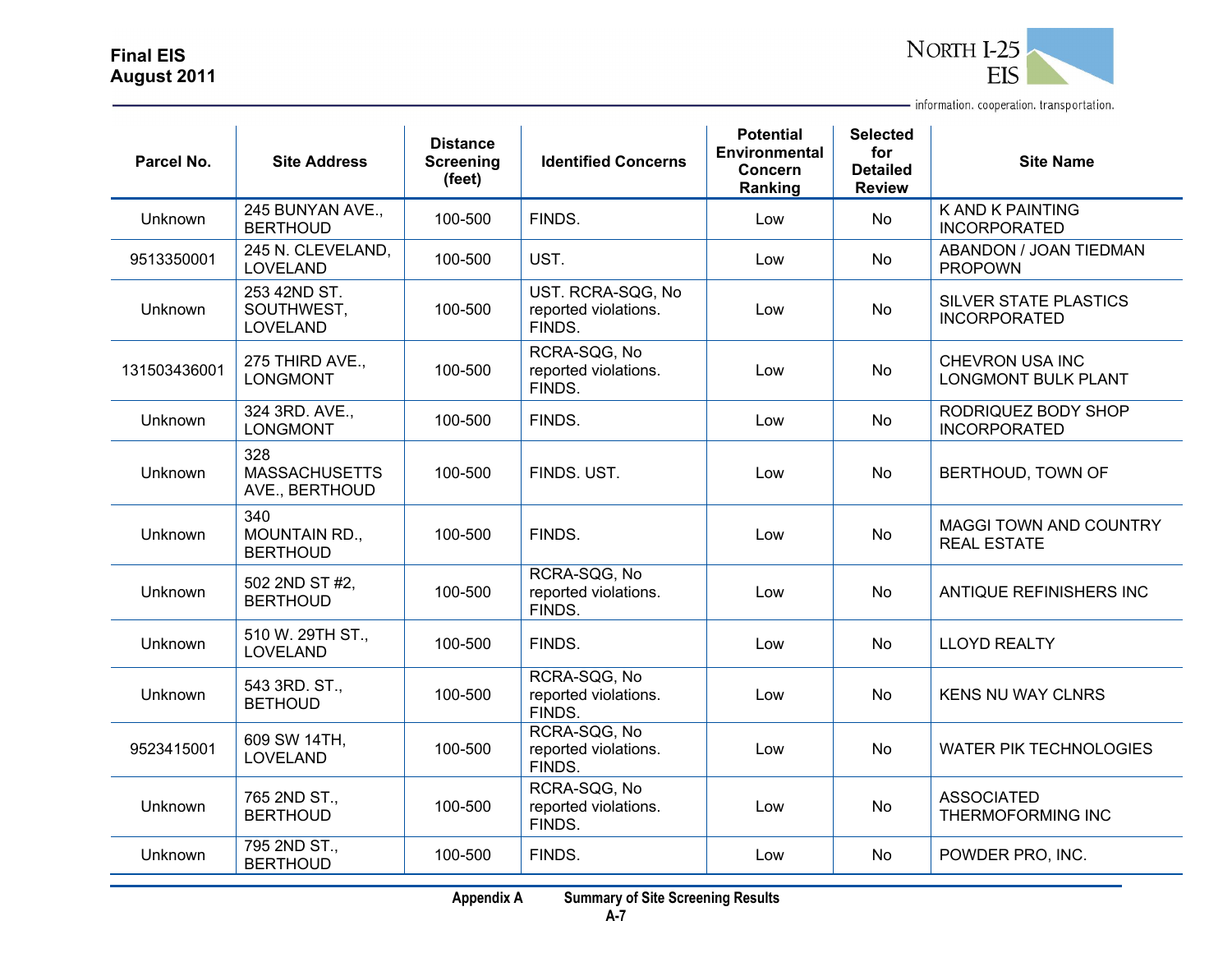

<sup>-</sup> information. cooperation. transportation.

| Parcel No.     | <b>Site Address</b>                                                  | <b>Distance</b><br><b>Screening</b><br>(feet) | <b>Identified Concerns</b> | <b>Potential</b><br><b>Environmental</b><br>Concern<br>Ranking | <b>Selected</b><br>for<br><b>Detailed</b><br><b>Review</b> | <b>Site Name</b>                                       |
|----------------|----------------------------------------------------------------------|-----------------------------------------------|----------------------------|----------------------------------------------------------------|------------------------------------------------------------|--------------------------------------------------------|
| Unknown        | 806 N. 2ND,<br><b>BERTHOUD</b>                                       | 100-500                                       | AST. FINDS.                | Low                                                            | No                                                         | AGRI-PRO                                               |
| <b>Unknown</b> | 910 4TH ST.,<br><b>WALDEN</b>                                        | 100-500                                       | FINDS.                     | Low                                                            | No                                                         | NORTH PARK SCHOOL<br><b>DISTRICT RE-1</b>              |
| 9714405901     | <b>COLORADO STATE</b><br><b>UNIVERSITY</b><br>CAMPUS,<br>FT. COLLINS | 100-500                                       | UST.                       | Low                                                            | <b>No</b>                                                  | CSU                                                    |
| Unknown        | 4919 S. COLLEGE<br>AVE., FT. COLLINS                                 | 100-500                                       | FTTS. (Pesticide)          | Low                                                            | <b>No</b>                                                  | UFOSSIL CREEK NURSERY                                  |
| Unknown        | 1020 2ND ST.,<br><b>BERTHOUD</b>                                     | 100-500                                       | AST. UST. LUST.            | Medium                                                         | Yes                                                        | AMERICAN PRIDE CO OP                                   |
| 9524243002     | 103 S. RAILROAD,<br><b>LOVELAND</b>                                  | 100-500                                       | LUST. UST.                 | Medium                                                         | Yes                                                        | <b>LOVELAND BULK</b>                                   |
| 9501305009     | 125 E. 29TH.<br><b>LOVELAND</b>                                      | 100-500                                       | LUST. UST.                 | Medium                                                         | Yes                                                        | <b>ARM</b><br>PETROLEUM/CONVENIENCE<br><b>PLUS #11</b> |
| 9414449005     | <b>128 MOUNTAIN</b><br>AVE., BERTHOUD                                | 100-500                                       | UST. LUST.                 | Medium                                                         | Yes                                                        | <b>TERRY MARSHALL</b>                                  |
| 9512326001     | 1421 N. CLEVELAND<br>AVE., LOVELAND                                  | 100-500                                       | LUST. UST.                 | Medium                                                         | Yes                                                        | FORGIVEN, LLC                                          |
| 9711470001     | 185 N. COLLEGE<br>AVE., FT. COLLINS                                  | 100-500                                       | LUST. UST.                 | Medium                                                         | Yes                                                        | DOWNTOWN DEVELOPMENT<br><b>AUTHORITY</b>               |
| 9712211001     | 200 N. COLLEGE,<br>FT. COLLINS                                       | 100-500                                       | LUST, UST.                 | Medium                                                         | Yes                                                        | <b>KEN &amp; SUE REYNOLDS</b>                          |
| 9711463901     | 201 LAPORTE,<br>FT. COLLINS                                          | 100-500                                       | LUST.                      | Medium                                                         | Yes                                                        | <b>LARIMER COUNTY JUSTICE</b><br><b>CENTER</b>         |
| 9513320801     | 202 8TH AVE. & 107<br><b>W. 7TH ST.,</b><br><b>LOVELAND</b>          | 100-500                                       | LUST. UST. ERNS.<br>AST.   | Medium                                                         | Yes                                                        | BURTON OIL CO/GREECO OIL /<br>LOVELAND BULK PLANT      |
| 9711126022     | 201 MAPLE,<br>FT. COLLINS                                            | 100-500                                       | UST. LUST.                 | Medium                                                         | Yes                                                        | TEXACO BULK PLANT #51-633                              |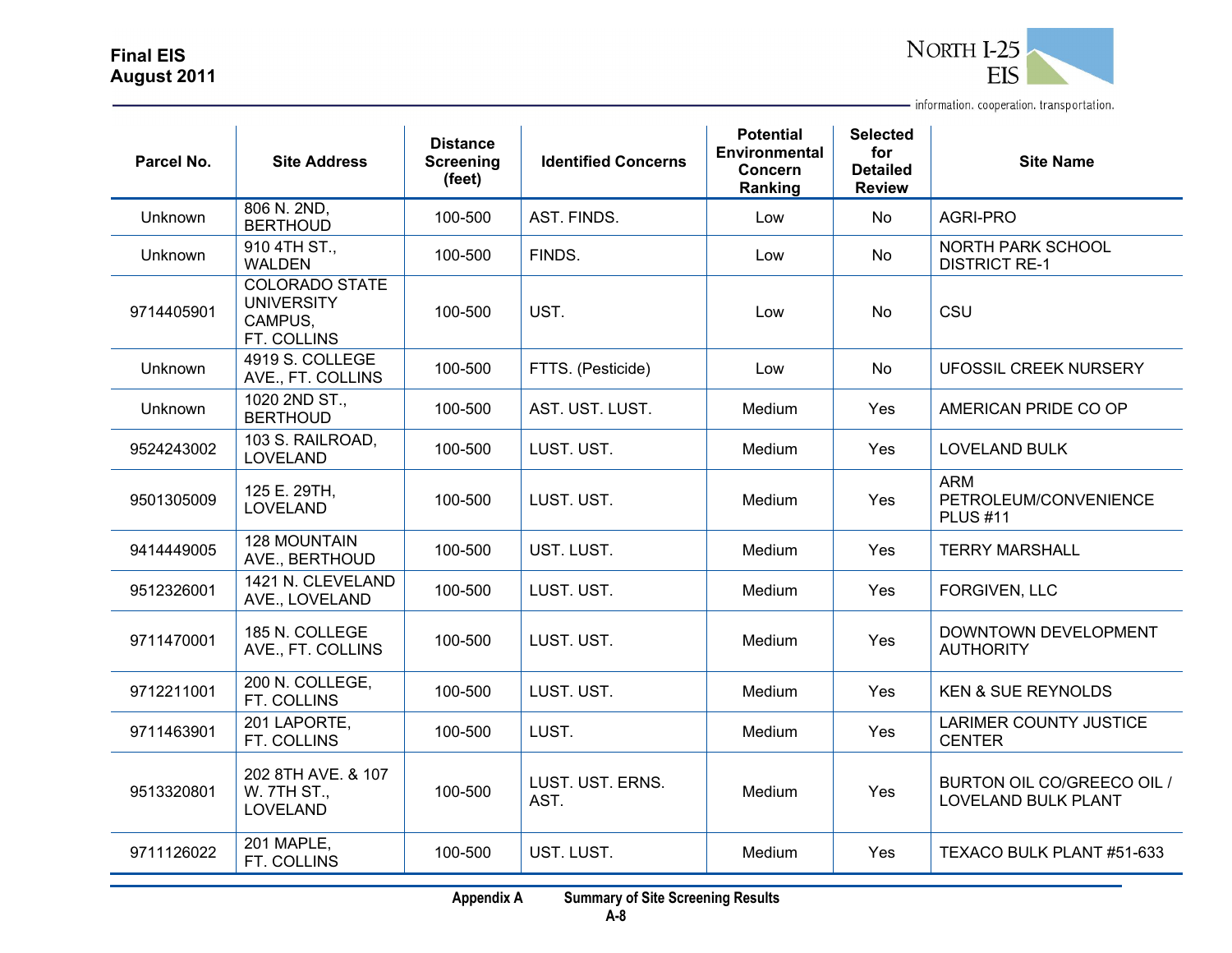

<sup>-</sup> information. cooperation. transportation.

| Parcel No.                | <b>Site Address</b>                                                 | <b>Distance</b><br><b>Screening</b><br>(feet) | <b>Identified Concerns</b>                                             | <b>Potential</b><br><b>Environmental</b><br>Concern<br>Ranking | <b>Selected</b><br>for<br><b>Detailed</b><br><b>Review</b> | <b>Site Name</b>                                   |
|---------------------------|---------------------------------------------------------------------|-----------------------------------------------|------------------------------------------------------------------------|----------------------------------------------------------------|------------------------------------------------------------|----------------------------------------------------|
| 9711126022                | <b>208 MAPLE ST.,</b><br>FT. COLLINS                                | 100-500                                       | LUST.                                                                  | Medium                                                         | Yes                                                        | <b>SINCLAIR BULK FUEL</b><br><b>STORAGE</b>        |
| 9511112004                | 2125 LAKE DR.,<br><b>LOVELAND</b>                                   | 100-500                                       | ERNS. CO ERNS.<br>RCRA-SQG - No<br>reported violations.<br>FINDS. UST. | Medium                                                         | Yes                                                        | UNKNOWN SITE NAME                                  |
| 9502437001                | 2985 N GARFIELD,<br><b>LOVELAND</b>                                 | 100-500                                       | AST. UST. LUST.                                                        | Medium                                                         | Yes                                                        | <b>QUALITY STORES INC</b>                          |
| 9711127901                | 300 LAPORTE AVE.,<br>FT. COLLINS                                    | 100-500                                       | LUST. UST.                                                             | Medium                                                         | Yes                                                        | <b>CITY HALL EAST</b>                              |
| 9513336921,<br>9524212001 | 307 CLEVELAND,<br><b>LOVELAND</b>                                   | 100-500                                       | CO ERNS.                                                               | Medium                                                         | No                                                         | <b>CIRCLE CIRCUITS INC</b>                         |
| 9513334007                | 400 GARFIELD<br>AVE., LOVELAND                                      | 100-500                                       | UST. LUST.                                                             | Medium                                                         | Yes                                                        | <b>GARFIELD CONOCO</b>                             |
| 9513373001                | 428 CLEVELAND<br>AVE., LOVELAND                                     | 100-500                                       | LUST. UST.                                                             | Medium                                                         | Yes                                                        | PUBLIC SERVICE, LOVLAND<br><b>SERVICE CENTER</b>   |
| 9423114001                | 4TH ST./WELSH<br>AVE., BERTHOUD                                     | 100-500                                       | CO ERNS.                                                               | Medium                                                         | No                                                         | <b>UNKNOWN SITE NAME</b>                           |
| 9524219901                | 710 S. RAILROAD,<br><b>LOVELAND</b>                                 | 100-500                                       | LUST. UST.                                                             | Medium                                                         | Yes                                                        | <b>LARIMER COUNTY</b><br><b>FAIRGROUNDS</b>        |
| 9513356001                | <b>INTERSECTION OF</b><br>1ST ST. &<br>GARFIELD,<br><b>LOVELAND</b> | 100-500                                       | ERNS.                                                                  | Medium                                                         | <b>No</b>                                                  | <b>UNKNOWN SITE NAME</b>                           |
| <b>Unknown</b>            | 118 MARTIN ST.,<br><b>LONGMONT</b>                                  | 100-500                                       | FINDS.                                                                 | Low                                                            | <b>No</b>                                                  | <b>GOLDEN GRAVEL COMPANY</b><br><b>DICKENS PIT</b> |
| Unknown                   | 11806 SUGARMILL<br>RD., LONGMONT                                    | 100-500                                       | FINDS.                                                                 | Low                                                            | No                                                         | WOOD RECOVERY SYSTEMS<br><b>INC</b>                |
| Unknown                   | 150 COFFMAN,<br><b>LONGMONT</b>                                     | 100-500                                       | UST.                                                                   | Low                                                            | No                                                         | <b>UNKNOWN SITE NAME</b>                           |
| Unknown                   | 1801 IRON HORSE<br>DR., LONGMONT                                    | 100-500                                       | FINDS.                                                                 | Low                                                            | No                                                         | NYPRO COLORADO                                     |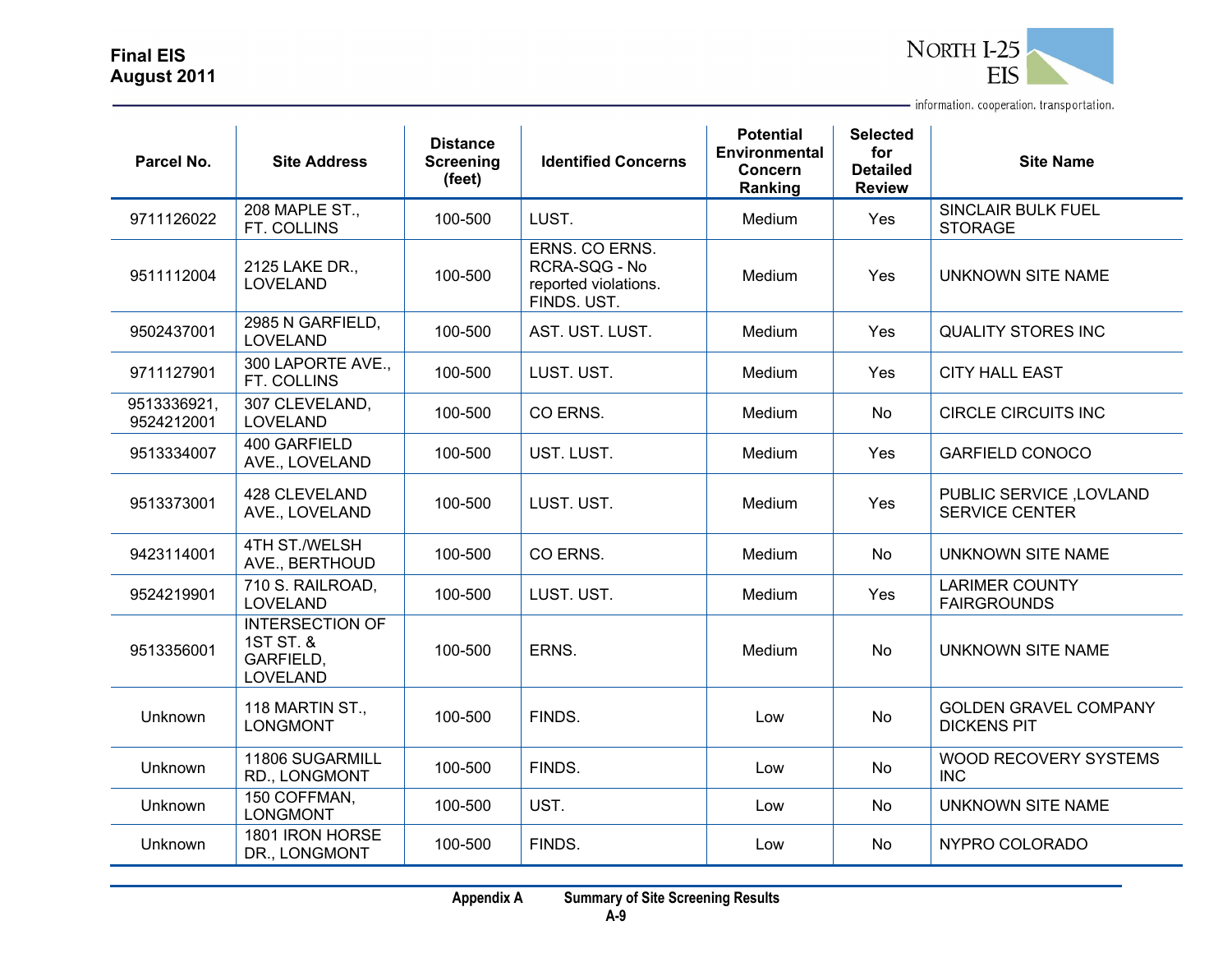

<sup>-</sup> information. cooperation. transportation.

| Parcel No.     | <b>Site Address</b>                       | <b>Distance</b><br><b>Screening</b><br>(feet) | <b>Identified Concerns</b>                                               | <b>Potential</b><br><b>Environmental</b><br>Concern<br>Ranking | <b>Selected</b><br>for<br><b>Detailed</b><br><b>Review</b> | <b>Site Name</b>                       |
|----------------|-------------------------------------------|-----------------------------------------------|--------------------------------------------------------------------------|----------------------------------------------------------------|------------------------------------------------------------|----------------------------------------|
| Unknown        | 300 2ND AVE.,<br><b>LONGMONT</b>          | 100-500                                       | RCRA-SQG, No<br>reported violations.<br>FINDS.                           | Low                                                            | <b>No</b>                                                  | <b>DIAMOND VOGEL PAINTS</b>            |
| Unknown        | 395 E. ROGERS<br>RD., LONGMONT            | 100-500                                       | AST.                                                                     | Low                                                            | No                                                         | <b>MIKES AUTO BODY</b>                 |
| 131502300004   | 501 E. 1ST ST.,<br><b>LONGMONT</b>        | 100-500                                       | RCRA - SQG, No<br>reported violations.<br>FINDS.                         | Low                                                            | <b>No</b>                                                  | <b>VERTECH INSTRUMENTS</b>             |
| <b>Unknown</b> | 328 3RD AVE,<br><b>LONGMONT</b>           | 100-500                                       | LUST.                                                                    | Medium                                                         | Yes                                                        | <b>AUTO SPORTS</b>                     |
| 131503420001   | 510 2ND AVE.,<br><b>LONGMONT</b>          | 100-500                                       | RCRA-SQG<br>(Conditionally Exempt).<br>No reported violations.<br>FINDS. | Low                                                            | <b>No</b>                                                  | <b>ABSS INC</b>                        |
| <b>Unknown</b> | 72 E 2ND,<br><b>LONGMONT</b>              | 100-500                                       | AST. FINDS.                                                              | Low                                                            | No                                                         | LONGMONT COOPERATIVE                   |
| Unknown        | MARTIN & 2ND,<br><b>LONGMONT</b>          | 100-500                                       | FINDS.                                                                   | Low                                                            | No                                                         | <b>SLACK HORNER FOUNDRY</b>            |
| 131512000046   | 11939 SUGARMILL<br>RD., LONGMONT          | 100-500                                       | VCP.                                                                     | High                                                           | Yes                                                        | LONGMONT SUGAR;COOLING<br><b>PONDS</b> |
| Unknown        | 11650 SUGAR MILL<br>ROAD, LONGMONT,<br>CO | 100-500                                       | CO ERNS.                                                                 | Medium                                                         | <b>No</b>                                                  | UNKNOWN SITE NAME                      |
| 131503424002   | <b>1ST AVE./MARTIN</b><br>ST., LONGMONT   | 100-500                                       | CO ERNS.                                                                 | Medium                                                         | No                                                         | <b>UNKNOWN SITE NAME</b>               |
| 131503431001   | 210 BAKER ST.,<br><b>LONGMONT</b>         | 100-500                                       | UST. LUST.                                                               | Medium                                                         | Yes                                                        | TWIN CITY DISTRIBUTING INC             |
| 131503425016   | 4 S. MAIN ST.,<br><b>LONGMONT</b>         | 100-500                                       | LUST. UST.                                                               | Medium                                                         | Yes                                                        | ALPINE AUTOMOTIVE REPAIR               |
| 131503419007   | 149 KIMBARK,<br><b>LONGMONT</b>           | 100-500                                       | RCRA-SQG, No<br>reported violations.<br>FINDS.                           | Low                                                            | No                                                         | LONGMONT FOODS INC                     |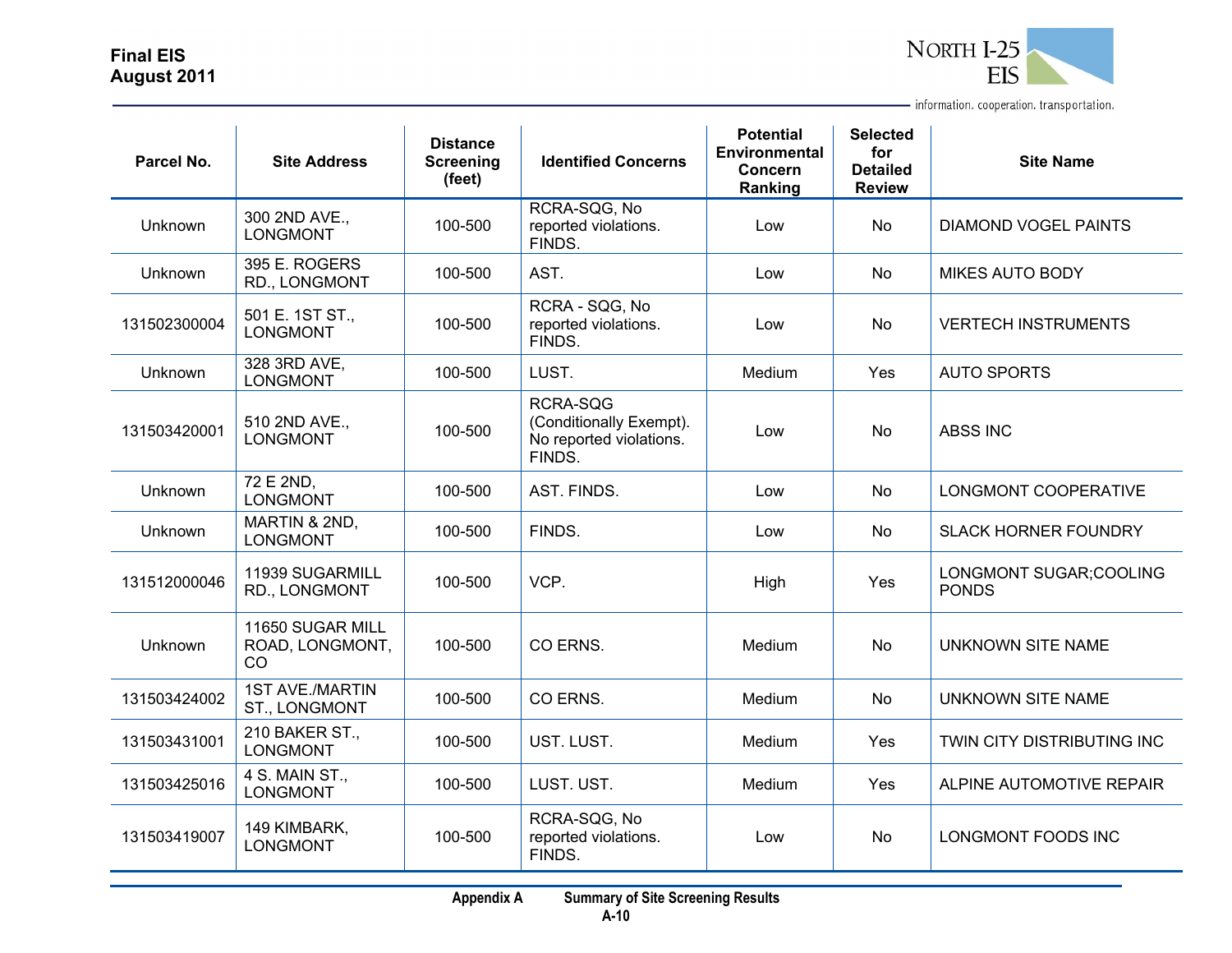

<sup>-</sup> information. cooperation. transportation.

| Parcel No.                                 | <b>Site Address</b>                                                      | <b>Distance</b><br><b>Screening</b><br>(feet) | <b>Identified Concerns</b>                                       | <b>Potential</b><br><b>Environmental</b><br><b>Concern</b><br>Ranking | <b>Selected</b><br>for<br><b>Detailed</b><br><b>Review</b> | <b>Site Name</b>                               |
|--------------------------------------------|--------------------------------------------------------------------------|-----------------------------------------------|------------------------------------------------------------------|-----------------------------------------------------------------------|------------------------------------------------------------|------------------------------------------------|
| 146704000036                               | 3715 CR 12, ERIE                                                         | 100-500                                       | UST.                                                             | Low                                                                   | <b>No</b>                                                  | <b>RIEDER DAIRY FARM</b>                       |
| 131501000006                               | <b>INTERSECTION</b><br>WELD COUNTY RD.<br>#1 & COLO HWY<br>119, LONGMONT | 100-500                                       | ERNS.                                                            | Medium                                                                | <b>No</b>                                                  | <b>UNKNOWN SITE NAME</b>                       |
| 131503415012                               | 210 COLLYER ST.,<br><b>LONGMONT</b>                                      | $100 - 500$                                   | FINDS.                                                           | Low                                                                   | <b>No</b>                                                  | Lou Ferra Auto Works/WEBER<br><b>AUTO BODY</b> |
| 9502439001                                 | 2997 GARFIELD<br>AVE., LOVELAND                                          | $100 - 500$                                   | UST.                                                             | Low                                                                   | <b>No</b>                                                  | <b>GREASE MONKEY</b>                           |
| 120535226009<br>(Diff Pin in<br>EDR Table) | 45 E. 15TH AVE.,<br><b>LONGMONT</b>                                      | $100 - 500$                                   | CO ERNS.                                                         | Medium                                                                | No                                                         | <b>UNKNOWN SITE NAME</b>                       |
| Unknown                                    | 123 N LINCOLN<br>AVE, LOVELAND                                           | 500-1000                                      | UST.                                                             | Low                                                                   | <b>No</b>                                                  | <b>HANDE DOCTOR</b>                            |
| Unknown                                    | 302 3RD. ST<br>SOUTHEAST.<br><b>LOVELAND</b>                             | 500-1000                                      | <b>CORRACTS, RCRA-</b><br>SQG, No reported<br>violations. FINDS. | High                                                                  | Yes                                                        | DATA ENTRY PRODUCTS, INC.                      |
| 9712200914                                 | COLLEGE/WILLOW,<br>FT. COLLINS                                           | 500-1000                                      | VCP.                                                             | High                                                                  | Yes                                                        | FT COLLINS RR REALIGN                          |
| Unknown                                    | 105 FAIRWAY LANE,<br>FT. COLLINS                                         | 500-1000                                      | FINDS.                                                           | Low                                                                   | No                                                         | <b>GRAHAM REAL ESTATE SALES</b>                |
| 9713323001                                 | 105 PITKIN ST.,<br>FT. COLLINS                                           | 500-1000                                      | UST.                                                             | Low                                                                   | No                                                         | FORT COLLINS #306                              |
| 9512327001                                 | 1410 N LINCOLN<br>AVE, LOVELAND                                          | 500-1000                                      | RCRA-SQG, No<br>reported violations.<br>FINDS.                   | Low                                                                   | No                                                         | <b>CARQUEST AUTO PARTS</b>                     |
| 9513210001                                 | 1244 NORTH<br>LINCOLN,<br><b>LOVELAND</b>                                | 500-1000                                      | RCRA-SQG, No<br>reported violations.<br>FINDS.                   | Low                                                                   | No                                                         | AMERICAN DISCOUNT D. C.<br><b>INC</b>          |
| 9512300010                                 | 1604 N. LINCOLN,<br><b>LOVELAND</b>                                      | 500-1000                                      | RCRA-SQG, No<br>reported violations.<br>FINDS.                   | Low                                                                   | <b>No</b>                                                  | <b>NICK DAVIDSON INC</b>                       |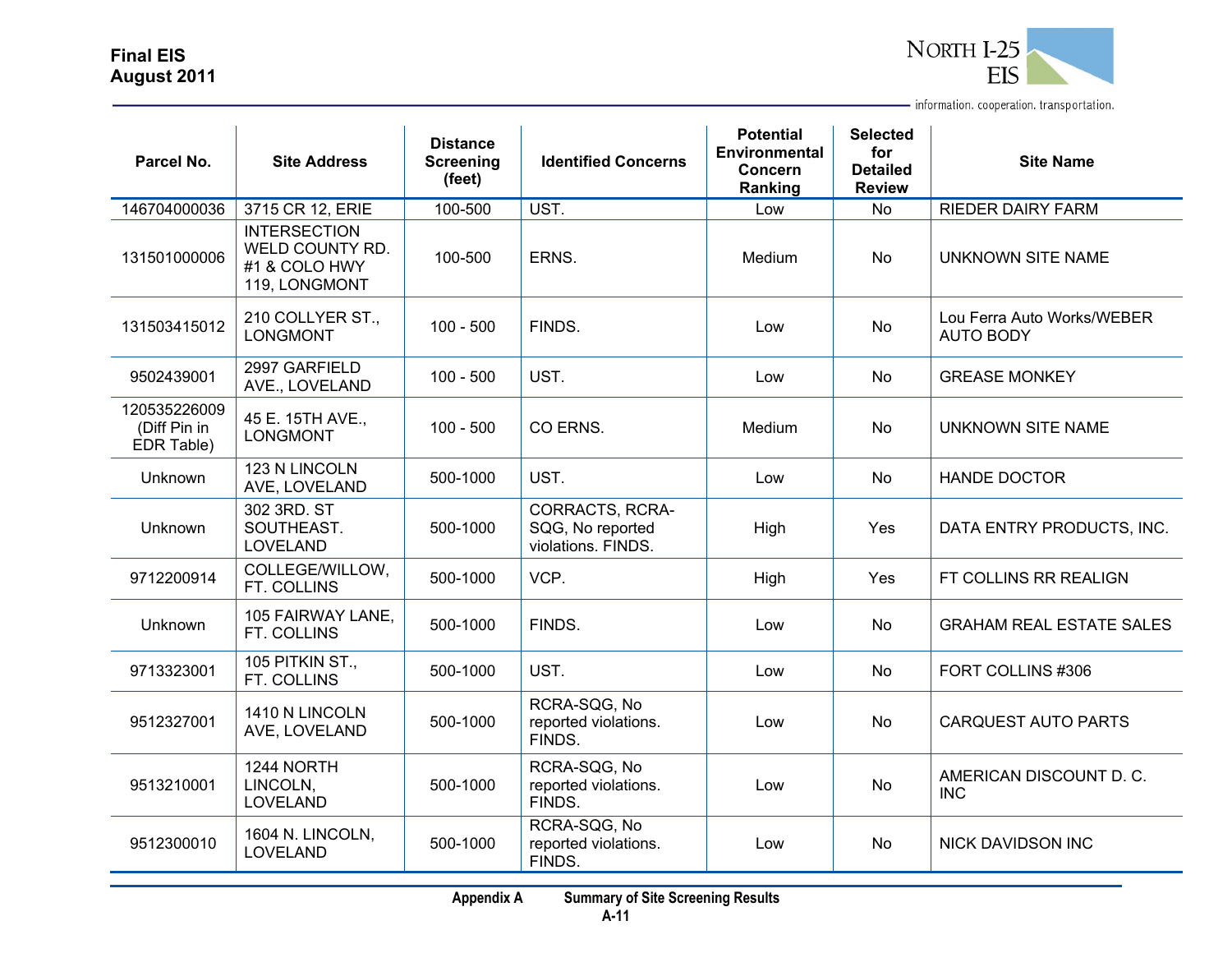

<sup>-</sup> information. cooperation. transportation.

| Parcel No.     | <b>Site Address</b>                           | <b>Distance</b><br><b>Screening</b><br>(feet) | <b>Identified Concerns</b>                                               | <b>Potential</b><br><b>Environmental</b><br><b>Concern</b><br>Ranking | <b>Selected</b><br>for<br><b>Detailed</b><br><b>Review</b> | <b>Site Name</b>                            |
|----------------|-----------------------------------------------|-----------------------------------------------|--------------------------------------------------------------------------|-----------------------------------------------------------------------|------------------------------------------------------------|---------------------------------------------|
| Unknown        | 200 W. HARMONY<br>RD., FT. COLLINS            | 500-1000                                      | FINDS.                                                                   | Low                                                                   | <b>No</b>                                                  | <b>SCHRADER OIL CO</b>                      |
| Unknown        | 205 12TH ST.<br>SOUTHWEST,<br><b>LOVELAND</b> | 500-1000                                      | FINDS.                                                                   | Low                                                                   | No                                                         | LOVELAND SCULPTURE<br><b>WORKS</b>          |
| Unknown        | 210 EAST 29TH ST.,<br><b>LOVELAND</b>         | 500-1000                                      | FINDS.                                                                   | Low                                                                   | No                                                         | CENTURY 21 GOLDEN 1,<br><b>INCORPORATED</b> |
| <b>Unknown</b> | 211 BARBERRY PL.<br><b>LOVELAND</b>           | 500-1000                                      | <b>AST</b>                                                               | Low                                                                   | No                                                         | <b>LOVELAND RENTAL CENTER</b>               |
| Unknown        | 221 E. 29TH ST<br>#120, LOVELAND              | 500-1000                                      | UST.                                                                     | Low                                                                   | <b>No</b>                                                  | <b>BALCOR PROPERTY MGMT</b>                 |
| Unknown        | 224<br>N. LINCOLN AVE.,<br><b>LOVELAND</b>    | 500-1000                                      | RCRA-SQG<br>(Conditionally Exempt).<br>No reported violations.<br>FINDS. | Low                                                                   | <b>No</b>                                                  | DAVES AUTO BODY                             |
| Unknown        | 242 S. CLEVELAND,<br><b>LOVELAND</b>          | 500-1000                                      | UST.                                                                     | Low                                                                   | No.                                                        | <b>PARKS SHOP</b>                           |
| <b>Unknown</b> | 2434 ATWOOD ST,<br><b>LONGMONT</b>            | 500-1000                                      | FINDS.                                                                   | Low                                                                   | <b>No</b>                                                  | TEMPLE PRINTING CO.                         |
| Unknown        | 247 E. FOURTH ST,<br><b>LOVELAND</b>          | 500-1000                                      | FINDS.                                                                   | Low                                                                   | No                                                         | <b>STROH AND COMPANY</b><br><b>REALTY</b>   |
| Unknown        | 303 EISENHOWER<br>BLVD, LOVELAND              | 500-1000                                      | UST.                                                                     | Low                                                                   | No.                                                        | <b>RICHARD KOCH</b>                         |
| Unknown        | 308 MARTIN,<br><b>LONGMONT</b>                | 500-1000                                      | RCRA-SQG, No<br>reported violations.<br>FINDS.                           | Low                                                                   | <b>No</b>                                                  | <b>WILF'S EUROPEAN MOTORS</b>               |
| Unknown        | 310 MARTIN,<br><b>LONGMONT</b>                | 500-1000                                      | RCRA-SQG<br>(Conditionally Exempt).<br>No reported violations.<br>FINDS. | Low                                                                   | No                                                         | <b>WILLIS HARTWIG AUTO BODY</b>             |
| Unknown        | 342 SW 42ND ST.,<br><b>LOVELAND</b>           | 500-1000                                      | FINDS.                                                                   | Low                                                                   | No                                                         | HMS RICHARDS ELEM SCH                       |
| Unknown        | 350 EMERY ST.,<br><b>LONGMONT</b>             | 500-1000                                      | FINDS.                                                                   | Low                                                                   | No                                                         | ST JOHN THE BAPTIST                         |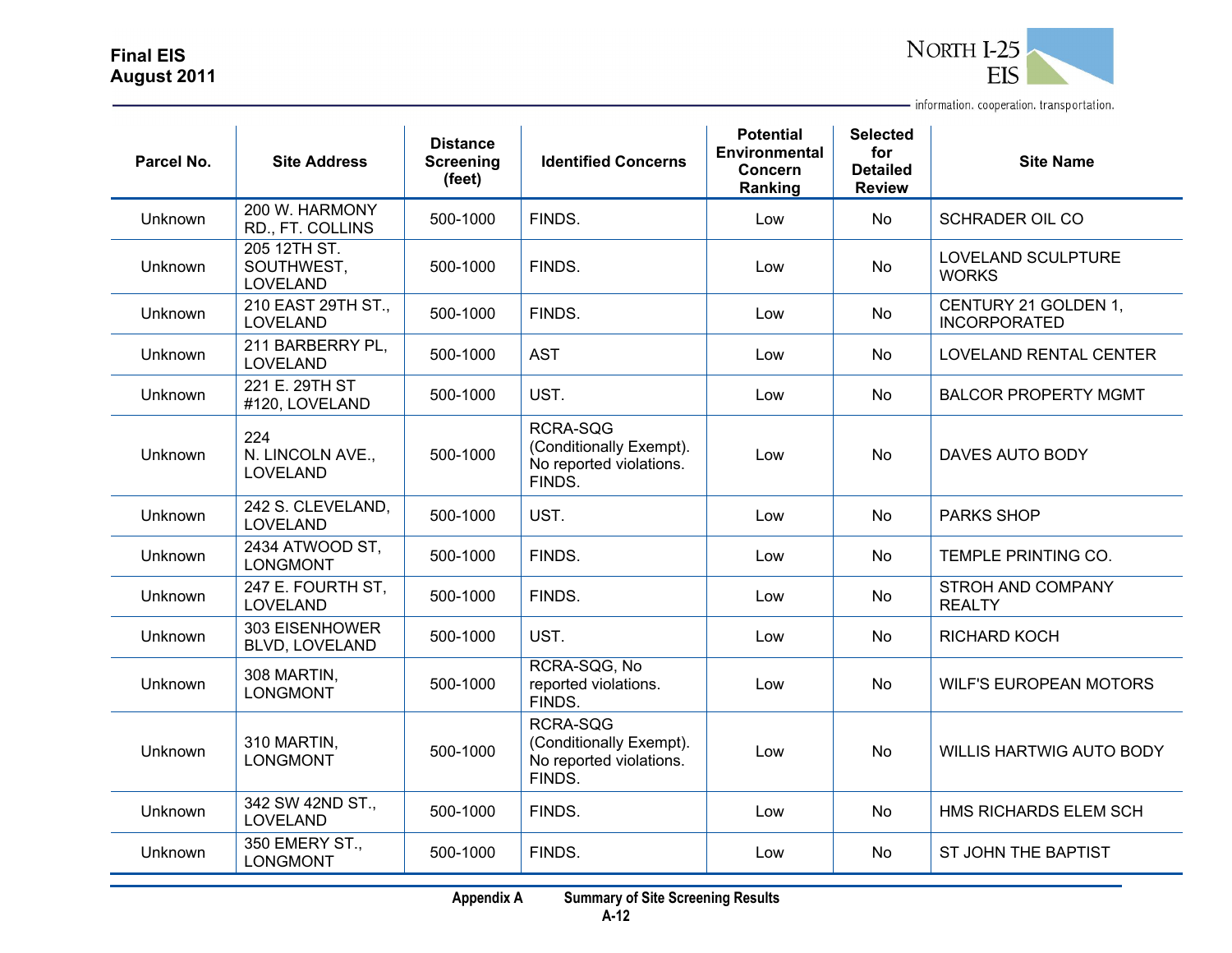

<sup>-</sup> information. cooperation. transportation.

| Parcel No.     | <b>Site Address</b>                           | <b>Distance</b><br><b>Screening</b><br>(feet) | <b>Identified Concerns</b>                                                             | <b>Potential</b><br><b>Environmental</b><br><b>Concern</b><br>Ranking | <b>Selected</b><br>for<br><b>Detailed</b><br><b>Review</b> | <b>Site Name</b>                                        |
|----------------|-----------------------------------------------|-----------------------------------------------|----------------------------------------------------------------------------------------|-----------------------------------------------------------------------|------------------------------------------------------------|---------------------------------------------------------|
| Unknown        | 351 LONGS PEAK<br>AVE., LONGMONT              | 500-1000                                      | FINDS.                                                                                 | Low                                                                   | No                                                         | <b>BLACK RESIDENCE</b>                                  |
| Unknown        | 356 EAST 4TH ST,<br><b>LOVELAND</b>           | 500-1000                                      | RCRA-SQG, No<br>reported violations.<br>FINDS.                                         | Low                                                                   | <b>No</b>                                                  | <b>LUNDEEN STUDIOS</b>                                  |
| Unknown        | 370 W. 4TH ST.,<br><b>LOVELAND</b>            | 500-1000                                      | FINDS.                                                                                 | Low                                                                   | No                                                         | BILL REED MIDDLE SCHOOL                                 |
| <b>Unknown</b> | 3880 GRANT AVE.,<br><b>LOVELAND</b>           | 500-1000                                      | FINDS.                                                                                 | Low                                                                   | No                                                         | <b>KELLER WILLIAMS</b>                                  |
| Unknown        | 39 3RD. AVE.,<br><b>LONGMONT</b>              | 500-1000                                      | <b>AST</b>                                                                             | Low                                                                   | No                                                         | <b>BERT EQUIPMENT</b>                                   |
| Unknown        | <b>443 MOUNTAIN</b><br>AVE., BERTHOUD         | 500-1000                                      | UST.                                                                                   | Low                                                                   | No                                                         | <b>BERTHOUD PHILLIPS</b>                                |
| 9513324001     | 502 N. LINCOLN<br>AVE., LOVELAND              | 500-1000                                      | FINDS.                                                                                 | Low                                                                   | No                                                         | <b>DWIGHT SULLIVAN/MIKE'S</b><br><b>DOWNTOWN TEXACO</b> |
| Unknown        | 702<br>N. LINCOLN AVE.,<br><b>LOVELAND</b>    | 500-1000                                      | DryCleaners, RCRA-<br>SQG (Conditionally<br>Exempt). No reported<br>violations. FINDS. | Low                                                                   | <b>No</b>                                                  | <b>VAN S CLEANERS</b>                                   |
| Unknown        | 725 1ST ST,<br><b>BERTHOUD</b>                | 500-1000                                      | RCRA-SQG, No<br>reported violations.<br>FINDS.                                         | Low                                                                   | No                                                         | <b>DISIGNED CONVEYING</b><br><b>SYSTEMS INC</b>         |
| 9513222001     | 1141 N. LINCOLN,<br><b>LOVELAND</b>           | 500-1000                                      | UST. LUST.                                                                             | Medium                                                                | <b>No</b>                                                  | <b>HOUSTON MARKLEY</b>                                  |
| Unknown        | 1203 N. LINCOLN,<br><b>LOVELAND</b>           | 500-1000                                      | <b>UST. LUST. RCRA-</b><br>SQG, No reported<br>violations. FINDS.                      | Medium                                                                | No                                                         | <b>LOVELAND DODGE</b>                                   |
| Unknown        | 233<br>N LINCOLN AVE.,<br><b>LOVELAND</b>     | 500-1000                                      | UST. LUST.                                                                             | Medium                                                                | <b>No</b>                                                  | <b>CARROLLS CONOCO</b>                                  |
| Unknown        | 234 N LINCOLN<br>LOVELAND,<br><b>LOVELAND</b> | 500-1000                                      | UST. LUST.                                                                             | Medium                                                                | No                                                         | P&W JOINT VENTURE                                       |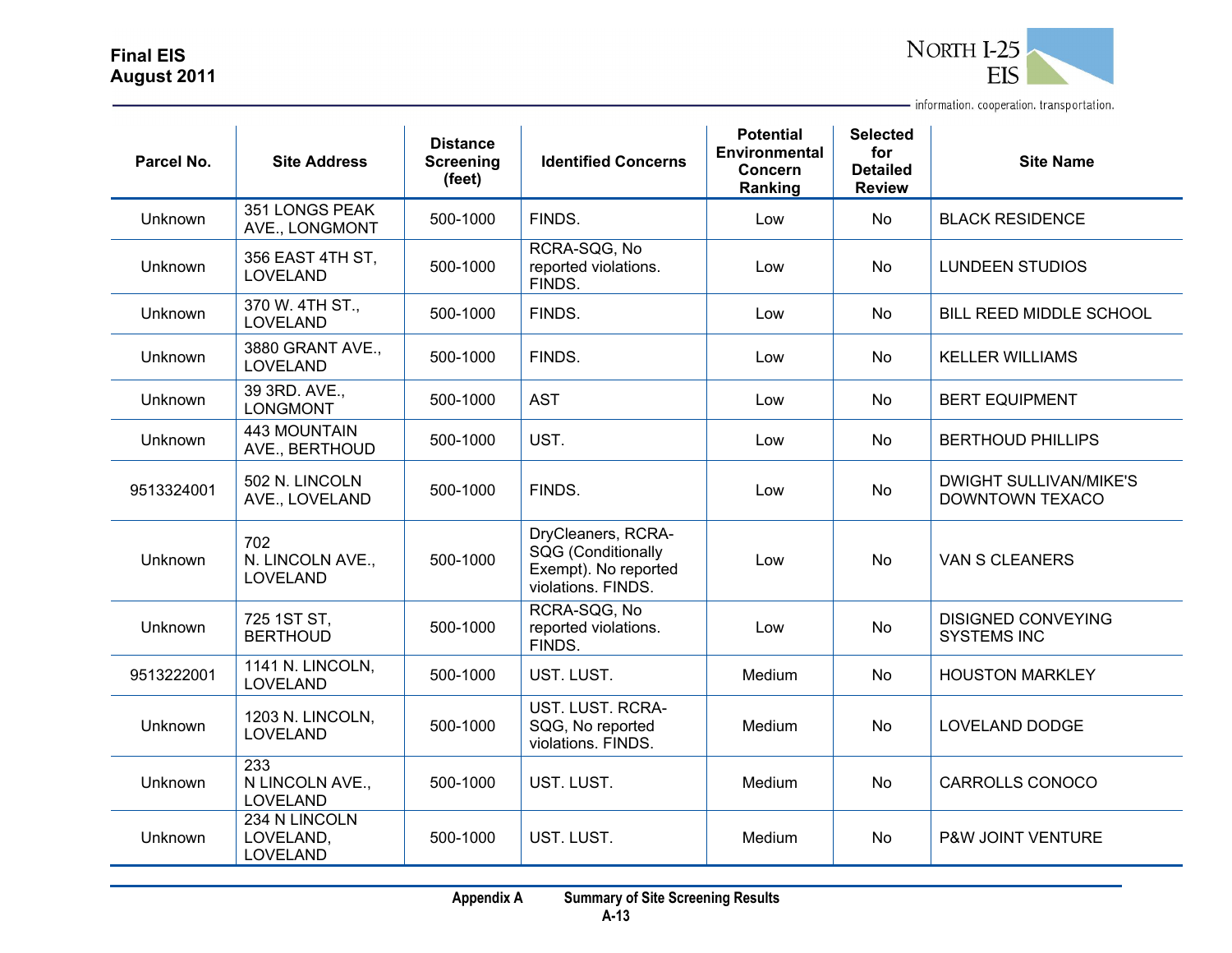

<sup>-</sup> information. cooperation. transportation.

| Parcel No. | <b>Site Address</b>                  | <b>Distance</b><br><b>Screening</b><br>(feet) | <b>Identified Concerns</b>                                           | <b>Potential</b><br><b>Environmental</b><br>Concern<br>Ranking | <b>Selected</b><br>for<br><b>Detailed</b><br><b>Review</b> | <b>Site Name</b>                                         |
|------------|--------------------------------------|-----------------------------------------------|----------------------------------------------------------------------|----------------------------------------------------------------|------------------------------------------------------------|----------------------------------------------------------|
| Unknown    | 255 S. CLEVELAND,<br><b>LOVELAND</b> | 500-1000                                      | LUST.                                                                | Medium                                                         | No                                                         | <b>OPERATIONS</b><br>CENTER/THOMPSON SCHOOL<br>DIST R2-J |
| Unknown    | 1730 ATWOOD,<br><b>LONGMONT</b>      | 500-1000                                      | UST.                                                                 | Low                                                            | <b>No</b>                                                  | <b>ROBERT C GITTINGER</b>                                |
| Unknown    | 301 N. LINCOLN,<br><b>LOVELAND</b>   | 500-1000                                      | Drycleaners, LUST.<br>RCRA-SQG, No<br>reported violations.<br>FINDS. | Medium                                                         | <b>No</b>                                                  | <b>LESLIE CLEANERS</b>                                   |
| 9712206008 | 320 N. COLLEGE<br>AVE. FT. COLLINS   | 500-1000                                      | AST. UST. LUST.                                                      | Medium                                                         | Yes                                                        | SCHRADER OIL CO BULK<br><b>PLANT</b>                     |
| Unknown    | 320 N. LINCOLN<br>AVE., LOVELAND     | 500-1000                                      | UST. LUST.                                                           | Medium                                                         | No                                                         | <b>UNKNOWN SITE NAME</b>                                 |
| Unknown    | 335 E. 6TH AVE.,<br>LOVELAND         | 500-1000                                      | LUST. UST. RCRA-<br>SQG, No reported<br>violations. FINDS.           | Medium                                                         | No                                                         | U.S. WEST COMMUNICATIONS                                 |
| Unknown    | 338 E. 4TH,<br><b>LOVELAND</b>       | 500-1000                                      | CO ERNS.                                                             | Medium                                                         | <b>No</b>                                                  | UNKNOWN SITE NAME                                        |
| Unknown    | 3408 GARFIELD<br>AVE., LOVELAND      | 500-1000                                      | AST. UST. LUST.                                                      | Medium                                                         | No                                                         | <b>J &amp; L RENTAL CENTER</b>                           |
| Unknown    | 3RD. AVE./EMERY<br>ST, LONGMONT      | 500-1000                                      | LUST.                                                                | Medium                                                         | <b>No</b>                                                  | <b>CITY OF LONGMONT</b>                                  |
| Unknown    | 505 5TH ST.,<br><b>BERTHOUD</b>      | 500-1000                                      | LUST. UST.                                                           | Medium                                                         | <b>No</b>                                                  | <b>ZOLLER PROPERTY</b>                                   |
| Unknown    | 701 N. LINCOLN<br>AVE., LOVELAND     | 500-1000                                      | LUST.                                                                | Medium                                                         | No                                                         | <b>CHEVRON</b>                                           |
| 9513306909 | 127 E. 8TH ST.,<br><b>LOVELAND</b>   | 500-1000                                      | LUST. UST. RCRA-<br>SQG, No reported<br>violations. FINDS.           | Medium                                                         | Yes                                                        | <b>CDOT LOVELAND</b>                                     |
| 9513346003 | 216 E. 3RD. ST,<br><b>LOVELAND</b>   | 500-1000                                      | LUST. UST.                                                           | Medium                                                         | Yes                                                        | <b>GOODYEAR TIRE CENTER</b>                              |
| 9712211004 | 216 N. COLLEGE<br>AVE., FT. COLLINS  | 500-1000                                      | LUST. UST.                                                           | Medium                                                         | Yes                                                        | <b>ARROWSTAR GLAS</b>                                    |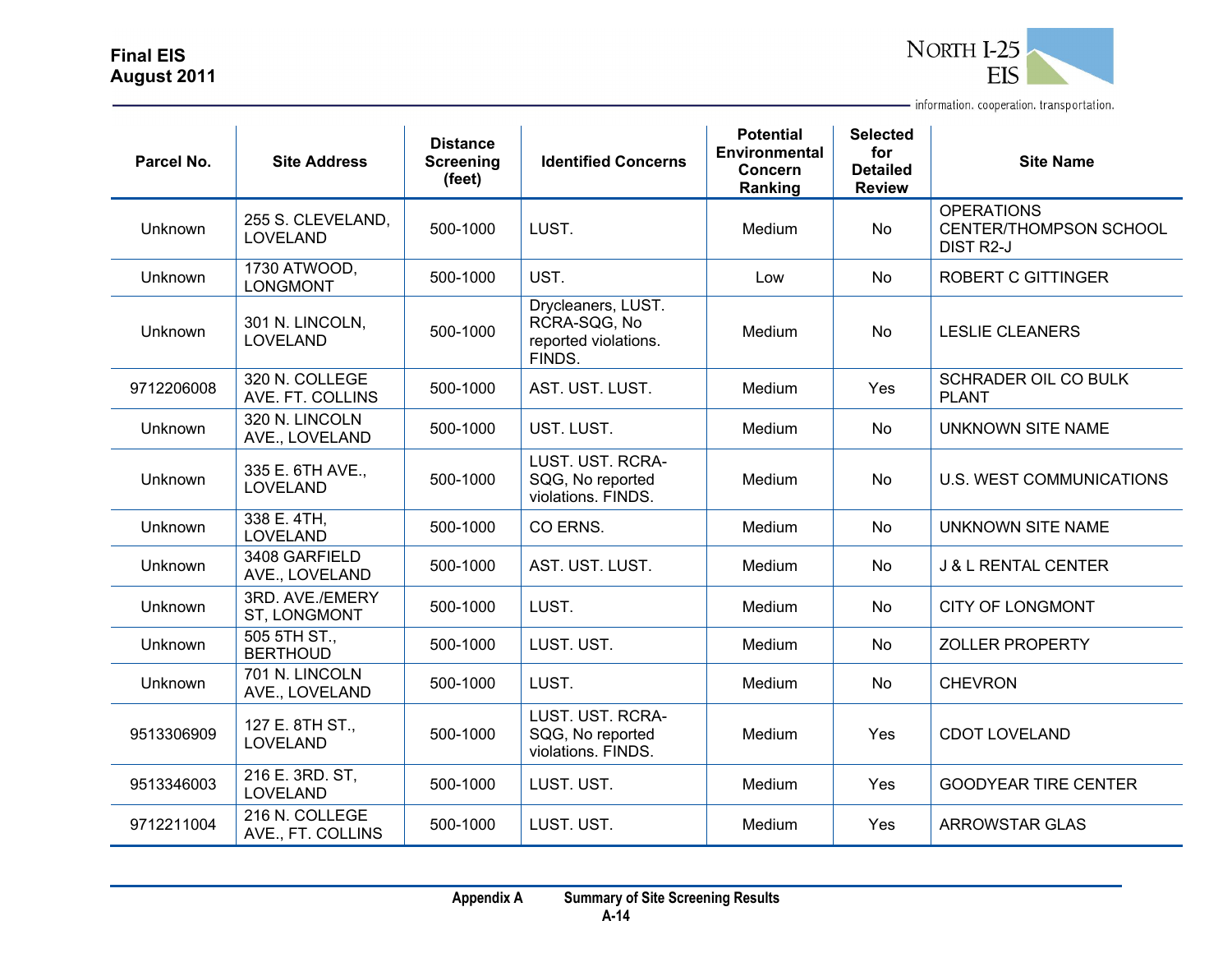

<sup>-</sup> information. cooperation. transportation.

| Parcel No. | <b>Site Address</b>                 | <b>Distance</b><br><b>Screening</b><br>(feet) | <b>Identified Concerns</b>                                                        | <b>Potential</b><br><b>Environmental</b><br>Concern<br>Ranking | <b>Selected</b><br>for<br><b>Detailed</b><br><b>Review</b> | <b>Site Name</b>                                        |
|------------|-------------------------------------|-----------------------------------------------|-----------------------------------------------------------------------------------|----------------------------------------------------------------|------------------------------------------------------------|---------------------------------------------------------|
| 9712200058 | 410 N. COLLEGE<br>AVE., FT. COLLINS | 500-1000                                      | AST. UST. LUST.                                                                   | Medium                                                         | Yes                                                        | <b>RAPID LUBE</b>                                       |
| 9711115006 | 425 N. COLLEGE<br>AVE., FT. COLLINS | 500-1000                                      | UST. LUST.                                                                        | Medium                                                         | Yes                                                        | <b>J &amp; M PRECISION IMPORT CAR</b><br><b>SERVICE</b> |
| 9711114905 | 429 N. COLLEGE<br>AVE., FT. COLLINS | 500-1000                                      | RCRA-SQG, No<br>reported violations.<br>FINDS.                                    | Low                                                            | <b>No</b>                                                  | <b>CSU RESEARCH FOUNDATION</b><br><b>FACILITY</b>       |
| 9713220001 | 830 S. COLLEGE<br>AVE., FT. COLLINS | 500-1000                                      | FINDS. UST. LUST.                                                                 | Medium                                                         | Yes                                                        | SCHRADER OIL COMPANY<br><b>STORE #410</b>               |
| Unknown    | 105 WILLOW,<br>FT. COLLINS          | 500-1000                                      | COAL Gas.                                                                         | Medium                                                         | <b>No</b>                                                  | POUDRE VALLEY GAS CO.                                   |
| Unknown    | 104 S. MAIN,<br><b>LONGMONT</b>     | 500-1000                                      | CO ERNS.                                                                          | Medium                                                         | <b>No</b>                                                  | <b>MAZDA OF LONGMONT INC</b>                            |
| Unknown    | 116 S. MAIN ST.,<br><b>LONGMONT</b> | 500-1000                                      | UST. LUST. RCRA-<br>SQG (Conditionally<br>Exempt). Violations<br>reported, FINDS. | Medium                                                         | <b>No</b>                                                  | LONGMONT TOYOTA INC.                                    |
| Unknown    | 116-1/2 S. MAIN ST.<br>#1, LONGMONT | 500-1000                                      | RCRA-SQG<br>(Conditionally Exempt).<br>No reported violations.<br>FINDS.          | Low                                                            | <b>No</b>                                                  | WASTE OIL RECOVERY INC                                  |
| Unknown    | 200 ALPINE ST.,<br><b>LONGMONT</b>  | 500-1000                                      | UST.                                                                              | Low                                                            | <b>No</b>                                                  | <b>LONGMONT CHRYSLER</b><br><b>DODGE PLYMOUTH</b>       |
| Unknown    | 200 LASHLEY ST.,<br><b>LONGMONT</b> | 500-1000                                      | UST.                                                                              | Low                                                            | <b>No</b>                                                  | <b>LOAF N JUG</b>                                       |
| Unknown    | 230 S MAIN ST.,<br><b>LONGMONT</b>  | 500-1000                                      | RCRA-SQG, No<br>reported violations.                                              | Low                                                            | No                                                         | <b>ROCKY MOUNTAIN PAINT &amp;</b><br><b>BODY</b>        |
| 9513240001 | <b>UNKNOWN</b>                      | $500 - 1000$                                  | Mines.                                                                            | Low                                                            | No                                                         | <b>COULSON EXCAVATING CO</b>                            |
| Unknown    | 2950 COLORFUL<br>AVE., LONGMONT     | $500 - 1000$                                  | RCRA-SQG, No<br>reported violations. -                                            | Low                                                            | <b>No</b>                                                  | <b>CONCEPTS DIRECT INC</b>                              |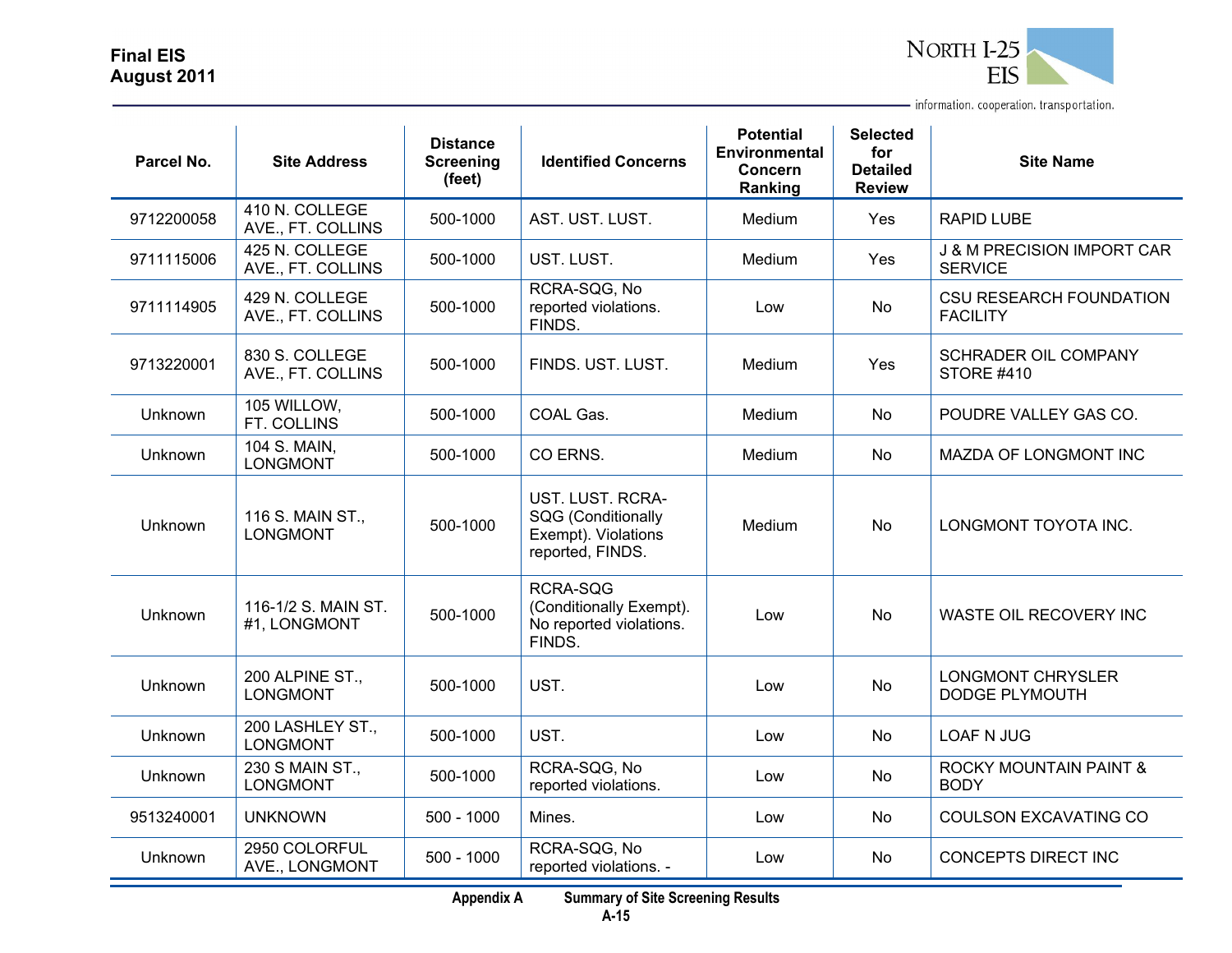

<sup>-</sup> information. cooperation. transportation.

| Parcel No.     | <b>Site Address</b>                               | <b>Distance</b><br><b>Screening</b><br>(feet) | <b>Identified Concerns</b>                                               | <b>Potential</b><br><b>Environmental</b><br>Concern<br>Ranking | <b>Selected</b><br>for<br><b>Detailed</b><br><b>Review</b> | <b>Site Name</b>                               |
|----------------|---------------------------------------------------|-----------------------------------------------|--------------------------------------------------------------------------|----------------------------------------------------------------|------------------------------------------------------------|------------------------------------------------|
|                |                                                   |                                               | FINDS.                                                                   |                                                                |                                                            |                                                |
| Unknown        | 301 MARTIN ST.,<br><b>LONGMONT</b>                | $500 - 1000$                                  | UST. LUST. FINDS.                                                        | Medium                                                         | <b>No</b>                                                  | <b>GASAMAT</b>                                 |
| Unknown        | 3RD AVE./MARTIN<br>ST., LONGMONT                  | 500-1000                                      | CO ERNS.                                                                 | Low                                                            | No                                                         | <b>UNKNOWN SITE NAME</b>                       |
| Unknown        | 455<br><b>WEAVER PARK RD.,</b><br><b>LONGMONT</b> | 500-1000                                      | RCRA - SQG, No<br>reported violations.<br>FINDS.                         | Low                                                            | <b>No</b>                                                  | <b>BLACKFOX TECHNOLOGY</b><br><b>GROUP LLC</b> |
| Unknown        | 50 E. ROGERS RD.,<br><b>LONGMONT</b>              | 500-1000                                      | UST. LUST.                                                               | Medium                                                         | No                                                         | O U R CENTER                                   |
| <b>Unknown</b> | 500<br><b>WEAVER PARK RD.,</b><br><b>LONGMONT</b> | 500-1000                                      | RCRA - SQG, No<br>reported violations.<br>FINDS.                         | Low                                                            | <b>No</b>                                                  | <b>SCOTT SPECIALTY GASES</b>                   |
| Unknown        | 550<br><b>WEAVER PARK RD.,</b><br><b>LONGMONT</b> | 500-1000                                      | RCRA - SQG, No<br>reported violations.<br>FINDS.                         | Low                                                            | No                                                         | <b>AMERICAN NATIONAL</b><br>CHEMICAL CO        |
| Unknown        | 605 WEAVER PARK<br>RD., LONGMONT                  | 500-1000                                      | LUST. UST.                                                               | Medium                                                         | <b>No</b>                                                  | <b>KCI CONSTRUCTION INC</b>                    |
| 131510213002   | 63 S. PRATT PKWY<br>UNIT A,<br><b>LONGMONT</b>    | 500-1000                                      | RCRA-SQG<br>(Conditionally Exempt).<br>No reported violations.<br>FINDS. | Low                                                            | <b>No</b>                                                  | R & D COATINGS INC                             |
| <b>Unknown</b> | 780 BOSTON,<br><b>LONGMONT</b>                    | 500-1000                                      | LUST. UST.                                                               | Medium                                                         | No                                                         | <b>VARRA PROPERTY</b>                          |
| 131503419008   | <b>201 MAIN ST.,</b><br><b>LONGMONT</b>           | 500-1000                                      | LUST.                                                                    | Medium                                                         | Yes                                                        | <b>ROBERT P MARX</b>                           |
| Unknown        | 1650<br>SKYWAY DR. 2,<br><b>LONGMONT</b>          | 500-1000                                      | <b>SSTS (Pesticide</b><br>Producing)                                     | Low                                                            | <b>No</b>                                                  | POLYMERICS, INC.                               |
| Unknown        | 1680-A SKYWAY<br>DR.LONGMONT                      | 500-1000                                      | <b>SSTS (Pesticide</b><br>Producing)                                     | Low                                                            | No                                                         | MICROSHIELD, INC.                              |
| 120511000005   | 11600 WASATCH<br>RD., LONGMONT                    | $500 - 1000$                                  | FINDS.                                                                   | Low                                                            | No                                                         | <b>Unknown Site Name</b>                       |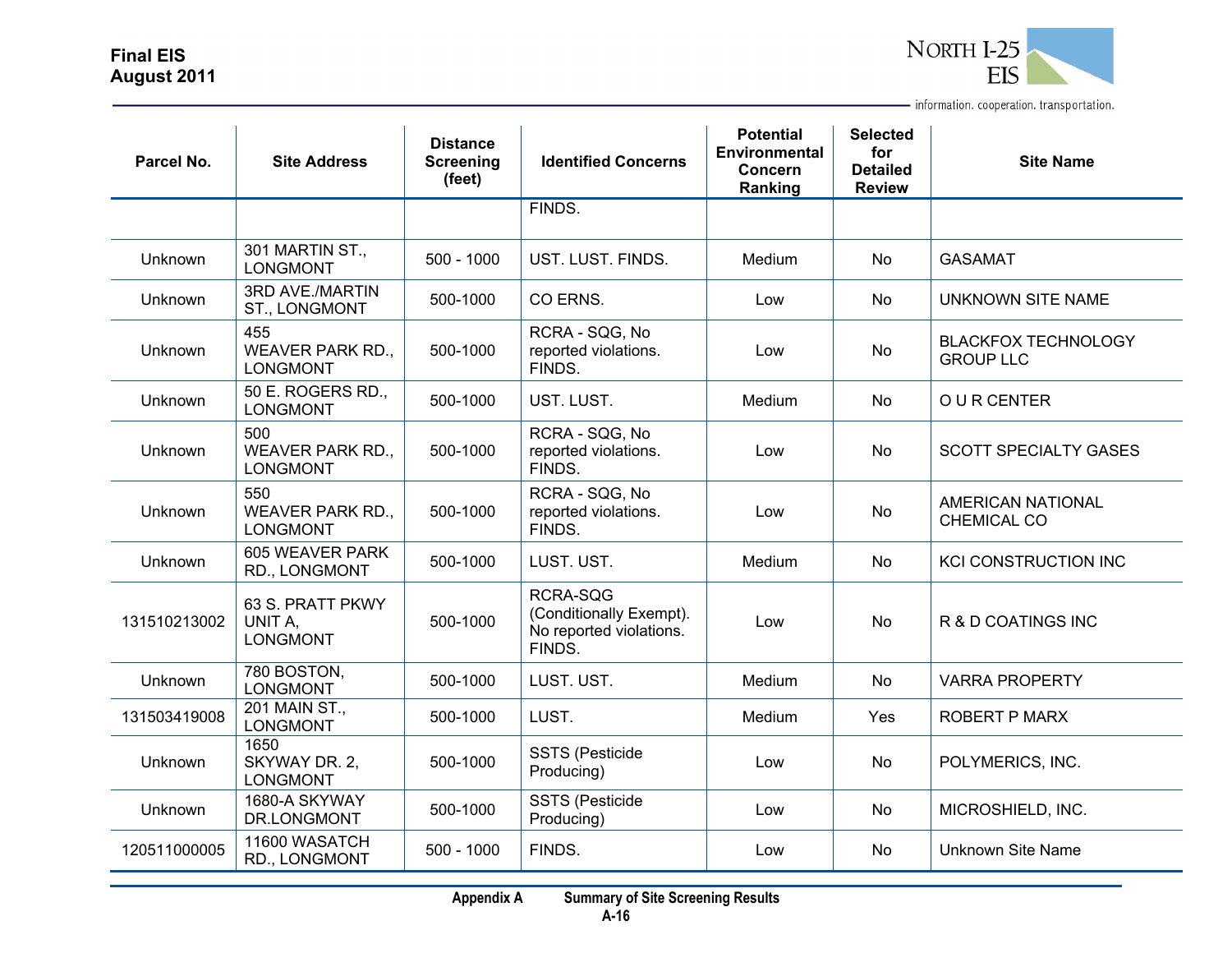

<sup>-</sup> information. cooperation. transportation.

| Parcel No.     | <b>Site Address</b>                                  | <b>Distance</b><br><b>Screening</b><br>(feet) | <b>Identified Concerns</b>                                | <b>Potential</b><br><b>Environmental</b><br>Concern<br>Ranking | <b>Selected</b><br>for<br><b>Detailed</b><br><b>Review</b> | <b>Site Name</b>                                     |
|----------------|------------------------------------------------------|-----------------------------------------------|-----------------------------------------------------------|----------------------------------------------------------------|------------------------------------------------------------|------------------------------------------------------|
| 9735400021     | 224 W. HARMONY<br>RD., FT. COLLINS                   | $500 - 1000$                                  | UST.                                                      | Low                                                            | No                                                         | <b>UBC LUMBER/Wickes Lumber</b>                      |
| 9501298001     | 3675 N. GARFIELD,<br><b>LOVELAND</b>                 | $500 - 1000$                                  | UST. FINDS.                                               | Low                                                            | <b>No</b>                                                  | <b>DIAMOND SHAMROCK</b><br><b>CORNER STORE</b>       |
| Unknown        | <b>3029 STATE</b><br>HIGHWAY 119,<br><b>LONGMONT</b> | 500-1000                                      | FINDS.                                                    | Low                                                            | No                                                         | <b>WESTERN MOBILE BOULDER</b><br><b>INCORPORATED</b> |
| 131502325001   | 303 LASHLEY,<br><b>LONGMONT</b>                      | 500-1000                                      | RCRA-SQG, No<br>reported violations.<br>FINDS. UST. LUST. | Medium                                                         | No                                                         | DIAMOND SHAMROCK/TOTAL                               |
| Unknown        | 2ND AVE. / PRATT<br>ST., LONGMONT                    | 1000-1500                                     | CO ERNS.                                                  | Medium                                                         | No                                                         | UNKNOWN SITE NAME                                    |
| Unknown        | 349 N. JEFFERSON,<br><b>LOVELAND</b>                 | 1000-1500                                     | CO ERNS.                                                  | Medium                                                         | <b>No</b>                                                  | <b>UNKNOWN SITE NAME</b>                             |
| Unknown        | 410 E. 5TH.<br><b>LOVELAND</b>                       | 1000-1500                                     | LUST. UST. FINDS.                                         | Medium                                                         | No                                                         | UNKNOWN SITE NAME                                    |
| Unknown        | 285 E. 29TH ST,<br><b>LOVELAND</b>                   | 1000-1500                                     | ERNS.                                                     | Medium                                                         | No                                                         | <b>DETAIL SHOP</b>                                   |
| Unknown        | 502 E EISENHOWER<br>BLVD, LOVELAND                   | 1000-1500                                     | LUST. UST.                                                | Medium                                                         | No                                                         | UNKNOWN SITE NAME                                    |
| Unknown        | 105 37TH AVE.,<br>LOVELAND                           | 1000-1500                                     | UST. FINDS.                                               | Low                                                            | <b>No</b>                                                  | 7-ELEVEN #27094                                      |
| <b>Unknown</b> | 141 PRATT ST.,<br><b>LONGMONT</b>                    | 1000-1500                                     | RCRA-SQG, No<br>reported violations.<br>FINDS.            | Low                                                            | No                                                         | <b>ACCURATE PLASTICS &amp; ENG.,</b><br>INC.         |
| 9512244001     | 2316 N LINCOLN,<br><b>LOVELAND</b>                   | 1000-1500                                     | RCRA-SQG, No<br>reported violations.<br>FINDS.            | Low                                                            | <b>No</b>                                                  | ALPINE VALLEY MOTORS                                 |
| Unknown        | 560 BUNYAN AVE.,<br><b>BERTHOUD</b>                  | 1000-1500                                     | FINDS, LUST.                                              | Medium                                                         | <b>No</b>                                                  | <b>BERTHOUD ELEMENTARY</b><br><b>SCHOOL</b>          |
| 9512244001     | 2412<br>N. LINCOLN AVE.,<br><b>LOVELAND</b>          | 1000-1500                                     | RCRA-SQG, No<br>reported violations.<br>FINDS.            | Low                                                            | No                                                         | <b>CARRIAGE SHOPPE OF</b><br>LOVELAND INC.           |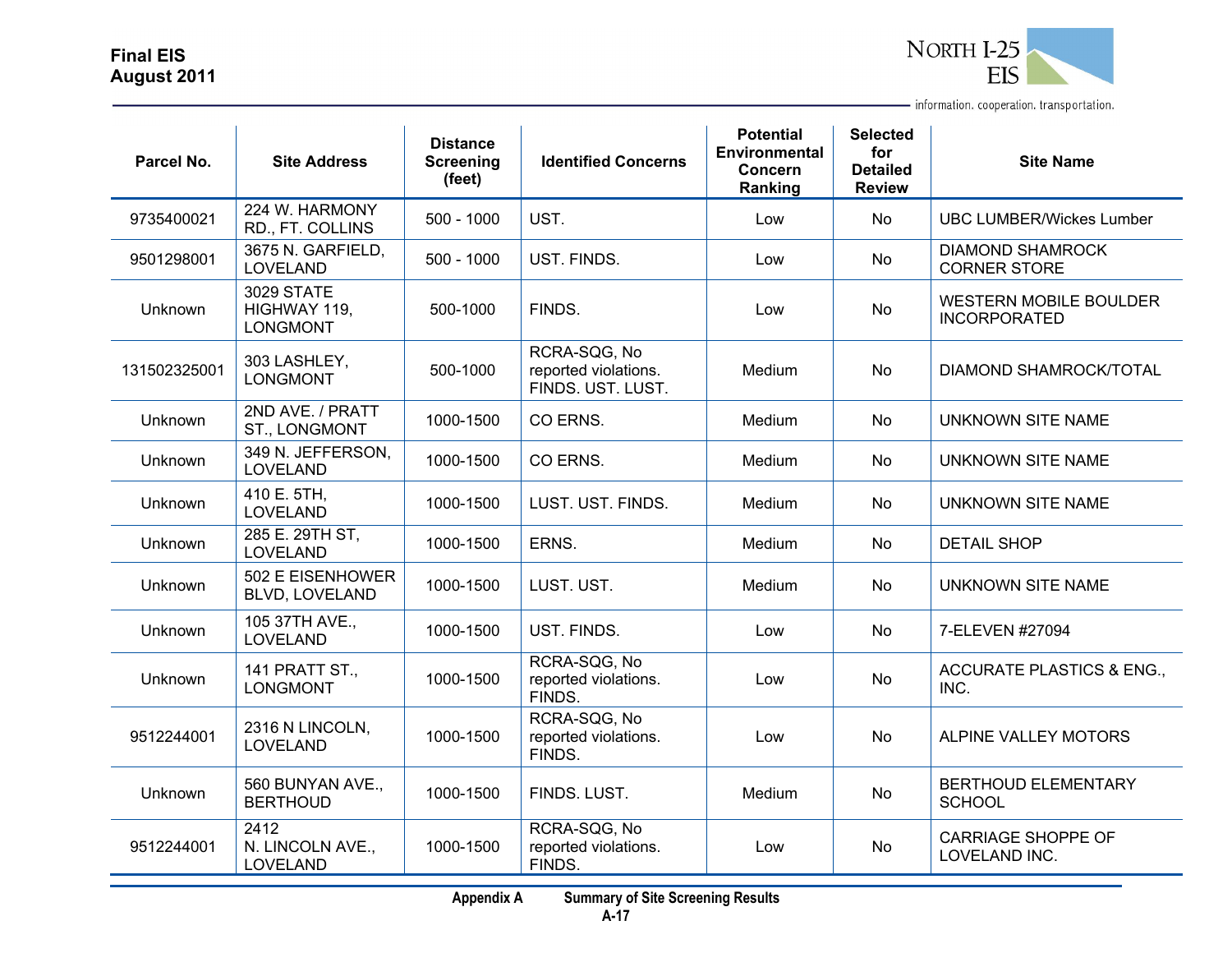

<sup>-</sup> information. cooperation. transportation.

| Parcel No.     | <b>Site Address</b>                                                             | <b>Distance</b><br><b>Screening</b><br>(feet) | <b>Identified Concerns</b>                                               | <b>Potential</b><br><b>Environmental</b><br>Concern<br>Ranking | <b>Selected</b><br>for<br><b>Detailed</b><br><b>Review</b> | <b>Site Name</b>                                             |
|----------------|---------------------------------------------------------------------------------|-----------------------------------------------|--------------------------------------------------------------------------|----------------------------------------------------------------|------------------------------------------------------------|--------------------------------------------------------------|
| 9513310001     | 805 LINCOLN,<br><b>LOVELAND</b>                                                 | 1000-1500                                     | FINDS.                                                                   | Low                                                            | <b>No</b>                                                  | <b>COASTAL MART</b>                                          |
| Unknown        | 4619 SOUTH<br>MASON C 5.<br>FT. COLLINS                                         | 1000-1500                                     | RCRA-SQG, No<br>reported violations.<br>FINDS.                           | Low                                                            | No                                                         | <b>CONTINENTAL CLEANERS</b>                                  |
| <b>Unknown</b> | 115 E HARMONY<br>RD., FT. COLLINS                                               | 1000-1500                                     | FINDS.                                                                   | Low                                                            | No                                                         | <b>COUNTRY INN</b>                                           |
| 9714408910     | <b>COLORADO STATE</b><br><b>UNIVERSITY B110</b><br>MICROBIOLOGY,<br>FT. COLLINS | 1000-1500                                     | UST.                                                                     | Low                                                            | <b>No</b>                                                  | CSU                                                          |
| Unknown        | 2205 N. LINCOLN<br>ST, LOVELAND                                                 | 1000-1500                                     | LUST, UST.                                                               | Medium                                                         | No                                                         | <b>DIAMOND SHAMROCK</b>                                      |
| Unknown        | 238 S COLLEGE<br>AVE, FT. COLLINS                                               | 1000-1500                                     | LUST.                                                                    | Medium                                                         | No                                                         | <b>DREILING BUILDING</b>                                     |
| <b>Unknown</b> | 307 W 49TH,<br><b>LOVELAND</b>                                                  | 1000-1500                                     | LUST.                                                                    | Medium                                                         | <b>No</b>                                                  | <b>EDMONSON ELEMENTRY</b><br><b>SCHOOL</b>                   |
| Unknown        | 525 E. THIRD. AVE.,<br><b>LONGMONT</b>                                          | 1000-1500                                     | RCRA-SQG<br>(Conditionally Exempt).<br>No reported violations.<br>FINDS. | Low                                                            | No                                                         | <b>FAMILY EXTENSION BUILDING</b>                             |
| Unknown        | 2400 N. LINCOLN<br>AVE.,<br><b>LOVELAND</b>                                     | 1000-1500                                     | LUST. UST. RCRA-<br>SQG, No reported<br>violations. FINDS.               | Medium                                                         | No                                                         | <b>FERRERO AUTO CENTER</b>                                   |
| Unknown        | 2600<br>N. LINCOLN AVE.,<br>LOVELAND                                            | 1000-1500                                     | UST. LUST.                                                               | Medium                                                         | No                                                         | <b>FERRERO AUTO</b><br>CENTER/LOVELAND<br><b>CHRYSLER</b>    |
| Unknown        | 4620<br>S. COLLEGE AVE.,<br>FT. COLLINS                                         | 1000-1500                                     | UST. LUST.                                                               | Medium                                                         | No                                                         | FT COLLINS CENTRAL<br>OFFICE/US WEST<br><b>COMMUNICATION</b> |
| <b>Unknown</b> | 111 S. PRATT<br>PKWY, LONGMONT                                                  | 1000-1500                                     | UST.                                                                     | Low                                                            | No                                                         | <b>GOLDEN TRANSFER CO</b>                                    |
| Unknown        | 125 TERRY ST.,<br><b>LONGMONT</b>                                               | 1000-1500                                     | UST.                                                                     | Low                                                            | No                                                         | <b>GOLDEN WEST MILLING CO</b>                                |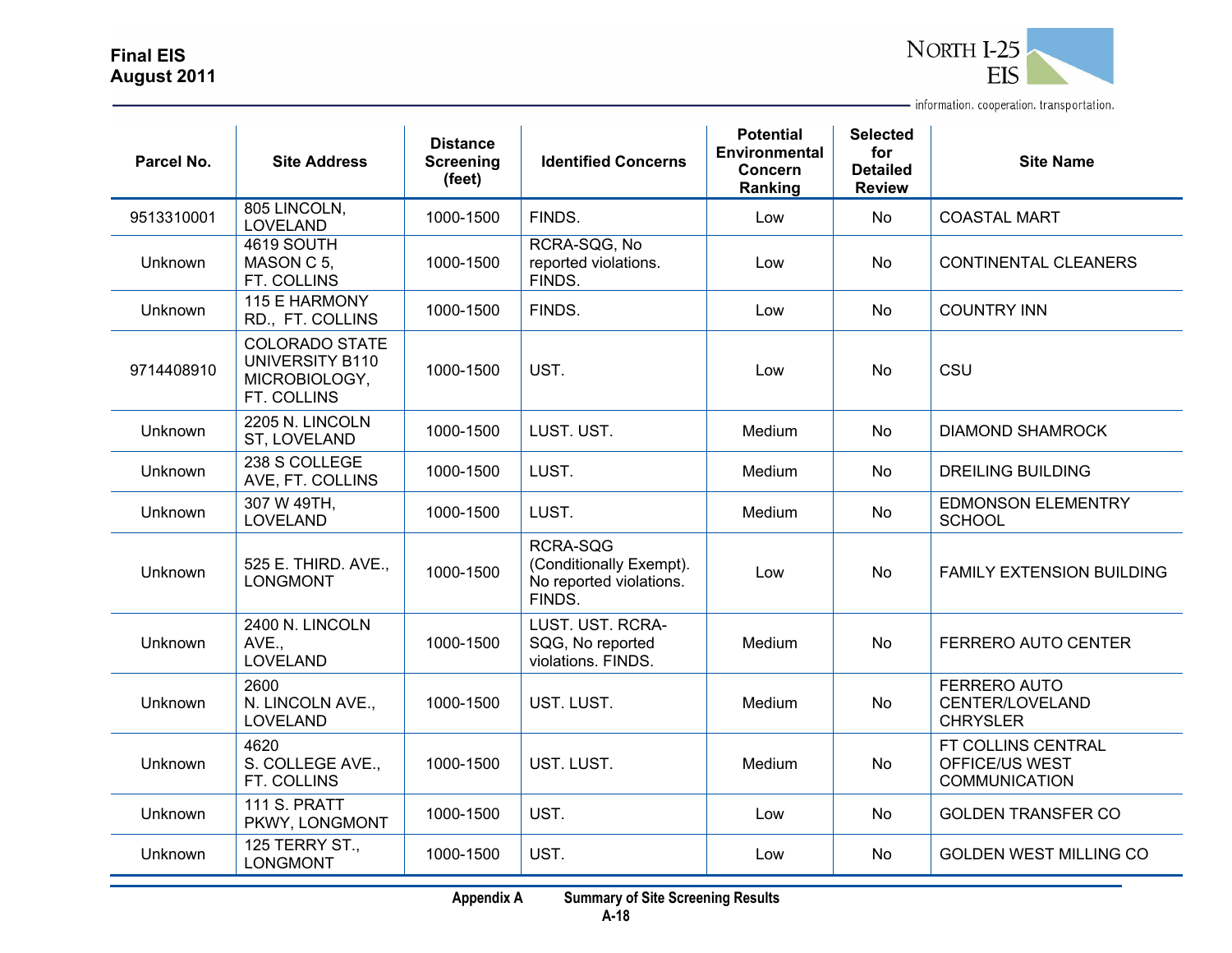

<sup>-</sup> information. cooperation. transportation.

| Parcel No.     | <b>Site Address</b>                          | <b>Distance</b><br><b>Screening</b><br>(feet) | <b>Identified Concerns</b>                                                           | <b>Potential</b><br><b>Environmental</b><br>Concern<br>Ranking | <b>Selected</b><br>for<br><b>Detailed</b><br><b>Review</b> | <b>Site Name</b>                                 |
|----------------|----------------------------------------------|-----------------------------------------------|--------------------------------------------------------------------------------------|----------------------------------------------------------------|------------------------------------------------------------|--------------------------------------------------|
| Unknown        | 221 E MOUNTAIN<br>AVE., FT. COLLINS          | 1000-1500                                     | UST. LUST.                                                                           | Medium                                                         | <b>No</b>                                                  | <b>GOODYEAR TIRE CENTER</b>                      |
| 171922102003   | 15TH / LASHLEY,<br><b>LONGMONT</b>           | 1000-1500                                     | LF/SWF.                                                                              | High                                                           | Yes                                                        | <b>ILLEGAL DUMP</b>                              |
| Unknown        | 226 KIMBARK ST.,<br><b>LONGMONT</b>          | 1000-1500                                     | RCRA-SQG, No<br>reported violations.<br>FINDS.                                       | Low                                                            | No                                                         | <b>JERRY S TIRE &amp; AUTO</b><br><b>SERVICE</b> |
| Unknown        | <b>121 KENSINGTON</b><br>DR., FT. COLLINS    | 1000-1500                                     | FINDS. UST.                                                                          | Low                                                            | <b>No</b>                                                  | <b>JIFFY LUBE</b>                                |
| 9610405001     | 1.5 MI S OF TRILBY<br>RD ON, FT COLLINS      | 1000-1500                                     | RCRA-SQG, No<br>reported violations.<br>FINDS.                                       | Low                                                            | <b>No</b>                                                  | KANSAS BRICK AND TILE                            |
| Unknown        | 145 PRATT ST.,<br><b>LONGMONT</b>            | 1000-1500                                     | RCRA-SQG, No<br>reported violations.<br>FINDS.                                       | Low                                                            | <b>No</b>                                                  | <b>KERR S COTTON CREATIONS</b><br><b>INC</b>     |
| <b>Unknown</b> | 401 S. LINCOLN,<br><b>LOVELAND</b>           | 1000-1500                                     | RCRA-SQG, No<br>reported violations.<br>FINDS.                                       | Low                                                            | No                                                         | KING OLDSMOBILE GMC<br><b>SUBARU</b>             |
| Unknown        | 1400 REMINGTON<br>ST., FT. COLLINS           | 1000-1500                                     | FINDS.                                                                               | Low                                                            | No                                                         | <b>LARIMER BOCES TECH</b><br><b>SCHOOL</b>       |
| Unknown        | 200 W. OAK ST,<br>FT. COLLINS                | 1000-1500                                     | LUST. UST. RCRA-<br>SQG (Conditionally<br>Exempt). No reported<br>violations. FINDS. | Low                                                            | <b>No</b>                                                  | <b>LARIMER COUNTY COURT</b><br><b>HOUSE</b>      |
| Unknown        | 540 N. JEFFERSON<br>AVE.,<br><b>LOVELAND</b> | 1000-1500                                     | FINDS.                                                                               | Low                                                            | No                                                         | <b>LAUNDRY LAND</b>                              |
| Unknown        | 4TH & KIMBARK,<br><b>LONGMONT</b>            | 1000-1500                                     | FINDS.                                                                               | Low                                                            | <b>No</b>                                                  | LONGMONT CITY OF                                 |
| Unknown        | 350 KIMBARK ST,<br><b>LONGMONT</b>           | 1000-1500                                     | LUST. UST.                                                                           | Medium                                                         | No                                                         | LONGMONT CIVIC CENTER<br><b>COMPLEX</b>          |
| Unknown        | 225 KIMBARK ST.,<br><b>LONGMONT</b>          | 1000-1500                                     | FINDS.                                                                               | Low                                                            | No                                                         | LONGMONT POLICE DEPT.<br>(PORT INCINERATOR)      |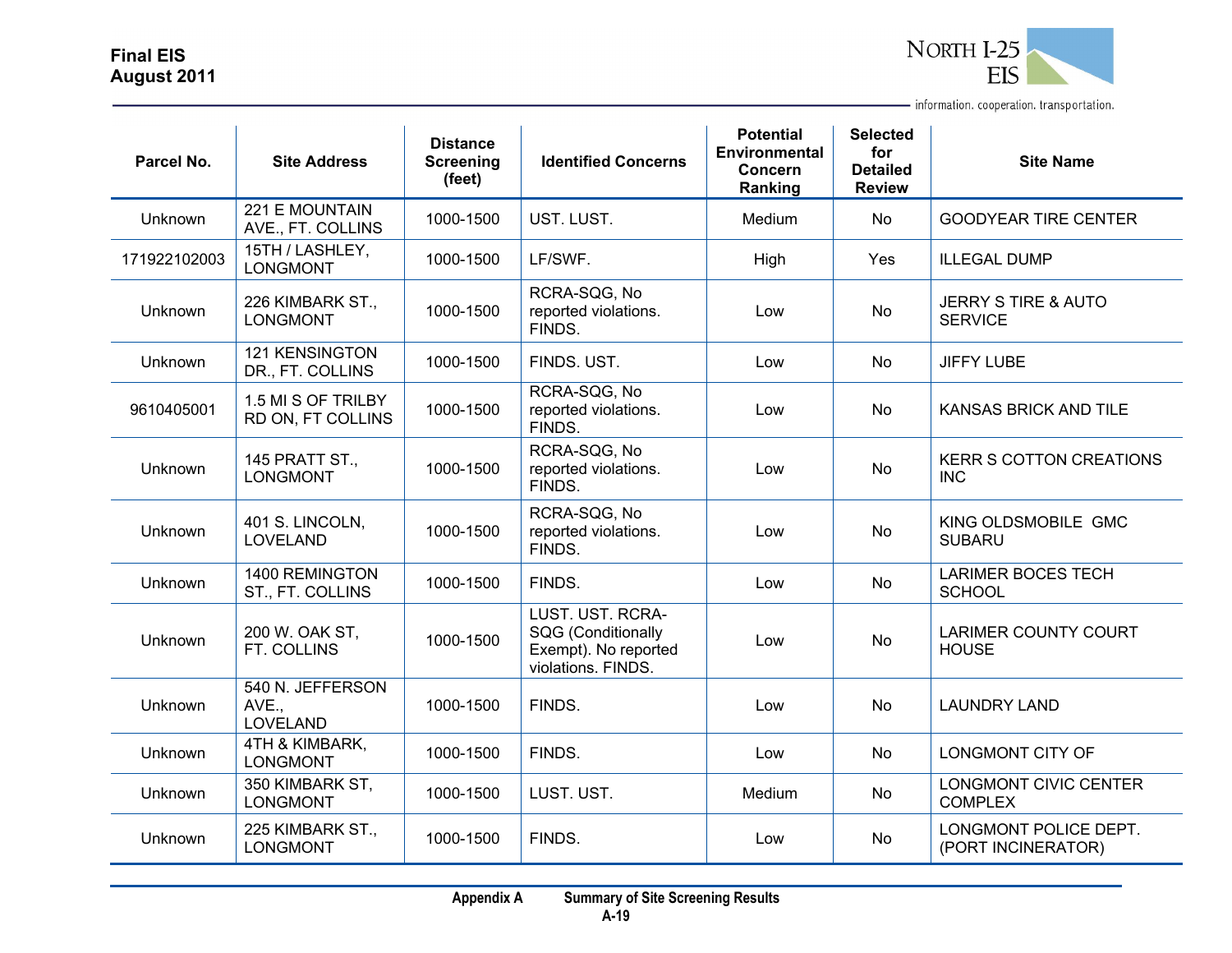

<sup>-</sup> information. cooperation. transportation.

| Parcel No.     | <b>Site Address</b>                                     | <b>Distance</b><br><b>Screening</b><br>(feet) | <b>Identified Concerns</b>                     | <b>Potential</b><br><b>Environmental</b><br>Concern<br>Ranking | <b>Selected</b><br>for<br><b>Detailed</b><br><b>Review</b> | <b>Site Name</b>                                    |
|----------------|---------------------------------------------------------|-----------------------------------------------|------------------------------------------------|----------------------------------------------------------------|------------------------------------------------------------|-----------------------------------------------------|
| Unknown        | 316 15TH AVE.,<br><b>LONGMONT</b>                       | 1000-1500                                     | FINDS.                                         | Low                                                            | <b>No</b>                                                  | LONGMONT SCHOOL ROCKY<br><b>MOUNTAIN CONFERENCE</b> |
| <b>Unknown</b> | 2101 S. GARFIELD<br>AVE., LOVELAND                      | 1000-1500                                     | LUST. UST.                                     | Medium                                                         | No                                                         | LOVELAND GOOD SAMARITAN<br><b>VILLAGE</b>           |
| 131306000050   | HIGHWAY 119,<br><b>LONGMONT</b>                         | 1000-1500                                     | RCRA - SQG, FINDS.<br>CORRACTS.                | High                                                           | Yes                                                        | MCLANE COMPANY INC                                  |
| Unknown        | 130 S. MAIN ST.,<br><b>LONGMONT</b>                     | 1000-1500                                     | AST. UST.                                      | Low                                                            | <b>No</b>                                                  | <b>NATIONS RENT</b>                                 |
| 9524217006     | 404<br>S. LINCOLN AVE.,<br><b>LOVELAND</b>              | 1000-1500                                     | RCRA-SQG, No<br>reported violations.<br>FINDS. | Low                                                            | <b>No</b>                                                  | <b>OZZIES BODY SHOP</b>                             |
| Unknown        | <b>300 EAST</b><br><b>MOUNTAIN AVE.,</b><br>FT. COLLINS | 1000-1500                                     | RCRA-SQG, No<br>reported violations.<br>FINDS. | Low                                                            | <b>No</b>                                                  | PARAMONT LAUNDRY AND<br><b>CLEANERS</b>             |
| Unknown        | 5616 S. COLLEGE<br>AVE., FT. COLLINS                    | 1000-1500                                     | FINDS.                                         | Low                                                            | <b>No</b>                                                  | <b>PAUL ARPIN VAN LINES</b>                         |
| 131510228001   | 24 BOSTON CT.,<br><b>LONGMONT</b>                       | 1000-1500                                     | RCRA-SQG, No<br>reported violations.<br>FINDS. | Low                                                            | <b>No</b>                                                  | PLASCO INC                                          |
| <b>Unknown</b> | 770 NORTH<br>LINCOLN,<br><b>LOVELAND</b>                | 1000-1500                                     | FINDS.                                         | Low                                                            | No                                                         | <b>REALTY EXECUTIVES</b><br>HOMETOWN REAL ESTATE    |
| Unknown        | 401 W. MOUNTAIN<br>AVE., FT. COLLINS                    | 1000-1500                                     | UST. LUST.                                     | Medium                                                         | <b>No</b>                                                  | RHODES AUTOMOTIVE                                   |
| 9714118901     | 115 W. LAUREL,<br>FT. COLLINS                           | 1000-1500                                     | LUST.                                          | Medium                                                         | Yes                                                        | SONDRUP INVESTMENTS                                 |
| <b>Unknown</b> | 5150 SNEAD DRIVE,<br>FT. COLLINS                        | 1000-1500                                     | FINDS.                                         | Low                                                            | <b>No</b>                                                  | SOUTH FORT COLLINS<br><b>SANITATION DISTRICT</b>    |
| Unknown        | 1440 COLLYER ST.,<br><b>LONGMONT</b>                    | 1000-1500                                     | FINDS.                                         | Low                                                            | <b>No</b>                                                  | SPANGLER ELEMENTARY<br><b>SCHOOL</b>                |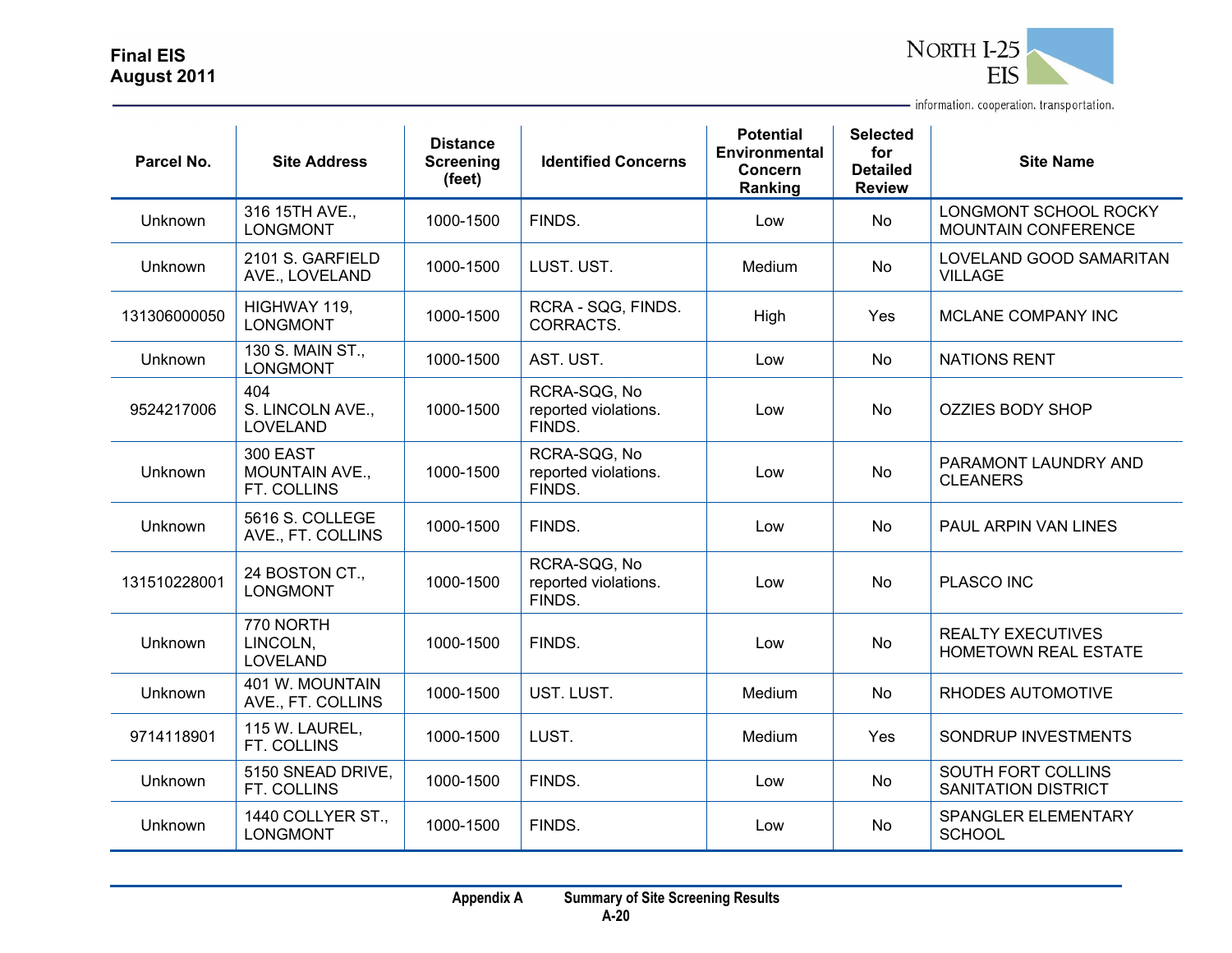

<sup>-</sup> information. cooperation. transportation.

| Parcel No.     | <b>Site Address</b>                           | <b>Distance</b><br><b>Screening</b><br>(feet) | <b>Identified Concerns</b>                                                                        | <b>Potential</b><br><b>Environmental</b><br><b>Concern</b><br>Ranking | <b>Selected</b><br>for<br><b>Detailed</b><br><b>Review</b> | <b>Site Name</b>                                     |
|----------------|-----------------------------------------------|-----------------------------------------------|---------------------------------------------------------------------------------------------------|-----------------------------------------------------------------------|------------------------------------------------------------|------------------------------------------------------|
| <b>Unknown</b> | 266 EAST 29TH,<br><b>LOVELAND</b>             | 1000-1500                                     | <b>RCRA-SQG Violations</b><br>reported, FINDS.<br>CORRACTS.                                       | High                                                                  | <b>No</b>                                                  | <b>STEVE'S LAUNDRY &amp; DRY</b><br><b>CLEANING</b>  |
| <b>Unknown</b> | 418 6TH ST.,<br><b>WINDSOR</b>                | 1000-1500                                     | UST.                                                                                              | Low                                                                   | <b>No</b>                                                  | <b>WINDSOR HARDWARE &amp;</b><br><b>SUPPLY</b>       |
| Unknown        | 210 E. OAK, FT.<br><b>COLLINS</b>             | 1000-1500                                     | DryCleaners, RCRA-<br>SQG (Conditionally<br>Exempt). reported<br>violations, FINDS.               | Medium                                                                | <b>No</b>                                                  | <b>ZORIC CLEANERS</b>                                |
|                |                                               |                                               | <b>Express Bus</b>                                                                                |                                                                       |                                                            |                                                      |
| 8510000003     | 2527<br><b>W FRONTAGE RD</b>                  | $0 - 100$                                     | <b>RCRA SQG - Violations</b><br>reported. FINDS.                                                  | Medium                                                                | Yes                                                        | <b>CLOVERLEAF KENNEL CLUB</b>                        |
| 8734000924     | 4414<br>E HARMONY RD                          | $0 - 100$                                     | ERNS.                                                                                             | Medium                                                                | <b>No</b>                                                  | <b>Gulfragle Supply</b>                              |
| 8622300005     | 8101 SW<br><b>FRONTAGE RD</b>                 | $100 - 500$                                   | <b>RCRA SQG</b><br>(Conditionally Exempt) -<br>No reported violations.<br>FINDS.                  | Low                                                                   | <b>No</b>                                                  | <b>GARDNER SIGNS / AT HOME</b><br><b>PROFESSIONS</b> |
| 131310100033   | 10963 I-25<br><b>FRONTAGE RD</b>              | $100 - 500$                                   | ERNS. RCRA_SQG.<br>LUST.                                                                          | Medium                                                                | Yes                                                        | <b>Shell Station-Former Texaco</b>                   |
| 131310100038   | <b>10763 TURNER</b><br><b>BOULEVARD</b>       | $100 - 500$                                   | <b>RCRA SQG</b><br>(Conditionally Exempt)<br>- Violations reported,<br>FINDS. LUST. UST.<br>ERNS. | Medium                                                                | Yes                                                        | DEL CAMINO SERVICE PLAZA<br>AND TRUCK WASH, LLC      |
| 146703000050   | 3770 HWY 52                                   | $100 - 500$                                   | UST.                                                                                              | Low                                                                   | <b>No</b>                                                  | <b>Conoco Travel Center</b>                          |
| <b>Unknown</b> | I-25 & HWY 52,<br><b>LONGMONT</b>             | 100-500                                       | UST.                                                                                              | Medium                                                                | No                                                         | <b>LUNDQUIST TEXACO STA</b>                          |
| 96120101015    | 3026 4TH AVE,<br><b>GREELEY</b>               | 500-1000                                      | UST. LUST.                                                                                        | Medium                                                                | <b>No</b>                                                  | HALL-IRWIN CONSTRUCTION<br>CO                        |
| 131310100037   | <b>10910 TURNER</b><br><b>BLVD., LONGMONT</b> | 500-1000                                      | ERNS.                                                                                             | Medium                                                                | No                                                         | <b>UNKNOWN SITE NAME</b>                             |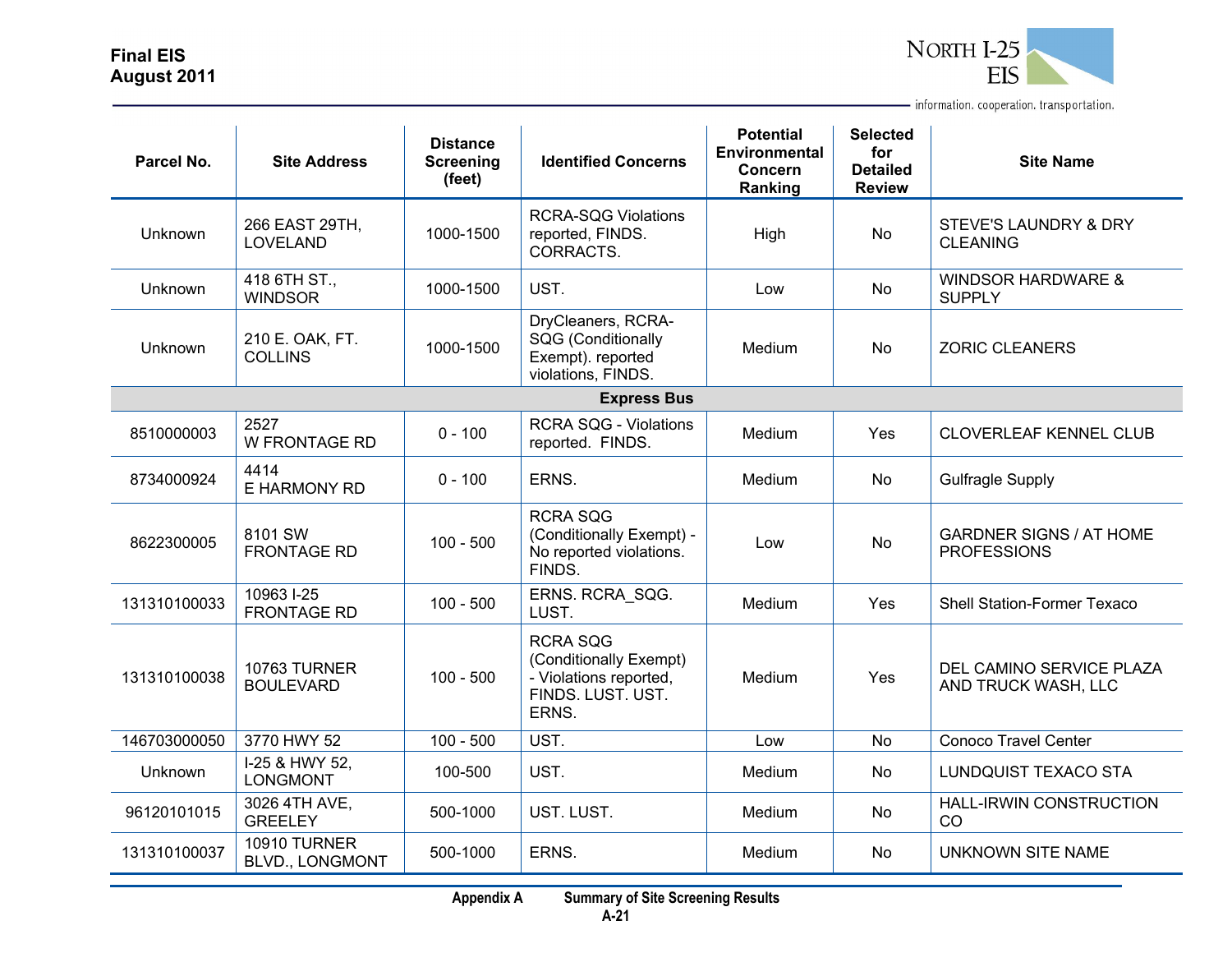

<sup>-</sup> information. cooperation. transportation.

| Parcel No.         | <b>Site Address</b>                             | <b>Distance</b><br><b>Screening</b><br>(feet) | <b>Identified Concerns</b>                       | <b>Potential</b><br><b>Environmental</b><br><b>Concern</b><br>Ranking | <b>Selected</b><br>for<br><b>Detailed</b><br><b>Review</b> | <b>Site Name</b>                         |
|--------------------|-------------------------------------------------|-----------------------------------------------|--------------------------------------------------|-----------------------------------------------------------------------|------------------------------------------------------------|------------------------------------------|
| 131310100007       | <b>10769 TURNER</b><br>BLVD,<br><b>LONGMONT</b> | 500-1000                                      | RCRA SQG - No<br>reported violations.<br>FINDS.  | Low                                                                   | No                                                         | <b>COLLISON MASTERS</b>                  |
| Unknown            | I-25 & HWY 119,<br><b>LONGMONT</b>              | 500-1000                                      | RCRA SQG - No<br>reported violations.<br>FINDS.  | Low                                                                   | <b>No</b>                                                  | <b>TEXACO STATION</b>                    |
| Unknown            | 3979 STATE<br>HIGHWAY 119,<br><b>LONGMONT</b>   | 500-1000                                      | FINDS.                                           | Low                                                                   | No                                                         | <b>TEXACO STATION</b>                    |
| 8603000004         | 4305<br>E HARMONY RD                            | $500 - 1000$                                  | CO ERNS, FINDS.                                  | Medium                                                                | No                                                         | <b>CONNELL RESOURCES</b>                 |
| 8603000010         | 4325<br>E HARMONY RD                            | $500 - 1000$                                  | LUST. UST.                                       | Medium                                                                | Yes                                                        | <b>TEXACO/CONVENIENCE PLUS</b>           |
| 131302304001       | 11099 E I-25<br><b>FRONTAGE RD</b>              | $500 - 1000$                                  | Orphan Site. LUST.                               | Medium                                                                | Yes                                                        | Phillips 66                              |
| 131310100007       | 10755<br><b>TURNER BLVD</b>                     | $500 - 1000$                                  | <b>RCRA SQG - Violations</b><br>reported. FINDS. | Medium                                                                | Yes                                                        | Mike McGinley                            |
| 131310100019       | 10571 W. I-25<br><b>FRONTAGE RD</b>             | $500 - 1000$                                  | Orphan Site                                      | Medium                                                                | No <sup>*</sup>                                            | Del Camino RV 5th Wheel                  |
| 131303000013       | 3851 HWY 119                                    | 1000 - 1500                                   | Orphan Site                                      | Medium                                                                | $No*$                                                      | Conoco                                   |
|                    |                                                 |                                               | <b>Commuter Bus</b>                              |                                                                       |                                                            |                                          |
| <b>Platteville</b> |                                                 |                                               |                                                  |                                                                       |                                                            |                                          |
| 121119306009       | 300 JUSTIN RD,<br><b>PLATTEVILLE</b>            | 0-100 (Direct)                                | UST. LUST.                                       | Medium                                                                | Yes                                                        | <b>CIRCLE K</b>                          |
| 121119302001       | <b>1004 MAIN ST,</b><br><b>PLATTEVILLE</b>      | $500 - 1000$                                  | UST.                                             | Low                                                                   | <b>No</b>                                                  | SOUTH VALLEY MIDDLE<br><b>SCHOOL</b>     |
| <b>Greeley</b>     |                                                 |                                               |                                                  |                                                                       |                                                            |                                          |
| 80332304017        | 509 N 9TH AVE,<br><b>GREELEY</b>                | 0-100 (Direct)                                | RCRA SQG - No<br>reported violations.<br>FINDS.  | Low                                                                   | No                                                         | <b>EVERYDAY STORE</b>                    |
| 96117327001        | 2701 9TH AVE,<br><b>GREELEY</b>                 | $0 - 100$                                     | RCRA SQG - No<br>reported violations.<br>FINDS.  | Low                                                                   | <b>No</b>                                                  | AT & T FIELD OPERATIONS<br><b>CENTER</b> |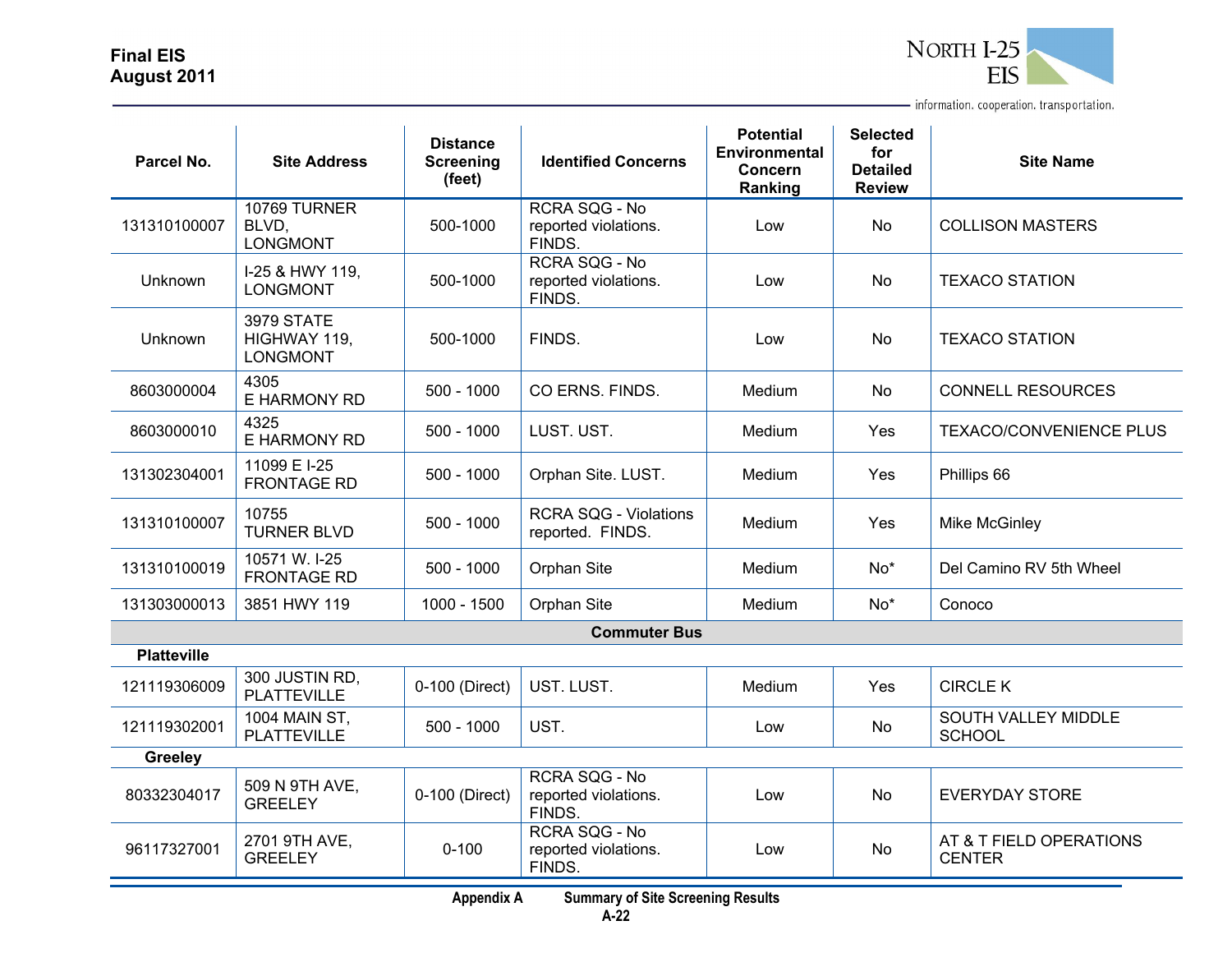

<sup>-</sup> information. cooperation. transportation.

| Parcel No.   | <b>Site Address</b>               | <b>Distance</b><br><b>Screening</b><br>(feet) | <b>Identified Concerns</b>                      | <b>Potential</b><br>Environmental<br>Concern<br>Ranking | <b>Selected</b><br>for<br><b>Detailed</b><br><b>Review</b> | <b>Site Name</b>                                  |
|--------------|-----------------------------------|-----------------------------------------------|-------------------------------------------------|---------------------------------------------------------|------------------------------------------------------------|---------------------------------------------------|
| 080332305019 | 932 D ST,<br><b>GREELEY</b>       | $0 - 100$                                     | RCRA SQG - No<br>reported violations.<br>FINDS. | Low                                                     | <b>No</b>                                                  | <b>JOHNNIES PAINT &amp; BODY</b><br><b>SHOP</b>   |
| 080332304015 | 500 N 9TH AVE,<br><b>GREELEY</b>  | $100 - 500$                                   | UST.                                            | Low                                                     | <b>No</b>                                                  | 9TH AVE AUTO WRECKING                             |
| Unknown      | 815 26TH ST.<br><b>GREELEY</b>    | $100 - 500$                                   | UST. LUST.                                      | Medium                                                  | Yes                                                        | <b>BRADLEY BULK PLANT</b>                         |
| 096117324039 | 2733 8TH AVE,<br><b>GREELEY</b>   | $100 - 500$                                   | UST. LUST.                                      | Medium                                                  | Yes                                                        | <b>EHRLICH MOTORS</b>                             |
| 080332305028 | 414 N 11TH AVE,<br><b>GREELEY</b> | $100 - 500$                                   | UST. LUST.                                      | Medium                                                  | Yes                                                        | <b>LOBMEYER ENTERPRISES</b>                       |
| 080332304005 | 510 N 11TH AVE,<br><b>GREELEY</b> | $100 - 500$                                   | LUST.                                           | Medium                                                  | Yes                                                        | <b>THOMPSON GARAGE</b>                            |
| 096117308017 | 2540 10TH ST,<br><b>GREELEY</b>   | $500 - 1000$                                  | UST. LUST.                                      | Medium                                                  | <b>No</b>                                                  | 7-ELEVEN #25684                                   |
| 096117311012 | 2527 S 8TH AVE,<br><b>GREELEY</b> | $500 - 1000$                                  | UST. LUST.                                      | Medium                                                  | No                                                         | 8TH AVENUE CONOCO<br><b>SERVICE</b>               |
| 096105206001 | 9TH & B ST,<br><b>GREELEY</b>     | $500 - 1000$                                  | LUST.                                           | Medium                                                  | No                                                         | <b>EARTHGRAINS CO/RAINBO</b><br><b>BAKERY INC</b> |
| 096117308020 | 2515 10TH ST,<br><b>GREELEY</b>   | $500 - 1000$                                  | UST. LUST.                                      | Medium                                                  | <b>No</b>                                                  | <b>GASAMAT</b>                                    |
| Unknown      | 2520 8TH AVE,<br><b>GREELEY</b>   | $500 - 1000$                                  | UST. LUST.                                      | Medium                                                  | <b>No</b>                                                  | <b>GREASE MONKEY</b>                              |
| 096118418028 | 2620 11TH AVE,<br><b>GREELEY</b>  | $500 - 1000$                                  | UST.                                            | Low                                                     | No                                                         | KING SOOPERS FUEL CENTER<br>#632                  |
| 096105202005 | 306 N 8TH AVE,<br><b>GREELEY</b>  | $500 - 1000$                                  | UST.                                            | Low                                                     | No                                                         | MILLER BROTHERS INC                               |
| 096118418021 | 2664 11TH AVE,<br><b>GREELEY</b>  | $500 - 1000$                                  | RCRA SQG - No<br>reported violations.<br>FINDS. | Low                                                     | <b>No</b>                                                  | <b>SCRUB TUB</b>                                  |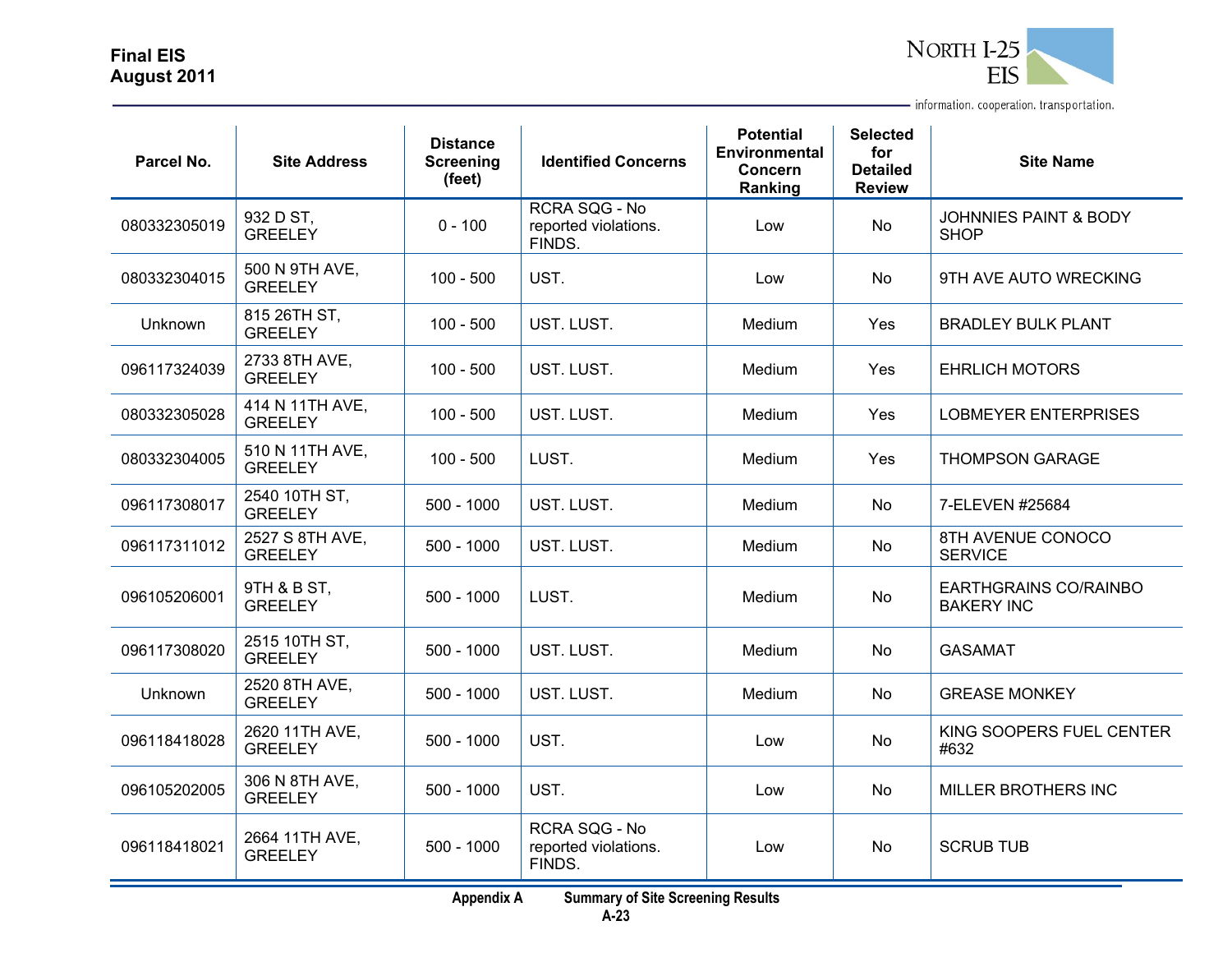

<sup>-</sup> information. cooperation. transportation.

| Parcel No.     | <b>Site Address</b>                      | <b>Distance</b><br><b>Screening</b><br>(feet) | <b>Identified Concerns</b>                           | <b>Potential</b><br><b>Environmental</b><br><b>Concern</b><br>Ranking | <b>Selected</b><br>for<br><b>Detailed</b><br><b>Review</b> | <b>Site Name</b>                                                             |
|----------------|------------------------------------------|-----------------------------------------------|------------------------------------------------------|-----------------------------------------------------------------------|------------------------------------------------------------|------------------------------------------------------------------------------|
| 096117308018   | 2535 10TH ST,<br><b>GREELEY</b>          | $500 - 1000$                                  | UST. LUST.                                           | Medium                                                                | <b>No</b>                                                  | SHAMROCK 639                                                                 |
| 096105205009   | 937 A ST.<br><b>GREELEY</b>              | $500 - 1000$                                  | UST.                                                 | Low                                                                   | No                                                         | SHEPHERD TRANSPORTATION<br><b>CO</b>                                         |
| 096117312026   | 2517 7TH AVE,<br><b>GREELEY</b>          | $500 - 1000$                                  | LUST. UST.                                           | Medium                                                                | No                                                         | <b>WILL SKOW</b>                                                             |
| 080331401005   | 615 NORTH 11TH<br>AVE, GREELEY           | 1000 - 1500                                   | <b>RCRA SQG - Violations</b><br>reported. FINDS.     | Medium                                                                | <b>No</b>                                                  | D & D SALVAGE                                                                |
| <b>Unknown</b> | 2726 11TH AVENUE,<br><b>GREELEY</b>      | $1000 - 1500$                                 | <b>RCRA SQG - Violations</b><br>reported. FINDS.     | Medium                                                                | <b>No</b>                                                  | <b>NU-WAY CLEANERS</b>                                                       |
| 096118417018   | 2544 S 11TH AVE,<br><b>GREELEY</b>       | 1000 - 1500                                   | <b>LUST</b>                                          | Medium                                                                | <b>No</b>                                                  | SAV-O-MAT INC                                                                |
| Ft. Lupton     |                                          |                                               |                                                      |                                                                       |                                                            |                                                                              |
| 130931400030   | 1313 N DENVER,<br>FT. LUPTON             | 0-100 (Direct)                                | RCRA SQG - No<br>reported violations.<br>FINDS. UST. | Low                                                                   | <b>No</b>                                                  | FORT LUPTON FACILITY/KEY<br>ROCKY MOUNTAIN INC                               |
| 130931400015   | 1391 DENVER AVE,<br>FT. LUPTON           | 0-100 (Direct)                                | UST. RCRA SQG - No<br>reported violations.<br>FINDS. | Low                                                                   | No                                                         | <b>FLINT ENGINEERING &amp;</b><br><b>CONSTRUCTION CO/JAMES</b><br><b>INC</b> |
| 130931100056   | 641 14TH ST.<br>FT. LUPTON               | 0-100 (Direct)                                | UST.                                                 | Low                                                                   | No                                                         | <b>HIGHWAY 85 SERVICE</b>                                                    |
| 130932302001   | 14TH ST<br>E OF HWY 85.<br>FT. LUPTON    | $100 - 500$                                   | AST.                                                 | Low                                                                   | <b>No</b>                                                  | FORT LUPTON FIRE DEPT                                                        |
| 130931415019   | 1352 FACTORY DR,<br><b>FORT LUPTON</b>   | $100 - 500$                                   | LUST.                                                | Medium                                                                | No                                                         | ALS HOT OIL SERVICE INC                                                      |
| 130931400020   | 350 WELD CR 14<br>1/2, FT. LUPTON        | $500 - 1000$                                  | UST.                                                 | Low                                                                   | No                                                         | <b>CDOT FORT LUPTON</b>                                                      |
| 130931400020   | <b>12700 WELD CR</b><br>14.5, FT. LUPTON | $500 - 1000$                                  | UST.                                                 | Low                                                                   | No                                                         | <b>CSP FORT LUPTON</b>                                                       |
| 130931415009   | 1245 FACTORY<br>CIRCLE,<br>FT. LUPTON    | $500 - 1000$                                  | RCRA SQG - No<br>reported violations.<br>FINDS.      | Low                                                                   | No                                                         | <b>DOWNHOLE WILSON</b>                                                       |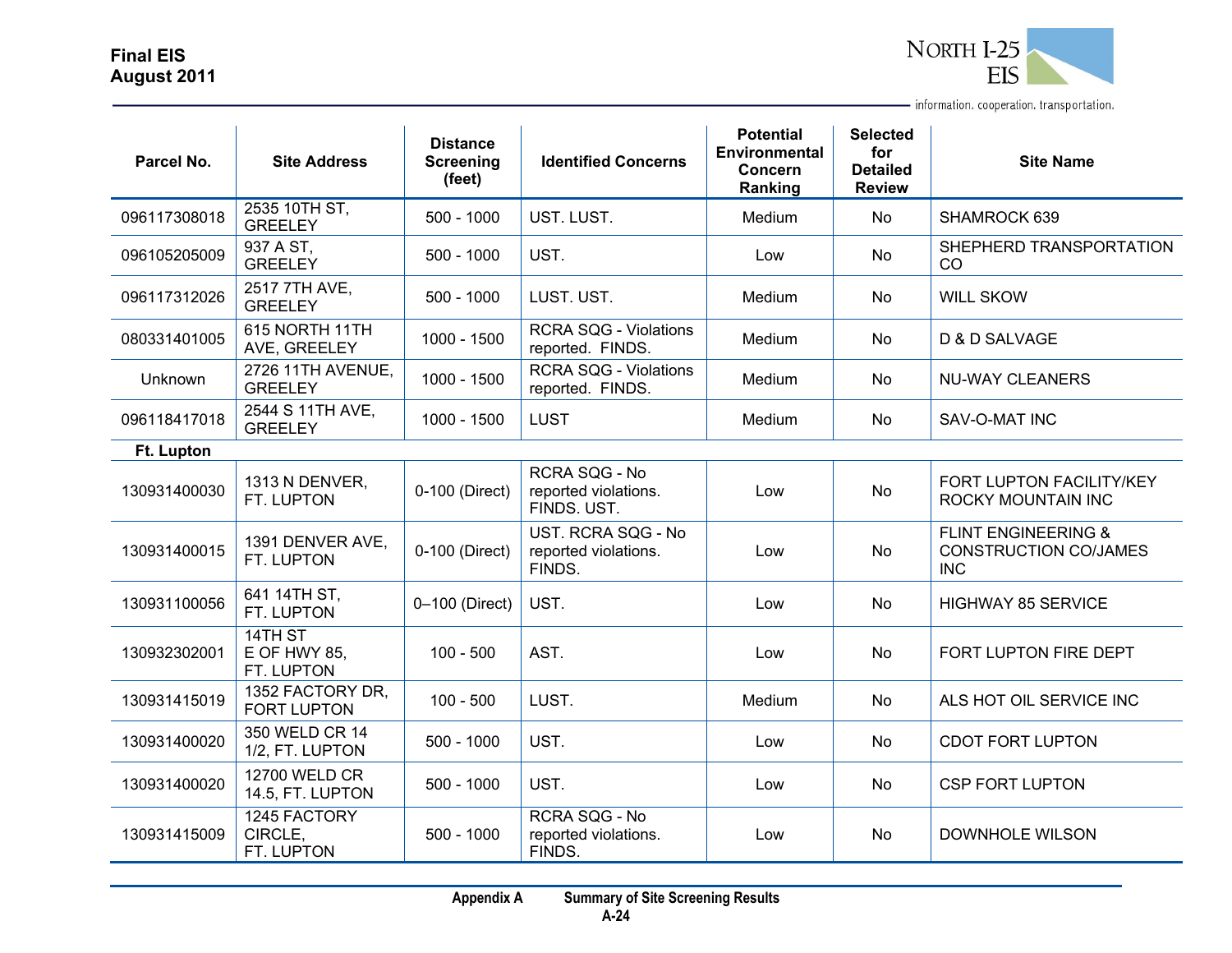

<sup>-</sup> information. cooperation. transportation.

| Parcel No.   | <b>Site Address</b>                        | <b>Distance</b><br><b>Screening</b><br>(feet) | <b>Identified Concerns</b>                                              | <b>Potential</b><br><b>Environmental</b><br><b>Concern</b><br>Ranking | <b>Selected</b><br>for<br><b>Detailed</b><br><b>Review</b> | <b>Site Name</b>                                 |
|--------------|--------------------------------------------|-----------------------------------------------|-------------------------------------------------------------------------|-----------------------------------------------------------------------|------------------------------------------------------------|--------------------------------------------------|
| 130932302015 | 800 12TH ST,<br>FT. LUPTON                 | $1000 - 1500$                                 | RCRA SQG - No<br>reported violations.<br>FINDS.                         | Low                                                                   | <b>No</b>                                                  | <b>FORT LUPTON CITY SHOPS</b>                    |
| 130931415010 | 1235 FACTORY CIR<br>SUITE C.<br>FT. LUPTON | $500 - 1000$                                  | RCRA SQG - No<br>reported violations.<br>FINDS.                         | Low                                                                   | <b>No</b>                                                  | PRECISION OILFIELD TOOLS<br><b>INC</b>           |
| 130931415010 | 1247 FACTORY<br>CIRCLE,<br>FT. LUPTON      | $500 - 1000$                                  | RCRA SQG - No<br>reported violations.<br>FINDS.                         | Low                                                                   | <b>No</b>                                                  | <b>SMITH WELDING AND</b><br><b>CONSTRUCTION</b>  |
| 130932000021 | 1552 DENVER AVE,<br>FT. LUPTON             | 1000 - 1500                                   | AST.                                                                    | Low                                                                   | <b>No</b>                                                  | <b>JOHN L BEAUPREZ</b><br><b>ENTERPRISES INC</b> |
| 130931408009 | 1051 DENVER AVE,<br>FT. LUPTON             | 1000 - 1500                                   | UST. LUST.                                                              | Medium                                                                | No                                                         | <b>NEBS ELECTRIC</b>                             |
| 130932303018 | 1042<br>N DENVER AVE,<br>FT. LUPTON        | 1000 - 1500                                   | LUST.                                                                   | Medium                                                                | <b>No</b>                                                  | Z & Z SERVICE CO                                 |
| <b>Evans</b> |                                            |                                               |                                                                         |                                                                       |                                                            |                                                  |
| 096129300056 | 823 43RD ST,<br><b>EVANS</b>               | $100 - 500$                                   | LUST.                                                                   | Medium                                                                | Yes                                                        | AGUILARS CONCRETE CORP                           |
| 096130408001 | 1100 42ND ST,<br><b>EVANS</b>              | $100 - 500$                                   | UST.                                                                    | Low                                                                   | <b>No</b>                                                  | <b>EVANS FAST BREAK</b>                          |
| 096119101013 | 2800 11TH AVE<br>EVANS, EVANS              | 1000 - 1500                                   | UST. LUST.                                                              | Medium                                                                | No                                                         | <b>11TH AVE PANTRY</b>                           |
| 096129208006 | 3815<br>W SERVICE RD,<br><b>EVANS</b>      | 1000 - 1500                                   | RCRA SQG - No<br>reported violations.<br>FINDS.CERCLIS-<br><b>NFRAP</b> | High                                                                  | <b>No</b>                                                  | <b>SAUNDERS CHEMICAL</b><br><b>COMPANY</b>       |
| 096130405006 | 1300 42ND ST,<br><b>EVANS</b>              | 1000 - 1500                                   | RCRA SQG - No<br>reported violations.<br>LUST.                          | Medium                                                                | No                                                         | YELLOW FREIGHT SYSTEM<br><b>INC</b>              |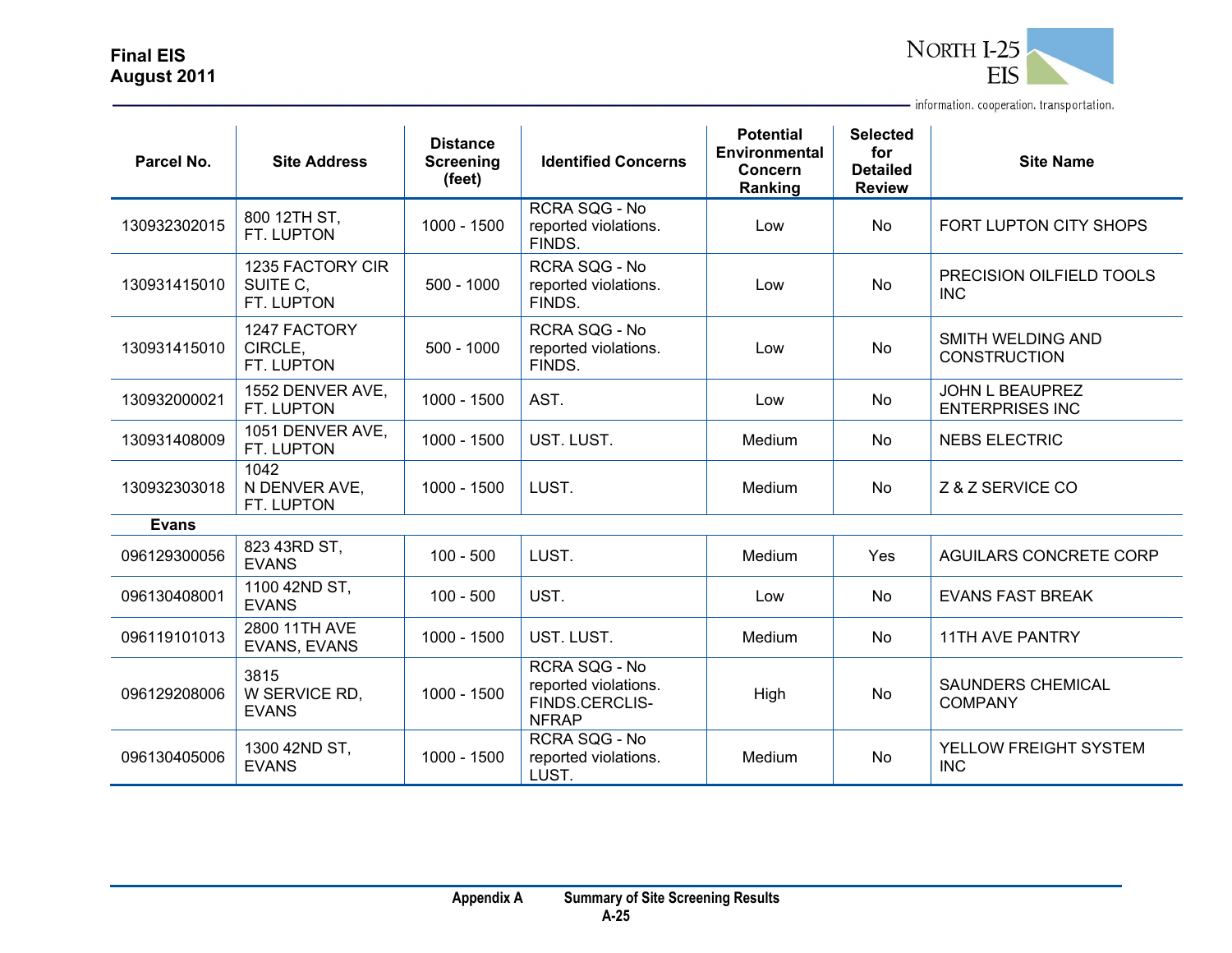

- information. cooperation. transportation.

| Table A-2                 | <b>Final EIS - Highway Site Screening Results</b> |                                               |                                                                                  |                                                                |                                                            |                                                                   |  |  |
|---------------------------|---------------------------------------------------|-----------------------------------------------|----------------------------------------------------------------------------------|----------------------------------------------------------------|------------------------------------------------------------|-------------------------------------------------------------------|--|--|
| Parcel No.                | <b>Site Address</b>                               | <b>Distance</b><br><b>Screening</b><br>(feet) | <b>Identified Concerns</b>                                                       | <b>Potential</b><br><b>Environmental</b><br>Concern<br>Ranking | <b>Selected</b><br>for<br><b>Detailed</b><br><b>Review</b> | <b>Site Name</b>                                                  |  |  |
|                           |                                                   |                                               | Highway                                                                          |                                                                |                                                            |                                                                   |  |  |
| 8709121001                | 225 NW FRONTAGE<br>RD., FT.COLLINS                | Less than 100<br>(Direct)                     | FINDS. AST. LUST.<br>UST.                                                        | Medium                                                         | Yes                                                        | POUDRE VALLEY COOP                                                |  |  |
| 8716107014                | 1036 SMITHFIELD<br>DR., FT. COLLINS               | Less than 100<br>(Direct)                     | Propane Storage. UST.                                                            | Low                                                            | No                                                         | AMERIGAS PROPANE                                                  |  |  |
| 8710000022,<br>8715207001 | 120 NE FRONTAGE<br>RD., FT. COLLINS               | Less than 100<br>(Direct)                     | RCRA SQG - No<br>reported violations.<br>FINDS. CORRACTS.                        | High                                                           | Yes                                                        | <b>HELISUPPORT</b><br>INC.; MARATHON METALLIC                     |  |  |
| 8722200023                | 1926 SE FRONTAGE<br>RD., FT. COLLINS              | Less than 100<br>(Direct)                     | <b>RCRA SQG Violations</b><br>reported. FINDS.<br>LUST. AST.                     | Medium                                                         | Yes                                                        | <b>FORMER CASE POWER &amp;</b><br><b>EQUIPMENT/UNITED RENTALS</b> |  |  |
| 8722200022                | 2028 SE FRONTAGE<br>RD., FT. COLLINS              | Less than 100<br>(Direct)                     | <b>RCRA SQG</b><br>(Conditionally Exempt)<br>- No reported violations.<br>FINDS. | Low                                                            | No                                                         | <b>ABC SIGN</b><br>PRODUCTS/JACKSON BROOKS                        |  |  |
| 8510000003                | 2527 SE FRONTAGE<br>RD., FT. COLLINS              | Less than 100<br>(Direct)                     | <b>RCRA SQG - Violations</b><br>reported. FINDS.                                 | Medium                                                         | Yes                                                        | CLOVERLEAF KENNEL CLUB                                            |  |  |
| 8515000015                | 5518<br>E EISENHOWER<br><b>BLVD</b>               | Less than 100<br>(Direct)                     | Orphan Site. LUST.                                                               | Medium                                                         | No <sup>*</sup>                                            | <b>CONOCO STATION</b>                                             |  |  |
| 8515000021                | 6150 E HWY 34                                     | Less than 100<br>(Direct)                     | Orphan Site. LUST.                                                               | Medium                                                         | Yes                                                        | DIAMOND SHAMROCK/TOTAL                                            |  |  |
| 8535211001                | 2842 SE FRONTAGE<br>RD., LOVELAND                 | Less than 100<br>(Direct)                     | AST. LUST.                                                                       | Medium                                                         | Yes                                                        | JOHNSONS CORNER INC                                               |  |  |
| 8716100043                | 3733 E MULBERRY<br>ST., FT. COLLINS               | Less than 100<br>(Direct)                     | LUST. UST.                                                                       | Medium                                                         | Yes                                                        | PHILLIPS 66/SCHRADERS<br><b>COUNTRY STORE</b>                     |  |  |
| 8716100039                | 3809 E. MULBERRY<br>ST., FT. COLLINS              | Less than 100<br>(Direct)                     | LUST. UST.                                                                       | Medium                                                         | Yes                                                        | CONOCO                                                            |  |  |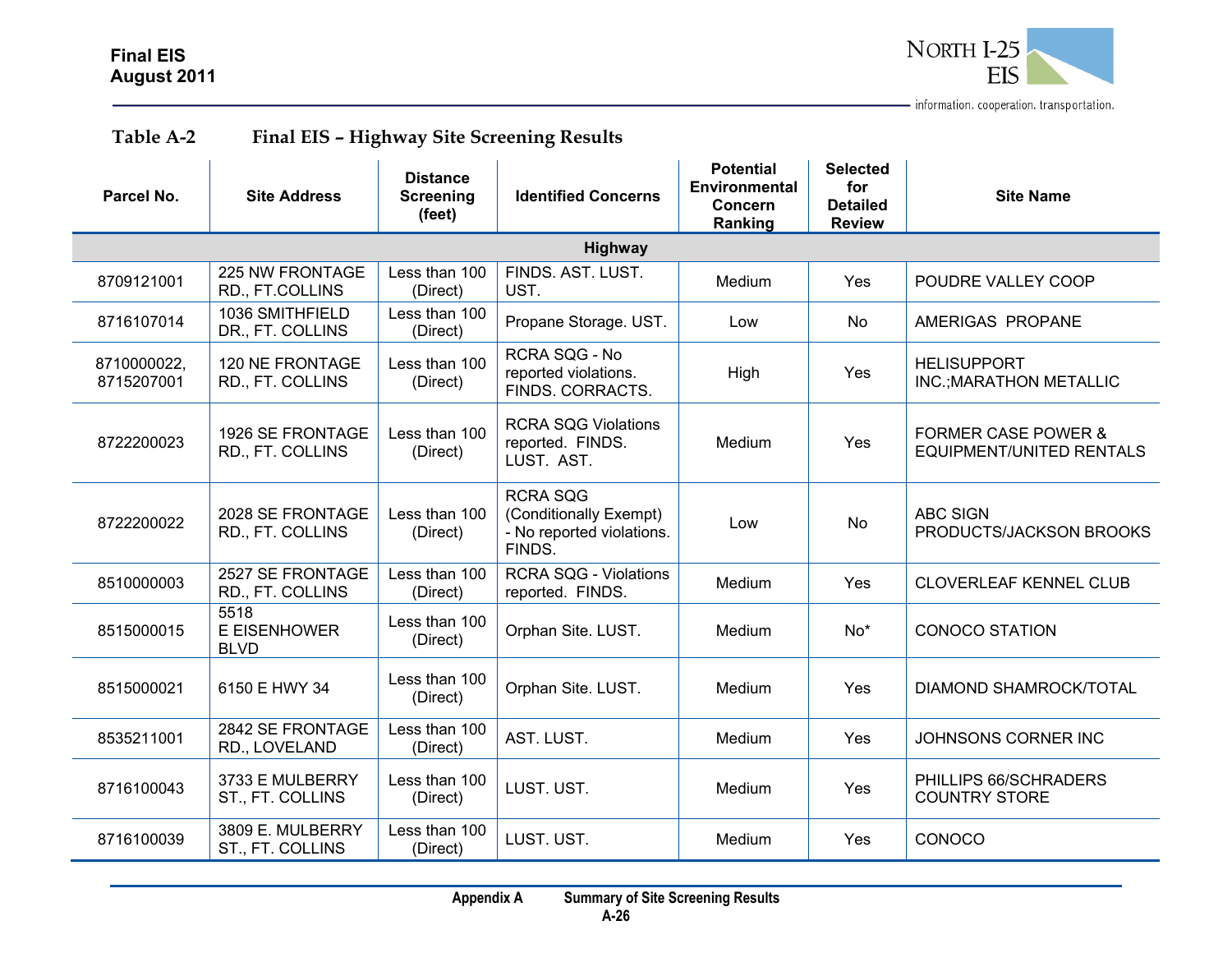

<sup>-</sup> information. cooperation. transportation.

| Parcel No.   | <b>Site Address</b>                                         | <b>Distance</b><br><b>Screening</b><br>(feet) | <b>Identified Concerns</b>                                                       | <b>Potential</b><br><b>Environmental</b><br><b>Concern</b><br>Ranking | <b>Selected</b><br>for<br><b>Detailed</b><br><b>Review</b> | <b>Site Name</b>                                                          |
|--------------|-------------------------------------------------------------|-----------------------------------------------|----------------------------------------------------------------------------------|-----------------------------------------------------------------------|------------------------------------------------------------|---------------------------------------------------------------------------|
| 8535000009   | 3850 SE FRONTAGE<br>RD., LOVELAND                           | Less than 100<br>(Direct)                     | RCRA SQG - No<br>reported violations.<br>FINDS.                                  | Low                                                                   | <b>No</b>                                                  | <b>COLORADO BOAT CENTER</b>                                               |
| 8603000004   | 4305 E HARMONY<br>RD., FT. COLLINS                          | Less than 100<br>(Direct)                     | CO ERNS. FINDS.                                                                  | Medium                                                                | Yes                                                        | <b>CONNELL RESOURCES</b>                                                  |
| 8603000010   | 4325 E HARMONY<br>RD., FT. COLLINS                          | Less than 100<br>(Direct)                     | LUST. UST.                                                                       | Medium                                                                | Yes                                                        | <b>TEXACO/CONVENIENCE PLUS</b>                                            |
| 8734000924   | 4414 E HARMONY<br>RD., FT. COLLINS                          | Less than 100<br>(Direct)                     | ERNS.                                                                            | Medium                                                                | Yes                                                        | <b>GULFRAGLE SUPPLY</b>                                                   |
| 8634000908   | <b>5555 EAST</b><br><b>CROSSROADS</b><br>BLVD.,<br>LOVELAND | Less than 100<br>(Direct)                     | LUST. UST. FINDS.<br>PADS.                                                       | Medium                                                                | <b>Yes</b>                                                 | <b>POWER MARKETING</b><br>OPERATIONS/WESTERN AREA<br>POWER ADMINISTRATION |
| 8615405006   | 7486<br><b>WESTGATE DR</b>                                  | Less than 100<br>(Direct)                     | UST.                                                                             | Low                                                                   | No                                                         | CONOCO                                                                    |
| 8622300005   | 8101 SW<br>FRONTAGE RD.                                     | Less than 100<br>(Direct)                     | <b>RCRA SQG</b><br>(Conditionally Exempt)<br>- No reported violations.<br>FINDS. | Low                                                                   | <b>No</b>                                                  | <b>GARDNER SIGNS / AT HOME</b><br><b>PROFESSIONS</b>                      |
| 131310100033 | 10963 I-25 ACCESS<br>RD., LONGMONT                          | Less than 100<br>(Direct)                     | ERNS. RCRA_SQG.<br>LUST.                                                         | Medium                                                                | Yes                                                        | SHELL STATION - FORMER<br><b>TEXACO</b>                                   |
| 120723001052 | 14300 I-25<br><b>FRONTAGE RD</b>                            | Less than 100<br>(Direct)                     | Orphan Site                                                                      | Medium                                                                | No <sup>*</sup>                                            | <b>ARTEMIS RUBBER</b><br><b>TECHNOLOGY</b>                                |
| 131302304001 | 11099 E I-25<br><b>FRONTAGE RD</b>                          | Less than 100<br>(Direct)                     | Orphan Site. LUST.                                                               | Medium                                                                | Yes                                                        | PHILLIPS 66                                                               |
| 131310100019 | 10571 W. I-25<br><b>FRONTAGE RD</b>                         | Less than 100<br>(Direct)                     | Orphan Site                                                                      | Medium                                                                | $No*$                                                      | DEL CAMINO RV 5th<br><b>WHEEL/SMITH ENERGY</b><br><b>SERVICES</b>         |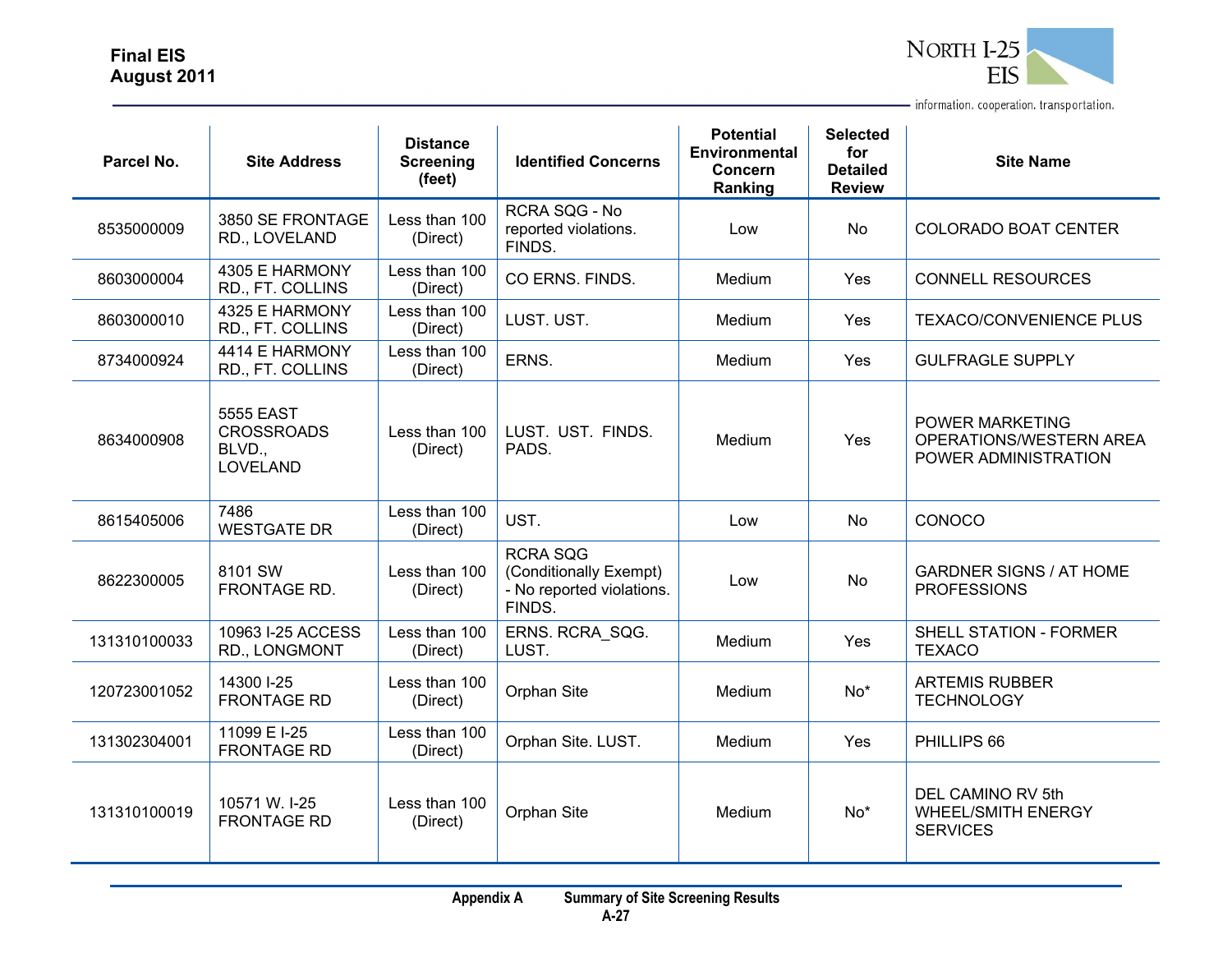

<sup>-</sup> information. cooperation. transportation.

| Parcel No.     | <b>Site Address</b>                                  | <b>Distance</b><br><b>Screening</b><br>(feet) | <b>Identified Concerns</b>                                                                                                    | <b>Potential</b><br><b>Environmental</b><br>Concern<br>Ranking | <b>Selected</b><br>for<br><b>Detailed</b><br><b>Review</b> | <b>Site Name</b>                                                   |
|----------------|------------------------------------------------------|-----------------------------------------------|-------------------------------------------------------------------------------------------------------------------------------|----------------------------------------------------------------|------------------------------------------------------------|--------------------------------------------------------------------|
| 120723001024   | 14444/14478 I-25<br>FRONTAGE RD.,<br><b>LONGMONT</b> | Less than 100<br>(Direct)                     | FINDS. Manufacturing<br>facility. Unknown<br>chemical and material<br>handling, storage, and<br>disposal practices.           | Low                                                            | <b>No</b>                                                  | <b>RAPID PROTOTYPING</b>                                           |
| 120723000018   | 14504 E. I-25<br>FRONTAGE RD.,<br><b>LONGMONT</b>    | Less than 100<br>(Direct)                     | UST. AST. RV<br>maintenance and<br>storage. Unknown<br>chemical and material<br>handling, storage, and<br>disposal practices. | Low                                                            | No                                                         | <b>K&amp;C RV</b>                                                  |
| 146703000050   | 3770 HWY 52                                          | Less than 100<br>(Direct)                     | UST.                                                                                                                          | Low                                                            | <b>No</b>                                                  | <b>CONOCO TRAVEL CENTER</b>                                        |
| 131311000072   | 4045 W. CR 22,<br><b>LONGMONT</b>                    | Less than 100<br>(Direct)                     | Orphan Site. RCRA<br>SQG - No reported<br>violations. FINDS. UST.                                                             | Low                                                            | <b>No</b>                                                  | COLORADO DEPT. OF<br>MILITARY AFFAIRS/ARMY<br>NATIONAL GUARD/PAINT |
| 171903004006   | 11450 CHEROKEE<br>ST., NORTHGLENN                    | Less than 100<br>(Direct)                     | FINDS. RCRA-SQG-<br>No reported violations.                                                                                   | Low                                                            | No                                                         | <b>KWAL PAINT</b>                                                  |
| 157334300031   | 45 E. 120TH AVE.,<br><b>THORNTON</b>                 | Less than 100<br>(Direct)                     | LUST. UST.                                                                                                                    | Medium                                                         | Yes                                                        | <b>LARRYS TEXACO NKA PALEN</b><br><b>ENTERPRISES INC</b>           |
| Unknown        | 260 FRONTAGE<br>RD., LOVELAND                        | Less than 100<br>(Direct)                     | FINDS.                                                                                                                        | Low                                                            | <b>No</b>                                                  | <b>COULSON EXCAVATION</b><br><b>COMPANY</b>                        |
| <b>Unknown</b> | <b>640 SE FRONTAGE</b><br>RD., LOVELAND              | Less than 100<br>(Direct)                     | AST.                                                                                                                          | Low                                                            | No                                                         | <b>JAMES R HATCH TRUCKING</b>                                      |
| 8615405001     | NE CORNER OF<br>HWY 392 & I-25,<br><b>WINDSOR</b>    | Less than 100<br>(Direct)                     | UST.                                                                                                                          | Low                                                            | <b>No</b>                                                  | PROPOSED PTARMIGAN<br><b>BUSINESS PARK</b>                         |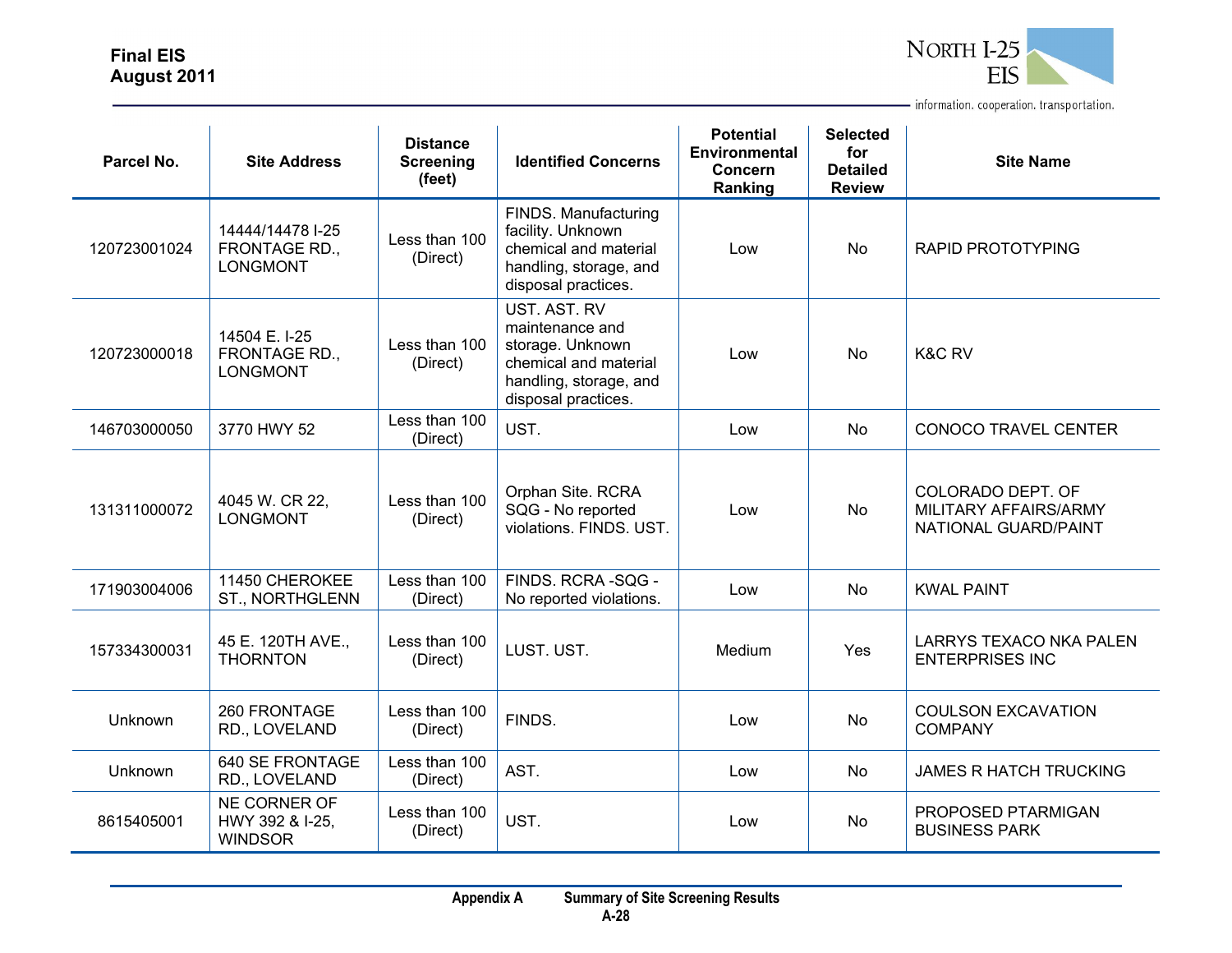

<sup>-</sup> information. cooperation. transportation.

| Parcel No.     | <b>Site Address</b>                                       | <b>Distance</b><br><b>Screening</b><br>(feet) | <b>Identified Concerns</b>                                                                        | <b>Potential</b><br><b>Environmental</b><br><b>Concern</b><br>Ranking | <b>Selected</b><br>for<br><b>Detailed</b><br><b>Review</b> | <b>Site Name</b>                                |
|----------------|-----------------------------------------------------------|-----------------------------------------------|---------------------------------------------------------------------------------------------------|-----------------------------------------------------------------------|------------------------------------------------------------|-------------------------------------------------|
| <b>Unknown</b> | I-25 & HWY 52,<br><b>FREDERICK</b>                        | Less than 100<br>(Direct)                     | UST.                                                                                              | Low                                                                   | <b>No</b>                                                  | <b>HIGHWAY OASIS</b>                            |
| Unknown        | 12058 I-25<br><b>FRONTAGE RD.,</b><br><b>LONGMONT</b>     | Less than 100<br>(Direct)                     | FINDS.                                                                                            | Low                                                                   | <b>No</b>                                                  | SIEGRIST CONSTRUCTION<br><b>COMPANY</b>         |
| <b>Unknown</b> | 3979 STATE HWy<br>119, LONGMONT                           | Less than 100<br>(Direct)                     | FINDS.                                                                                            | Low                                                                   | <b>No</b>                                                  | <b>TOTAL PETROLEUM</b><br><b>INCORPORATED</b>   |
| Unknown        | CNTY RD. 91/2 &<br>HWY 66,<br><b>LONGMONT</b>             | Less than 100<br>(Direct)                     | RCRA SQG - No<br>reported violations.<br>FINDS.                                                   | Low                                                                   | <b>No</b>                                                  | CEPEX AMERICAN, INC.                            |
| Unknown        | 400 E 84TH AVE.,<br><b>THORNTON</b>                       | Less than 100<br>(Direct)                     | AST.                                                                                              | Low                                                                   | <b>No</b>                                                  | <b>TELETECH</b>                                 |
| Unknown        | 88TH/GRANT ST.,<br><b>THORNTON</b>                        | Less than 100<br>(Direct)                     | CO ERNS.                                                                                          | Medium                                                                | Yes                                                        | <b>UNKNOWN SITE NAME</b>                        |
| <b>Unknown</b> | I-25 & HWY 66,<br><b>LONGMONT</b>                         | Less than 100<br>(Direct)                     | RCRA SQG - No<br>reported violations.<br>FINDS.                                                   | Low                                                                   | <b>No</b>                                                  | AG AIR, INC                                     |
| Unknown        | I-25 AND HWY 119-<br><b>EAST SIDE,</b><br><b>LONGMONT</b> | Less than 100<br>(Direct)                     | RCRA SQG - No<br>reported violations.<br>FINDS.                                                   | Low                                                                   | <b>No</b>                                                  | <b>BUTCHES WASTE OIL</b>                        |
| 8703005001     | 1012 NE<br><b>FRONTAGE RD.,</b><br><b>FT.COLLINS</b>      | $0 - 100$                                     | UST. AST.                                                                                         | Low                                                                   | <b>No</b>                                                  | <b>J B EXCAVATING</b>                           |
| 8833006001     | 3515 BUSCH CT,<br><b>FT.COLLINS</b>                       | $0 - 100$                                     | AST.                                                                                              | Low                                                                   | No                                                         | <b>BUDWEISER BREWERY</b>                        |
| 8622143001     | 7600<br><b>WESTGATE DR</b>                                | $0 - 100$                                     | FINDS. UST.                                                                                       | Low                                                                   | No                                                         | PHILLIPS 66                                     |
| 131310100038   | 10763<br>TURNER BLVD.,<br><b>LONGMONT</b>                 | $0 - 100$                                     | <b>RCRA SQG</b><br>(Conditionally Exempt)<br>- Violations reported,<br>FINDS. LUST. UST.<br>ERNS. | Medium                                                                | Yes                                                        | DEL CAMINO SERVICE PLAZA<br>AND TRUCK WASH, LLC |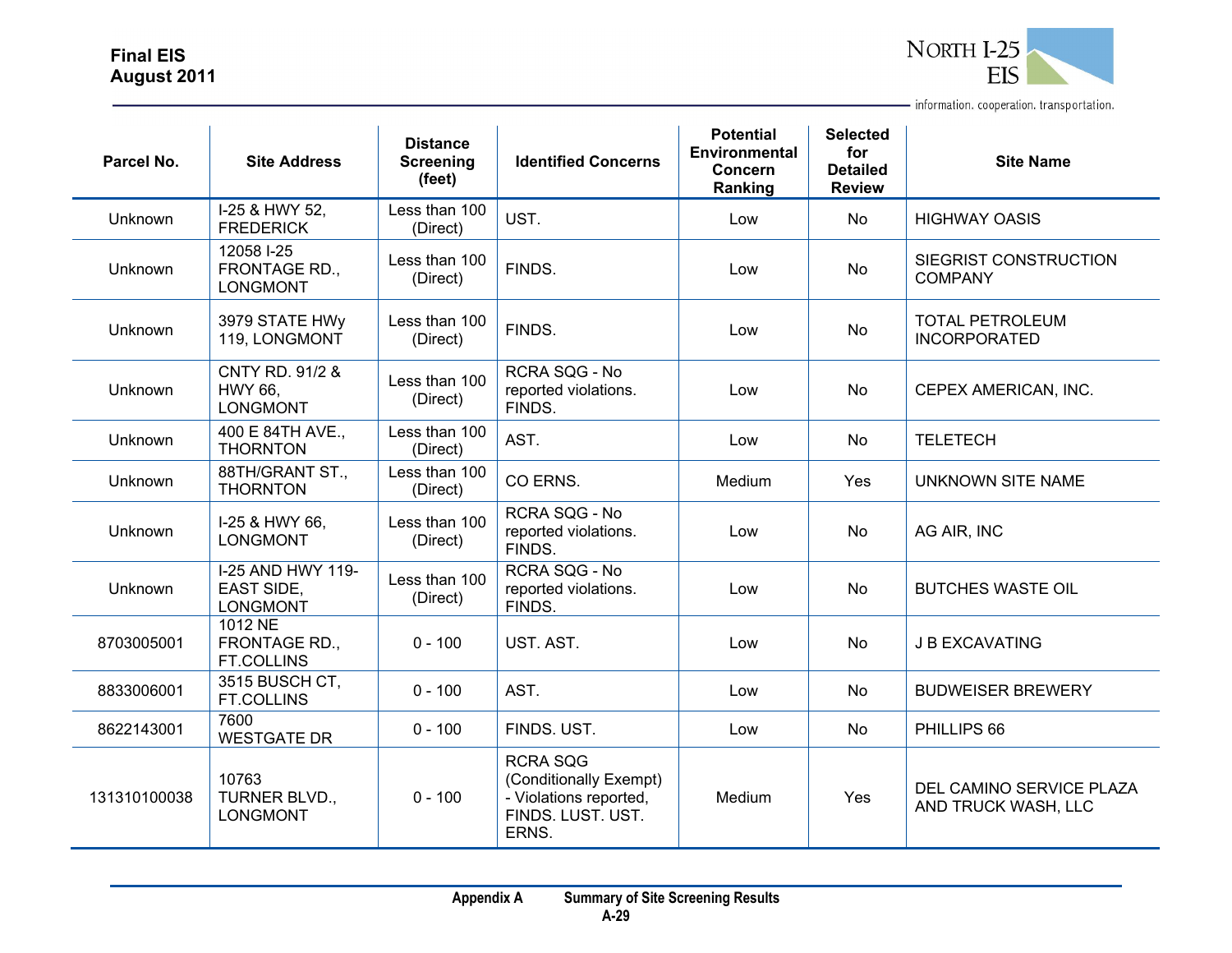

<sup>-</sup> information. cooperation. transportation.

| Parcel No.   | <b>Site Address</b>                              | <b>Distance</b><br><b>Screening</b><br>(feet) | <b>Identified Concerns</b>                                                       | <b>Potential</b><br><b>Environmental</b><br>Concern<br>Ranking | <b>Selected</b><br>for<br><b>Detailed</b><br><b>Review</b> | <b>Site Name</b>                                      |
|--------------|--------------------------------------------------|-----------------------------------------------|----------------------------------------------------------------------------------|----------------------------------------------------------------|------------------------------------------------------------|-------------------------------------------------------|
| 131303000013 | 3851 HWY 119                                     | $0 - 100$                                     | Orphan Site                                                                      | Medium                                                         | <b>Yes</b>                                                 | CONOCO                                                |
| 131314200078 | 9586 E. I-25<br>FRONTAGE RD.                     | $0 - 100$                                     | Orphan Site                                                                      | Medium                                                         | $No*$                                                      | APPLIED FILMS CORP/OPTERA<br>COLORADO INC             |
| 106135000003 | 18494 E. I-25<br>FRONTAGE RD.,<br><b>MEAD</b>    | $0 - 100$                                     | UST. Orphan Site<br>(RCRA SQG. FINDS.<br>LUST.)                                  | Low                                                            | <b>No</b>                                                  | AT&T                                                  |
| 146715000037 | <b>3747 WELD</b><br>COUNTY RD. 8,<br><b>ERIE</b> | $0 - 100$                                     | Brownfields.                                                                     | High                                                           | Yes                                                        | <b>ERIE GATEWAY SITE</b>                              |
| 131314000003 | 4076<br>SPECIALTY PL.,<br><b>LONGMONT</b>        | $0 - 100$                                     | FINDS.                                                                           | Low                                                            | <b>No</b>                                                  | <b>HIGH COUNTRY MILLWORK</b>                          |
| 131322412002 | 8393 W. I-25<br>FRONTAGE RD.,<br><b>ERIE</b>     | $0 - 100$                                     | FINDS.                                                                           | Low                                                            | <b>No</b>                                                  | <b>TREATMENT TECHNOLOGIES</b>                         |
| 157334004021 | 12121 GRANT ST.,<br><b>THORNTON</b>              | $0 - 100$                                     | RCRA-SQG - No<br>reported violations.<br>LUST. AST. UST.                         | Medium                                                         | Yes                                                        | <b>DATA PROCESSING</b><br><b>CENTER/US WEST QWEST</b> |
| 171915201008 | 400 W. 104TH AVE.,<br><b>NORTHGLENN</b>          | $0 - 100$                                     | RCRA-SQG - No<br>reported violations.                                            | Low                                                            | No                                                         | <b>O'MEARA FORD</b>                                   |
| 171903202019 | 500 W. 120TH AVE.,<br><b>NORTHGLENN</b>          | $0 - 100$                                     | UST. LUST.                                                                       | Medium                                                         | Yes                                                        | CONOCO                                                |
| 8933138006   | 8211<br>CLEVELAND AVE,<br>Wellington             | $0 - 100$                                     | ERNS.                                                                            | Medium                                                         | <b>No</b>                                                  | MINI MART #846                                        |
| 8933138006   | 8214<br><b>CLEVELAND AVE</b>                     | $0 - 100$                                     | <b>UST</b>                                                                       | Low                                                            | <b>No</b>                                                  | WELLCO OIL CO                                         |
| 8716107017   | 1017<br>SMITHFIELD DR.,<br>FT. COLLINS           | $0 - 100$                                     | <b>RCRA SQG</b><br>(Conditionally Exempt)<br>- No reported violations.<br>FINDS. | Low                                                            | No                                                         | PRECISION MACHINED<br><b>PRODUCTS</b>                 |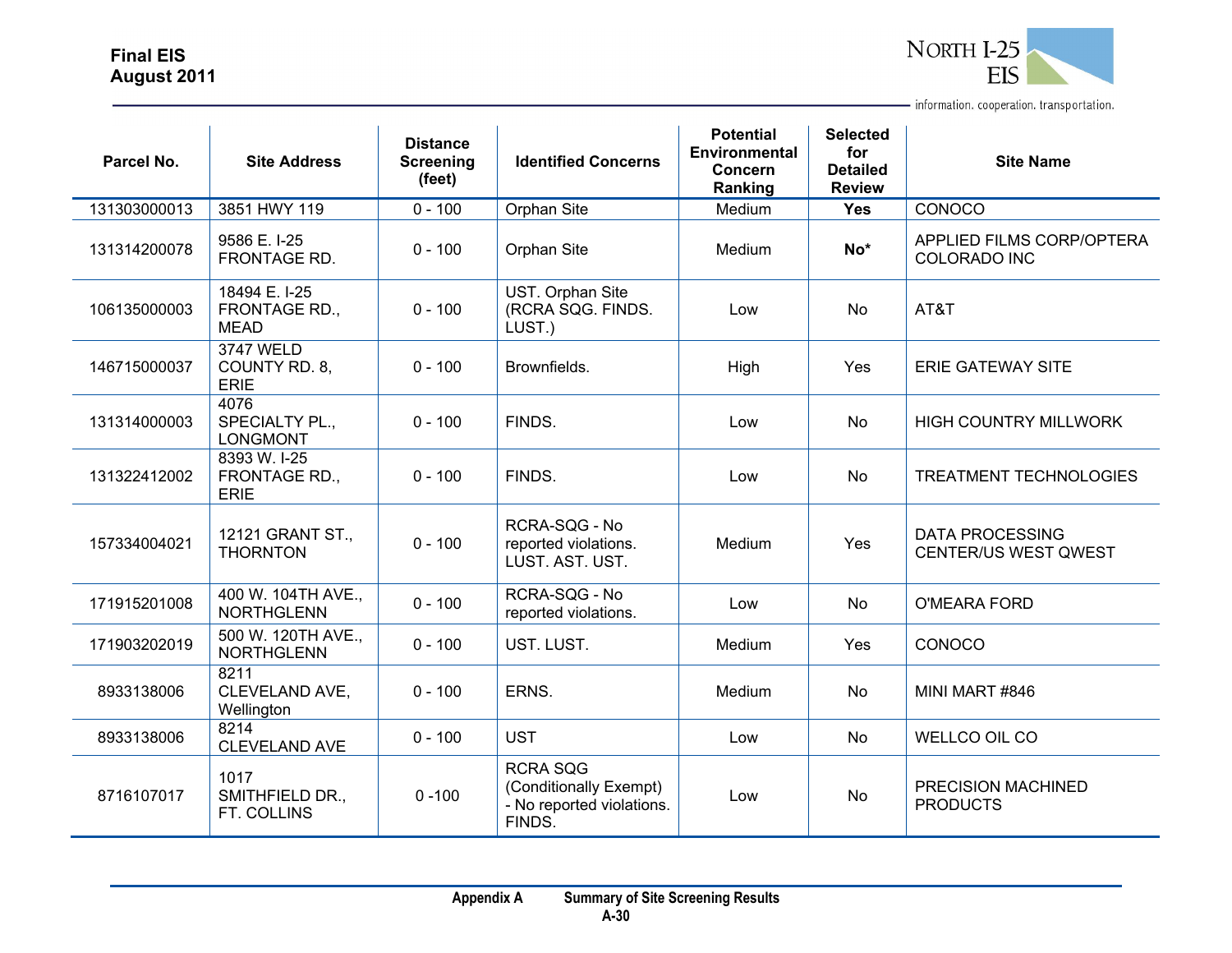

<sup>-</sup> information. cooperation. transportation.

| Parcel No.   | <b>Site Address</b>                          | <b>Distance</b><br><b>Screening</b><br>(feet) | <b>Identified Concerns</b>                                                       | <b>Potential</b><br><b>Environmental</b><br>Concern<br>Ranking | <b>Selected</b><br>for<br><b>Detailed</b><br><b>Review</b> | <b>Site Name</b>                                  |
|--------------|----------------------------------------------|-----------------------------------------------|----------------------------------------------------------------------------------|----------------------------------------------------------------|------------------------------------------------------------|---------------------------------------------------|
| 8716107015   | 1101 SMITHFIELD<br>DR.,<br>FT. COLLINS       | $0 - 100$                                     | <b>RCRA SQG</b><br>(Conditionally Exempt)<br>- No reported violations.<br>FINDS. | Low                                                            | No                                                         | NORMANDIN LANDSCAPE INC                           |
| 8709407001   | 149 JOHN DEER<br>DR., FT. COLLINS            | $0 - 100$                                     | FINDS.                                                                           | Low                                                            | <b>No</b>                                                  | <b>VALLEY VET SUPPLY</b>                          |
| 8709400019   | 3808 E. MULBERRY<br>ST., FT. COLLINS         | $0 - 100$                                     | LUST. UST.                                                                       | Medium                                                         | Yes                                                        | <b>ROY C HALL</b>                                 |
| 8709413001   | 425 JOHN DEER<br>DR.,<br>FT. COLLINS         | $0 - 100$                                     | <b>RCRA SQG-No</b><br>reported violations.<br>FINDS.                             | Low                                                            | No                                                         | <b>GEN/RX INC</b>                                 |
| 8515000015   | 5518 E. US HWY 34,<br>LOVELAND               | $0 - 100$                                     | FINDS.                                                                           | Low                                                            | No                                                         | <b>WHITAKER OIL</b>                               |
| 8527000005   | 6163 E. CR 16,<br>LOVELAND                   | $0 - 100$                                     | UST.                                                                             | Low                                                            | No                                                         | <b>VJ'S DELI</b>                                  |
| 131322401002 | 8101 W. I-25<br>FRONTAGE RD.,<br><b>ERIE</b> | $0 - 100$                                     | FINDS.                                                                           | Low                                                            | No                                                         | ROSEDALE MARKETING<br><b>CORPORATION</b>          |
| 171915201037 | 160 W 104TH,<br><b>NORTHGLENN</b>            | $0 - 100$                                     | LUST.UST. FINDS.                                                                 | Medium                                                         | Yes                                                        | CONOCO                                            |
| 171915201005 | 290 W 104TH AVE.,<br><b>NORTHGLENN</b>       | $0 - 100$                                     | UST. LUST. FINDS.                                                                | Medium                                                         | Yes                                                        | <b>EQUILON ENTERPRISES L.L.C.</b><br>(WAS TEXACO) |
| 171927218004 | 41 W 84TH AVE.,<br><b>THORNTON</b>           | $0 - 100$                                     | FINDS, LUST, UST.                                                                | Medium                                                         | Yes                                                        | <b>FORMER CHEVRON</b>                             |
| 171927400003 | 450 E 84TH AVE.,<br><b>THORNTON</b>          | $0 - 100$                                     | LUST.                                                                            | Medium                                                         | Yes                                                        | <b>TEXACO</b>                                     |
| 171934109026 | 7714 SHERMAN ST,<br><b>DENVER</b>            | $0 - 100$                                     | CO ERNS. CDL.                                                                    | Medium                                                         | No                                                         | <b>UNKNOWN SITE NAME</b>                          |
| 171927301006 | 80 W. 84TH.<br><b>THORNTON</b>               | $0 - 100$                                     | ERNS.                                                                            | Medium                                                         | No                                                         | <b>UNKNOWN SITE NAME</b>                          |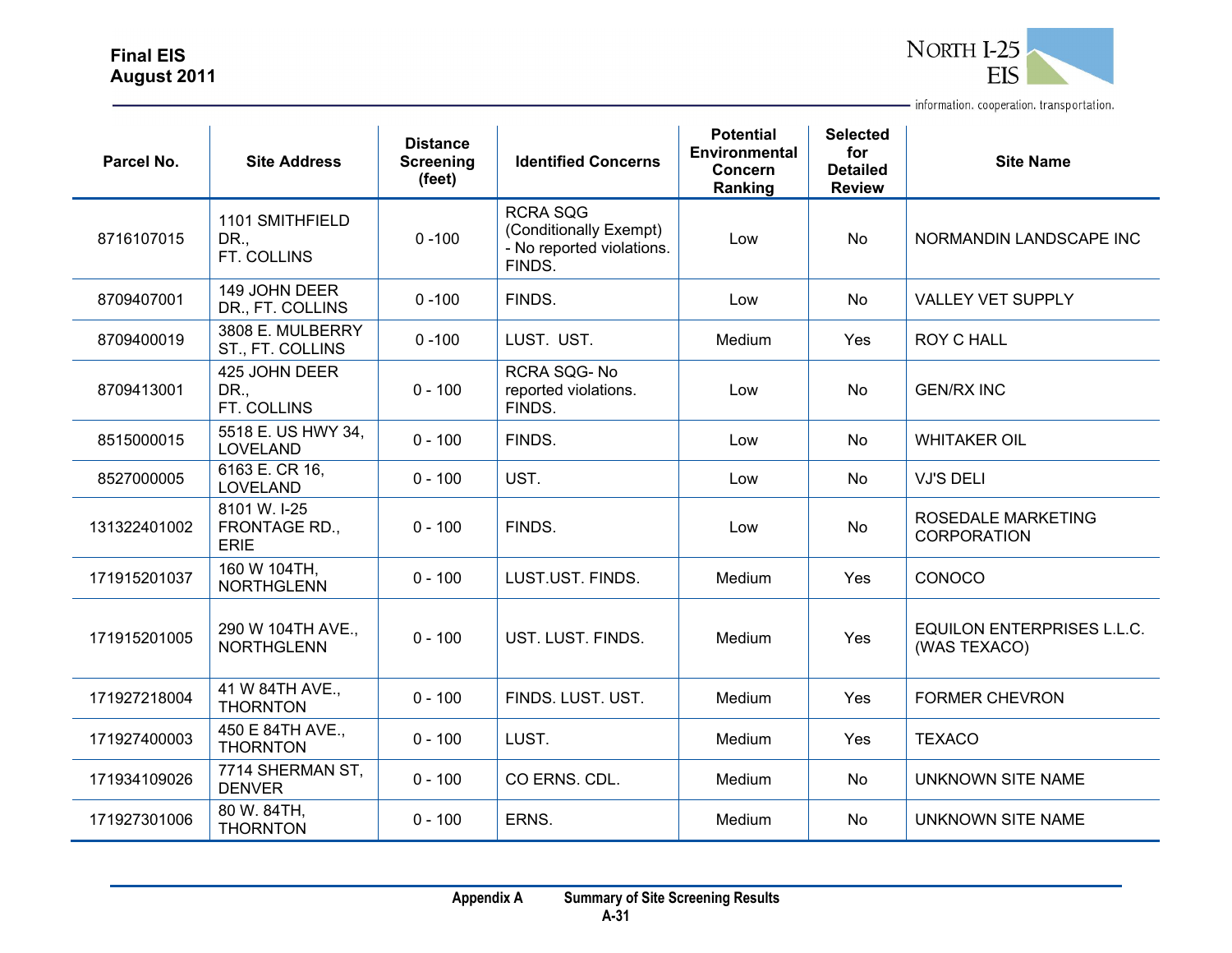

<sup>-</sup> information. cooperation. transportation.

| Parcel No.   | <b>Site Address</b>                           | <b>Distance</b><br><b>Screening</b><br>(feet) | <b>Identified Concerns</b>                                         | <b>Potential</b><br><b>Environmental</b><br>Concern<br>Ranking | <b>Selected</b><br>for<br><b>Detailed</b><br><b>Review</b> | <b>Site Name</b>                                                 |
|--------------|-----------------------------------------------|-----------------------------------------------|--------------------------------------------------------------------|----------------------------------------------------------------|------------------------------------------------------------|------------------------------------------------------------------|
| 171903110001 | 20 E. 120TH AVE.,<br><b>NORTHGLENN</b>        | $100 - 500$                                   | LUST. UST. FINDS.                                                  | Medium                                                         | Yes                                                        | SINCLAIR STA NUMBER<br>05028/JPD AUTO/SINCLAIR<br><b>STATION</b> |
| 131310100007 | <b>10755 TURNER</b><br><b>BLVD. LONGMONT</b>  | $100 - 500$                                   | <b>RCRA SQG - Violations</b><br>reported. FINDS.                   | Medium                                                         | Yes                                                        | <b>MIKE MCGINLEY</b>                                             |
| 146711000006 | 4281 CR 10,<br><b>ERIE</b>                    | $100 - 500$                                   | UST.                                                               | Low                                                            | No                                                         | <b>COLORADO NATIONAL</b><br>SPEEDWAY                             |
| 8833006001   | 2351 BUSCH DR.,<br>FT. COLLINS                | $100 - 500$                                   | CO ERNS. ERNS.<br>AST. RCRA SQG.<br>Violations reported.<br>FINDS. | Medium                                                         | Yes                                                        | <b>BUDWEISER BREWERY</b>                                         |
| 8709000031   | 3842 REDMAN DR.,<br>FT. COLLINS               | $100 - 500$                                   | RCRA SQG - No<br>reported violations.<br>FINDS.                    | Low                                                            | No                                                         | <b>GENESIS FIXTURES</b><br><b>INCORPORATED</b>                   |
| 8933141922   | 3906 CLEVELAND,<br><b>WELLINGTON</b>          | $100 - 500$                                   | LUST. UST.                                                         | Medium                                                         | Yes                                                        | <b>WINTON - WELL</b>                                             |
| 8810006701   | 6190 NE<br>FRONTAGE RD.,<br><b>WELLINGTON</b> | $100 - 500$                                   | FINDS.                                                             | Low                                                            | No                                                         | <b>WELLINGTON, TOWN OF</b>                                       |
| 8727200926   | 2804 W. FRONTAGE<br>RD., FT. COLLINS          | 100-500                                       | FINDS.                                                             | Low                                                            | No.                                                        | PORT OF ENTRY PIT                                                |
| 8727200926   | 2805 W. FRONTAGE<br>RD.,<br>FT. COLLINS       | 100-500                                       | FINDS.                                                             | Low                                                            | <b>No</b>                                                  | <b>WESTERN MOBILE NORTHERN</b><br>PORT OF ENTRY                  |
| 8727000006   | 3404<br>S.FRONTAGE RD.,<br>FT. COLLINS        | $100 - 500$                                   | RCRA SQG - No<br>reported violations.<br>FINDS.                    | Low                                                            | No.                                                        | <b>USDA FARMERS HOME</b><br><b>ADMINISTRATION</b>                |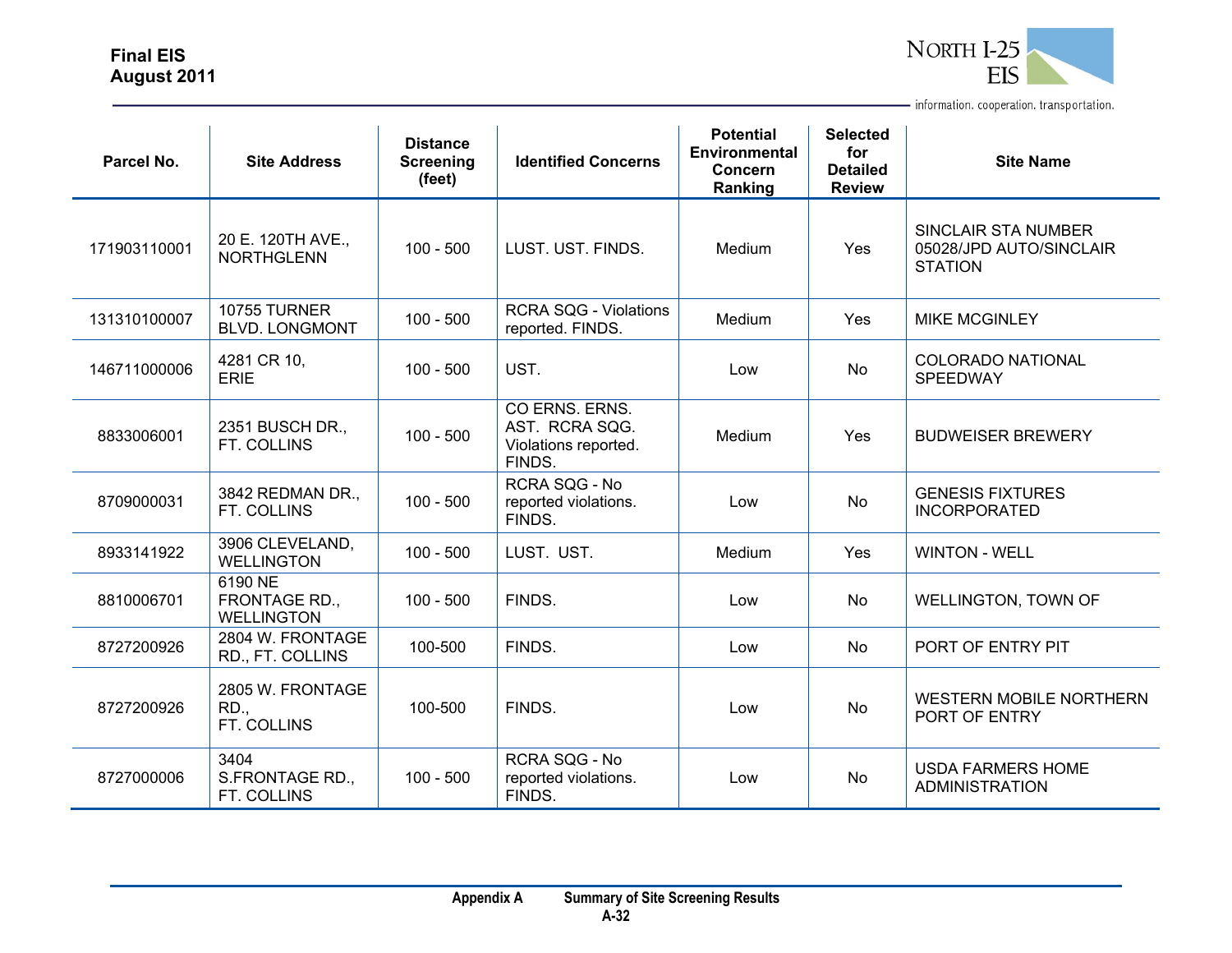

<sup>-</sup> information. cooperation. transportation.

| Parcel No.   | <b>Site Address</b>                            | <b>Distance</b><br><b>Screening</b><br>(feet) | <b>Identified Concerns</b>                                                       | <b>Potential</b><br><b>Environmental</b><br>Concern<br>Ranking | <b>Selected</b><br>for<br><b>Detailed</b><br><b>Review</b> | <b>Site Name</b>                                          |
|--------------|------------------------------------------------|-----------------------------------------------|----------------------------------------------------------------------------------|----------------------------------------------------------------|------------------------------------------------------------|-----------------------------------------------------------|
| 8508411101   | 3780<br>EAST 15TH ST.,<br><b>LOVELAND</b>      | $100 - 500$                                   | FINDS.                                                                           | Low                                                            | No                                                         | PRUDENTIAL WARNOCK<br><b>REALTY</b>                       |
| 8716108003   | 3824 CANAL Dr.,<br>FT. COLLINS                 | $100 - 500$                                   | LUST. UST.                                                                       | Medium                                                         | Yes                                                        | <b>FRITO-LAY INC</b>                                      |
| 8716100050   | 3825<br>E. MULBERRY ST.,<br>FT. COLLINS        | $100 - 500$                                   | LUST.                                                                            | Medium                                                         | Yes                                                        | <b>PROPERTY</b>                                           |
| 8721000006   | 3829<br>E. PROSPECT RD.,<br>FT. COLLINS        | $100 - 500$                                   | LUST. AST.                                                                       | Medium                                                         | Yes                                                        | FORT COLLINS, CITY<br>OF/RESOURCE RECOVERY<br><b>FARM</b> |
| 8603000003   | 4791 E. COUNTY<br>RD. 36.<br>FT. COLLINS       | $100 - 500$                                   | CO ERNS.                                                                         | Medium                                                         | No                                                         | <b>UNKNOWN SITE NAME</b>                                  |
| 8634005001   | 5605 GOLDCO DR.,<br><b>LOVELAND</b>            | 100-500                                       | HMIRS.                                                                           | Medium                                                         | Yes                                                        | <b>UNKNOWN SITE NAME</b>                                  |
| 8716108002   | 811 STOCKTON<br>AVE., FT. COLLINS              | 100-500                                       | <b>RCRA SQG - Violations</b><br>reported. FINDS.                                 | Medium                                                         | Yes                                                        | <b>FIBERLOK INC</b>                                       |
| 8615000009   | 7301 SW<br>FRONTAGE RD.,<br>FT. COLLINS        | 100-500                                       | LUST.                                                                            | Medium                                                         | Yes                                                        | <b>HARRIS MARINE</b>                                      |
| 131310100007 | 10769 TURNER<br>BLVD.,<br><b>LONGMONT</b>      | 100-500                                       | RCRA SQG - No<br>reported violations.<br>FINDS.                                  | Low                                                            | No                                                         | <b>COLLISON MASTERS INC</b>                               |
| Unknown      | 4104 WELD<br>COUNTY RD. 22,<br><b>LONGMONT</b> | 100-500                                       | <b>RCRA SQG</b><br>(Conditionally Exempt)<br>- No reported violations.<br>FINDS. | Low                                                            | <b>No</b>                                                  | MAGNELAB DIV OF SOLOMON<br><b>CORP</b>                    |
| 171903200020 | 10 E. 120TH AVE.,<br><b>NORTHGLENN</b>         | $100 - 500$                                   | CO ERNS, CDL                                                                     | Medium                                                         | No                                                         | <b>UNKNOWN SITE NAME</b>                                  |
| 171922401005 | 101<br>EAST 88TH AVE.,<br><b>THORNTON</b>      | $100 - 500$                                   | <b>ERNS</b>                                                                      | Medium                                                         | <b>No</b>                                                  | <b>FOUNTAIN KNOLLS</b><br><b>APARTMENT</b>                |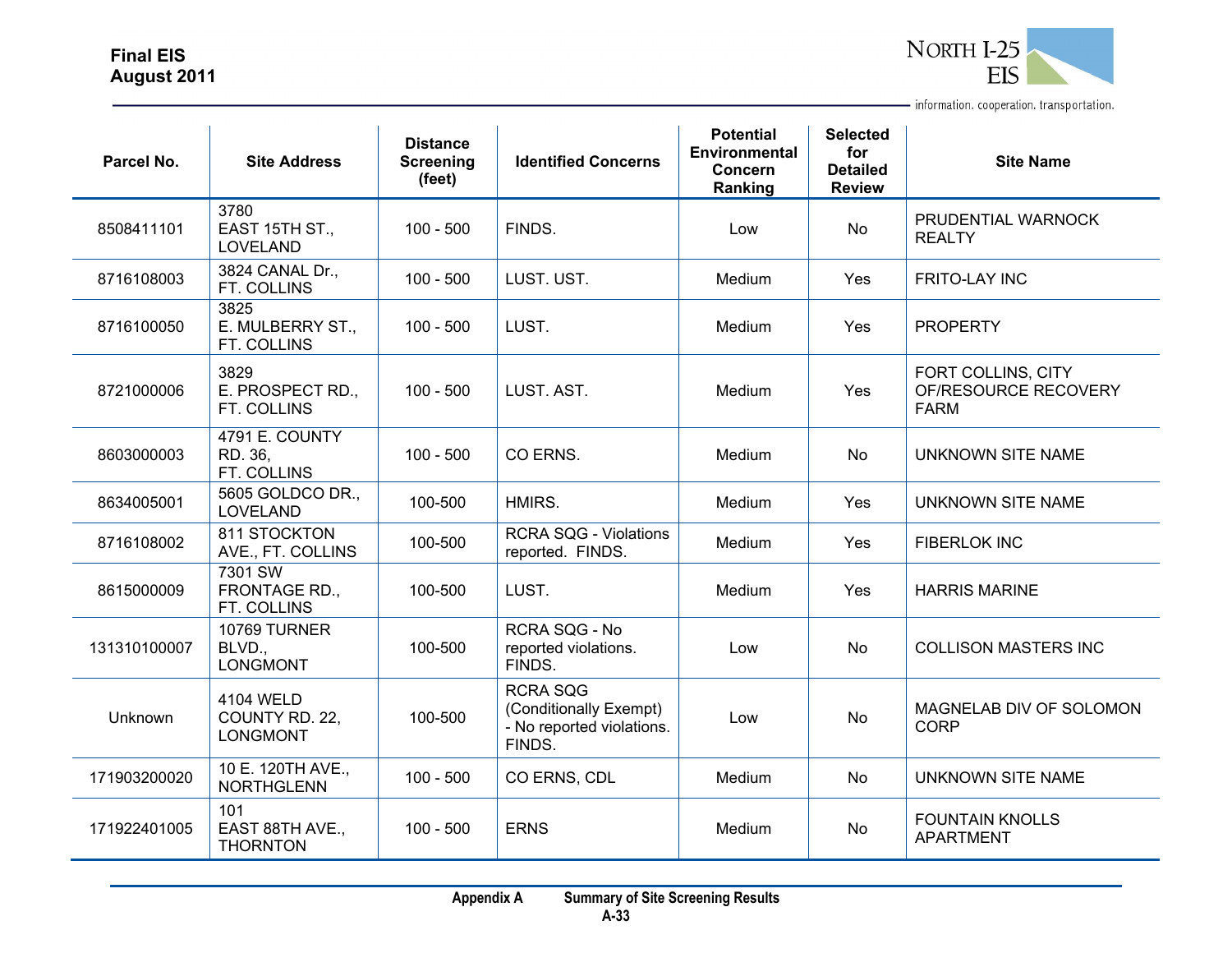

<sup>-</sup> information. cooperation. transportation.

| Parcel No.   | <b>Site Address</b>                              | <b>Distance</b><br><b>Screening</b><br>(feet) | <b>Identified Concerns</b>                     | <b>Potential</b><br><b>Environmental</b><br>Concern<br>Ranking | <b>Selected</b><br>for<br><b>Detailed</b><br><b>Review</b> | <b>Site Name</b>                          |
|--------------|--------------------------------------------------|-----------------------------------------------|------------------------------------------------|----------------------------------------------------------------|------------------------------------------------------------|-------------------------------------------|
| 171910108004 | 10813 LINCOLN<br>ST., NORTHGLENN                 | $100 - 500$                                   | CO ERNS. CDL.                                  | Medium                                                         | No                                                         | <b>UNKNOWN SITE NAME</b>                  |
| 171903006020 | 11480 CHEROKEE<br>ST STE L.<br><b>NORTHGLENN</b> | $100 - 500$                                   | FINDS.                                         | Low                                                            | <b>No</b>                                                  | NORTHGLENN AUTO BODY                      |
| 157334004019 | 12299 GRANT ST.<br><b>THORNTON</b>               | $100 - 500$                                   | UST. LUST.                                     | Medium                                                         | Yes                                                        | <b>KEEBLER CO</b>                         |
| 157334004019 | 12300 N GRANT ST,<br><b>DENVER</b>               | $100 - 500$                                   | RCRA-SQG -<br>Violations reported.<br>FINDS.   | Medium                                                         | <b>No</b>                                                  | <b>FISCHER IMAGING</b>                    |
| 157334004016 | 12396 GRANT ST.,<br><b>THORNTON</b>              | $100 - 500$                                   | UST.                                           | Low                                                            | No                                                         | <b>INA/AETNA</b>                          |
| 157334101002 | 12485 GRANT DR.,<br><b>THORNTON</b>              | $100 - 500$                                   | CO ERNS, ERNS.                                 | Medium                                                         | No                                                         | <b>UNKNOWN SITE NAME</b>                  |
| 171927302009 | 200 W. 84TH AVE.,<br><b>DENVER</b>               | 100-500                                       | LUST. UST.                                     | Medium                                                         | Yes                                                        | <b>UNKNOWN SITE NAME</b>                  |
| 171927218001 | 221 W. 84TH AVE.,<br><b>THORNTON</b>             | 100-500                                       | FINDS. RCRA-SQG -<br>No reported violations.   | Low                                                            | No                                                         | <b>ACCUPRINT</b>                          |
| 157334004028 | 243 E. 120TH AVE.,<br><b>THORNTON</b>            | 100-500                                       | CO ERNS. CDL.                                  | Medium                                                         | No.                                                        | <b>UNKNOWN SITE NAME</b>                  |
| 171903109004 | 36 E. 120TH<br>AVE.RM.322,<br><b>NORTHGLENN</b>  | $100 - 500$                                   | CO ERNS. CDL.                                  | Medium                                                         | No                                                         | <b>DAYS INN</b>                           |
| 171915100007 | 410 E 104TH AVE.,<br><b>THORNTON</b>             | 100-500                                       | LUST. UST.                                     | Medium                                                         | Yes                                                        | <b>TOTAL #2363</b>                        |
| Unknown      | 460 E 76TH AVE.,<br><b>DENVER</b>                | 100-500                                       | FINDS.                                         | Low                                                            | No                                                         | ACMI SUGARLOAF, SMILE<br><b>DIVISION</b>  |
| Unknown      | 470 E 76TH AVE.,<br><b>DENVER</b>                | 100-500                                       | RCRA-SQG, No<br>reported violations.<br>FINDS. | Low                                                            | <b>No</b>                                                  | <b>ENGINEERED DATA</b><br><b>PRODUCTS</b> |
| 171927109015 | 505 E 84TH AVE.,<br><b>THORNTON</b>              | 100-500                                       | LUST. UST.                                     | Medium                                                         | Yes                                                        | AMOCO OIL #5477                           |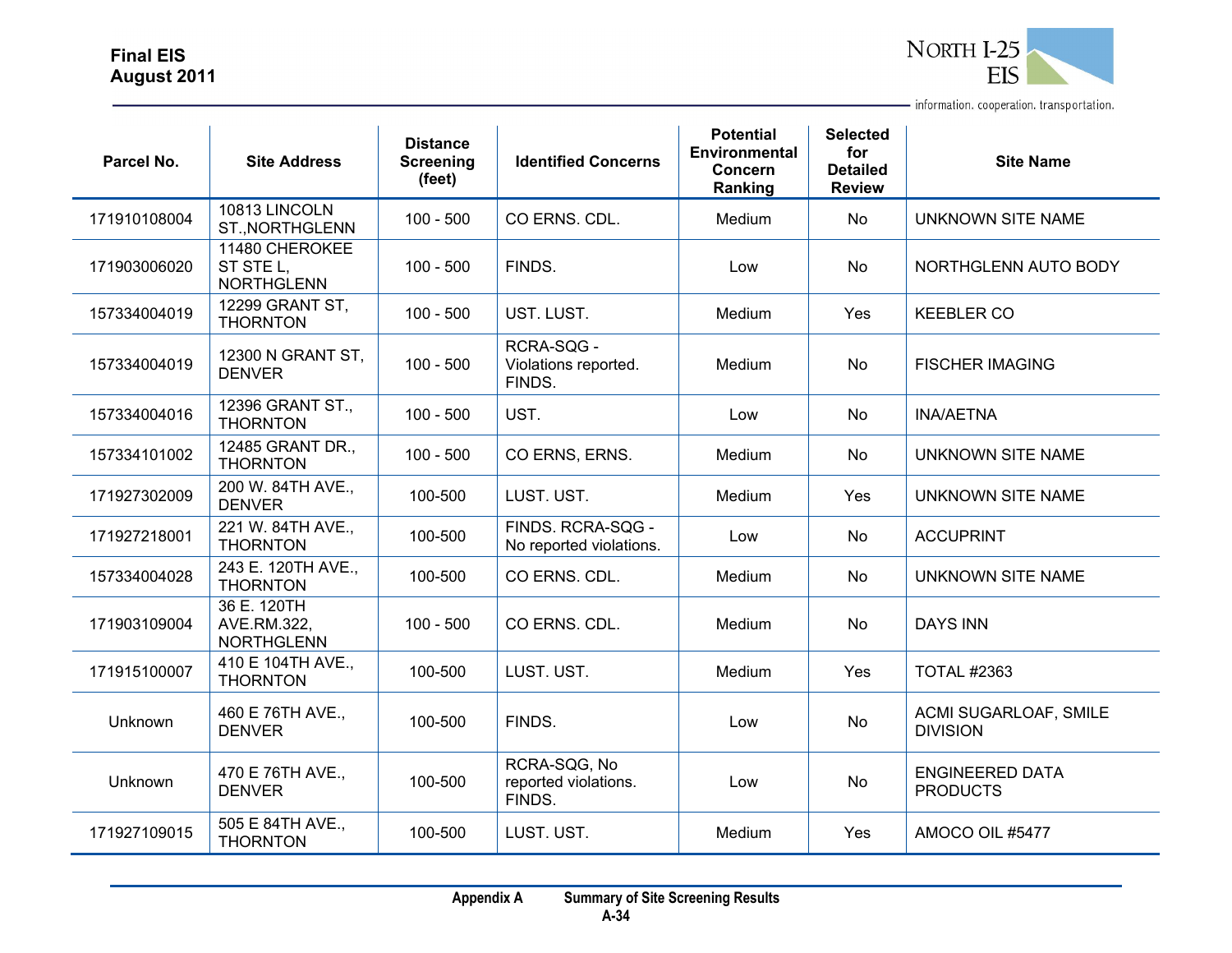

<sup>-</sup> information. cooperation. transportation.

| Parcel No.   | <b>Site Address</b>                                                    | <b>Distance</b><br><b>Screening</b><br>(feet) | <b>Identified Concerns</b>                                  | <b>Potential</b><br><b>Environmental</b><br>Concern<br>Ranking | <b>Selected</b><br>for<br><b>Detailed</b><br><b>Review</b> | <b>Site Name</b>                                 |
|--------------|------------------------------------------------------------------------|-----------------------------------------------|-------------------------------------------------------------|----------------------------------------------------------------|------------------------------------------------------------|--------------------------------------------------|
| 171927315009 | 8333 ACOMA WAY,<br><b>DENVER</b>                                       | 100-500                                       | FINDS.                                                      | Low                                                            | <b>No</b>                                                  | <b>MOUNTAIN STATES BAPTIST</b><br><b>ACADEMY</b> |
| 171927118018 | 8501 GRANT ST,<br><b>THORNTON</b>                                      | 100-500                                       | RCRA-SQG - Violations<br>reported. UST. FINDS.              | Medium                                                         | Yes                                                        | AMERICAN FURNITURE<br><b>WAREHOUSE</b>           |
| 171922102003 | 9351 GRANT ST,<br><b>THORNTON</b>                                      | $100 - 500$                                   | LUST.                                                       | Medium                                                         | Yes                                                        | <b>HORIZON TERRACE</b>                           |
| 171922101004 | 9500<br><b>CIVIC CENTER DR.</b><br><b>THORNTON</b>                     | $100 - 500$                                   | RCRA-SQG - No<br>reported violations.<br>UST.               | Low                                                            | No.                                                        | <b>CITY OF THORNTON</b>                          |
| 157334301001 | 505 W. 120th,<br><b>WESTMINSTER</b>                                    | $100 - 500$                                   | LUST. UST.                                                  | Medium                                                         | Yes                                                        | AMOCO OIL                                        |
| 171934402016 | 550 E. 76TH AVE.,<br><b>DENVER</b>                                     | 500-1000                                      | <b>RCRA-SQG - Violations</b><br>reported. FINDS.            | Medium                                                         | No                                                         | <b>ROSS PRINTING INC</b>                         |
| 171915105016 | 10001 GRANT ST.,<br><b>THORNTON</b>                                    | 500-1000                                      | CO ERNS. CDL.                                               | Medium                                                         | No                                                         | UNKNOWN SITE NAME                                |
| 171915105016 | 10100 GRANT ST.,<br><b>THORNTON</b>                                    | 500-1000                                      | CO ERNS. CDL.                                               | Medium                                                         | No                                                         | <b>UNKNOWN SITE NAME</b>                         |
| 171915105016 | 10003 GRANT ST.<br><b>THORNTON</b>                                     | 500-1000                                      | CO ERNS, Haznet,<br>RCRA - SQG - No<br>reported violations. | Medium                                                         | No.                                                        | <b>UNKNOWN SITE NAME</b>                         |
| 171934105014 | 7865<br>PENNSYLVANIA,<br><b>DENVER</b>                                 | 500-1000                                      | CO ERNS. CDL.                                               | Medium                                                         | <b>No</b>                                                  | <b>UNKNOWN SITE NAME</b>                         |
| 131310100037 | 10910<br>TURNER BLVD.,<br><b>LONGMONT</b>                              | 500-1000                                      | CO ERNS.                                                    | Medium                                                         | <b>No</b>                                                  | <b>UNKNOWN SITE NAME</b>                         |
| 131310100037 | <b>11000 S. TURNER</b><br><b>BLVD./I-25 &amp; HWY</b><br>119, LONGMONT | 500-1000                                      | ERNS. RCRA SQG -<br>No reported violations.<br>FINDS.       | Medium                                                         | <b>No</b>                                                  | UNKNOWN SITE NAME                                |
| 171910107035 | 168 EMERY ROAD,<br><b>NORTHGLENN</b>                                   | 500-1000                                      | ERNS.                                                       | Medium                                                         | <b>No</b>                                                  | <b>UNKNOWN SITE NAME</b>                         |
| 171927119001 | 8491N<br><b>WASHINGTON ST,</b><br><b>THORNTON</b>                      | 500-1000                                      | UST. LUST.                                                  | Medium                                                         | No                                                         | AAA PROPANE                                      |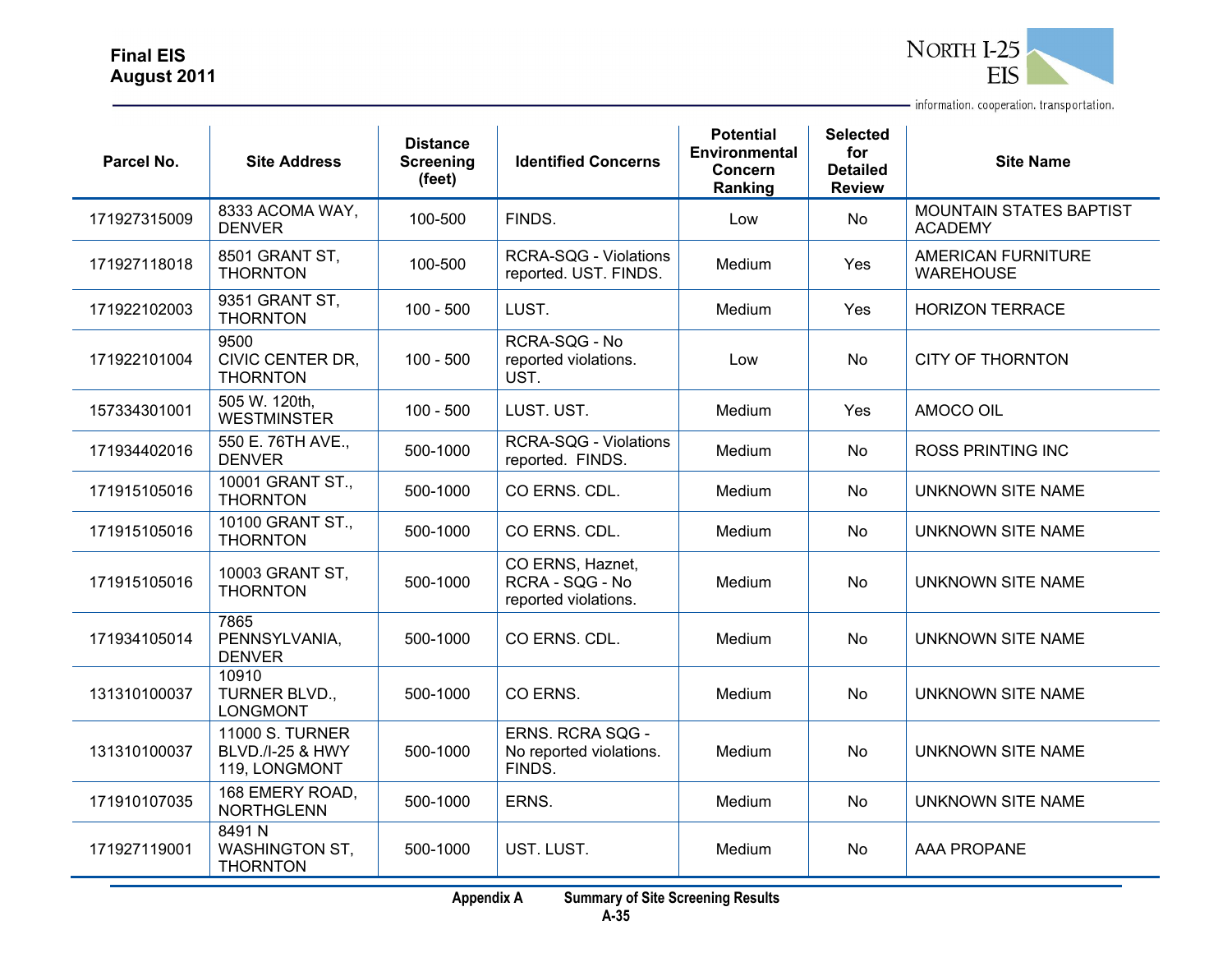

<sup>-</sup> information. cooperation. transportation.

| Parcel No.   | <b>Site Address</b>                                                                                         | <b>Distance</b><br><b>Screening</b><br>(feet) | <b>Identified Concerns</b>                                                      | <b>Potential</b><br><b>Environmental</b><br>Concern<br>Ranking | <b>Selected</b><br>for<br><b>Detailed</b><br><b>Review</b> | <b>Site Name</b>                              |
|--------------|-------------------------------------------------------------------------------------------------------------|-----------------------------------------------|---------------------------------------------------------------------------------|----------------------------------------------------------------|------------------------------------------------------------|-----------------------------------------------|
| 171903405002 | 11285<br><b>HIGHLINE DRIVE,</b><br><b>NORTHGLENN</b>                                                        | 500-1000                                      | FINDS.                                                                          | Low                                                            | No                                                         | ADAMS 12, FIVE STAR SCHOOL<br><b>DISTRICT</b> |
| 157322001001 | 440<br>EAST 144TH AVE.,<br><b>BROOMFIELD</b>                                                                | 500-1000                                      | FINDS, RCRA-SQG.<br>LUST.                                                       | Medium                                                         | No                                                         | ADAMS CNTY SCH DIS 12-<br><b>STORAGE SHED</b> |
| 157310004005 | 330<br>WEST 152ND AVE.,<br><b>BROOMFIELD</b>                                                                | 500-1000                                      | FINDS.                                                                          | Low                                                            | <b>No</b>                                                  | <b>BIBLE ADVOCATE PRESS</b>                   |
| Unknown      | <b>COLORADO DOT</b><br><b>I25/US 36</b><br>INTERCHANGE,<br><b>I25/US36</b><br>INTERCHANGE,<br><b>DENVER</b> | 500-1000                                      | RCRA-SQG - No<br>reported violations.<br>FINDS.                                 | Low                                                            | <b>No</b>                                                  | <b>CDOT</b>                                   |
| Unknown      | 8300 WASHINGTON<br>ST, THORNTON                                                                             | 500-1000                                      | LUST.                                                                           | Medium                                                         | <b>No</b>                                                  | <b>CORONADO CAR WASH</b>                      |
| 8822000904   | 4616 NE<br>FRONTAGE RD.,<br>FT. COLLINS                                                                     | 500-1000                                      | <b>RCRA SQG</b><br>(Conditionally Exempt)-<br>No reported violations.<br>FINDS. | Low                                                            | <b>No</b>                                                  | <b>CSU-ARDEC</b>                              |
| 157334101001 | 12550<br>W. GRANT DR.,<br><b>THORNTON</b>                                                                   | 500-1000                                      | RCRA-SQG - No<br>reported violations.                                           | Low                                                            | <b>No</b>                                                  | <b>DATA PACKAGING</b>                         |
| 171934100019 | 500 E. 76th AVE.,<br><b>DENVER</b>                                                                          | 500-1000                                      | RCRA-SQG - No<br>reported violations.<br>FINDS.                                 | Low                                                            | <b>No</b>                                                  | <b>DESIGN FABRICATORS INC</b>                 |
| 171910307015 | 10525 MELODY DR.,<br><b>NORTHGLENN</b>                                                                      | $500 - 1000$                                  | LUST. UST.                                                                      | Medium                                                         | <b>No</b>                                                  | <b>FIRESTONE STORE</b>                        |
| 157334101002 | 12520 GRANT DR.,<br><b>THORNTON</b>                                                                         | $500 - 1000$                                  | RCRA-SQG - No<br>reported violations.                                           | Low                                                            | No                                                         | <b>GERRY BABY PRODUCTS</b>                    |
| 171910307037 | 10420 MELODY DR.,<br><b>NORTHGLENN</b>                                                                      | 500-1000                                      | LUST. UST.                                                                      | Medium                                                         | No                                                         | <b>GOODYEAR ASC</b>                           |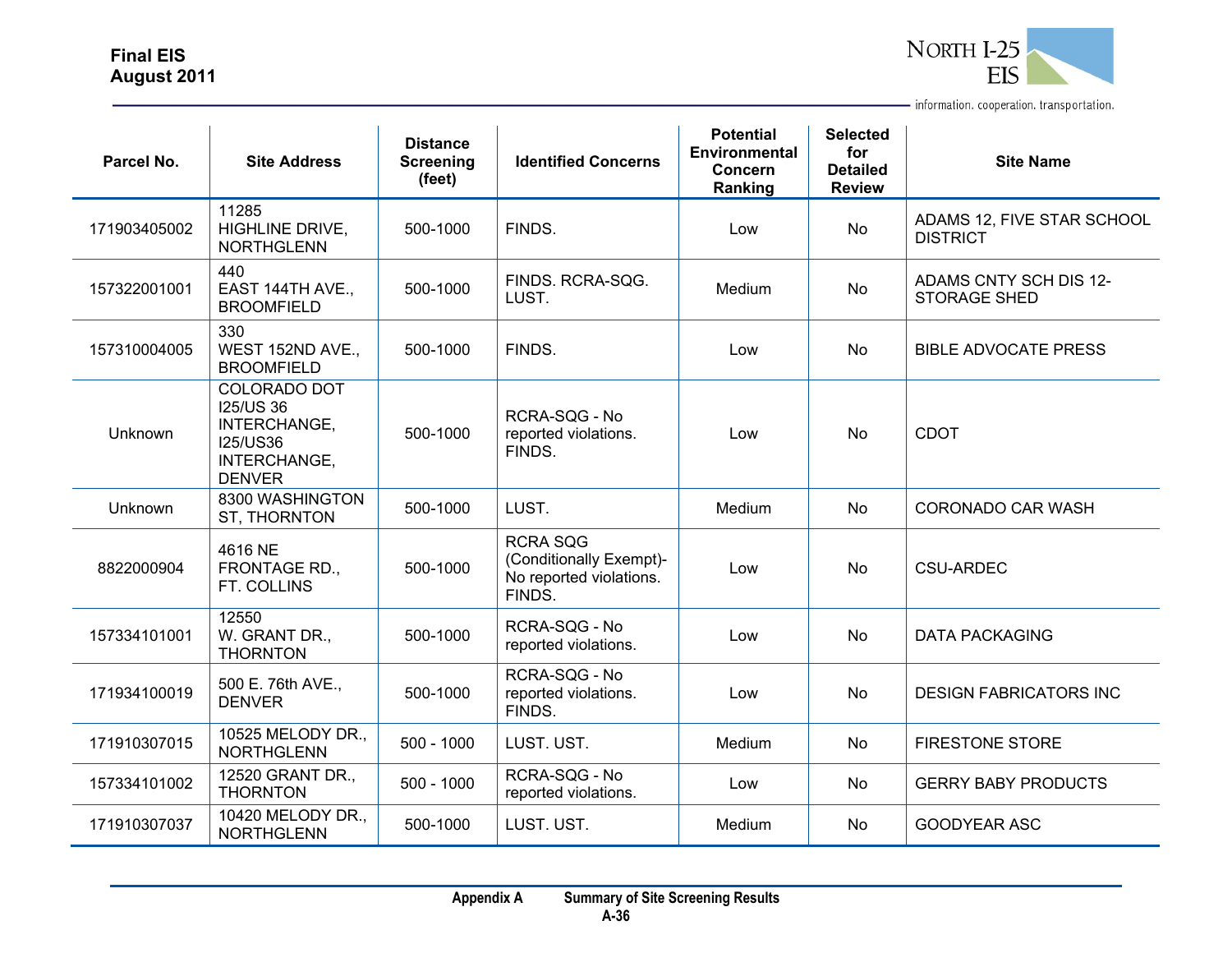

<sup>-</sup> information. cooperation. transportation.

| Parcel No.   | <b>Site Address</b>                                | <b>Distance</b><br><b>Screening</b><br>(feet) | <b>Identified Concerns</b>                                                           | <b>Potential</b><br><b>Environmental</b><br><b>Concern</b><br>Ranking | <b>Selected</b><br>for<br><b>Detailed</b><br><b>Review</b> | <b>Site Name</b>                                         |
|--------------|----------------------------------------------------|-----------------------------------------------|--------------------------------------------------------------------------------------|-----------------------------------------------------------------------|------------------------------------------------------------|----------------------------------------------------------|
| 120723001035 | 14330<br>LONGS PEAK CT.,<br><b>LONGMONT</b>        | 500-1000                                      | RCRA SQG - No<br>reported violations.<br>FINDS.                                      | Low                                                                   | No                                                         | NANOPRODUCTS CORP                                        |
| 171922409009 | 9191 GRANT ST.,<br><b>THORNTON</b>                 | 500 - 1000                                    | UST. RCRA-SQG - No<br>reported violations.<br>FINDS.                                 | Low                                                                   | No                                                         | NORTH SUBURBAN MEDICAL<br><b>CENTER-HEALTHONE</b>        |
| 171903214003 | 11701 COMMUNITY<br>CENTER DR.<br><b>NORTHGLENN</b> | 500 - 1000                                    | UST. FINDS.                                                                          | Low                                                                   | <b>No</b>                                                  | NORTHGLENN COMMUNITY<br><b>CTR</b>                       |
| 120723001039 | 4175<br>MULLIGAN DR.,<br><b>MEAD</b>               | 500 - 1000                                    | <b>RCRA SQG</b><br>(Conditionally Exempt)<br>- No reported violations.<br>FINDS.     | Low                                                                   | <b>No</b>                                                  | <b>PAC FLEX SYSTEMS</b><br><b>INCORPORATED</b>           |
| 171927119004 | 8411 WASHINGTON,<br><b>THORNTON</b>                | 500-1000                                      | LUST.                                                                                | Medium                                                                | No                                                         | PALERMO LLC PROPERTY                                     |
| 8709400026   | 121<br>JOHN DEER DR.,<br>FT. COLLINS               | 500-1000                                      | UST. RCRA SQG<br>(Conditionally Exempt)<br>- No reported violations.<br>FINDS. LUST. | Medium                                                                | <b>No</b>                                                  | RYDER TRUCK RENTAL                                       |
| 157334004029 | 12076 GRANT ST,<br><b>THORNTON</b>                 | 500-1000                                      | LUST. UST.                                                                           | Medium                                                                | No                                                         | <b>TRI-STATE GENERATION &amp;</b><br><b>TRANSMISSION</b> |
| 8716105006   | 3700 CANAL ST,<br>FT. COLLINS                      | 500-1000                                      | LUST.                                                                                | Medium                                                                | No                                                         | UNITED PARCEL SERVICE                                    |
| Unknown      | 421 W. 84TH,<br><b>THORNTON</b>                    | 500-1000                                      | LUST. UST.                                                                           | Medium                                                                | No                                                         | <b>USA FAST LUBE</b>                                     |
| 171915201028 | 10190 BANNOCK<br>ST, NORTHGLENN                    | 500-1000                                      | FINDS.                                                                               | Low                                                                   | No.                                                        | <b>WALSH AND ASSOCIATES INC</b>                          |
| 171903000005 | 555 W 112TH AVE.,<br><b>NORTHGLENN</b>             | 1000-1500                                     | AST.                                                                                 | Low                                                                   | No                                                         | <b>ALLIANCE DATA SYSTEMS</b>                             |
| 8933123910   | 4006<br>E. HAYES AVE.,<br><b>WELLINGTON</b>        | 1000-1500                                     | LUST. UST.                                                                           | Medium                                                                | No                                                         | <b>CDOT WELLINGTON</b>                                   |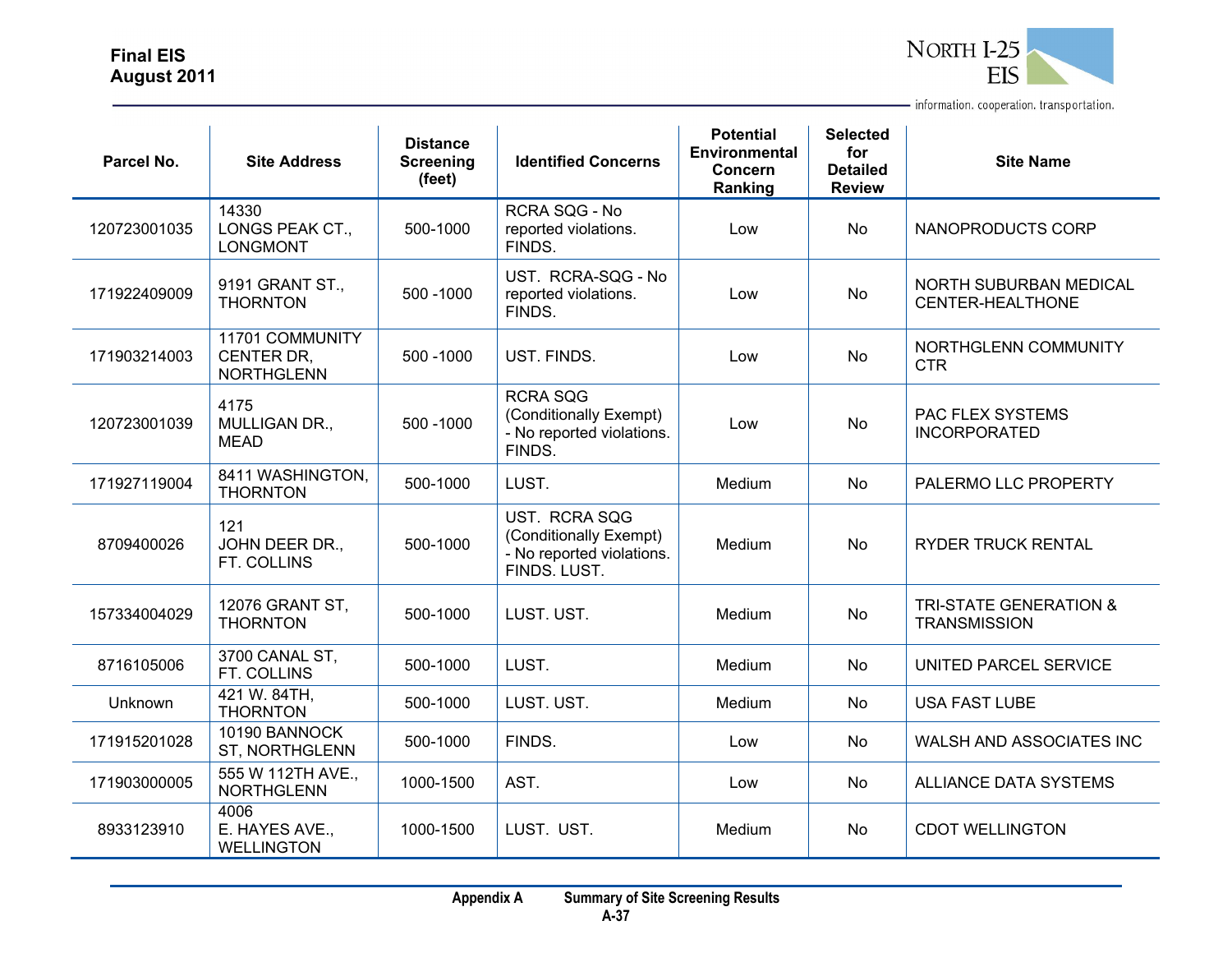

<sup>-</sup> information. cooperation. transportation.

| Parcel No.   | <b>Site Address</b>                                | <b>Distance</b><br><b>Screening</b><br>(feet) | <b>Identified Concerns</b>                                 | <b>Potential</b><br><b>Environmental</b><br>Concern<br>Ranking | <b>Selected</b><br>for<br><b>Detailed</b><br><b>Review</b> | <b>Site Name</b>                                  |
|--------------|----------------------------------------------------|-----------------------------------------------|------------------------------------------------------------|----------------------------------------------------------------|------------------------------------------------------------|---------------------------------------------------|
| 171910307038 | 10575 MELODY DR.,<br><b>NORTHGLENN</b>             | $1000 - 5000$                                 | VCP.                                                       | High                                                           | <b>No</b>                                                  | <b>CHRYSLER REALTY CORP</b>                       |
| 171934301005 | 7581<br>N. BROADWAY,<br><b>DENVER</b>              | 1000-1500                                     | LUST.                                                      | Medium                                                         | No                                                         | DATATRAC PROPERTY                                 |
| 171934317009 | 7350 N BROADWAY,<br><b>DENVER</b>                  | 1000-1500                                     | LUST. RCRA-SQG -<br>No reported violations.                | Medium                                                         | No                                                         | DENVER INSTITUTE OF<br><b>TECHNOLOGY</b>          |
| 171934323012 | 7260 BROADWAY,<br><b>DENVER</b>                    | 1000-1500                                     | FINDS. LUST. UST.                                          | Medium                                                         | No                                                         | <b>EXXON</b>                                      |
| Unknown      | 7310 BROADWAY,<br><b>DENVER</b>                    | 1000-1500                                     | LUST.                                                      | Medium                                                         | No                                                         | <b>FAIRWAY OIL</b>                                |
| Unknown      | 555 W. 106th AVE.,<br><b>NORTHGLENN</b>            | 1000 - 1500                                   | VCP.                                                       | High                                                           | No                                                         | <b>AMOCO</b>                                      |
| 171910307034 | 759 W. 104TH AVE.,<br><b>NORTHGLENN</b>            | 1000-1500                                     | LUST. RCRA-SQG -<br>No reported violations.<br>FINDS, UST. | Medium                                                         | No                                                         | <b>FRONT RANGE DODGE</b>                          |
| 171927114009 | 8690 PEARL ST.,<br><b>THORNTON</b>                 | 1000 - 1500                                   | LUST.                                                      | Medium                                                         | No                                                         | <b>HOWIES CAR WASH</b>                            |
| 8933113916   | 4020 GRANT AVE.,<br><b>WELLINGTON</b>              | 1000-1500                                     | LUST. UST.                                                 | Medium                                                         | No                                                         | <b>LARIMER COUNTY SHOP</b>                        |
| Unknown      | 591 E 80TH AVE.,<br><b>DENVER</b>                  | 1000-1500                                     | LUST.                                                      | Medium                                                         | No                                                         | MAPLETON PUBLIC SCHOOLS<br><b>FACILITY</b>        |
| Unknown      | 8590 N. PEARL,<br><b>THORNTON</b>                  | 1000-1500                                     | UST. LUST.                                                 | Medium                                                         | No                                                         | <b>MASSA GLASS</b>                                |
| 171927403019 | 8055 N.<br><b>WASHINGTON ST.,</b><br><b>DENVER</b> | 1000 - 1500                                   | LUST.                                                      | Medium                                                         | No                                                         | <b>NORTH WASHINGTON FIRE</b><br><b>PROTECTION</b> |
| 146703114017 | 3773 MONACH ST.,<br><b>FREDERICK</b>               | 1000-1500                                     | <b>RCRA SQG - Violations</b><br>reported. FINDS.           | Medium                                                         | No                                                         | <b>PCC COMPOSITES</b>                             |
| 171934230011 | 7609 CONIFER,<br><b>DENVER</b>                     | 1000 to 1500                                  | UST. LUST. FINDS.                                          | Medium                                                         | No                                                         | PEERLESS TYRE COMPANY                             |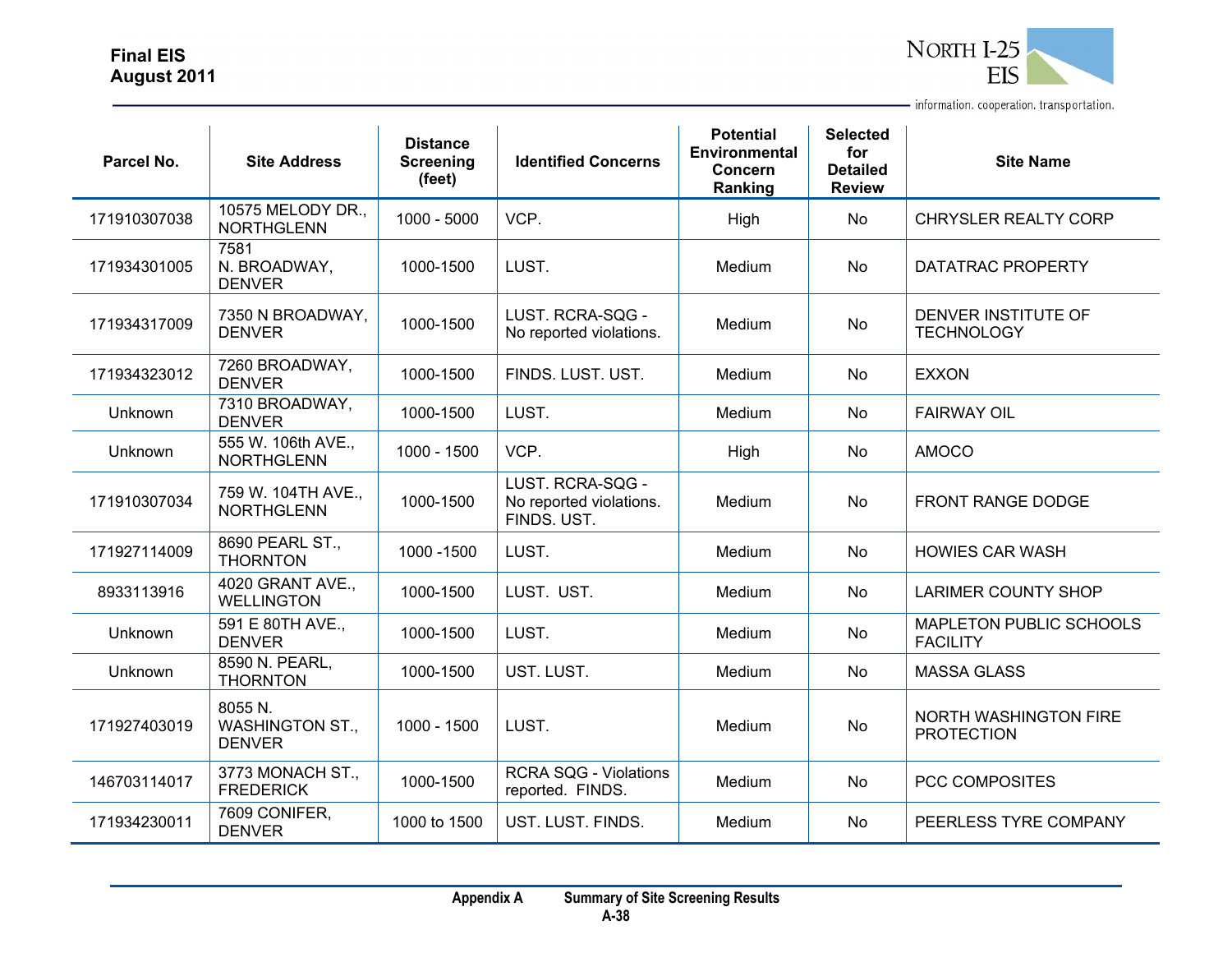

- information. cooperation. transportation.

| Parcel No.     | <b>Site Address</b>                                | <b>Distance</b><br>Screening<br>(feet) | <b>Identified Concerns</b>                      | <b>Potential</b><br><b>Environmental</b><br><b>Concern</b><br>Ranking | <b>Selected</b><br>for<br><b>Detailed</b><br><b>Review</b> | <b>Site Name</b>                              |
|----------------|----------------------------------------------------|----------------------------------------|-------------------------------------------------|-----------------------------------------------------------------------|------------------------------------------------------------|-----------------------------------------------|
| 182503102007   | 7100 BROADWAY<br>BLDG 6 H.<br><b>DENVER</b>        | 1000 to 1500                           | RCRA-SQG - No<br>reported violations.<br>FINDS. | Low                                                                   | N <sub>o</sub>                                             | PHOTO CHEM<br><b>ENVIRONMENTAL</b>            |
| <b>Unknown</b> | 8290 N<br><b>WASHINGTON ST,</b><br><b>THORNTON</b> | 1000-1500                              | LUST. UST.                                      | Medium                                                                | No.                                                        | <b>SHAMROCK</b>                               |
| <b>Unknown</b> | 549 W 104TH AVE.,<br><b>NORTHGLENN</b>             | 1000-1500                              | LUST. UST.                                      | Medium                                                                | No                                                         | <b>TACO BELL</b>                              |
| 8508100001     | 1714<br><b>BOYD LAKE AVE,</b><br><b>LOVELAND</b>   | 1000-1500                              | UST                                             | Low                                                                   | N <sub>o</sub>                                             | UNKNOWN SITE NAME                             |
| 8603000028     | 4297<br>E HARMONY RD,<br>FT. COLLINS               | 1000-1500                              | RCRA-SQG - No<br>reported violations.<br>FINDS. | Low                                                                   | N <sub>o</sub>                                             | WESTERN MOBILE NORTHERN<br><b>WEITZEL PIT</b> |

\* No information available regarding orphan sites.